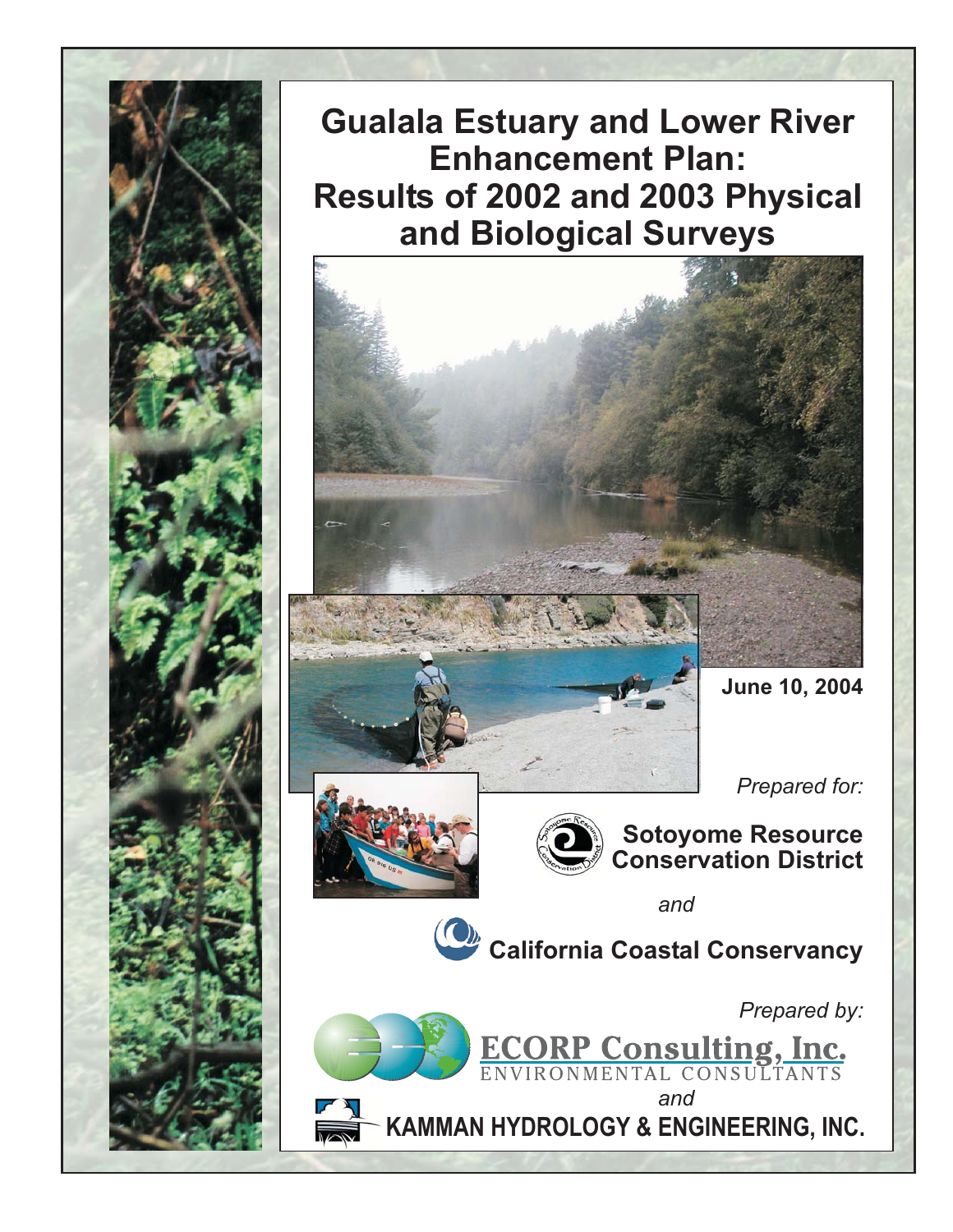# Gualala Estuary and Lower River Enhancement Plan:<br>Results of 2002 and 2003 Physical and Biolgoical Surveys

# **CONTENTS**

| 2.2.6 Barrier Beach-Lagoon-Lower River Morphology18 |  |
|-----------------------------------------------------|--|
|                                                     |  |
|                                                     |  |
|                                                     |  |
|                                                     |  |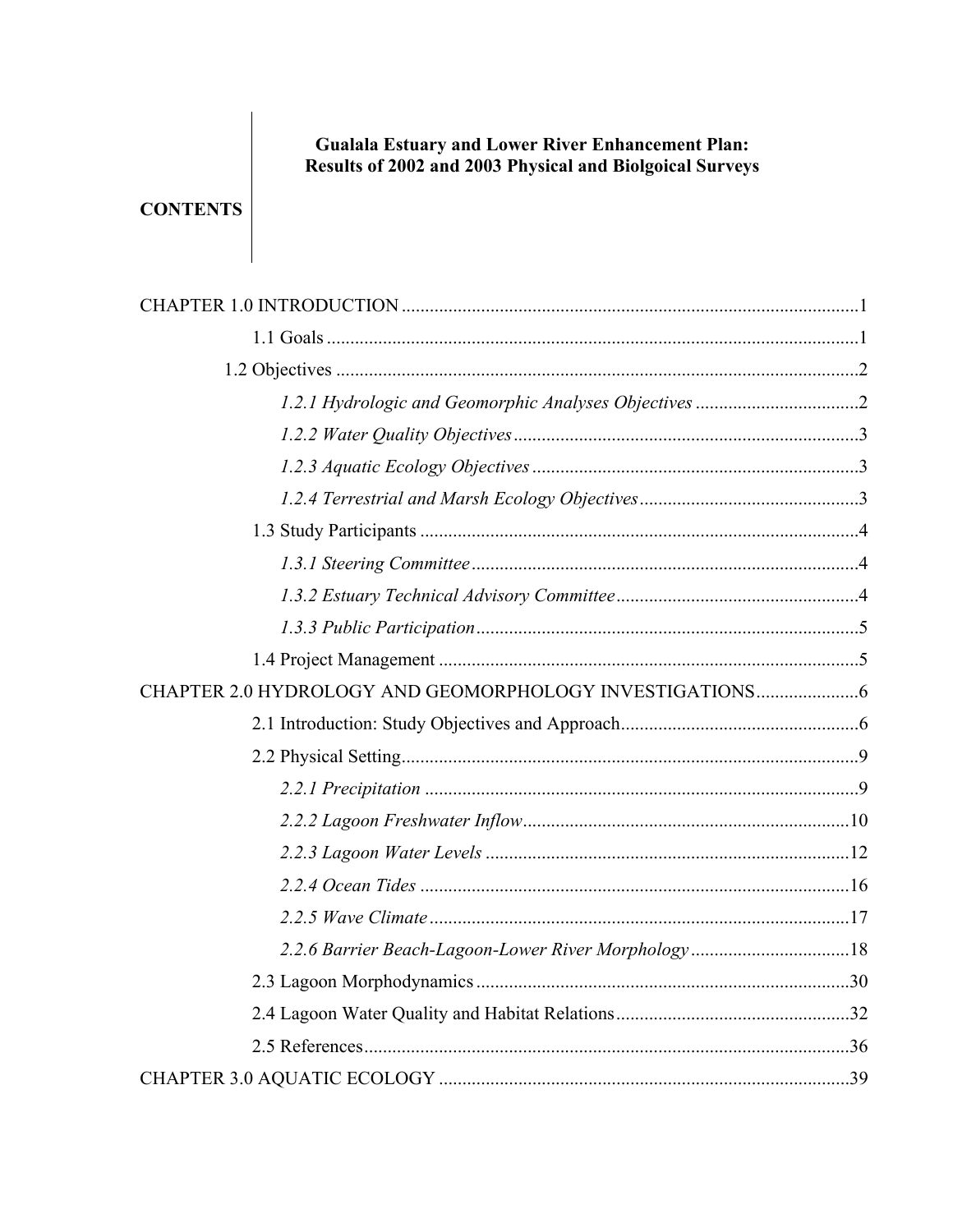| CHAPTER 4.0 ENHANCEMENT PLANNING RECOMMENDATIONS106 |  |
|-----------------------------------------------------|--|
|                                                     |  |
|                                                     |  |
|                                                     |  |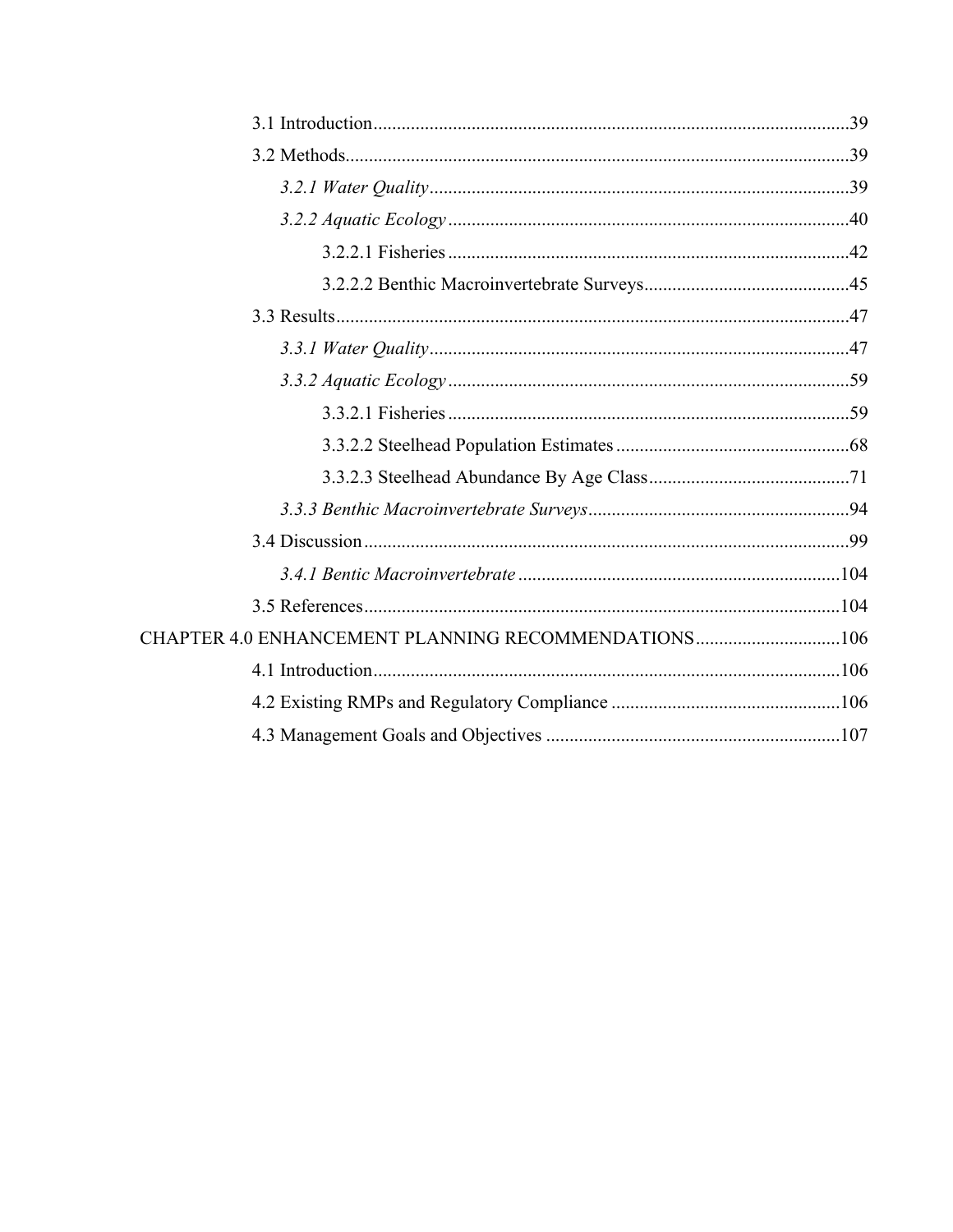# **LIST OF FIGURES**

| Figure 2-1  |                                                                                      |     |
|-------------|--------------------------------------------------------------------------------------|-----|
| Figure 2-2  |                                                                                      |     |
| Figure 2-3  |                                                                                      |     |
| Figure 2-4  | Lagoon Water Level vs. Pt. Arena Tide (August 15-November 2, 2002)15                 |     |
| Figure 2-5  |                                                                                      |     |
| Figure 2-6  |                                                                                      |     |
| Figure 2-7  |                                                                                      |     |
| Figure 2-8  |                                                                                      |     |
| Figure 2-9  |                                                                                      |     |
| Figure 2-10 | Daily Flow Rates - North Fork, South Fork, and Wheatfield Fork                       |     |
|             |                                                                                      |     |
| Figure 3.1  |                                                                                      |     |
| Figure 3.2  |                                                                                      |     |
| Figure 3.3  | Species composition within the Gualala estuary during the 2002 and 2003              |     |
|             |                                                                                      | .62 |
| Figure 3.4  | Total number of YOY steelhead captured by season from all hauls within               |     |
|             |                                                                                      | .78 |
| Figure 3.5  | Total number of one year and older steelhead captured by season from all             |     |
|             |                                                                                      | .80 |
| Figure 3.6  | Mean number of YOY steelhead per haul captured during spring, summer,                |     |
|             |                                                                                      | .82 |
| Figure 3.7  | Mean number of YOY steelhead per haul captured captured during 2003,                 |     |
|             |                                                                                      | .83 |
| Figure 3.8  | Mean number per haul of one year & older steelhead captured during 2002,             |     |
|             |                                                                                      | .84 |
| Figure 3.9  | Mean number per haul of one year & older steelhead captured during 2003,             |     |
|             |                                                                                      | .86 |
| Figure 3.10 | Mean length of YOY steelhead captured by distance category during spring,            |     |
|             |                                                                                      | .87 |
| Figure 3.11 | Mean length of YOY steelhead captured by distance category during spring,            |     |
|             |                                                                                      | .89 |
|             | Figure 3.12 Mean length per haul of one year & older steelhead captured during 2002, |     |
|             |                                                                                      |     |
|             | Figure 3.13 Mean length of one year $\&$ older steelhead captured by distance during |     |
|             |                                                                                      |     |
|             | Figure 3.14 Estimated Abundance of Benthic Macroinvereberates in the lower Gualala   |     |
|             |                                                                                      |     |
|             | Figure 3.15 Taxa Richness for Benthic Macroivertebrates in the Lower Gualala River   |     |
|             |                                                                                      |     |
|             | Figure 3.16 Shannon diversity Indices for Benthic Macroivertebrates in the Lower     |     |
|             |                                                                                      |     |
|             | Figure 3.17 EPT Indices for Benthic Macroivertebrates in the Lower Gualala River and |     |
|             |                                                                                      |     |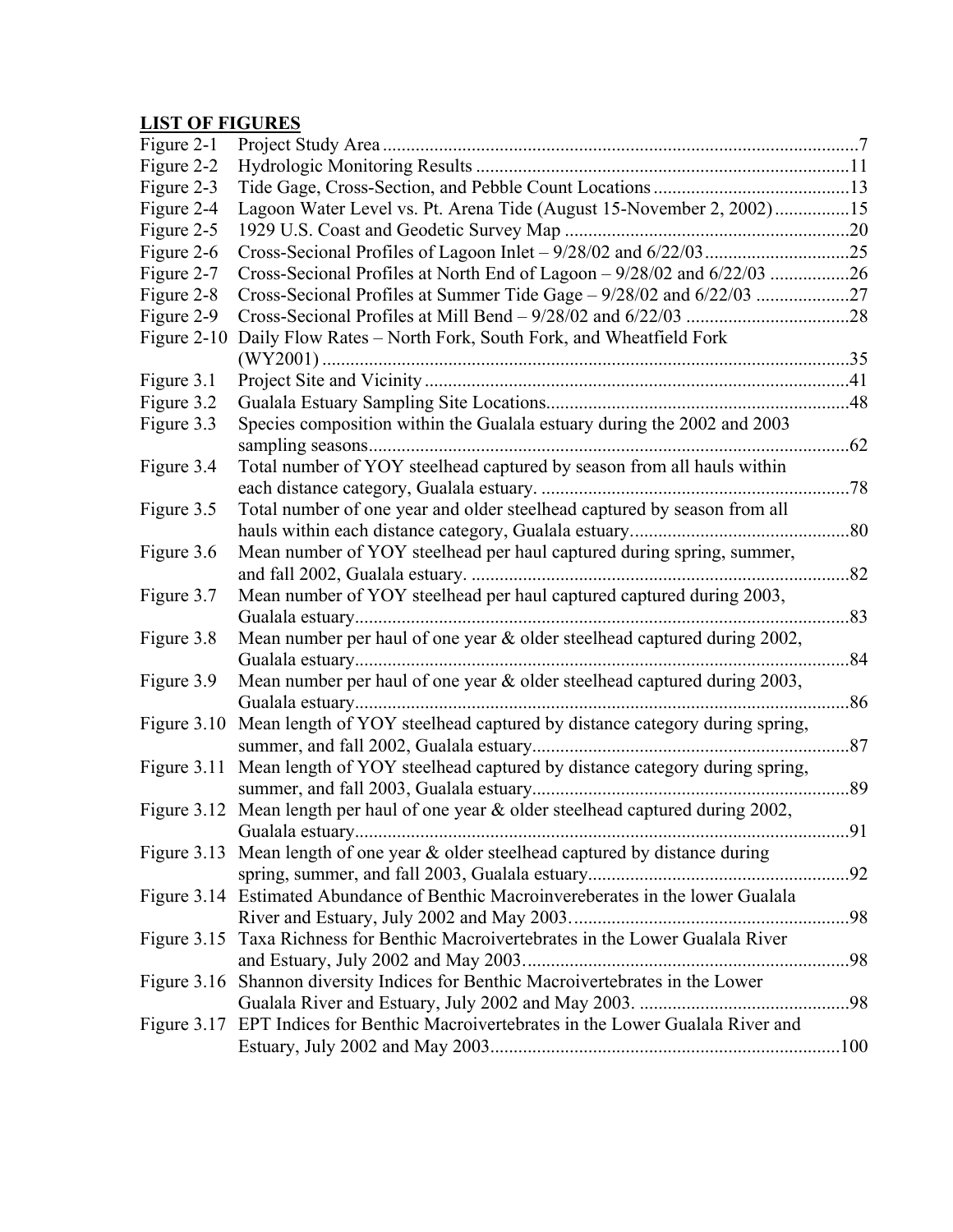| Figure 3.18 Percentage of Non-Insect Taxa Metric for Benthic Macroivertebrates in the |  |
|---------------------------------------------------------------------------------------|--|
|                                                                                       |  |
| Figure 3.19 Dominant Taxa Metric for Benthic Macroivertebrates in the Lower Gualala   |  |
|                                                                                       |  |
|                                                                                       |  |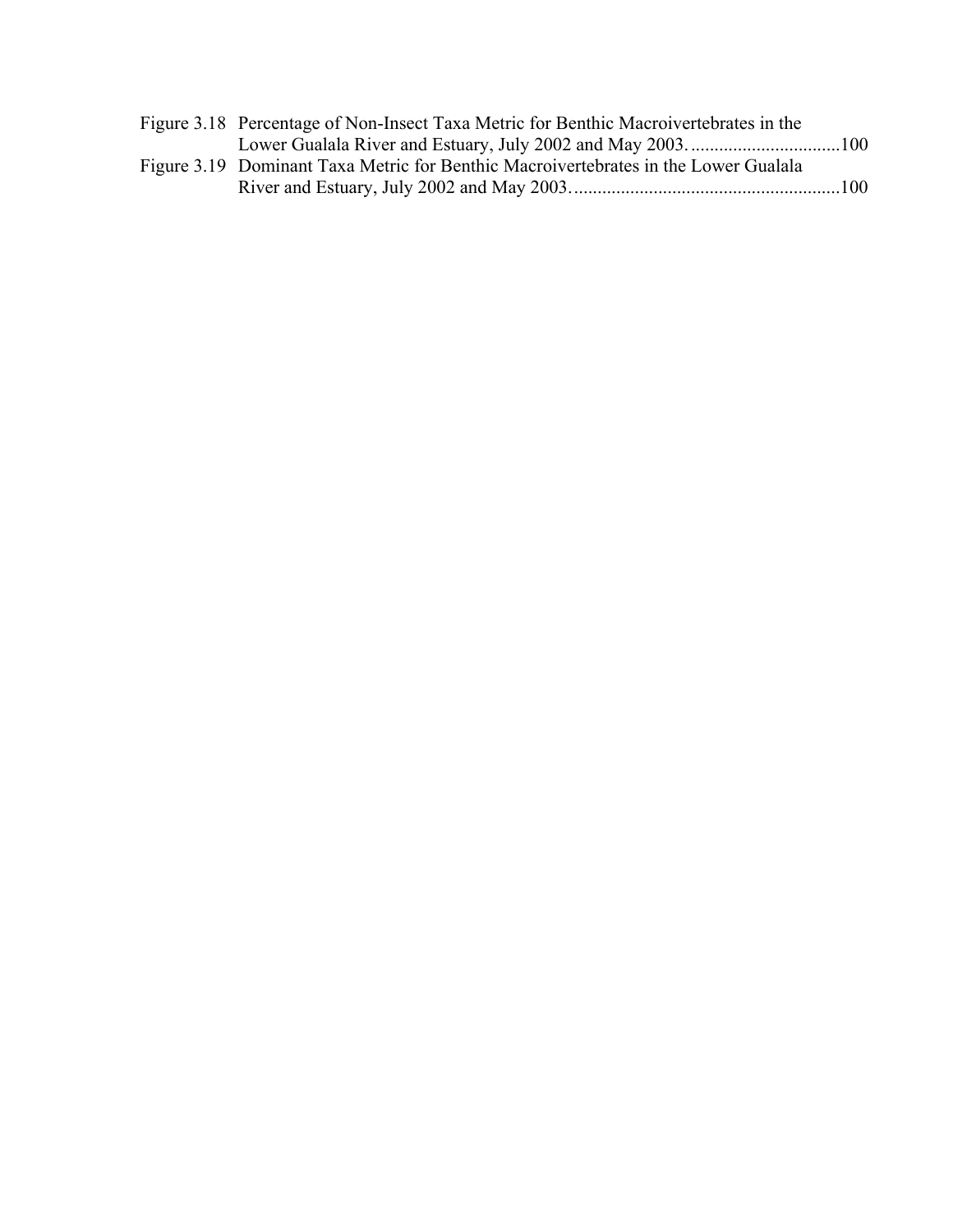# **LIST OF TABLES**

| Table 2-1         |                                                                                                                                                                                       | .22 |
|-------------------|---------------------------------------------------------------------------------------------------------------------------------------------------------------------------------------|-----|
| Table 3.1         | Total number of hauls per sampling event, month, and estuary section for                                                                                                              |     |
| Table 3.2         | Summary of fish abundance in the Gualala estuary by species and sampling<br>event from June through November 2002, and from February through<br>October 2003.                         | .61 |
| Table 3.3         | Fish species, and numbers of individuals captured in the Gualala estuary in                                                                                                           |     |
|                   |                                                                                                                                                                                       | 63  |
| Table 3.4         | Fish species, and numbers of individuals captured in the Gualala estuary in                                                                                                           | .65 |
| Table 3.5         | Steelhead number, length range, and percent by age class for each sampling<br>event in the Gualala estuary from June through November 2002, and from<br>February through October 2002 | .69 |
| Table 3.6         | Distribution of age $0+$ and age $1+$ and older steelhead by estuary section for                                                                                                      | 70  |
| Table 3.7         | Steelhead mean condition factor by month and estuary section for age 1+                                                                                                               | .72 |
| Table 3.8         | Steelhead mean condition factor by sampling event and estuary for age 1+                                                                                                              |     |
| Table 3.9         | Summary of age 1+ steelhead collected, branded, and recaptured per<br>sampling event within the Gualala estuary from June through November                                            | .74 |
| Table 3.10        | Age $1+$ and older steelhead population estimates for the Gualala estuary                                                                                                             | .75 |
| Table 3.11        | Age $1+$ and older steelhead population estimates for the Gualala estuary for                                                                                                         |     |
| <b>Table 3.12</b> | Summary of the primary dietary components of captured in the Gualala<br>estuary in 2002 and 2003.                                                                                     | .93 |
| Table 3.13        | Physical habitat and water quality data collected during Benthic<br>macroinvertebrate surveys in the lower Gualala River and Estuary, July                                            | 95  |
| Table 3.14        | Summary of the Benthic macroinvertebrate metrics for the lower Gualala                                                                                                                | 97  |
|                   |                                                                                                                                                                                       |     |

#### **LIST OF APPENDICES**

Appendix A. Hydrology

- Appendix B. Water Quality
- Appendix C. Fish Species Length Frequency Histograms
- Appendix D. Benthic Macroinvertebrate Data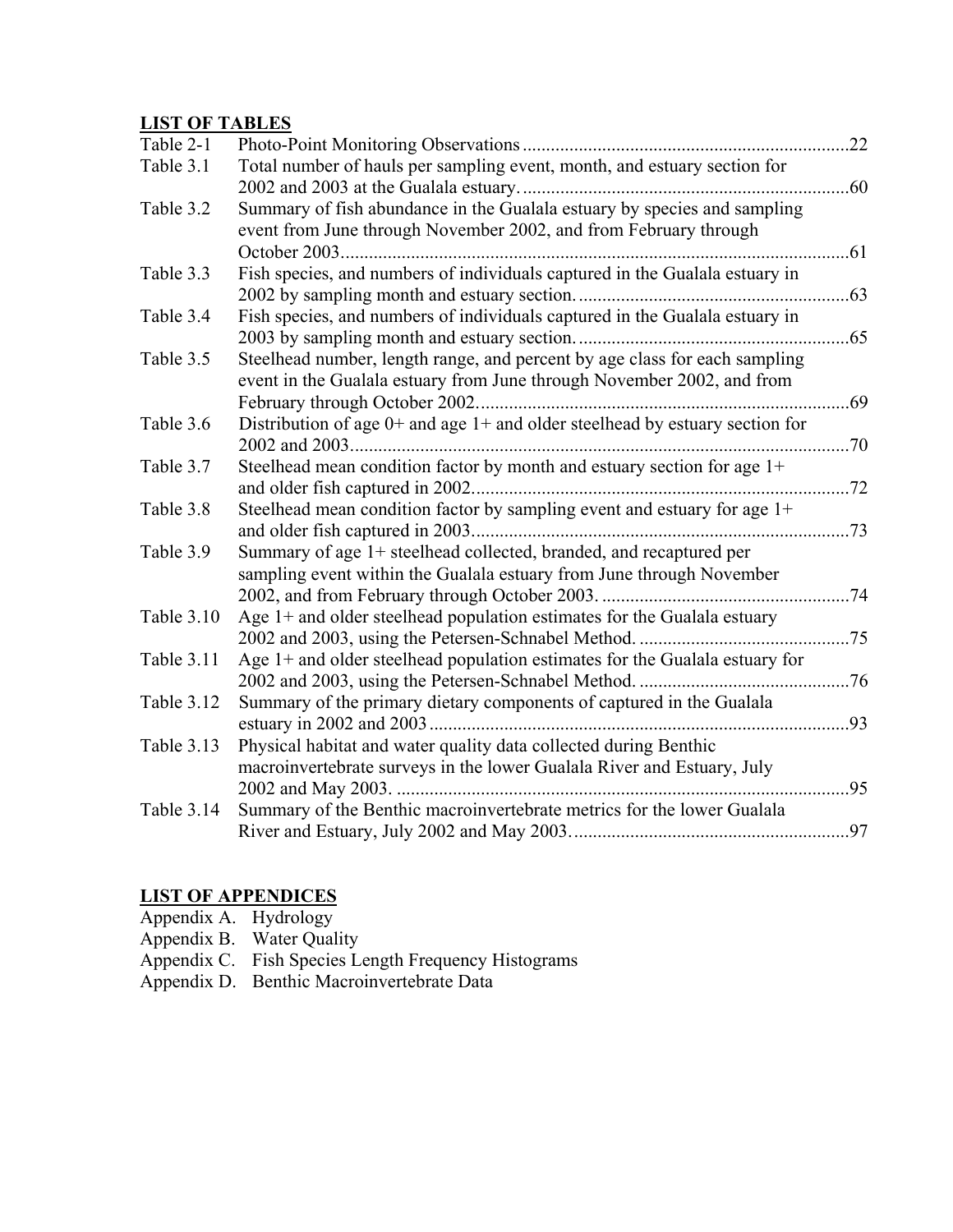## **CHAPTER 1.0 INTRODUCTION**

The Gualala River estuary is located on the northern coast of California, about 37 miles north of the town of Jenner. Although the Gualala River has historically been an important system for steelhead and coho salmon fisheries, knowledge of the dynamics of anadromous salmonid fisheries has been limited to anecdotal information, with little focused study. The State Coastal Conservancy (SCC) has been involved with studies on the lower Gualala River since 1995, beginning with a grant for a literature search of existing data associated with the ecological integrity of the Gualala River watershed. Information provided from that work effort demonstrated that there were significant gaps in the literature relative to the lower river and estuary. Since then, the California Department of Fish and Game issued the final report of the North Coast Watershed Assessment Program (NCWAP) Gualala Watershed studies.

Acknowledging the importance of coastal estuaries to the overall health of coastal watersheds and the existing lack of data on the lower Gualala River, the Sotoyome Resources Conservation District (SRCD), the SCC, and the Gualala River Watershed Council ("Council") resolved to broaden the scientific understanding of the Gualala watershed, particularly the lower river and estuary. As a result, ECORP Consulting, Inc. (ECORP) and Kamman Hydrology & Engineering (KHE) were contracted by the SRCD to assess the lower river and estuary in 2002 and 2003, and develop recommendations for an enhancement plan for the Gualala Estuary and Lower River Project.

#### **1.1 Goals**

The overall goals of the Gualala Estuary and Lower River Project were to:

- collect baseline data on steelhead to develop population estimates,
- determine possible impairing factors on ecological productivity,
- identify further research needs, and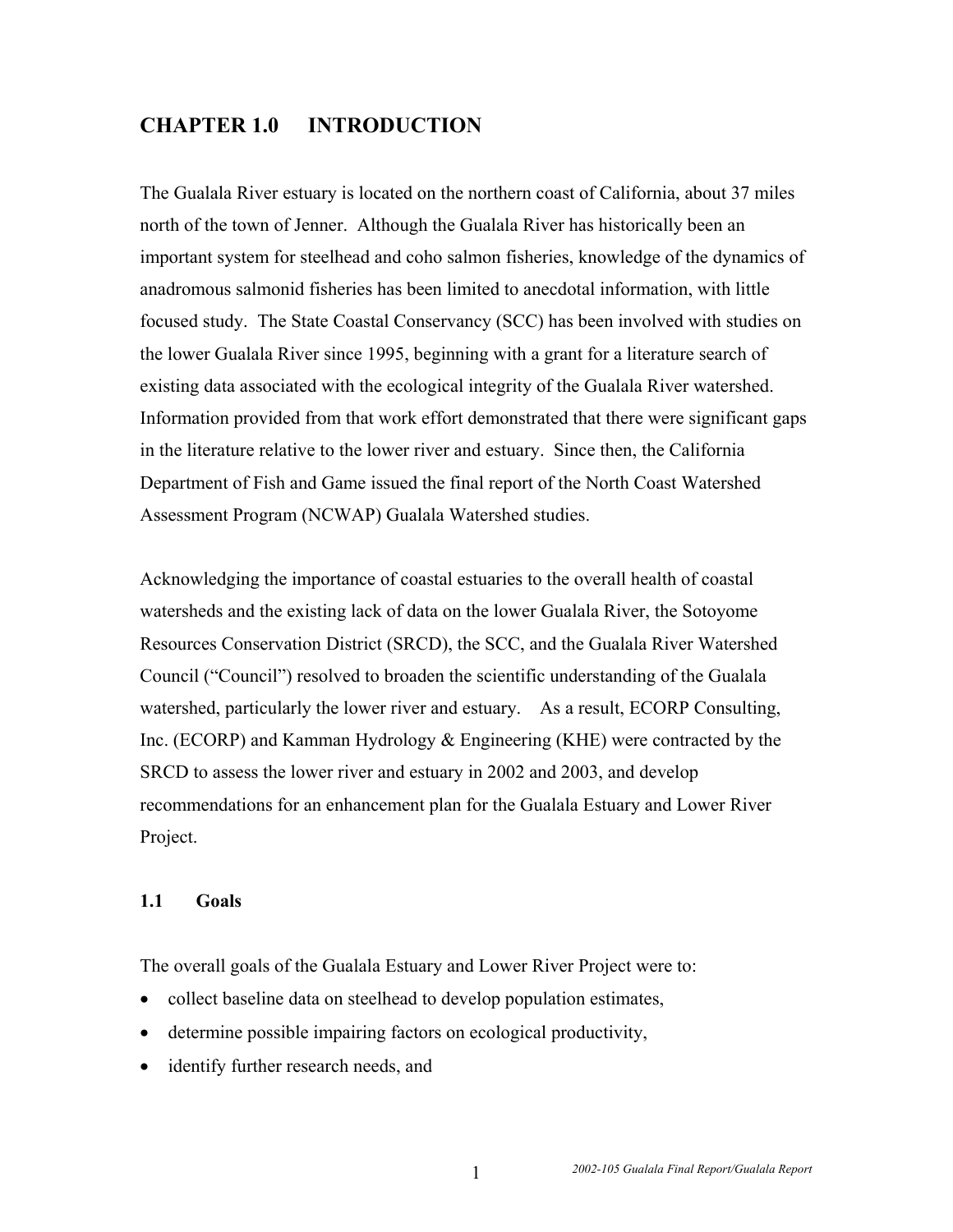• develop recommendations for an Enhancement Plan

To address these goals, ECORP and KHE conducted an assessment of the existing physical, water quality, and biological habitat conditions, including use of the estuary by juvenile salmonids during open and closed lagoon conditions. The enhancement plan provides specific recommendations for the protection of the Gualala estuary and lower river and its natural resouces.

#### **1.2 Objectives**

The objectives for the Gualala Estuary and Lower River Project are outlined below for each of the project components.

### *1.2.1 Hydrologic and Geomorphic Analyses Objectives*

The general objectives of the Hydrologic and Geomorphic study component were to describe historic and seasonal hydrologic, hydraulic, and geomorphic characteristics and processes in the estuary, and evaluate these issues relative to habitat quality for anadromous salmonids.

Specifically, these objectives were to:

- describe the existing and historic morphology of the estuary and lower river,
- characterize the magnitude and variability of freshwater inflow to the estuary (especially summer base-flows,;
- attempt to identify changes in river base flow rates as a result of upstream diversions,
- characterize physical processes controlling the opening and closing of the estuary inlet,
- evaluate sediment transport characteristics of the lower river and estuary, and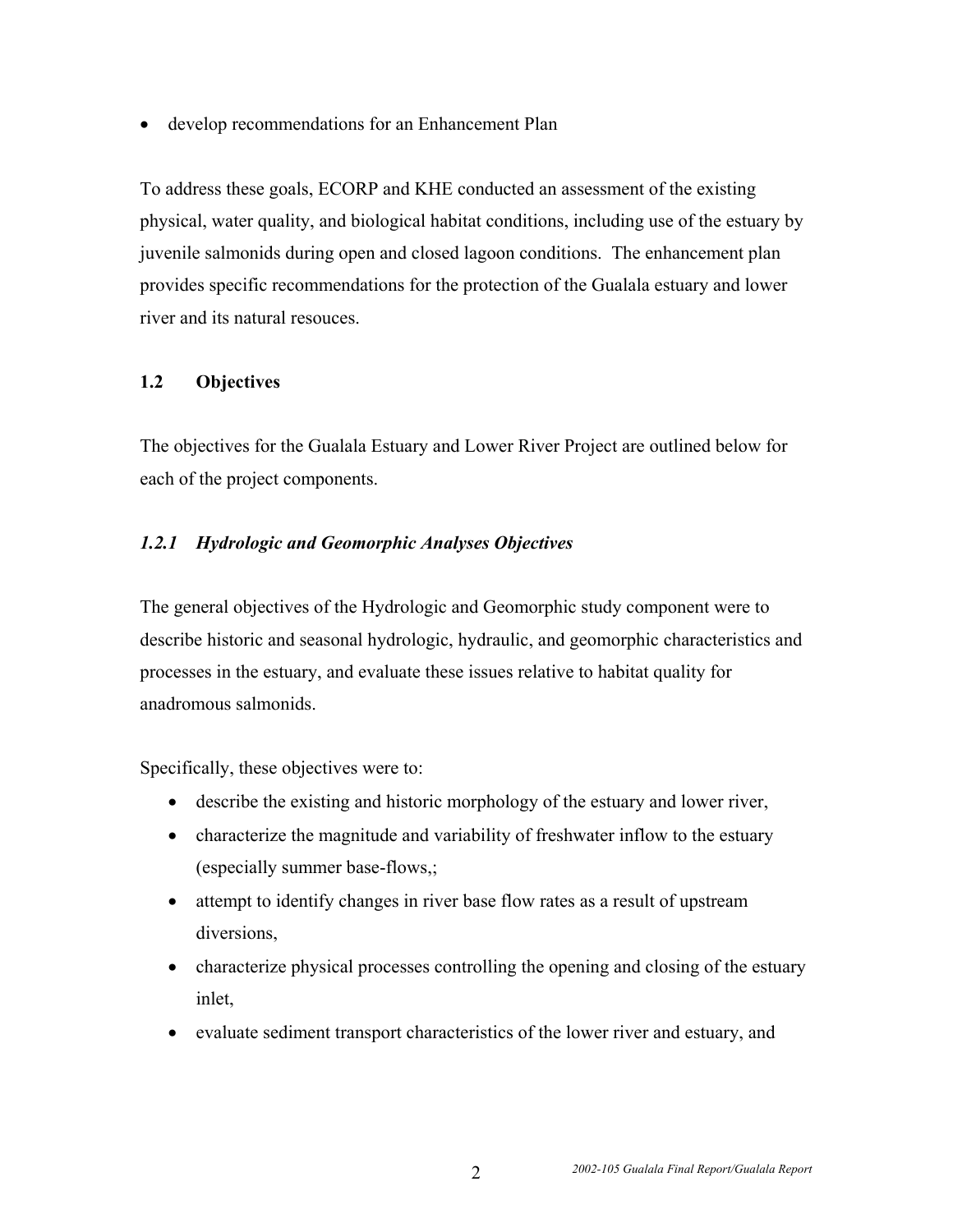• describe temporal variation and linkages between inlet morphology, freshwater inflow, and water quality in the estuary.

#### *1.2.2 Water Quality Objectives*

The objective of the Water Quality Study Component was to:

• provide seasonal water quality profiles throughout the Gualala Estuary, including temperature, dissolved oxygen, pH, conductivity and/or salinity, and turbidity.

#### *1.2.3 Aquatic Ecology Objectives*

The objectives of the Aquatic Ecology Study Component were to:

- determine distribution and abundance of salmonids in the Gualala Estuary,
- describe seasonal habitat conditions in the Gualala Estuary,
- describe seasonal habitat availability in the Gualala Estuary,
- develop a species list and relative abundance of all observed fish, birds and mammals, and if possible given budget considerations,
- determine adult steelhead use and timing of migration through the Gualala Estuary.

#### *1.2.4 Terrestrial and Marsh Ecology Objectives*

The objectives of the Terrestrial and Marsh Ecology Component were to:

- delineate wetland areas *(The US Army Corp of Engineer criteria will be utilized, but will not be performed to a level of verification by the Corps. Wetlands including any one of the three Corps delineation standards, hydrology, vegetation, and soil type, will be duly delineated and incorporated into the project map),*
- develop a list of plant species in and around the lower estuary floodplain area,
- map plant species, communities, and species distribution,
- describe use of the lower estuary floodplain area by wildlife, and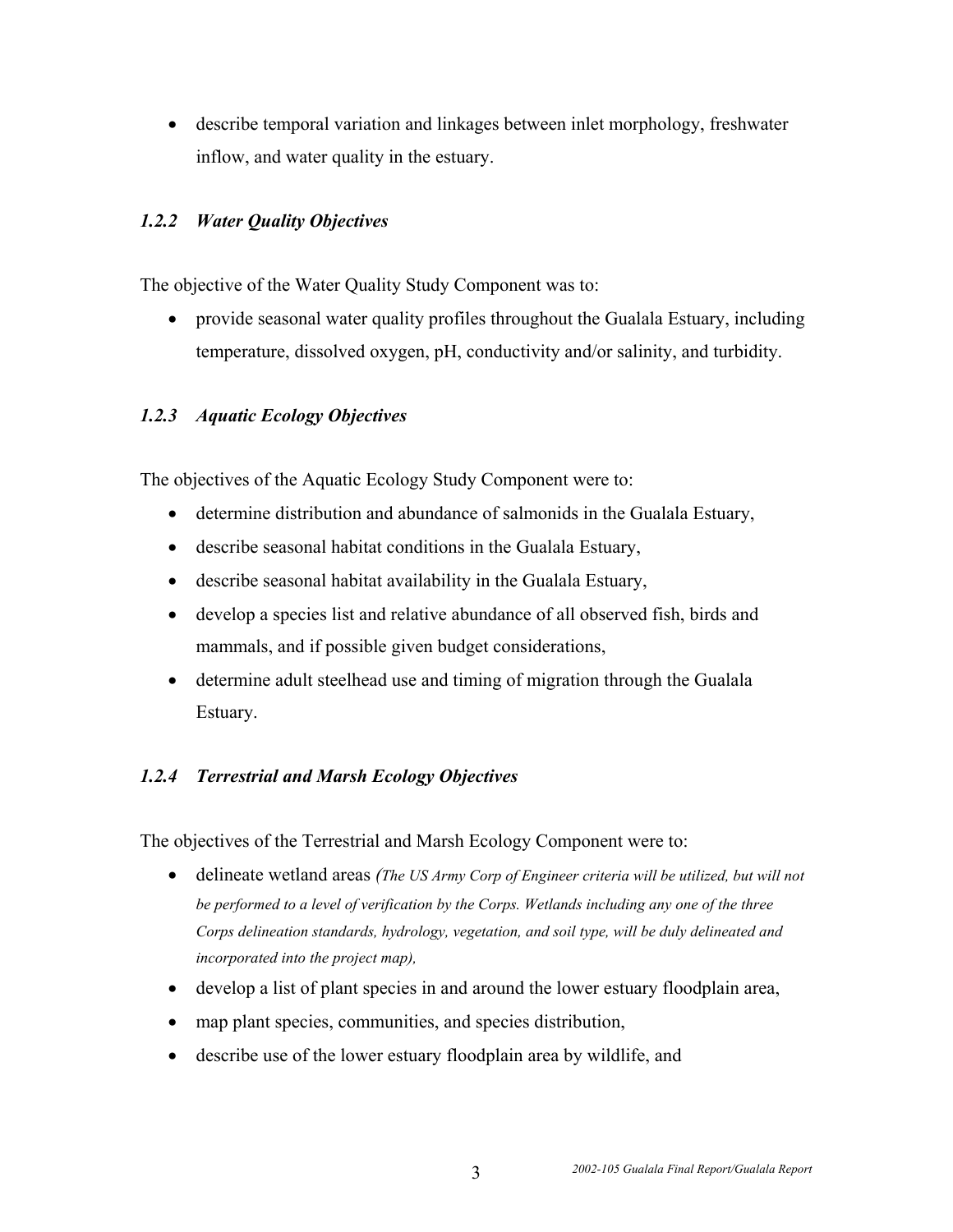• develop a list of species observed in the wetland/floodplain area during the assessment period.

It became apparent as the study progressed that the objectives of the terrestrial and marsh ecology component could not be addressed, due mainly to budgetary considerations. This issue was addressed before the Steering Committee and the Technical Advisory Committee (see below), and the decision was made to focus our studies on the aquatic ecology, hydrology, and geomorphic components of the study. The reader is directed to the Gualala River Watershed Assessment Report (Klamt et al 2002) that contains recent information on the Gualala River watershed, including both aquatic and terrestrial components. That report was a product of the North Coast Watershed Assessment Program (NCWAP).

#### **1.3 Study Participants**

#### *1.3.1 Steering Committee*

The SCC and the grantee formed a Steering Committee to oversee the implementation of the work plan, track the budget, and ensure project completion; consistent with the requirements of the contract between the grantee and the SCC.

#### *1.3.2 Estuary Technical Advisory Committee*

A Technical Advisory Committee (TAC) was established to assist the Steering Committee in developing a work plan that would meet the defined goals and objectives of the project. The TAC included agency personnel with expertise in the fields of fisheries biology, geomorphology, hydrology, water quality, and coastal processes. The primary responsibility of the TAC was to ensure that; work-plan tasks were conducted consistent with the contractual requirements, protocols and sampling methodologies were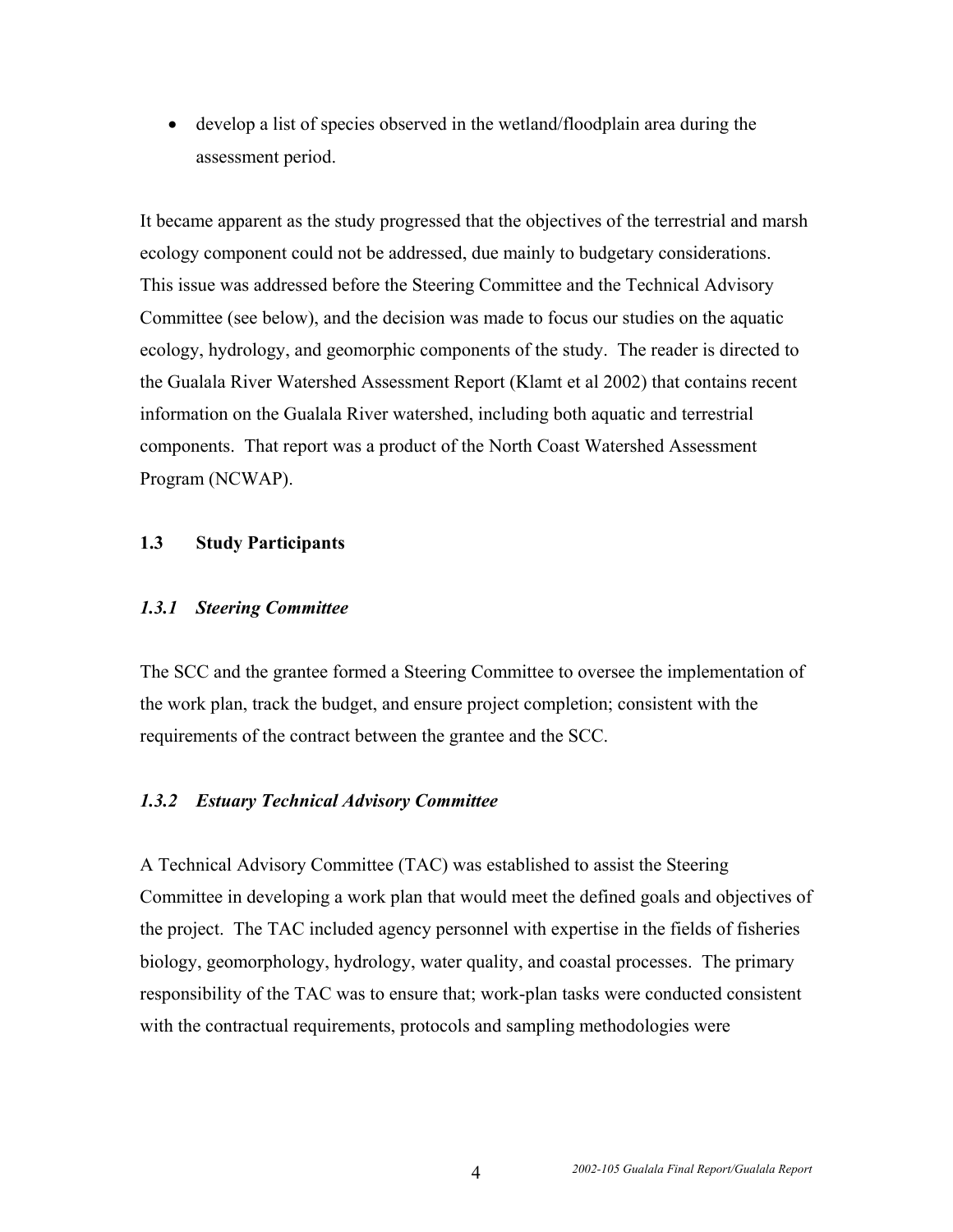scientifically sound, and that study results were provided to the Steering Committee in a timely manner.

#### *1.3.3 Public Participation*

Outreach to the full Council and the general public took place annually. ECORP and KHE provided annual reports to the Steering and Technical Advisory committees, describing project status and results of various study components. This flow of information provided opportunities for adaptive management of the project during the assessment and enhancement plan development phases.

#### **1.4 Project Management**

Project Management efforts were conducted by the SRCD. The SRCD worked closely with ECORP, KHE, and the SCC to ensure that the scope of work was implemented in an efficient and effective manner. The Project Assistant to the Council and the administrative support team at the SRCD conducted daily administrative project oversight, and in particular:

- coordinated with subcontractors, field agents, SRCD staff, volunteers and other groups/individuals involved with the implementation effort,
- troubleshoot project issues as they occur and develop adaptive management strategies to address and document these issues, and
- provide mechanisms and coordination for public outreach and public involvement

This document has been prepared to address each of the objectives by project study component. Chapter 2.0 (prepared by KHE) addresses hydrology and geomorphology study components. Chapter 3.0 (prepared by ECORP) addresses water quality and aquatic ecology study components. Chapter 4.0 (prepared by KHE and ECORP) presents enhancement planning recommendations.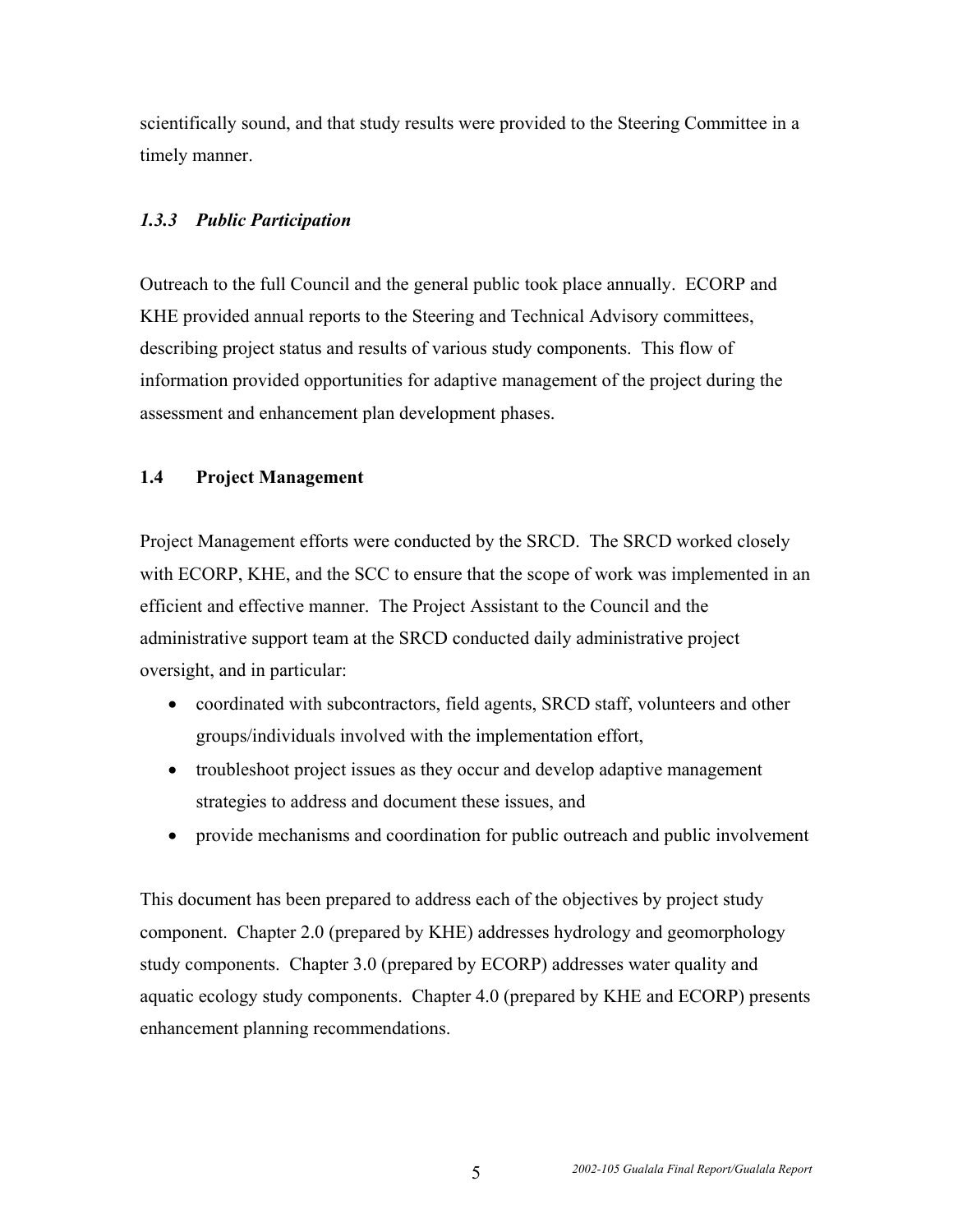# **CHAPTER 2.0 HYDROLOGY AND GEOMORPHOLOGY INVESTIGATIONS**

#### **2.1 Introduction: Study Objectives and Approach**

The lower Gualala River and its coastal lagoon comprise a highly dynamic system. The study area is indicated in Figure 2-1 and consists of the lower Gualala River between the confluence with the North Fork Gualala River and Pacific Ocean. Seasonally, the Gualala river mouth varies between an estuary with open connection to the ocean (typically winter) and closed to semi-closed lagoon behind a beach barrier (typically during summer). Given the shallow, fresh-water dominated, and closed-off nature of the Gualala River coastal water body, it is referred to as a "coastal lagoon" throughout this report (Sorensen et al., 1993). The duration and extent of these end-member states is controlled by the dominance of a variety of physical processes that control the construction or breaching of the barrier beach.

The goal of this investigation is to identify and describe the dominant physical characteristics and processes controlling aquatic and riparian habitats of the Gualala River coastal lagoon with emphasis on salmonid fishery habitat. Kamman Hydrology  $\&$ Engineering, Inc. (KHE) developed and implemented the study based on a conceptual morphological and process model for California coastal river mouth systems. This model assumes that a river mouth inlet is controlled by various complementary and competing forces that breach or reconstruct barrier beaches. Typically, California coastal lagoons go through a seasonal progression of morphological change. In winter, the lagoon inlet commonly breaches and remains open due to storm flows. Once the inlet is open, tidal action aids in the inlet scour process. This also floods the estuary with high salinity waters. As winter storm flows subside, waves build up the barrier beach using sand, migrating along the shoreline (littoral drift), forming a sand-spit between the ocean and estuary. After lagoon inlet closure, the main source of water to the lagoon is fresh water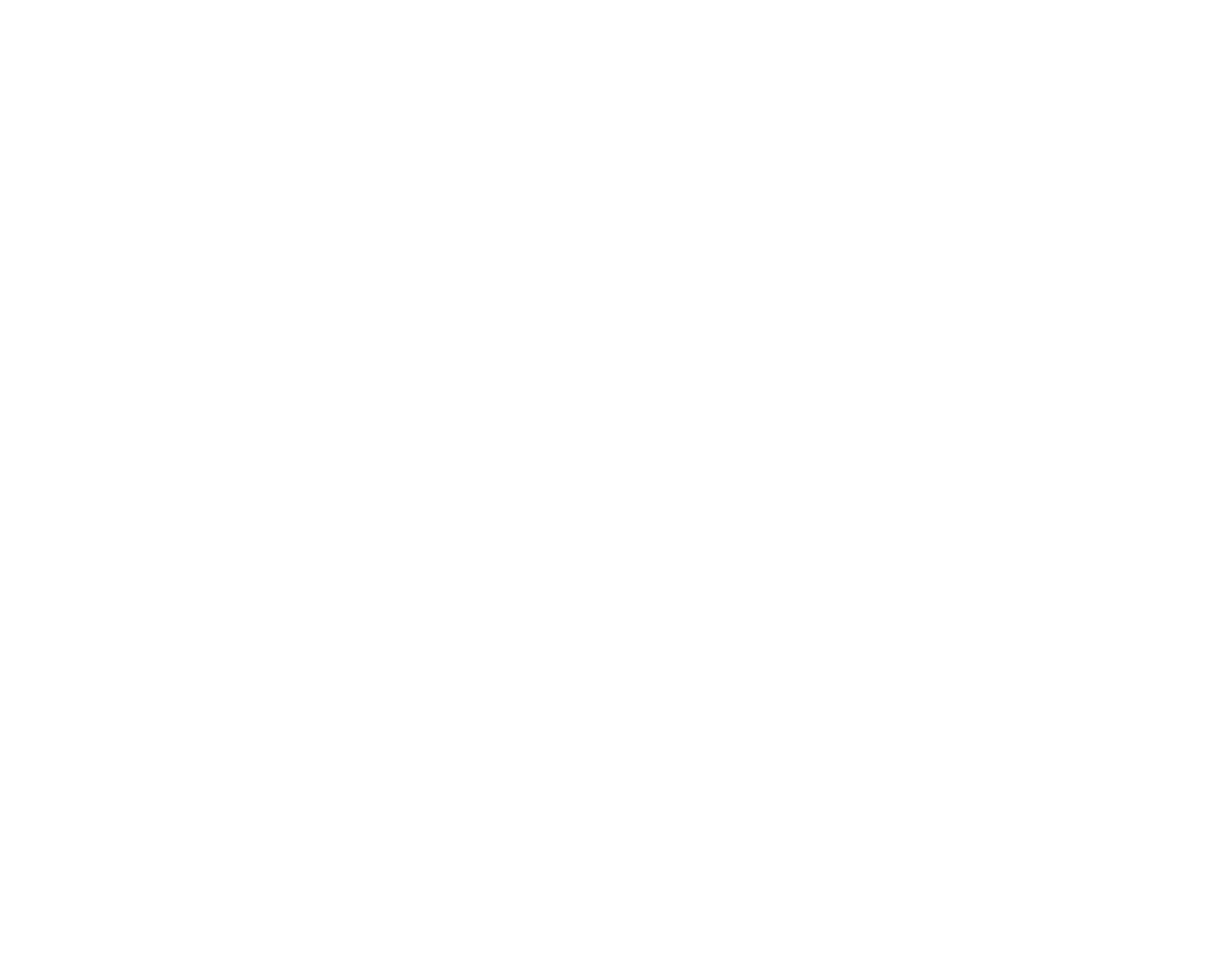inflow. Periodic wave over-wash also significantly impacts barrier beach morphology and lagoon water quality.

This study focused on monitoring and/or characterizing a suite of hydrologic, geomorphic, and coastal conditions and processes to better understand the linkage and/or trends between lagoon physical and biological systems. Between August of 2002 and December 2003, specific monitoring activities and analyses completed as part of this study included:

- 1) Continuously monitor lagoon water levels;
- 2) Estimate daily freshwater inflow to the lagoon;
- 3) Complete a series of baseflow measurements on primary tributary channels to the South Fork Gualala River between the Pacific Ocean and Valley Crossing (Twin Bridges) to develop lagoon freshwater inflow estimates;
- 4) Develop a detailed water budget for the lagoon to estimate seepage rates and net transfers of water between lagoon and ocean;
- 5) Complete annual cross-sectional profiles of the lagoon and lagoon inlet;
- 6) Assist in the coordination and implementation of a photo-monitoring program of the barrier beach and lagoon inlet conditions;
- 7) Complete a review of historical aerial photographs and maps to identify historical changes in lagoon and lower river morphology;
- 8) Assess the local tide and wave climate acting on the lagoon barrier beach using available tide, wave and wind data from nearby NOAA tide gages and offshore buoys;
- 9) Assist in the monitoring of general water quality parameters (emphasis on salinity) throughout the lagoon;
- 10) Qualitatively assess sediment transport through the lower river and lagoon during the study period using survey results, field observations, and grain size information from repeat pebble counts at selected bars within the lower river and lagoon reaches; and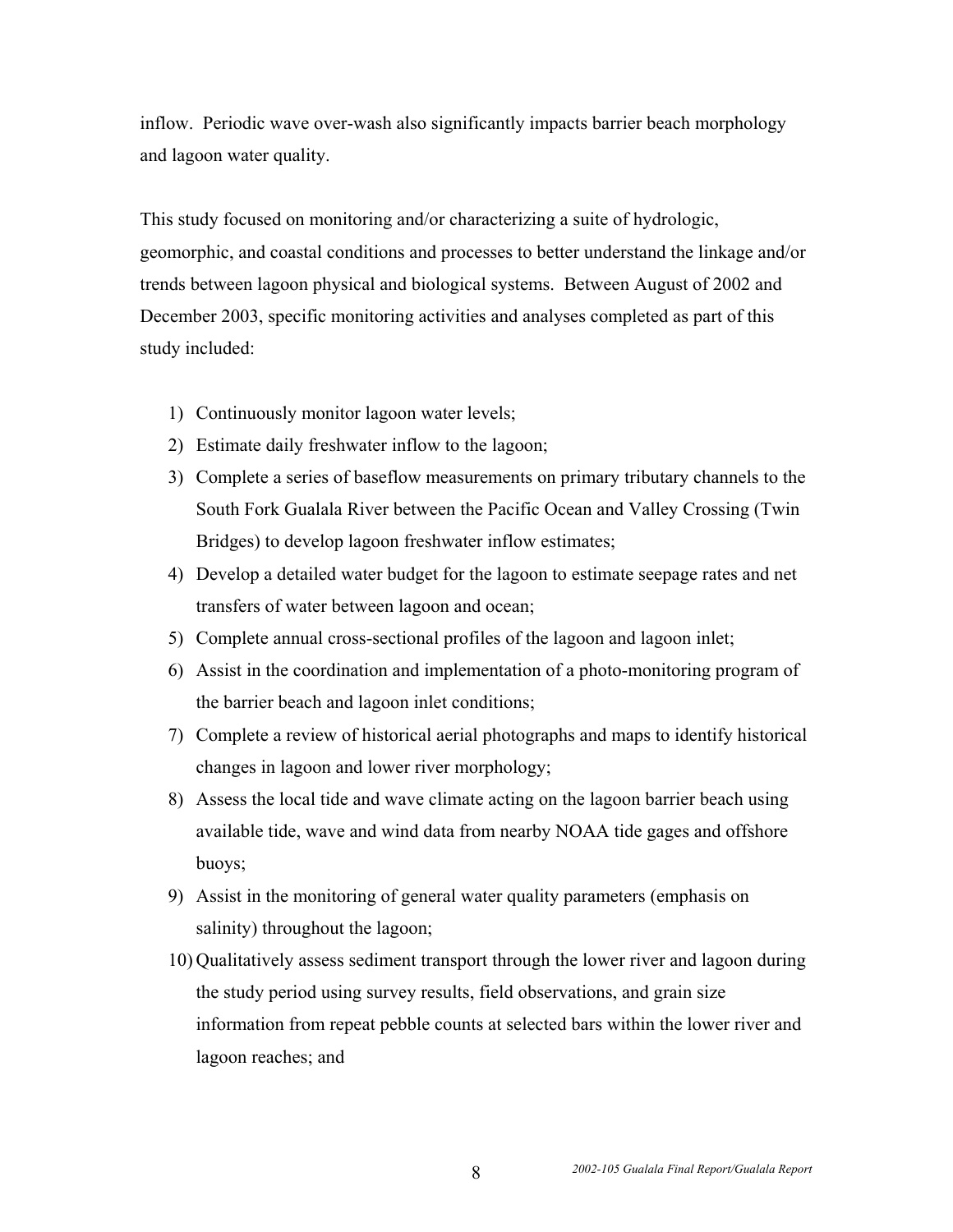11) Coordinate and contract for the preparation of an aerial photogrammetric image of the project area;

As indicated in Section 1.0, this study was designed to further elaborate and expand on the North Coast Watershed Assessment Plan (NCWAP) salmonid habitat investigation of the lower river and lagoon. As such, it was originally intended that the results of this study and associated resource management and enhancement recommendations would serve as a companion document to the final Gualala NCWAP report. Therefore, this Section of the report builds on the physical science data and information presented in the NCWAP report and appendices (Klamt et al., 2003). This report does not attempt to duplicate or summarize the hydrologic and geomorphic information presented in the NCWAP report, except as needed.

## **2.2 Physical Setting**

The existing and historic meteorologic and hydrologic characteristics of the Gualala River watershed are presented in detail in the 2003 Final NCWAP report. This section of the report provides a more detailed description of on-shore and off-shore hydrologic and hydrodynamic conditions experienced during and leading up to the study period. Where appropriate, study period conditions are compared to long-term average or median conditions.

#### *2.2.1 Precipitation*

Based on analysis of long-term records, precipitation in the study area is distinctly seasonal, with up to 90-percent of total rain falling during the 5 months of November through March. Most precipitation comes with the passage of multiple low-pressure fronts associated with storms lasting several days in duration. It is reported that hourly precipitation in excess of 1-inch is uncommon along north coast watersheds (Rantz, 1967).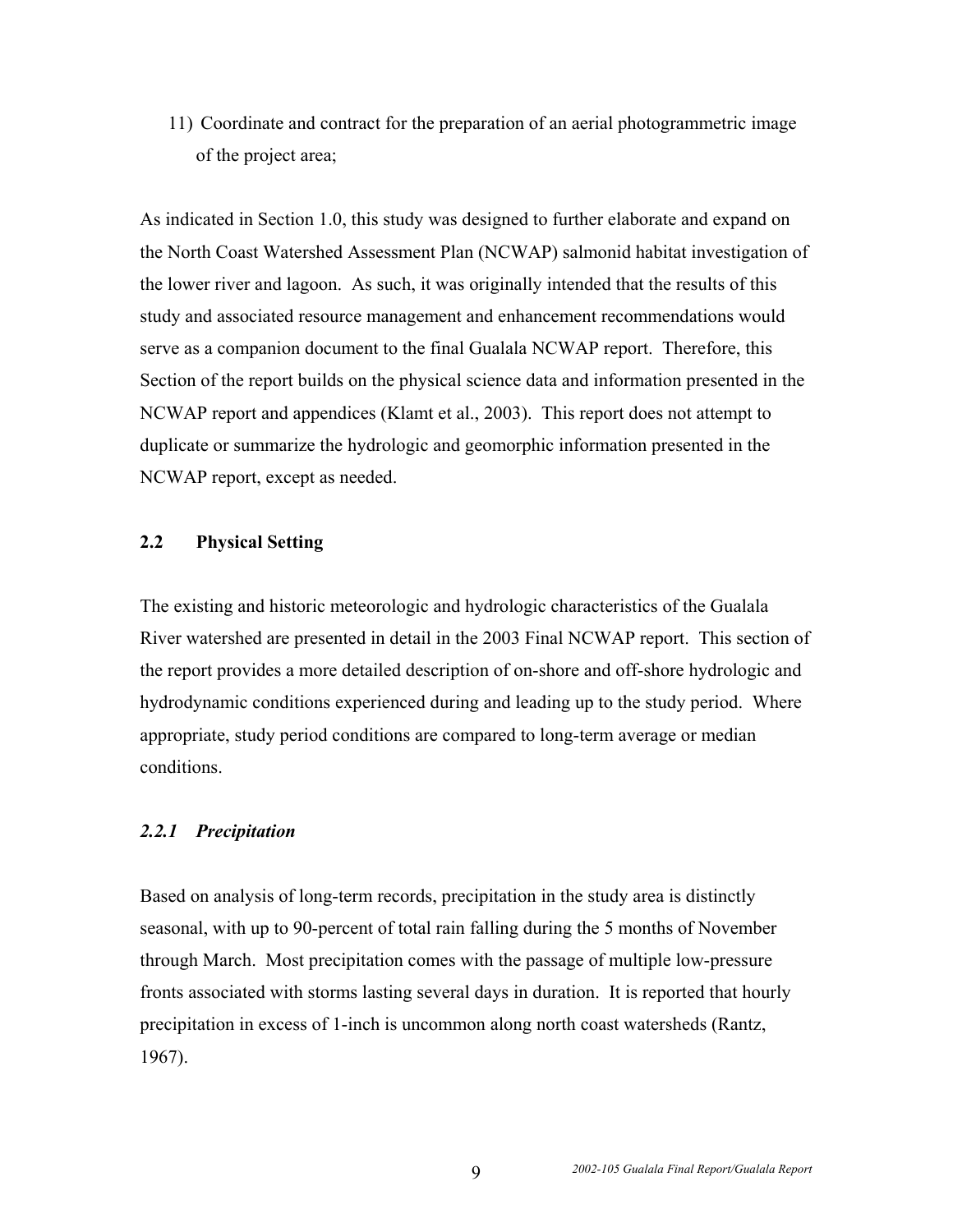With the exception of the last two months, the study period (August 2002 through November 2003) falls within water years<sup>[1](#page-15-0)</sup> WY2002 and WY2003. Based on analysis of long-term rainfall records for area gages, the rainfall totals for the study period are comprised of near average (92-percent of average for WY2002) to below average (83 percent of average for WY 2003) year types. Daily precipitation totals at the Venado rain gage for the study period are presented in the top panel of Figure 2-2. Daily values of the Venado gage, located in the Russian River drainage, are presented here because there are no readily available daily rainfall totals from the Gualala River watershed for the study period. The peak daily rainfall total was 6.6-inches on December 13, 2002, with other notable (>3-inch) daily rainfall totals occurring on November 7, 2002, December 27, 2002, and November 8, 2003. Early season barrier breaches occurred during each of these storms. The multi-day storm rainfall distribution for the study period reflects the general characteristics described above. However, April 2003 was an exceptionally wet month compared to long-term monthly averages. April 2003 rainfall totals for the Fort Ross rain gage were 6.39-inches compared to the long-term (1905 to present) April average of 2.79-inches. These late season rains sustained high inflow to the lagoon, which was the primary cause for the late season breach on June 15, 2003.

#### *2.2.2 Lagoon Freshwater Inflow*

For the study period, freshwater inflow to the lagoon was estimated using a variety of data sources and technical methods. In general, unit runoff estimates and regression equations were developed for segments of the Gualala River using, a) available data for Gualala River watershed stream flow gages maintained by the U.S. Geological Survey and California Department of Water Resources over the study period, and b) late season base flow measurements completed by KHE on major tributaries to the South Fork Gualala River. A more detailed summary of the methods and data used to develop the inflow record are presented in Appendix A.

<span id="page-15-0"></span><sup>&</sup>lt;sup>1</sup> A " water year" is defined as the 12-month period, October 1 through September 30 and is designated by the calendar year in which it ends.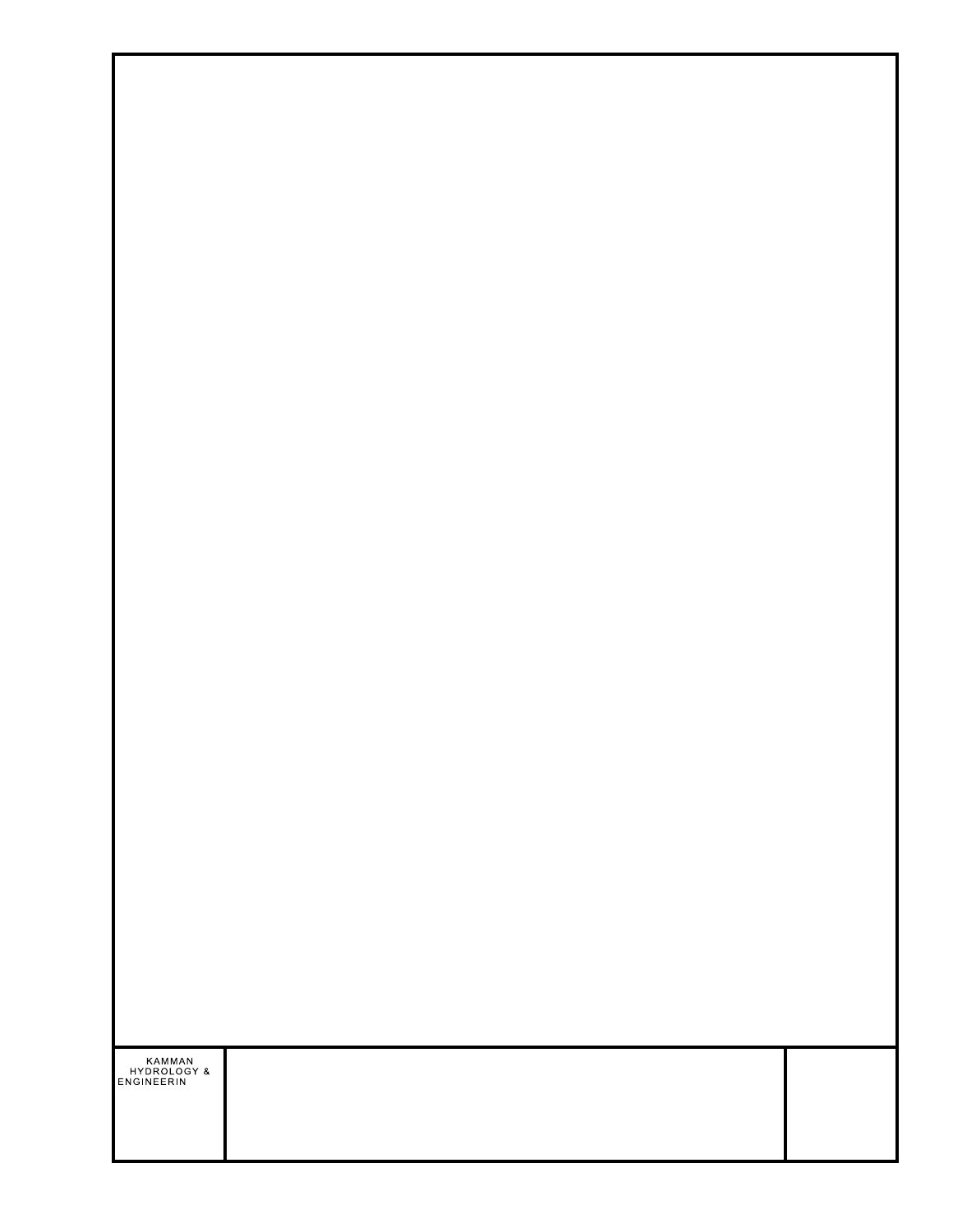Estimated freshwater inflow to the lagoon over the study period is presented in the top panel of Figure 2-2 along with daily rainfall totals. Inflow responses to storms and the rise and post-winter recession in the baseflow rates are clearly evident. Although the onset of high seasonal inflow is not out of the ordinary during the study period, the combination of continued storm pulses and sustained elevated baseflows to the lagoon through June of 2003 are notable differences to long-term average conditions. As a result, the persistence of elevated lagoon inflow delayed the full closure of the barrier beach and also promoted the complete fresh water filling of the lagoon by early June of 2003, leading to overtopping and breaching of the barrier beach.

#### *2.2.3 Lagoon Water Levels*

Lagoon water levels were monitored on a 15-minute time interval over the study period. A Global Water-brand XL-14 water level logger (deployed in a 10-foot long, 2-inch diameter PVC stilling well) was secured to the rip-rap filled log-crib in the middle portion of the lagoon on August 16, 2002. In anticipation of damage or lose of the instrument during high winter flows, the gage was relocated to the east bank of the lagoon, adjacent to the Surf Market in early November 2002. The logger and stilling well were secured to an existing iron pipe, cemented into boulders at the base of the cliff. This gage is referred to as the winter gage location while the subsequent site is referred to as the summer gage location. Both gage locations are indicated on Figure 2-3.

Monitored lagoon water levels are illustrated on the second panel (from top) of Figure 2-2. Coverage of the full range of lagoon water levels was not achieved at either gauging location. As a result, the water levels are truncated over the lower range. Periods of missing record also exist for the periods of November-early December 2002 and May/June 2003. Missing monitoring data resulted from logger maintenance problems.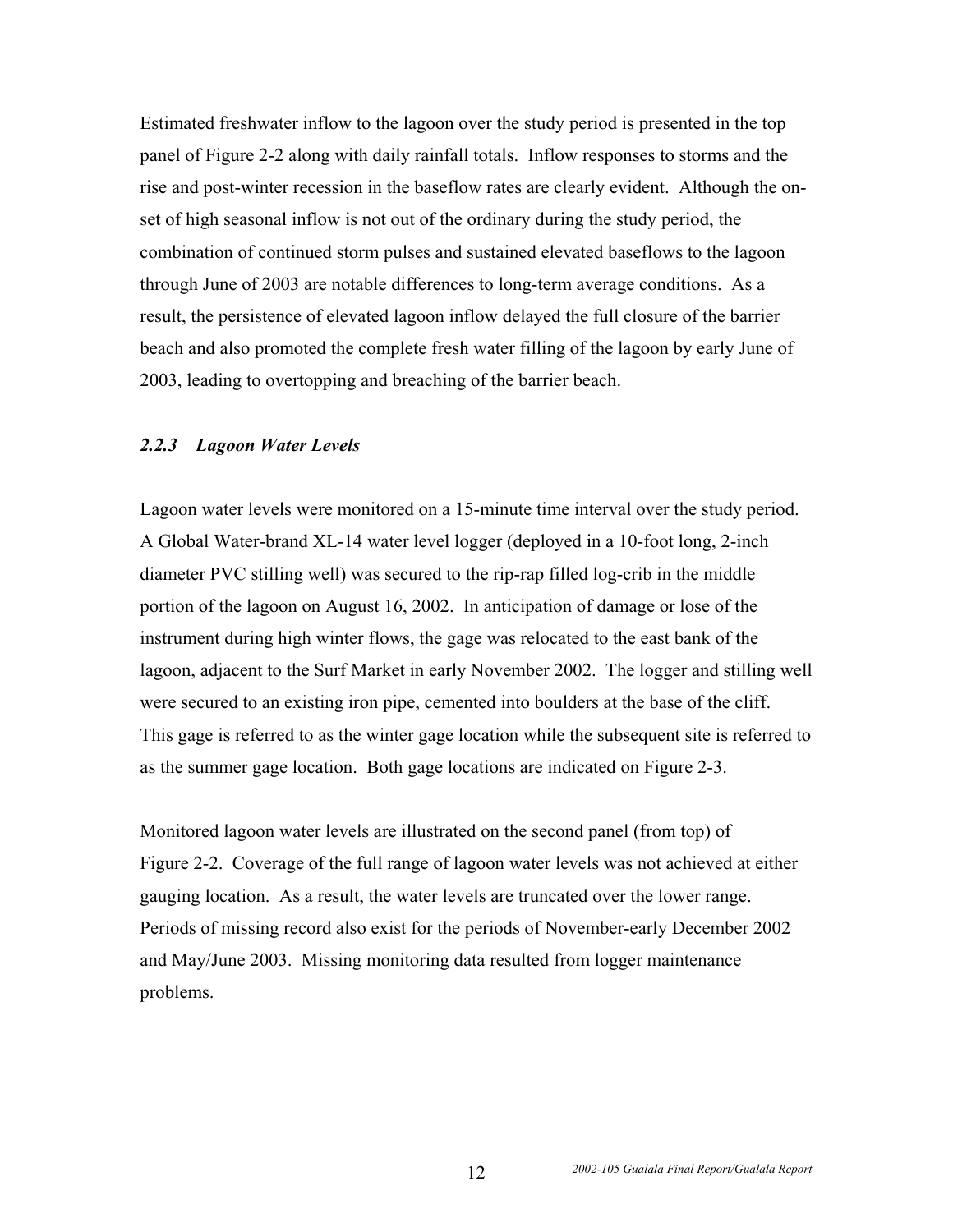Figure 2-3 Tide Gage, Cross-Section, and Pebble Count Locations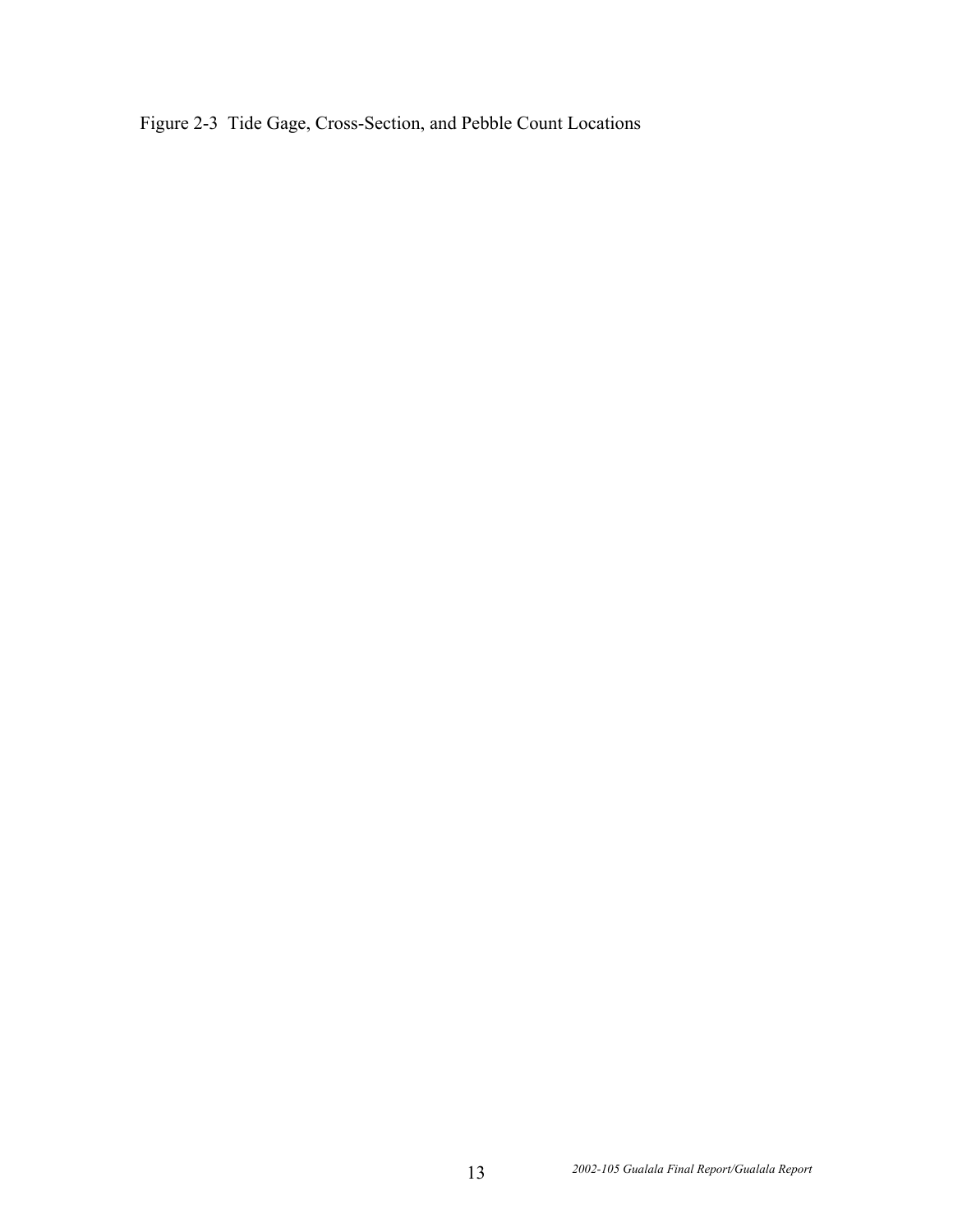The seasonal changes in lagoon water levels are captured in the water level record. In August through early November 2002, the barrier beach remains intact. Daily diurnal fluctuations in water level up to a few tenths of a foot are present, resulting from a weak connection to ocean tides - likely a pressure response through the barrier beach sand (see Figure 2-4). Water level fluctuations of 0.5- to 1.0-foot over this period result from waves overtopping the barrier beach (wave over-wash).

The water level record in early December 2002 captures the second barrier breach of the season on December 13, 2002 (the first breach occurred during the storm of November 6- 7, 2002, but no water level data is available for this event). Over 10-feet of water level drop was recorded during the December 2003 break, but the change in water level was likely several feet greater as the outlet through the barrier beach likely eroded down to the daily MLLW tide level – an elevation well below the tide gage monitoring range. Subsequent water levels through December 2002 and into May 2003 fluctuate broadly due to varying degrees of freshwater inflow and tidal exchange through the breach. Repeat cycles of breach infilling (barrier reconstruction) and subsequent erosion are seen in the water level record over this period in the form of daily to weekly fluctuations in low water levels.

The June 15, 2003 breach also resulted in a drop in lagoon water levels by at least 9 feet as seen in Figure 2-2. Again, the drop in water level was likely greater (i.e., at least several feet) than indicated by the tide gage record. The lagoon water level record indicates a rapid reconstruction of the barrier beach over the two-week period following the breach event with lagoon water levels again rising in response to relatively high inflow rates. Inflow and the seepage rate through the barrier beach equilibrate in early July 2003, as lagoon water levels level off and begin to fall in response to receding inflow rates (see Figure 2-2). The small amplitude (tenths of a foot) tidal signature returns to the water level record upon complete closure by early July 2003 with higher amplitude increases resulting from wave over-wash occurring in the late fall-early winter of 2003. As seen in the rise in lagoon water levels by up to 3 feet, wave over-wash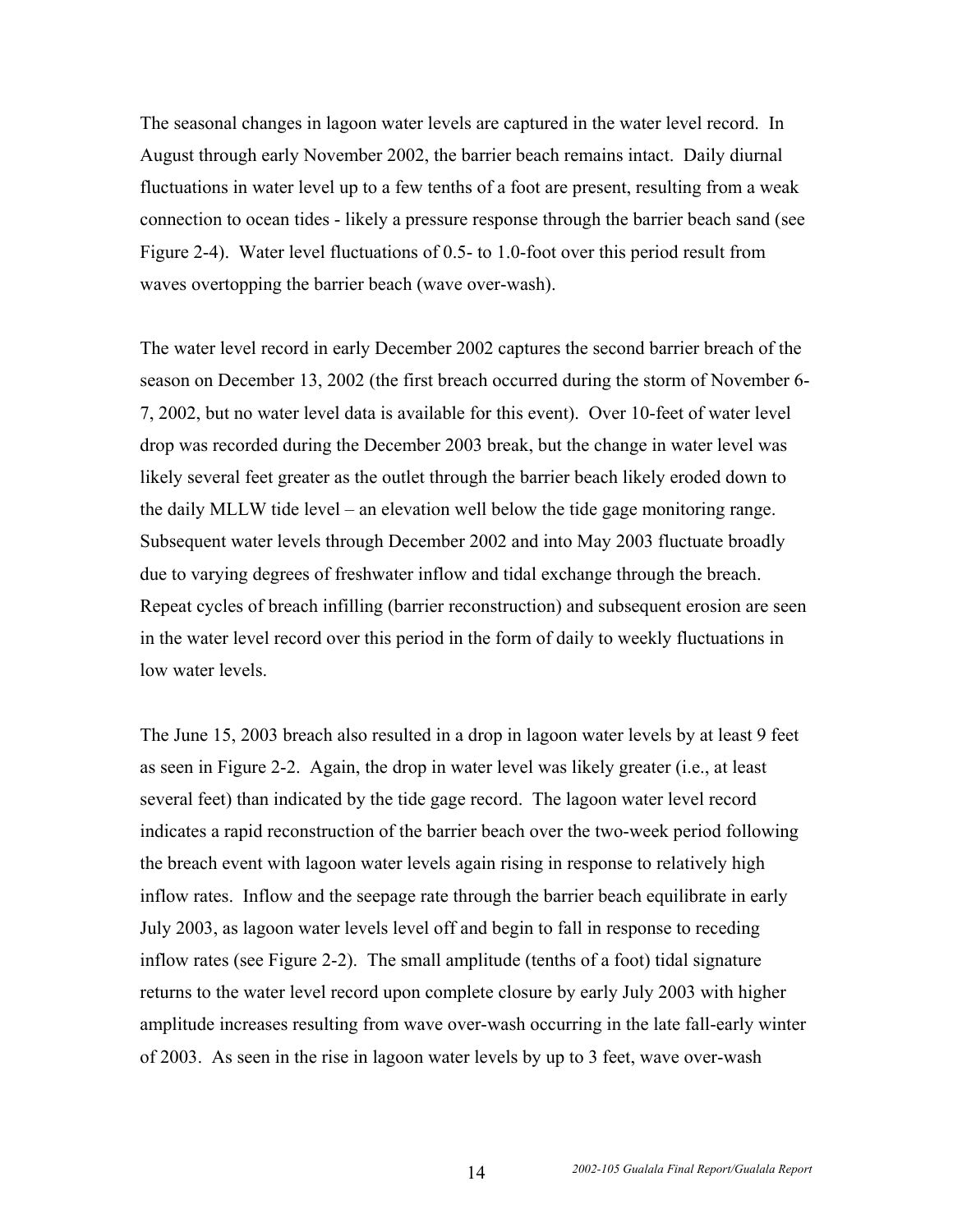Figure 2-4 Lagoon Water Level vs. Pt. Arena Tide (August 15-November 2, 2002)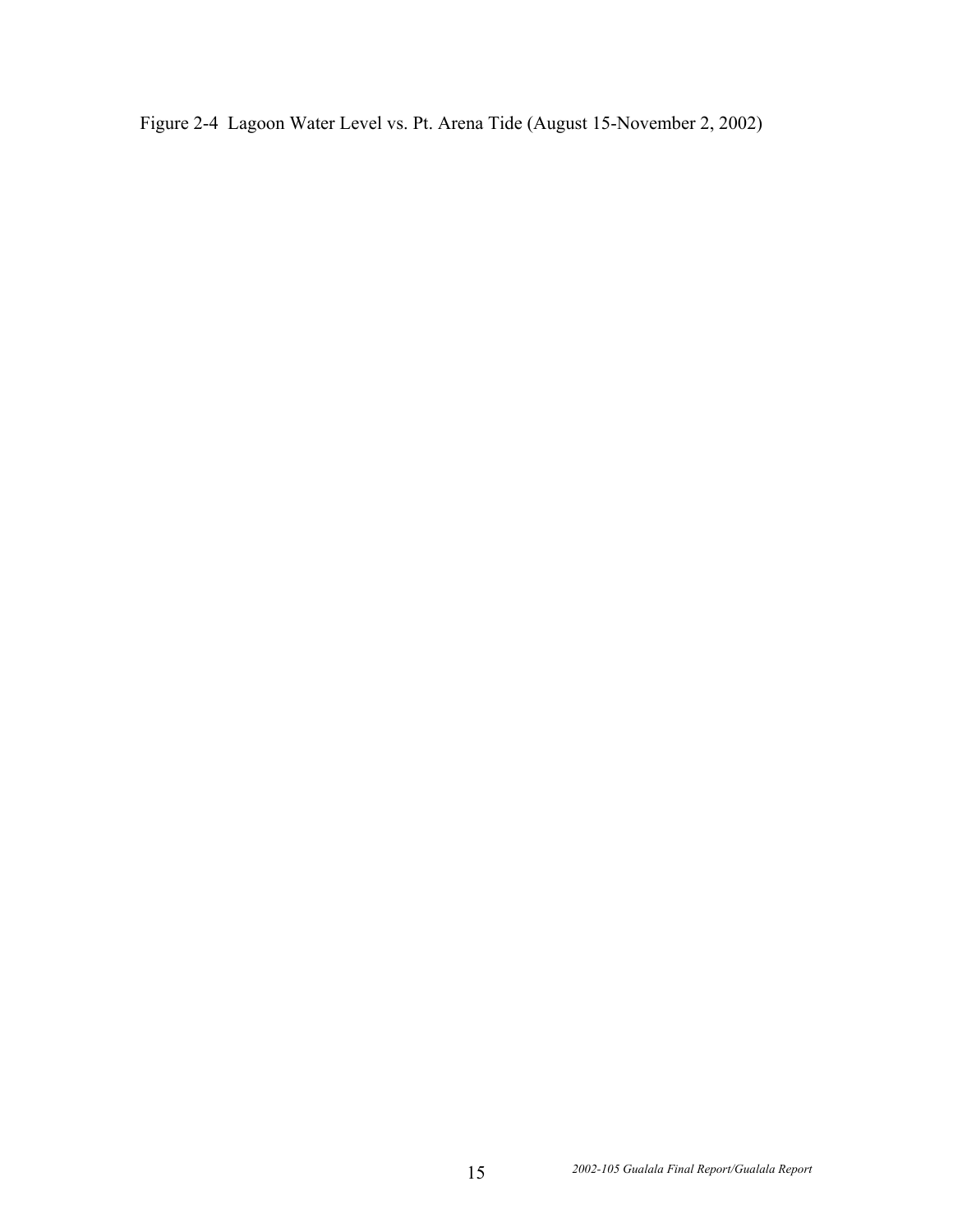contributes a significant volume of water to the lagoon in the late fall period. With the advent of the first storm of the winter season on November 10, 2003, lagoon water levels rise more sharply until the barrier beach is overtopped, followed by a precipitous drop in water levels of over 8-feet as waters quickly scour and erode a deep outlet, draining the lagoon.

#### *2.2.4 Ocean Tides*

Ocean tides for Point Arena Cove reported by NOAA are plotted against lagoon water levels in Figure 2-2. These tides are representative of ocean water level conditions adjacent to the Gualala River coastal lagoon. The diurnal and semidiurnal components of the tides at Arena Cove are mixed, resulting in a daily tidal regime with two high waters and two low waters, with the levels in each set displaying different magnitudes. Based on mean tidal statistics for the Arena Cove gage, the observed range between MHHW and MLLW is almost 5.9-feet. During lagoon inlet formation, the maximum scour depth through the barrier breach is controlled by the minimum (MLLW) tide range over the inlet formation period. Exchange of tidal waters between ocean and lagoon also work to keep the inlet open. Thus, the magnitude of tidal range plays an important role in scouring and maintaining an open inlet in two ways. First, the tidal range will control the total volume (tidal prism) exchanged through the inlet. The greater the tidal prism, the greater scour potential to maintain an open inlet. Secondly, it appears from a plot of Arena Cove tides that the daily higher-high water normally precedes the lower-low water, creating a maximum seaward gradient through the inlet during the larger of the semidiurnal ebb tide events. Velocities and scour potential are greatest during this period and, if acting with no external influences that reconstruct the inlet, the net tidally induced scour could possibly keep the inlet open indefinitely.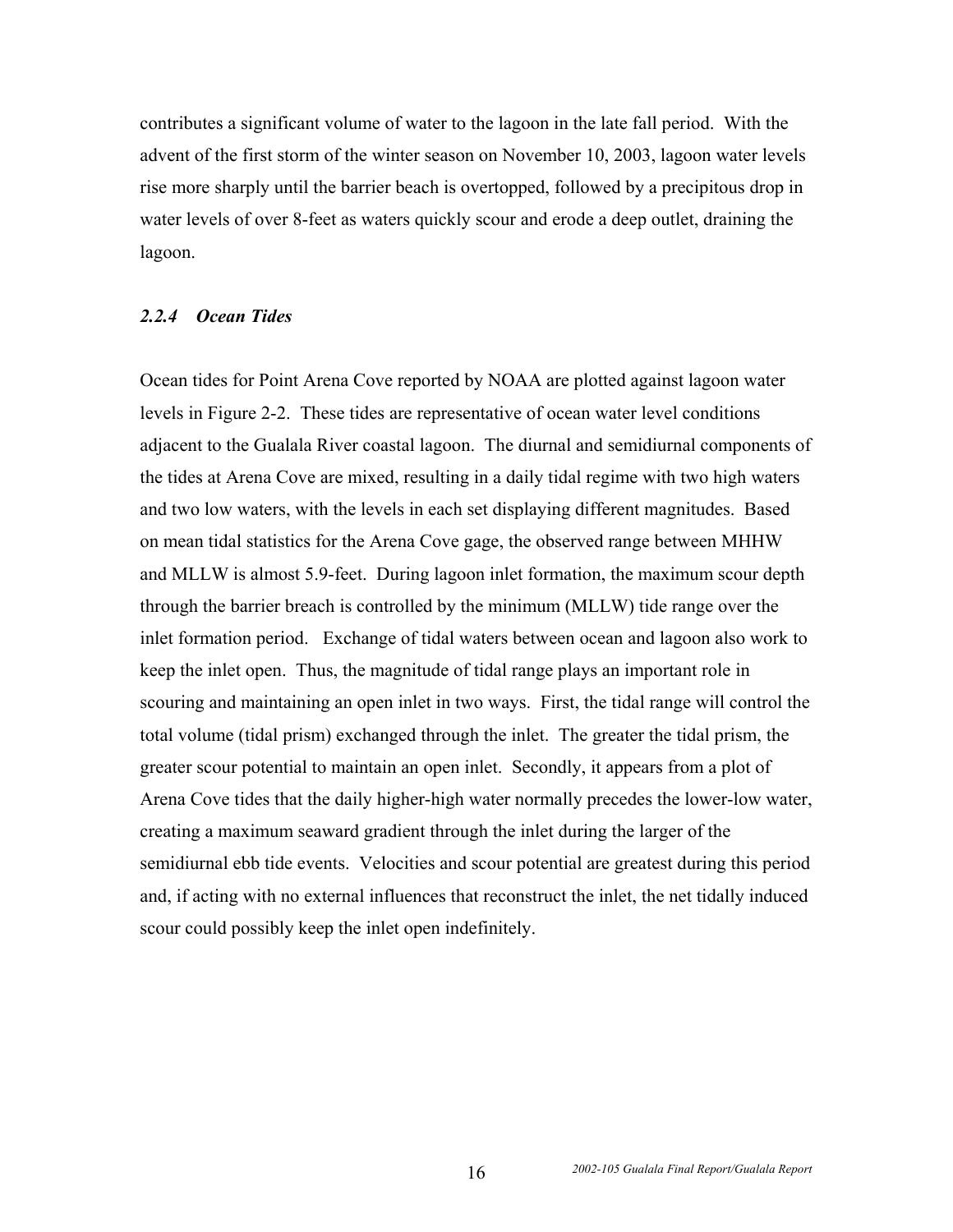#### *2.2.5 Wave Climate*

For purposes of this report, the wave climate acting on the Gualala River coastal lagoon barrier beach refers predominantly to wave height and frequency. The waves most important to barrier-beach formation and destruction are generated by winds blowing for sufficient duration and over a long-enough distance (fetch) to create wind waves. The wave climate off the Northern California coast is influenced primarily by atmosphericocean interactions over the north Pacific Ocean (Ambrose and Orme, 2000).

The wave climate acting on the Gualala River lagoon barrier beach over the study period is best characterized by a series of wave variables measured at the NOAA buoy located approximately 19-miles offshore from Point Arena. These variables include:

- Significant wave height (WVHT), calculated as the average of the highest onethird of all wave heights during a 20-minute monitoring period; and
- Dominant wave period (DPD), calculated as the period with the maximum wave energy; and

These values were used to estimate corresponding deep-water wave energy (WVE) approaching the coastline and acting on the Gualala River Mouth, WVE was calculated as the product of the wavelength and the square of the WVHT, as follows:

$$
WVE = (w^*L^*WVHT^2)/8
$$

Where WVE is expressed in ft-tons, w is the weight of a cubic foot of water (64 lbs) and L is wavelength. The wavelength (L) is calculated pursuant to Bascom (1980), as follows (assuming deep-water waves):

$$
L = 5.12*DPD^2
$$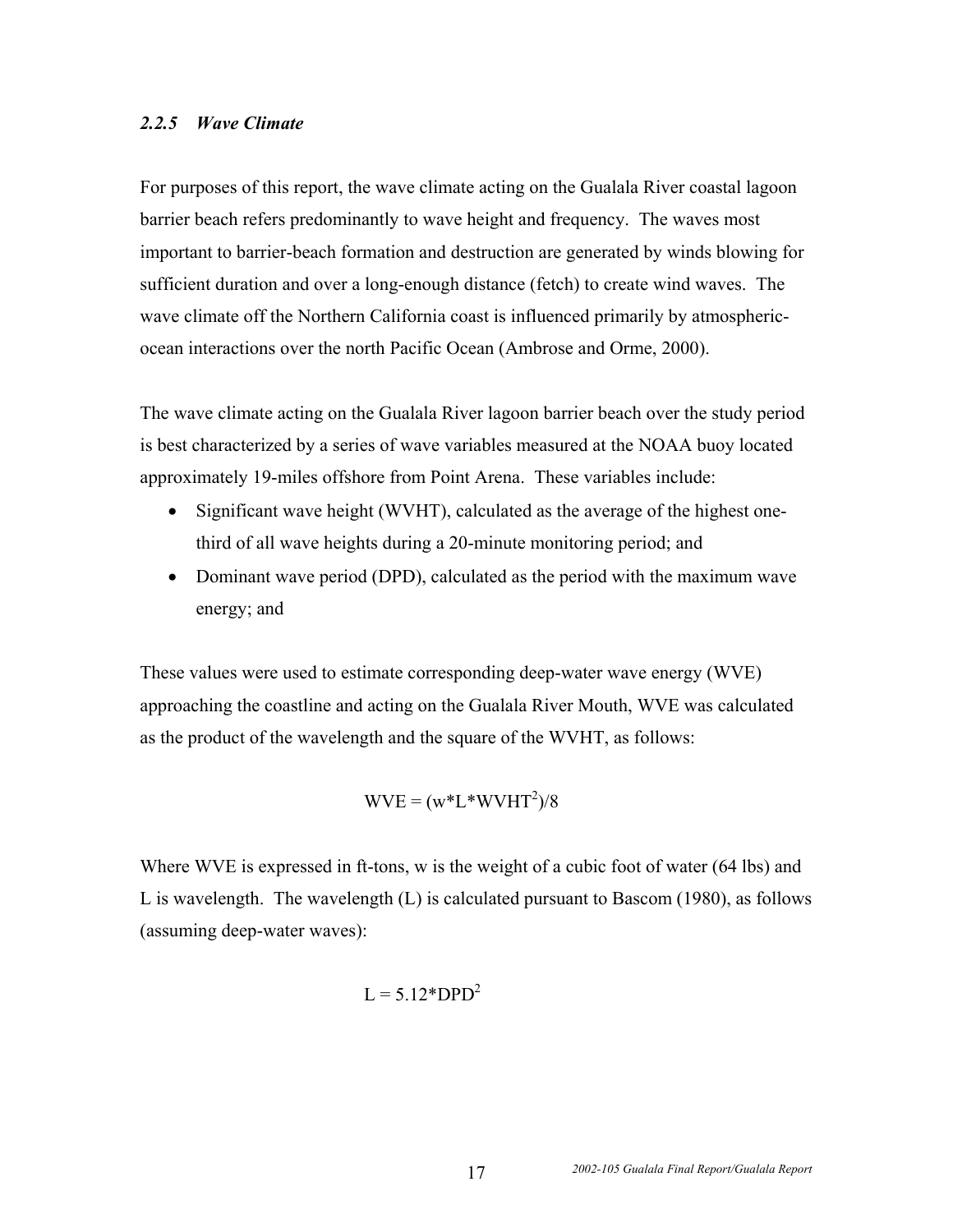Plots of WVHT, DPD, and WVE over the study period are presented in Figure 2-2. Noise in the data is attributable to interference of two or more sets of wind-waves originating from different sources/locations. It's also worth noting that the wave climate is unrelated to the tidal regime. Some generalities about the wave climate data presented on Figure 2-2 include:

- There is a general seasonal cycle of higher wave energy in winter and lower wave energy in summer expressed by the sinusoidal shape to the annual plot of wave energy;
- Periods of maximum WVHT and WVE and short DPD have the greatest destructive effect on the barrier beach;
- Maximum WVHT and WVE that typically accompany storms combine with high lagoon inflow to breach the barrier beach; and
- Periods of long DPD (swell) and low to modest WVHT typically dominate in summer and result in barrier beach construction/buildup.

#### *2.2.6 Barrier Beach-Lagoon-Lower River Morphology*

The following section summarizes the results of an investigation into historical changes in estuary morphology. This discussion is followed by further description of the study results that describe the changes and processes observed to be controlling barrier-beach formation, destruction and lagoon morphology during the study period.

#### *Historic Conditions*

Numerous aerial photographs of the lower Gualala River and lagoon were obtained and reviewed as part of this analysis. Sources of photographs included the California Department of Forestry and Fire Protection, WAC Corporation of Eugene, Oregon, and Pacific Aerial Surveys of Oakland, California. In addition, historic USGS topographic maps and a 1929 U.S. Coast and Geodetic Survey map of the coastline were reviewed. The following aerial photographs were reviewed.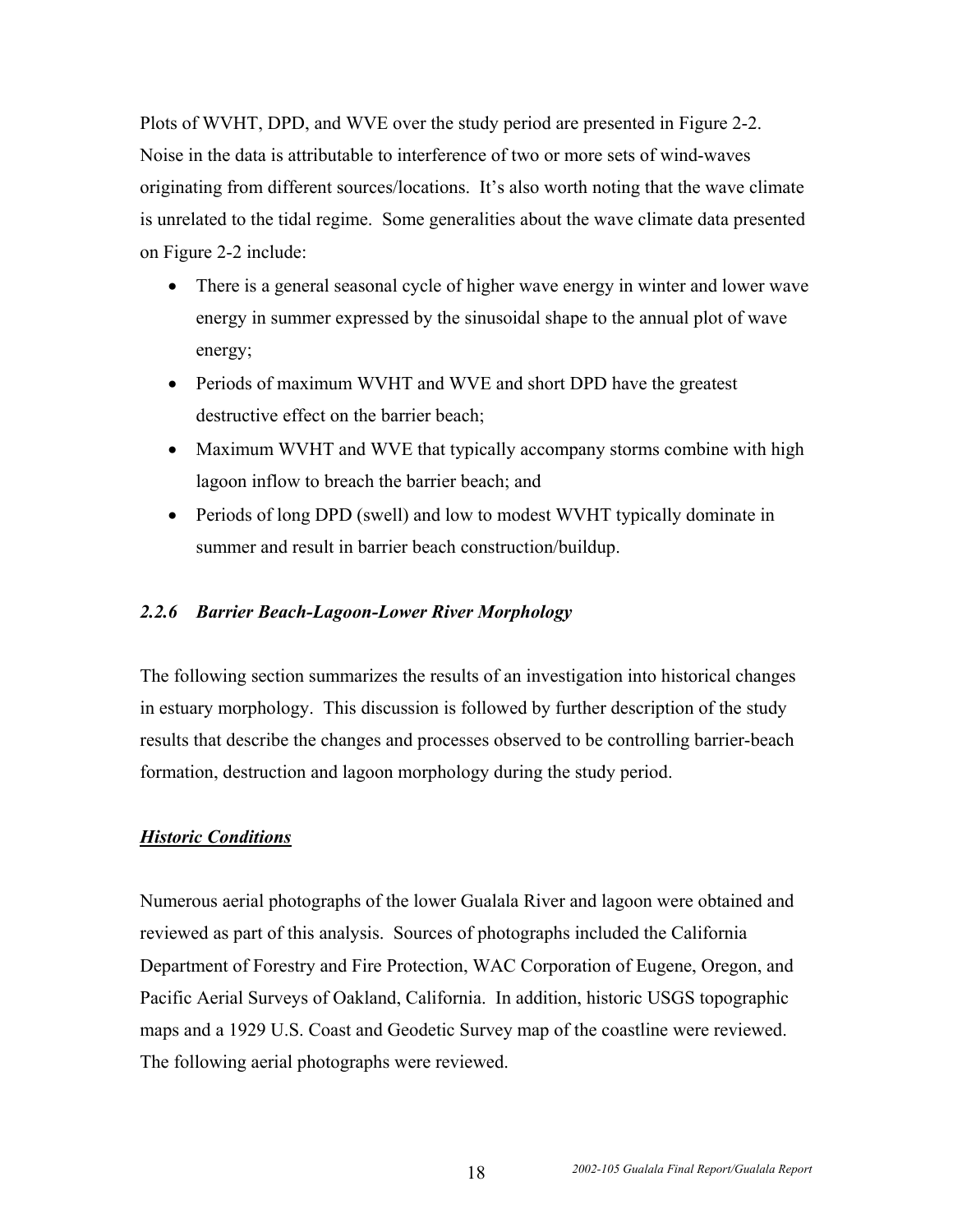- 1. 1936
- 2. 5/12/1961
- 3. 2/20/1967
- 4. 5/04/1980
- 5. 6/16/1981
- 6. 4/21/1984
- 7. 8/01/1989
- 8. 6/17/1992
- 9. 3/25/1996
- 10. 5/19/1996
- 11. 4/13/1999
- 12. 5/19/1999
- 13. 4/02/2000
- 14. 4/22/2002
- 15. 7/02/2003

As discussed in greater detail below, there are notable and large-scale seasonal changes in the lagoon-barrier beach system during any given year. A review of aerial photographs indicated no notable changes in the physical setting and character of the lagoon beyond those that likely fall within the natural seasonal progression/variability. For example, no significant repositioning or erosion of various bar forms within the lower river or lagoon was observed. Interestingly, the large bar located on the west side of the summer tide gage appears to be the same size and in the same location in all photographs and on the 1929 geodetic survey map (Figure 2-5). Determining changes in the size of longitudinal and point bars on aerial photographs, in an attempt to qualitatively identify changes in sediment deposition patterns, was not possible due to highly varying river flow and lagoon water level conditions between aerial images. Thus, no definitive conclusions were reached with respect to whether lagoon bathymetry has changed over time.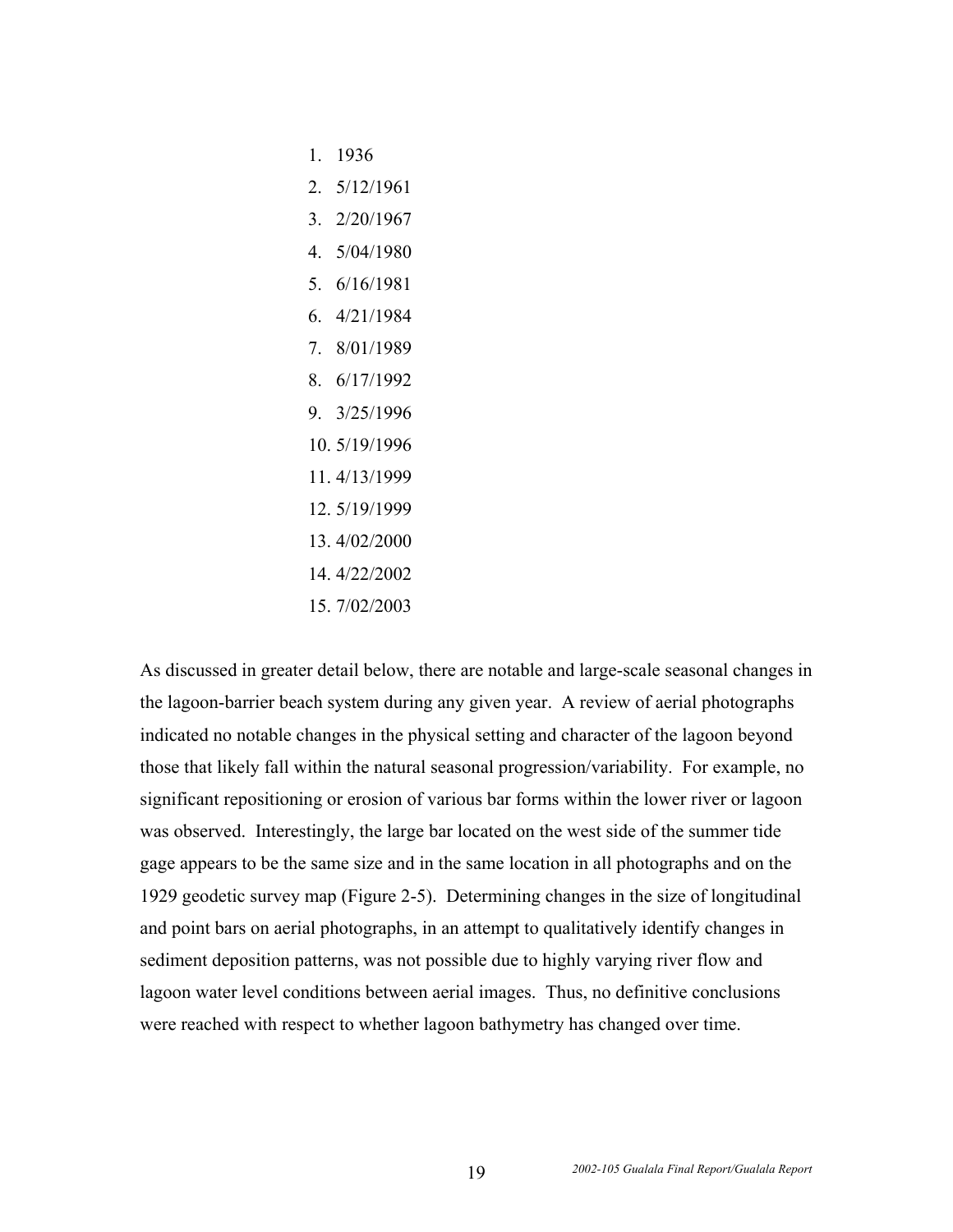Figure 2-5 1929 U.S. Coast and Geodetic Survey Map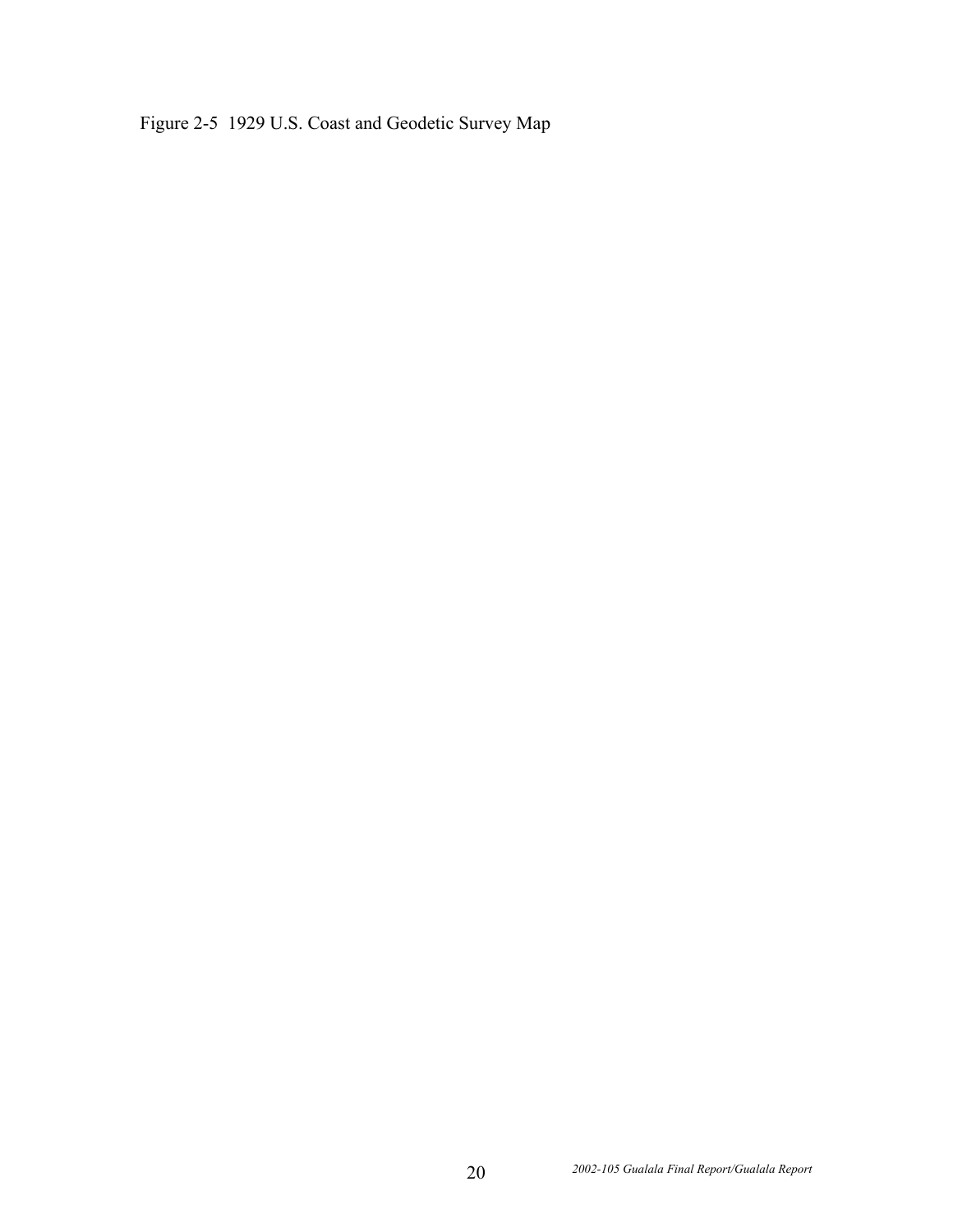The inlet breach also appears to occur at the north end of the barrier beach in all photographs, either immediately adjacent to or within several hundred yards of the bedrock cliff marking the north end of the lagoon. There are anecdotal accounts of the breach occurring closer to the south end of the beach during extreme flood events during an El Nino period. However, these types of breaches start out as overtopping along the entire barrier length. Because of the coastline geometry, net coastal wave climate, and littoral sand transport patterns, it appears that the south end of the barrier beach is consistently higher in elevation than the north end, suggesting that most barrier breaching will set up at the north end of the beach except during extreme, overwhelming flood events.

#### *Changes Over Study Period*

The near-weekly photo-point monitoring of the Gualala River lagoon/barrier beach was very helpful in capturing and documenting the variability in the seasonal cycles of system evolution. A summary of photo-point observations is presented in Table 2-1. The following information and observations are included on the Table:

- Whether the inlet (barrier beach breach) is open or closed;
- Occurrence of active wave over-wash;
- Evidence for previous wave over-wash;
- Estimated lagoon water level;
- Presence and estimate of high water erosion lines;
- Water color in terms of the presence of significant sediment inflow to the lagoon (brown color) or presence of salt-water in lagoon (turquoise color); and
- Presence of flood debris or kelp in/on in lagoon and beach.

Photo point observations provided the most definitive chronology of barrier beach breaching and reconstruction over the study period. Observations of whether the inlet was open or closed and periods of active wave over-wash are also presented graphically on the lower pane of Figure 2-2.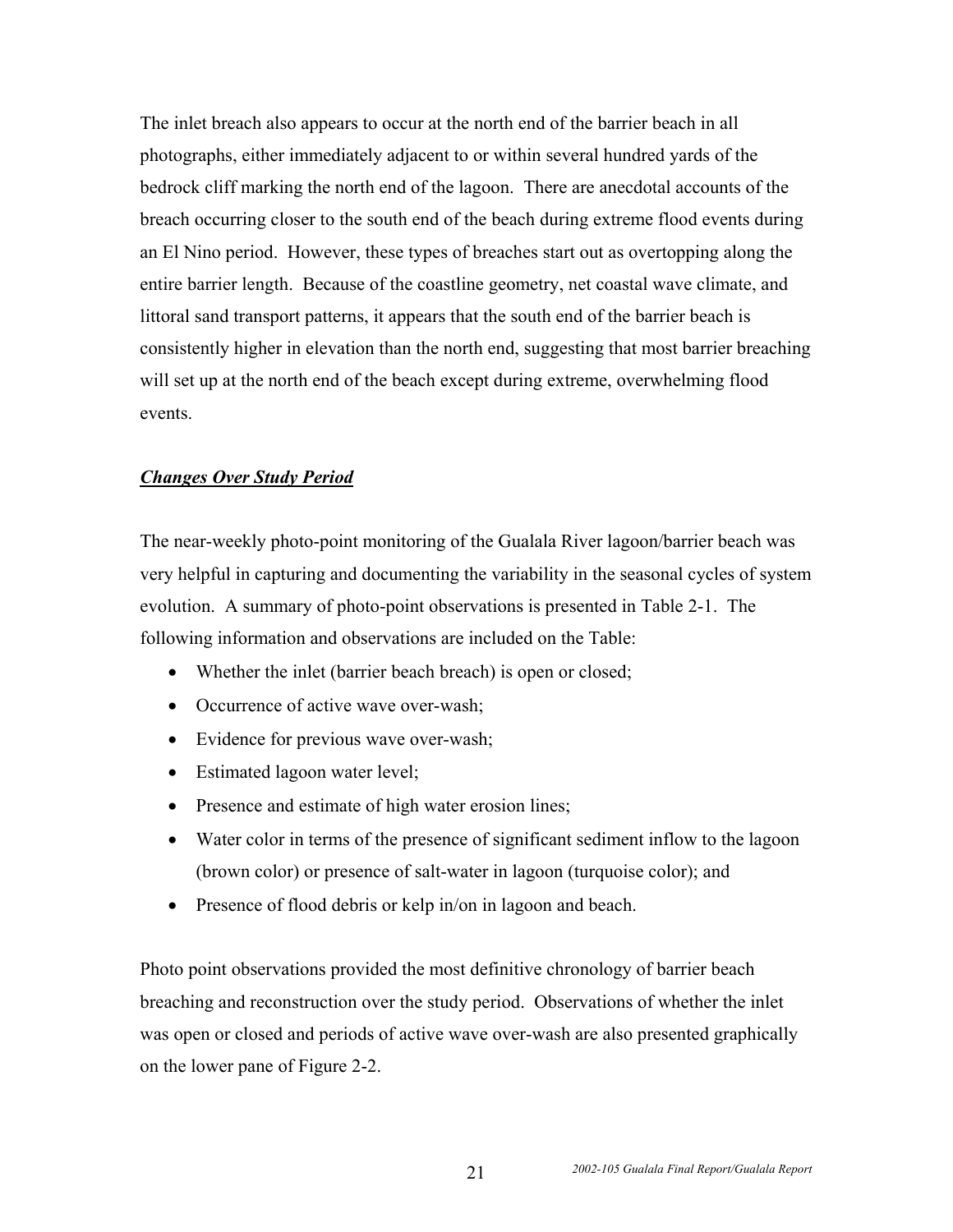Table 2-1 Photo-Point Monitoring Observations (1 of 2)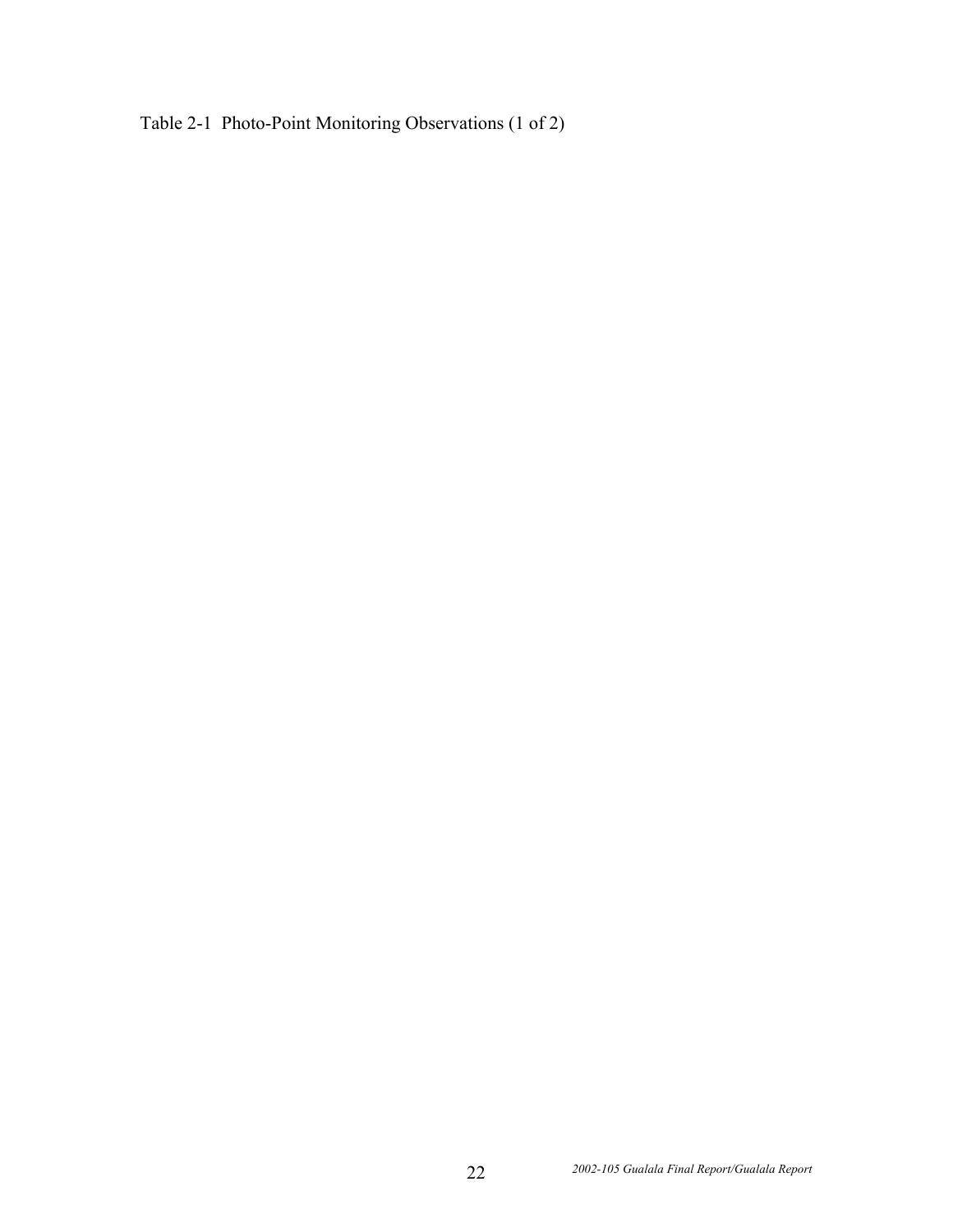Table 2-1 Photo-Point Monitoring Observations (2 of 2)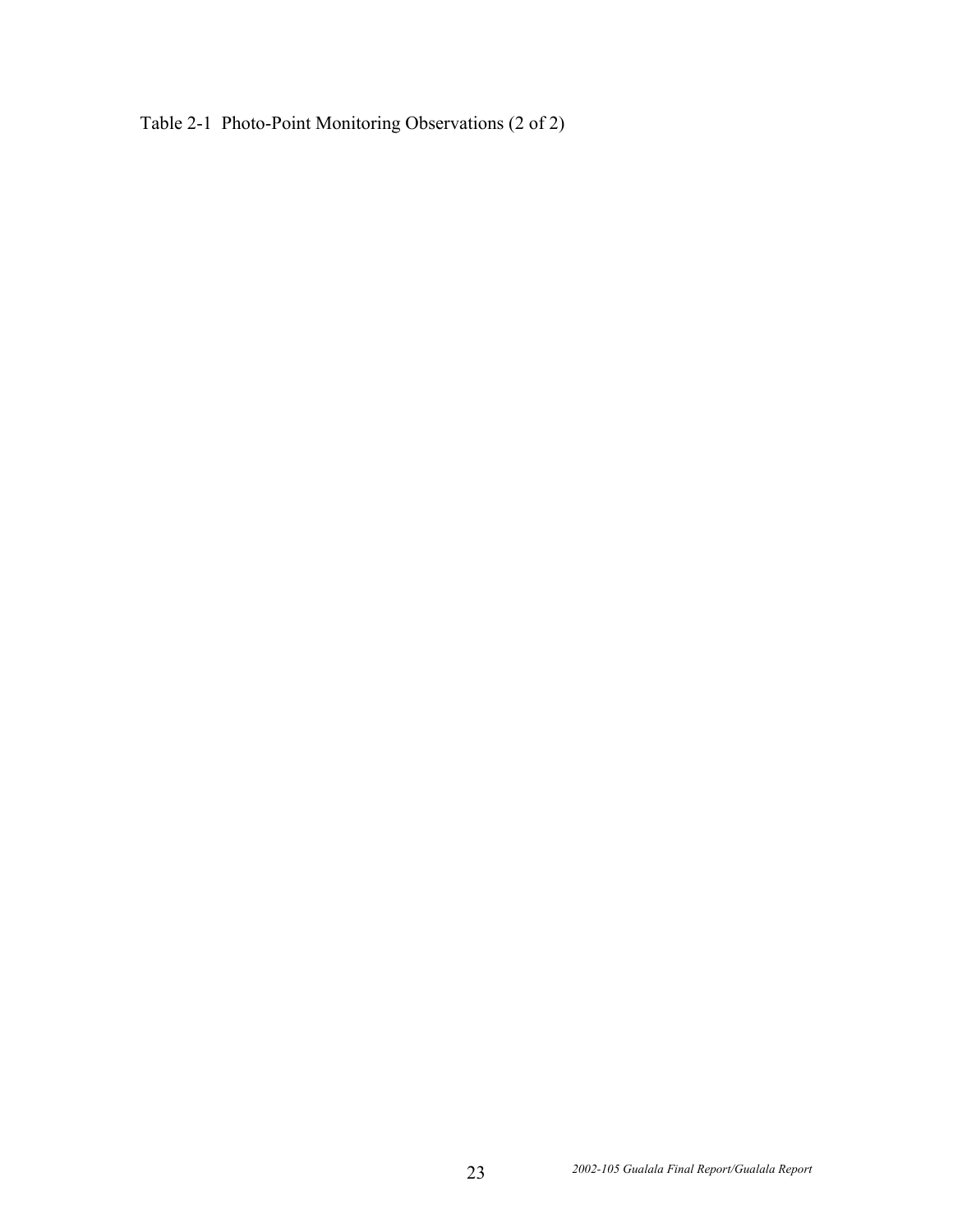A pair of lagoon/barrier-beach surveys was completed over the study period in order to capture and quantify changes in cross-sectional lagoon profiles between September 28, 2002 and June 22, 2003. Cross-sectional survey locations are indicated on Figure 2-3 while profiles are presented on Figure 2-6 through Figure 2-9. The September 2002 and June 2003 profiles are presented together on each location-specific graphic. The September 2002 surveys reflect closed inlet conditions during the late summer of 2002 while the 2003 surveys capture the post-late season breach of June 15, 2003. Although the inlet was open to tidal exchange in late June 2003, the survey occurred during a period of barrier beach reconstruction and inlet infilling. Figure 2-6, a profile completed parallel to the north end of the barrier beach, illustrates the difference in closed versus breached beach conditions. Note that the breach of June 2003 was still over 200 feet wide and over 8-feet deep at the time of the survey.

Figure 2-7 presents east-west cross-sectional profiles through the north end of the lagoon. The west end of this section is located in the barrier beach while the east end is located at the base of the cliff-face (see Figure 2-3). The substrate encountered in this section consisted entirely of barrier beach sand along the western part of the transect and bedrock along the eastern portion. The difference in barrier beach morphology between surveys is striking in this section as the beach in September 2002 encroaches much further into the lagoon (east) than in June 2003. This contrast illustrates the phenomenon of landward migration of the barrier beach during the summer beach reconstruction phase in the form of wave over-wash lobes. The net effect is the migration of sediment from the beach face and crest to the landward side of the barrier, resulting in landward (eastern) migration of the barrier beach into the lagoon.

Further to the south, upstream of the barrier beach, changes in the cross-sectional profile of the lagoon are not as dramatic. At the summer gage profile location, there appears to be some infilling of the small channel on the west side of the gage and minor scour of the channel to the east (see Figure 2-8). Apart from these changes, survey results indicate there was little change in the size and shape of the large central bar and far western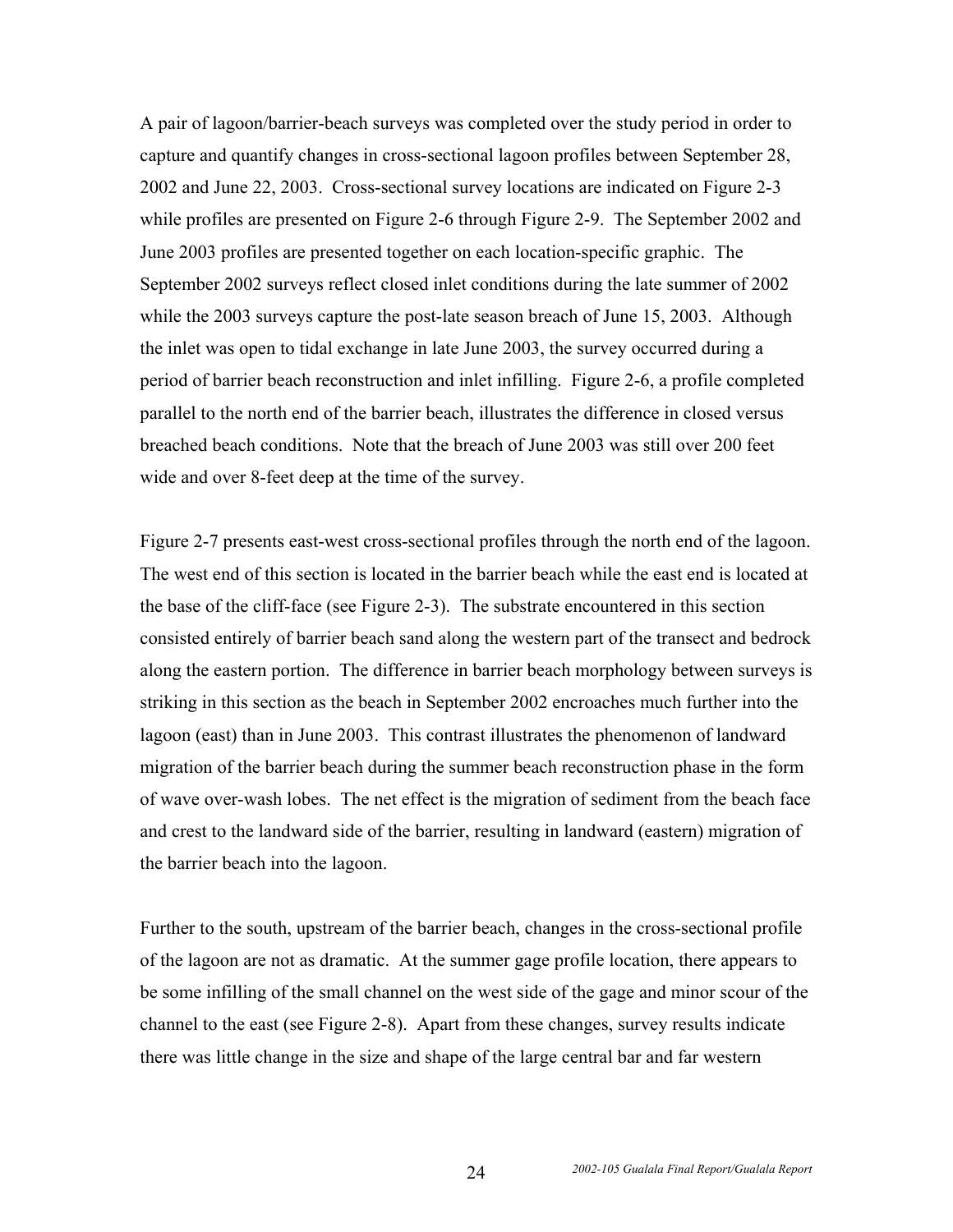Figure 2-6 Cross-Secional Profiles of Lagoon Inlet – 9/28/02 and 6/22/03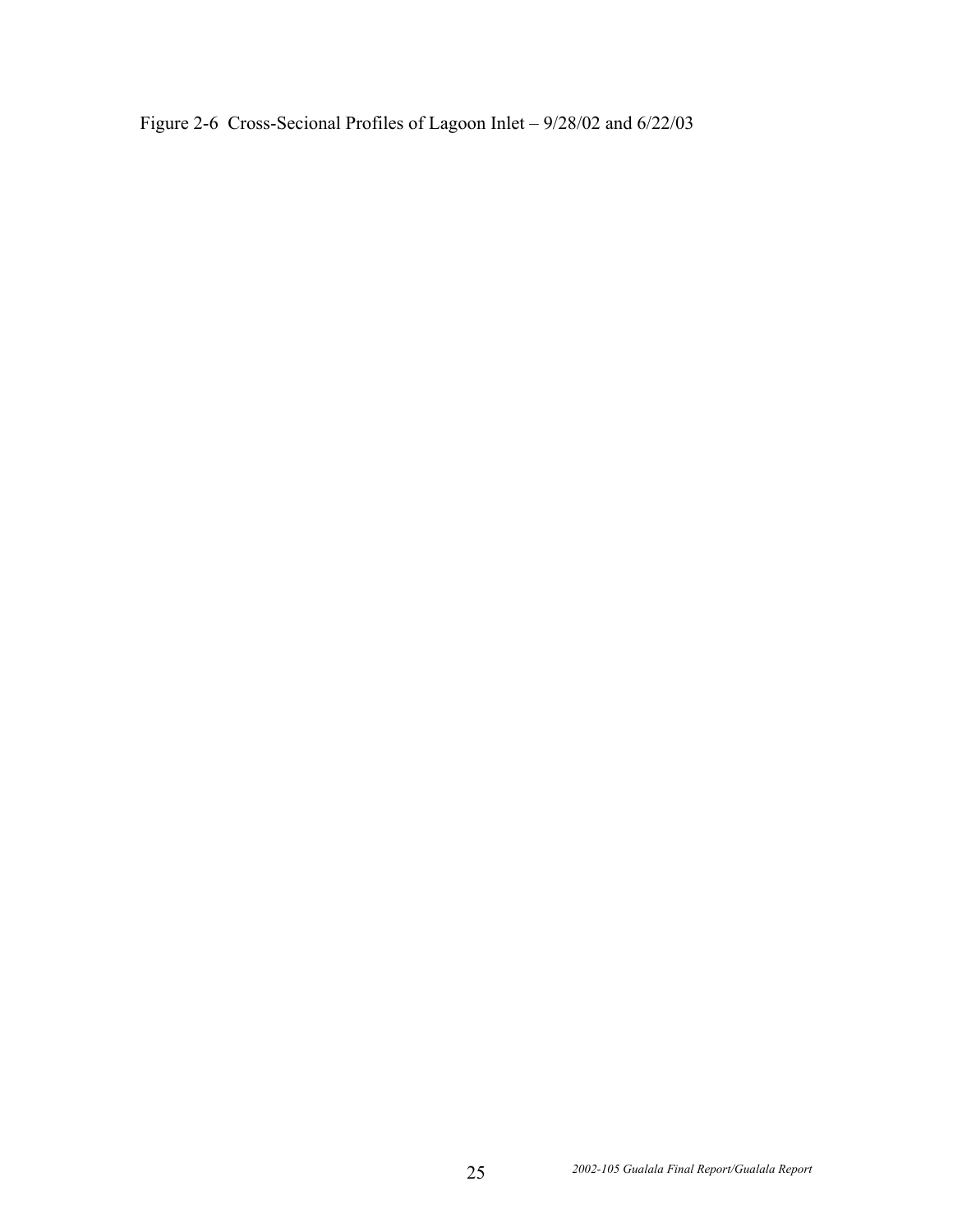Figure 2-7 Cross-Secional Profiles at North End of Lagoon – 9/28/02 and 6/22/03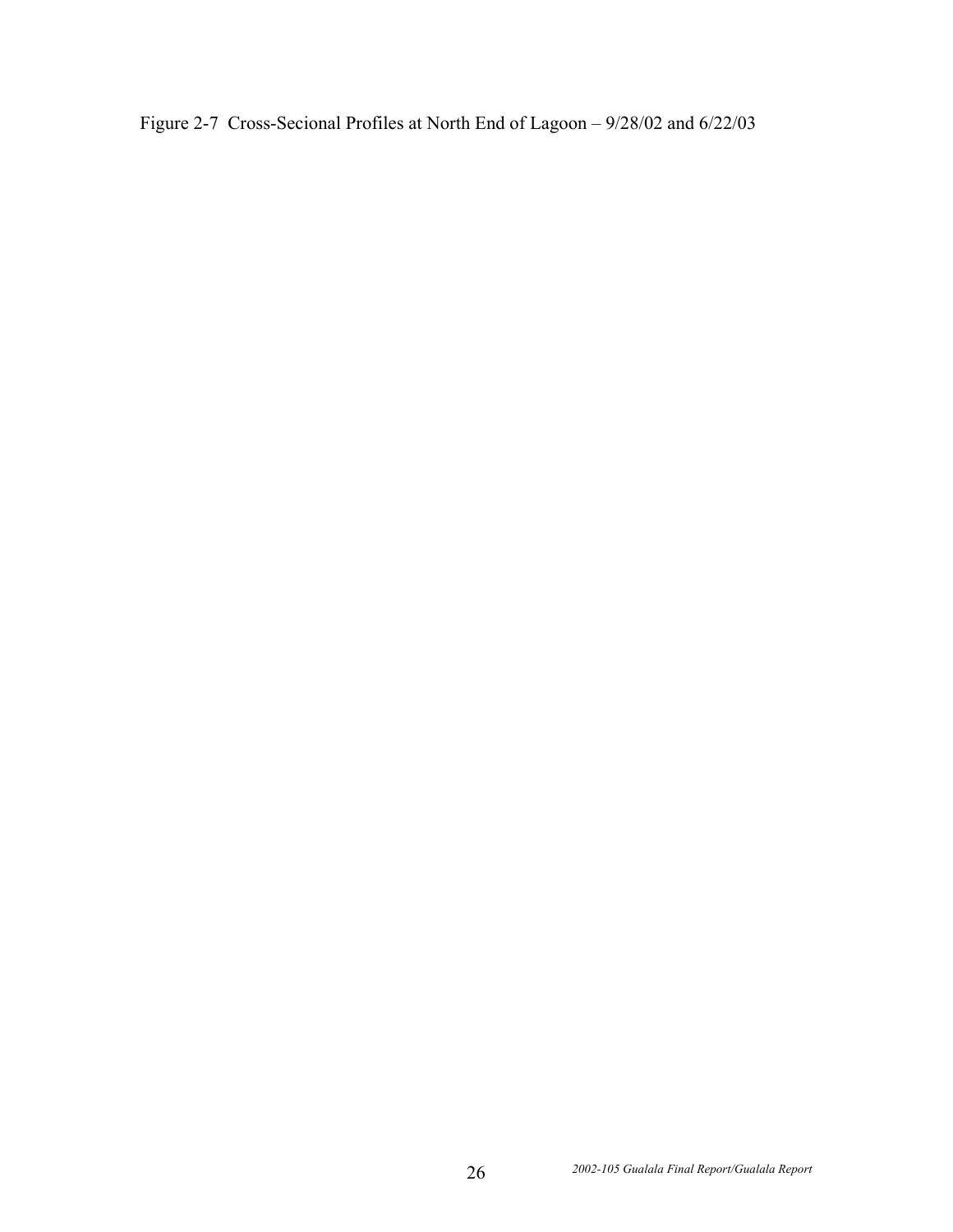Figure 2-8 Cross-Secional Profiles at Summer Tide Gage – 9/28/02 and 6/22/03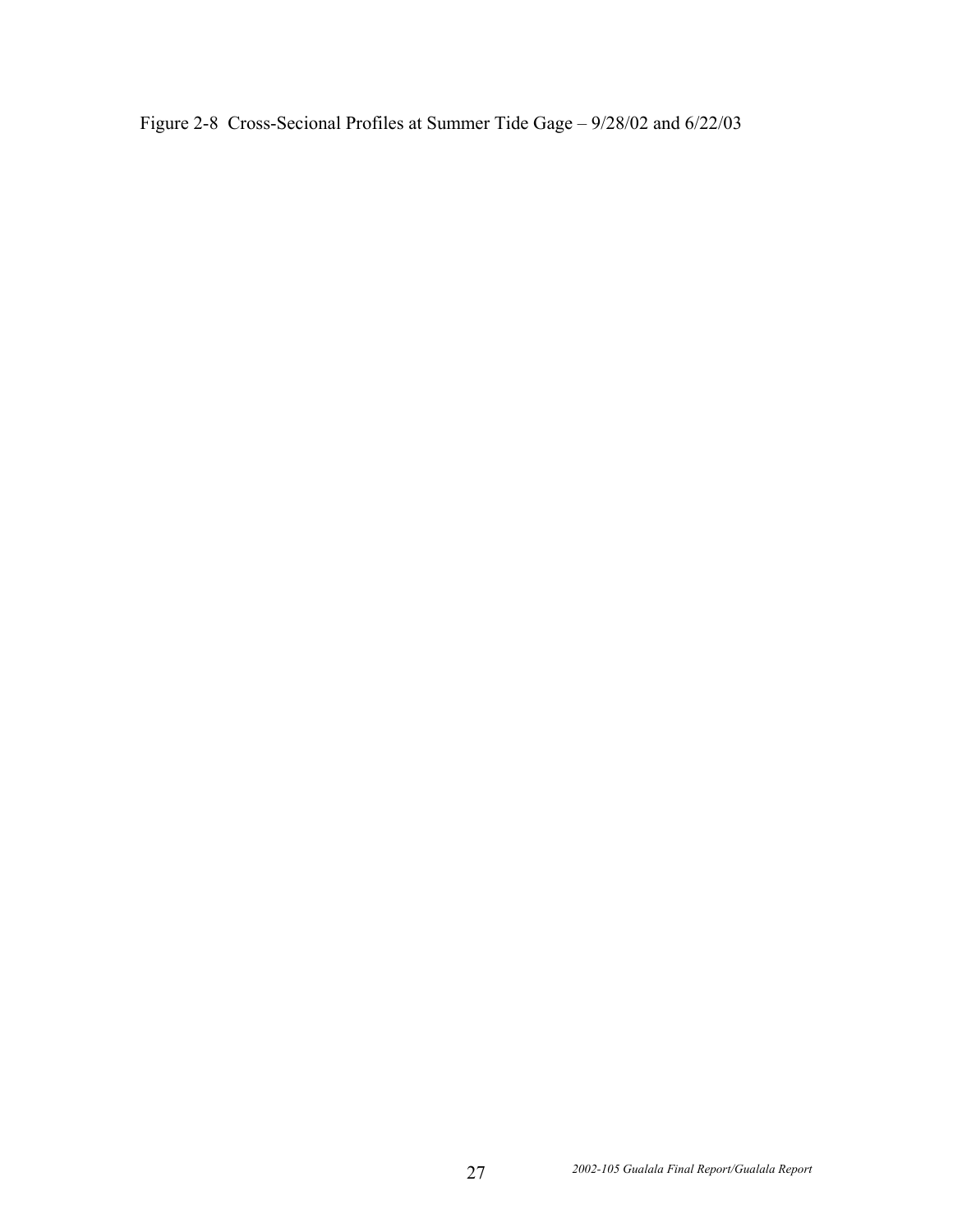Figure 2-9 Cross-Secional Profiles at Mill Bend – 9/28/02 and 6/22/03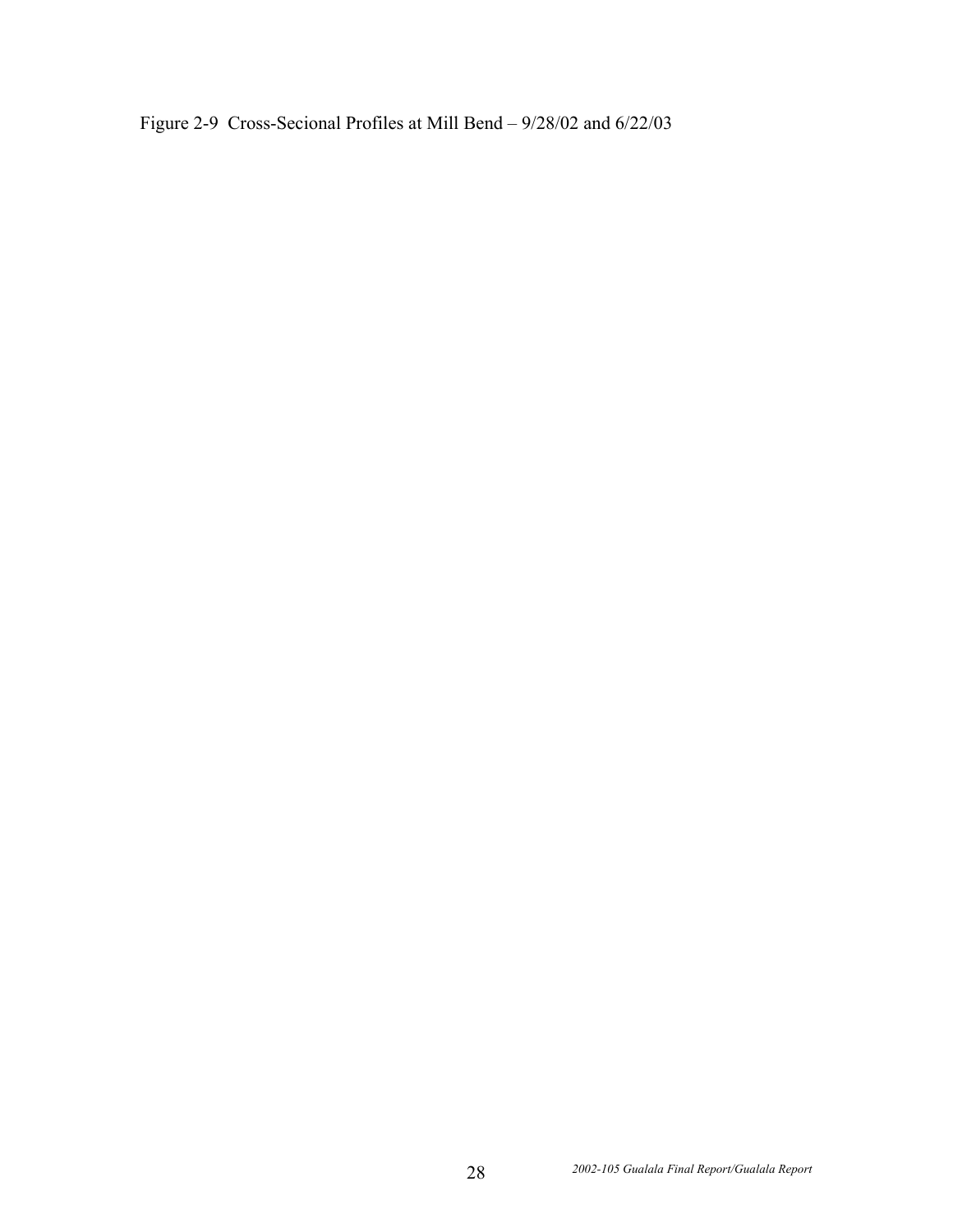channel over the study period, even in response to the high flow events of December 2002. It is worth noting that with the exception of bedrock on the east bank and the ripraped filled crib island that serves as the summer tide gage location, the entire bed along this section consists of river derived sand, gravel and cobbles. It is unclear, based solely on a visual inspection of Figure 2-8, if the summer gage cross-section experienced net aggradation or degradation between survey events.

Cross-sectional survey results at Mill Bend display a redistribution of river derived sand and gravel from the upper-most portion of bar to the deep pool at the toe of bar between September 2002 and June 2003 (see Figure 2-9). With the exception of the bedrock that comprises the left (south) bank, the majority of material that makes up the point bar is river sand, gravel and cobble. Again, visual comparison of cross-sectional profiles at Mill Bend does not provide a clear indication of whether there was net aggradation or degradation of the point bar at Mill Bend between survey dates.

Monitoring of point bar grain size also indicates the redistribution and/or turnover of gravel in lower river bars over the study period. Pebble counts were completed on a total of six gravel bars within the upper lagoon and lower River on 9/13/02 and 9/24/03. Gravel bar sample locations are indicated on Figure 2-3. The grain size distribution graphs for each sampling event are provided in Appendix A along with a comparison between 2002 and 2003 sample events. The significant results of this analysis were: 1) grain size distributions varied widely among bars during the 2002 sample period with the mean grain size (D50) varying between 10mm and 50mm; 2) grain size distribution varied significantly less between bars sampled in 2003, with D50's ranging from approximately 14mm to 23mm; 3) no pattern of down-stream fining in grain-size was observed during either sampling event; and 4) grain size distributions varied noticeably between sample dates at all six point bars ,suggesting sediment turn-over along the entire sampled reach during the winter of 2002/03.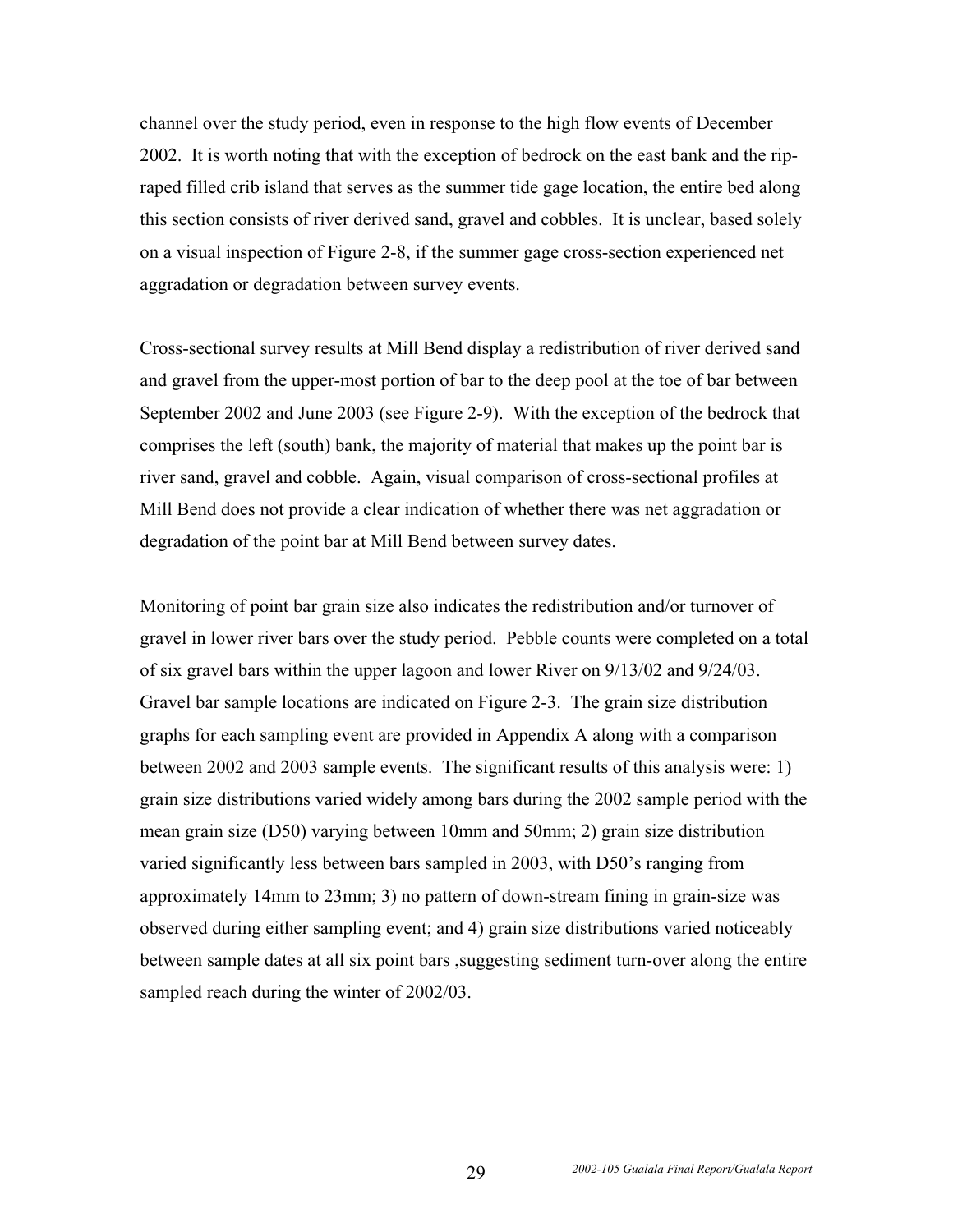#### **2.3 Lagoon Morphodynamics**

Combining all of the data and observations collected over the study period (photo-point monitoring, lagoon cross-sectional surveys, lagoon water level recordings, grain-size sampling, freshwater inflow, and wave climate data) provides a detailed description of the cause and effect relationships that control the Gualala River coastal lagoon morphology. This section of the report attempts to describe these changes in terms of dominant physical processes and consequences to lagoon habitats.

In general, the Gualala River mouth follows a seasonal pattern where the barrier beach breaches during the first major floods of the winter rainy season. The typical wave climate (lower wave energy) and low freshwater inflows of summer allow for infilling of the inlet and reconstruction of the beach barrier. As was observed over the study period, there are several cycles of barrier breaching and partial reconstruction throughout the seasonal transitions between end member states. However, the highly variable climate of Northern California may lead to similarly unpredictable lagoon conditions. For example, barrier beach formation may be delayed during wet years due to prolonged high inflow and destructive wave energy. Closure of the beach during moderate inflow may allow for high water levels to develop in the lagoon that overtop and incise through the barrier beach.

The cycle of Gualala River coastal lagoon barrier-beach breaching and reconstruction can be described in terms of beach/lagoon morphology and dominant physical processes controlling that form. A chronological description of these evolving morphodynamic states follows. It is important to realize that the timing, resultant form, and duration of these phases are not "set in stone," and this synthesis simply reflects the conditions that existed over the study period.

During the summer months of July through September, the barrier could be described as stationary, implying a beach in equilibrium with environmental forces. Characteristics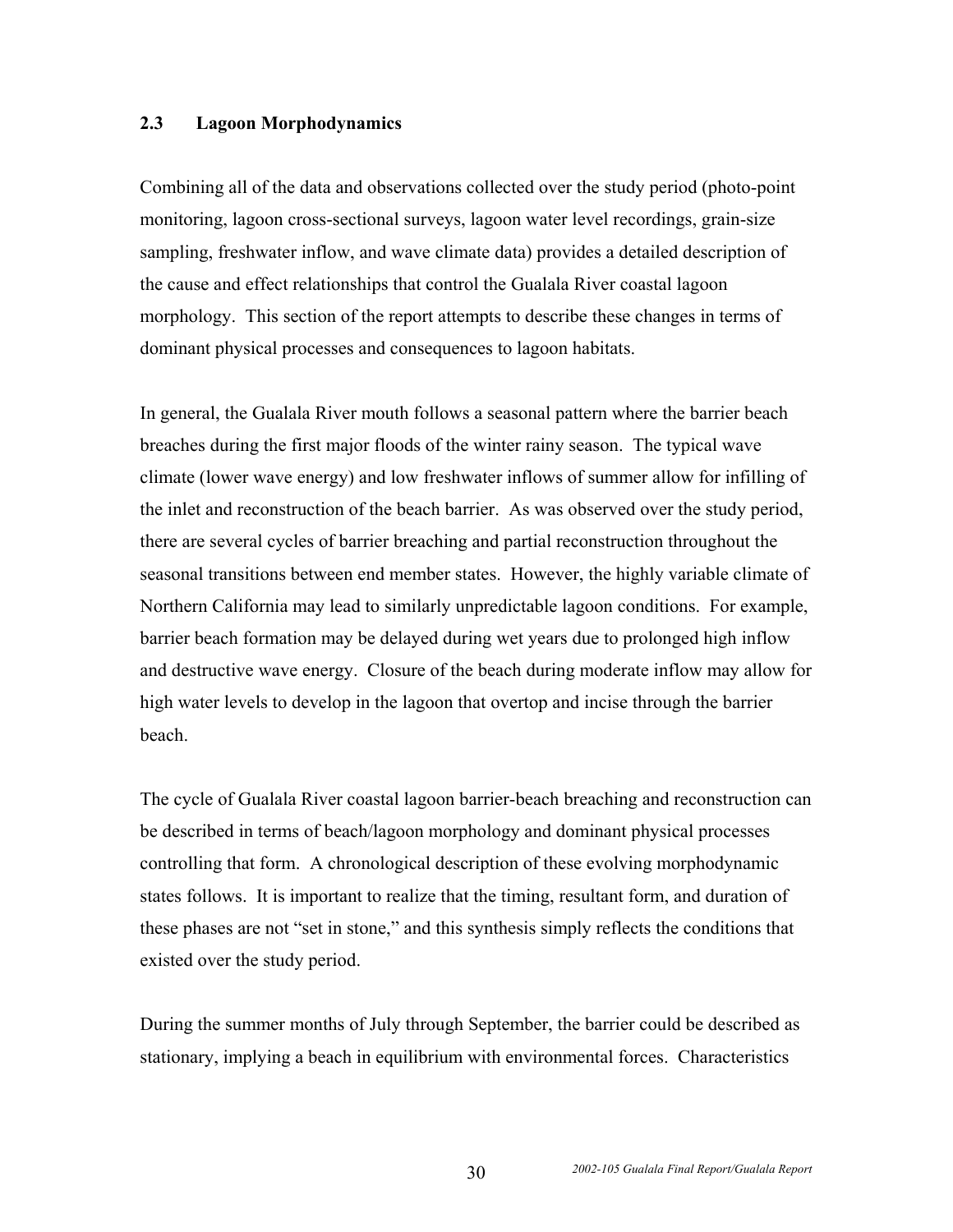and typical conditions that give rise to this form include: low wave energy with waves dominated by low amplitude swells, neap tidal conditions, prolonged absence of freshwater inflow, and absence of storm waves. This is typically a period of beach face construction. The beach face also displays the lowest gradient normal to the shoreline during this state.

With an increase in wave energy (high magnitude, long period waves) into late fall (October and November), a state of onshore barrier beach migration develops. Notable characteristics of this stage include, continued minimal freshwater inflows, onshore sediment transport and a lower gradient beach face slope, and most notably, wave overwash. The wave over-wash pushes sand off the crest of the beach, creating over-wash lobes that build off the barrier backslope, extending for significant distance into the lagoon. These prominent features account for the significant change observed in barrier beach morphology captured in the cross-sectional surveys described above and illustrated in Figure 2-7. These features also give rise to steep back barrier beach slopes both above and below the lagoon water surface.

As wave energy increases with the advent of winter storms, beach-face erosion overtakes beach replenishment due to a net increase in destructive, high magnitude, low period waves, especially at higher tide stages. These processes also lead to a characteristically steeper winter beach face. Partial to whole-scale breaching occurs as a result of high lagoon water levels associated with increased freshwater inflows. As seen throughout the winter of 2002/03, the resultant lagoon inlet will remain open after breaching as long as there is sufficient freshwater inflow to the lagoon to counter constructive wave activity at the beach face. This is typically a punctuated process whereby the magnitude of constructive and destructive forces changes on a daily basis with the inlet morphology following suite. For example, the initial breaches in early November of both 2002 and 2003 did not occur until the onset of the first storms and relatively high freshwater inflow. In both cases, inlets quickly filled with sand and the barrier beach reformed due to a rapid recession of inflow rates back to relatively low late-fall magnitudes.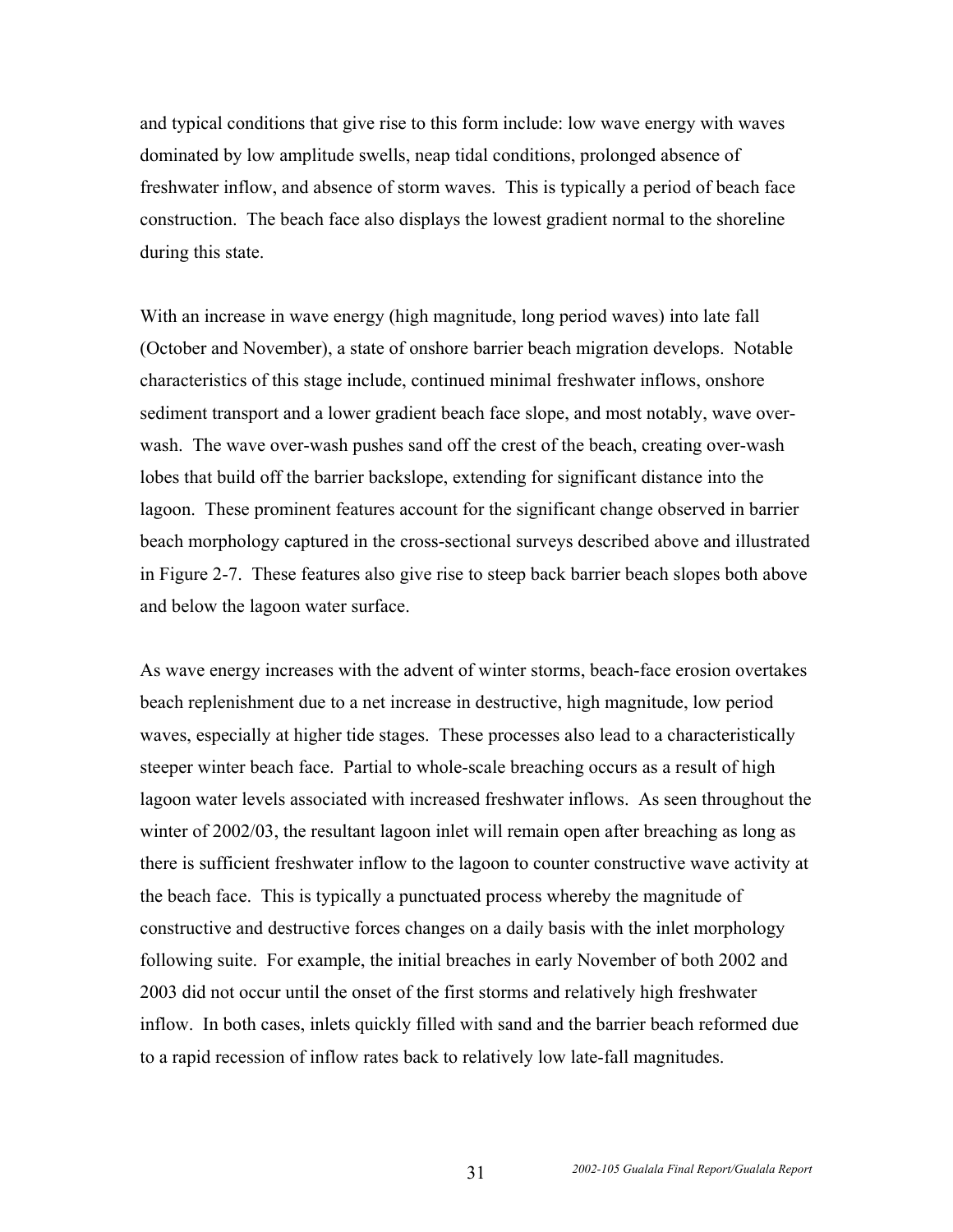Conversely, barrier breaches that occur later in the winter season (e.g., December of 2002) remain open primarily due to sustained high magnitude freshwater inflow rates.

The breaching event of June 15, 2003 was unique in that it was not triggered by a single storm inflow pulse, but resulted from a gradual lagoon filling from relatively high seasonal base flows sustained by the above average April 2003 rainfall contributions to the watershed. Breaching in this instance occurred as a result of the lagoon over spilling the barrier beach. In the evening of June 15, 2003, there was an extreme difference in water surface elevation between lagoon and ocean water surfaces, as the breach occurred during the lower-low water stage of a spring tide cycle. As a result, an estimated 564 acre-feet of water drained from the lagoon over a span of 24-hours. Based on a postbreach cross-sectional survey (Figure 2-6) and recorded lagoon water levels, it is estimated that the erosive energy from this event resulted in an approximately 250-foot wide breach of over 10-feet deep.

Barrier beach reconstruction after the June 15, 2003 breach was relatively rapid and freshwater inflows began refilling the lagoon (see Figure 2-2). By early July 2003, outflows from the lagoon (as evaporation and seepage through the barrier beach) exceeded inflow and lagoon water levels began to decline. Equilibrium between lagoon inflow and outflow was again reached by mid-August of 2003, resulting in relatively static lagoon water levels and barrier beach morphology until the onset of wave overwash events in early October 2003.

## **2.4 Lagoon Water Quality and Habitat Relations**

The majority of water quality monitoring for this study was completed by ECORP Consulting, Inc. (presented in Chapter 3.0 of this report) and North Coast Regional Water Quality Control Board staff (RWQCB) (Dudik, 2003). KHE completed supplemental water quality monitoring on several occasions throughout the study period. This section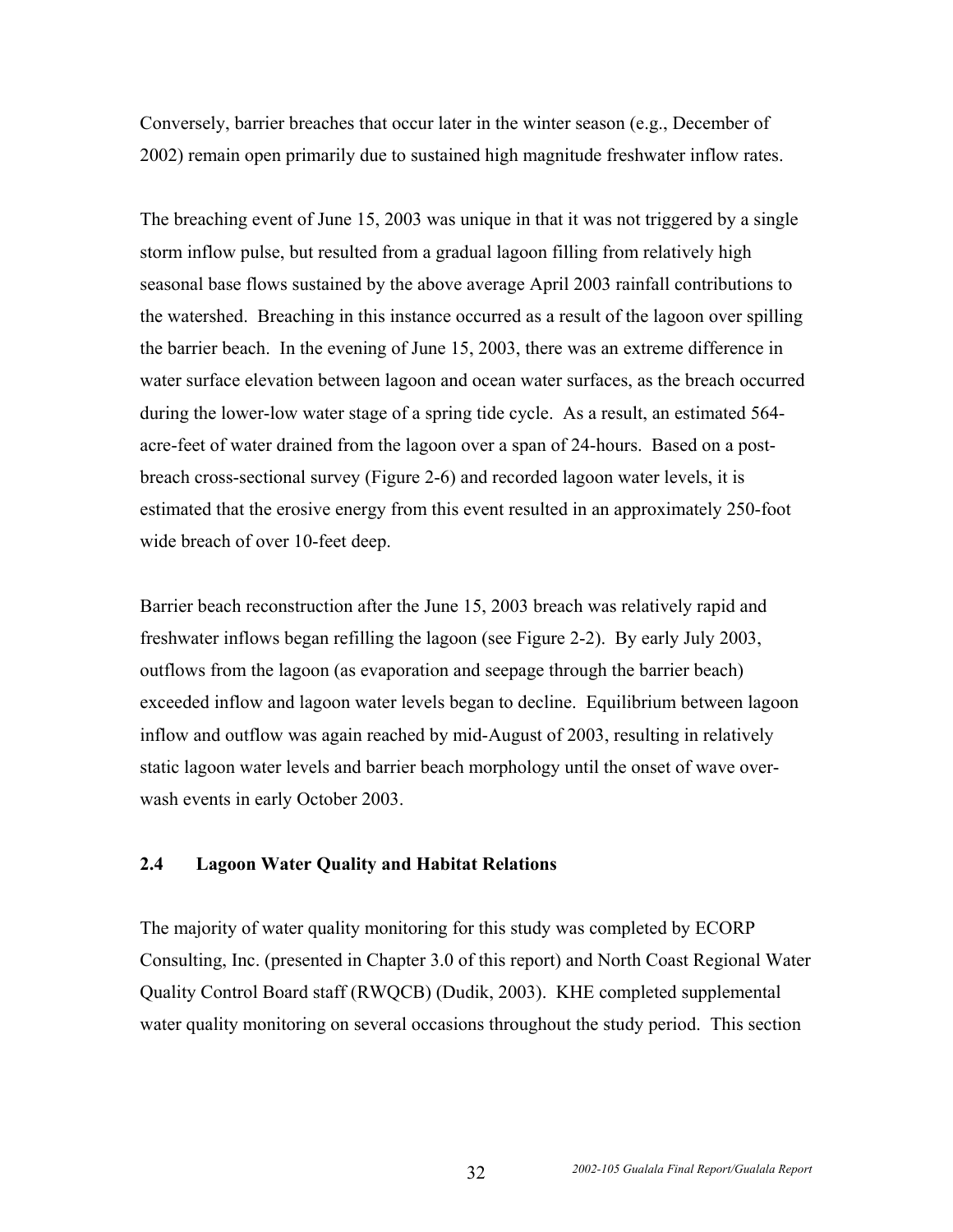of the report provides a summary of project water quality-monitoring results as they relate to the morphodynamic stages of lagoon and barrier beach development.

The short-term cycles of barrier beach/inlet breaching and reconstruction over the winter season result in sharp changes in lagoon salinity. The RWQCB monitoring results for the period February 19-24, 2003 indicate that during periods when the majority of the inlet is partially closed and experiencing limited tidal exchange during high tide periods (i.e., lagoon water level fluctuations up to 2-feet) the lagoon becomes a freshwater system, except for the deeper portions of pools along Mill Bend. With the advent of higher wave energy, wave overwash and barrier breaching, like that seen on February 24, 2003, high salinity waters quickly invade the lagoon during flood tide, raising lagoon salinities to 20 parts per thousand (ppt) near the summer tide gage and up to17 ppt at Mill Bend. These same monitoring results indicate that salinities quickly fall back to the freshwater range later in the day as the lagoon drains during the ebb tide and high freshwater inflow essentially flush the system.

RWQCB water quality monitoring results for the period May 30-June 2, 2003 indicate that the inlet is still open but the effects of salinity intrusion do not appear to encroach up to Mill Bend even though lagoon water levels fluctuate by up to 5-feet in response to daily tidal cycles. Over this monitoring period, salinity concentrations range between 0.0 and 17 ppt at the summer tide gage site, but remain entirely within the freshwater range in the shallow portions of Mill Bend. Where seen, shallow water salinity concentrations rise and fall in concert with tidally induced changes in lagoon water levels and concentrations quickly return to the freshwater range during ebb tidal periods due to relatively high freshwater inflow rates.

Monitoring of lagoon water quality on June 26, 2003 was completed during the inlet/beach reconstruction phase following the late season breach of June 15, 2003. The RWQCB reports that the inlet was essentially closed at this time as also indicated by the lagoon water level record. Water level and photo-point monitoring data indicate open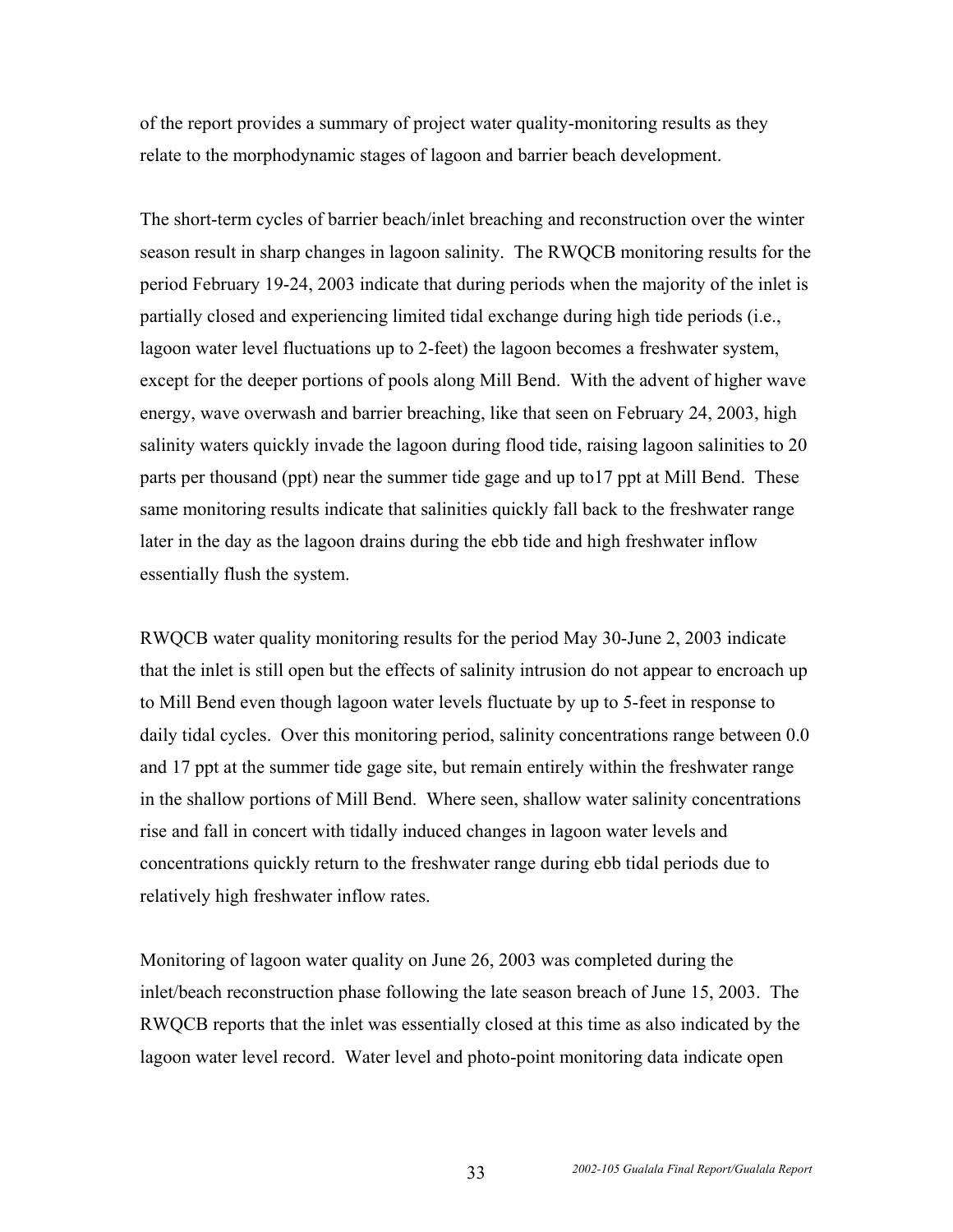inlet conditions bracket this event during the days leading up to and preceding the sampling event. Water quality monitoring during this event consisted of completing a series of 12 evenly spaced vertical profiles from the inlet mouth to upstream of the Highway 1 Bridge. Results of water quality monitoring indicate stratified conditions from the Ocean up to the Highway 1 Bridge, consisting of a 2.5- to 3.0-layer of freshwater overlying saline water. The boundary between fresh and saline water was sharp and laterally continuous. A repeat of this same water quality monitoring approach on July 30, 2003, one month after final barrier beach construction, revealed the lagoon consisted entirely of freshwater with the exception of remnant saline pockets in the deepest parts of the Mill Bend pool.

Water quality monitoring in the mid-summer to early fall (July through September) during the static stage reveals the lagoon is a freshwater body with the exception of the stagnant saline pocket trapped at depths (greater than 8-feet) in the Mill Bend pool. The October 23, 2003 water quality monitoring, completed by the RWQCB, occurred during a phase of periodic wave overwash. As a result of the overwash, lagoon salinities were elevated to varying degrees (concentrations ranging from 0.43 to 9.16 ppt) between the former inlet location and the Highway 1 Bridge. Well-developed stratified conditions did not exist, although higher salinities were detected in deeper pools.

Based on results of hydrologic monitoring and investigations, the North Fork Gualala River is an important source of baseflows to the lower Gualala River during the late season periods when the lagoon is prone to high salinity conditions. Figure 2-10 presents a comparison of daily flows at the USGS gages on the North Fork, South Fork, and Wheatfield Fork during WY2001. Although there are flows contributing to the lower river from the South Fork (not represented in Figure 2-10), the geologic and land-use conditions in the North Fork simply allow it to contribute a greater runoff per unit area than the other major tributaries feeding the lower river.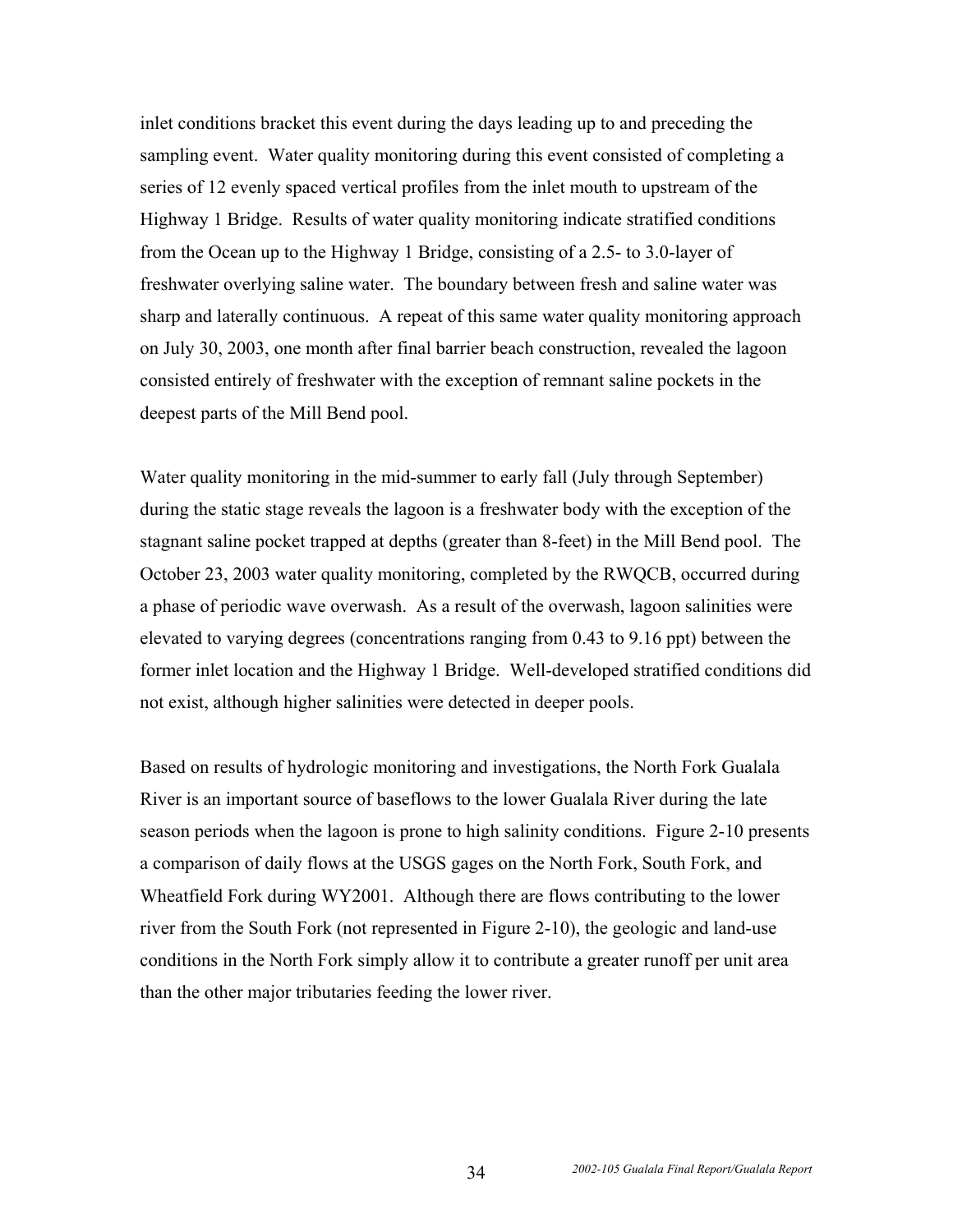Figure 2-10 Daily Flow Rates – North Fork, South Fork, and Wheatfield Fork (WY2001)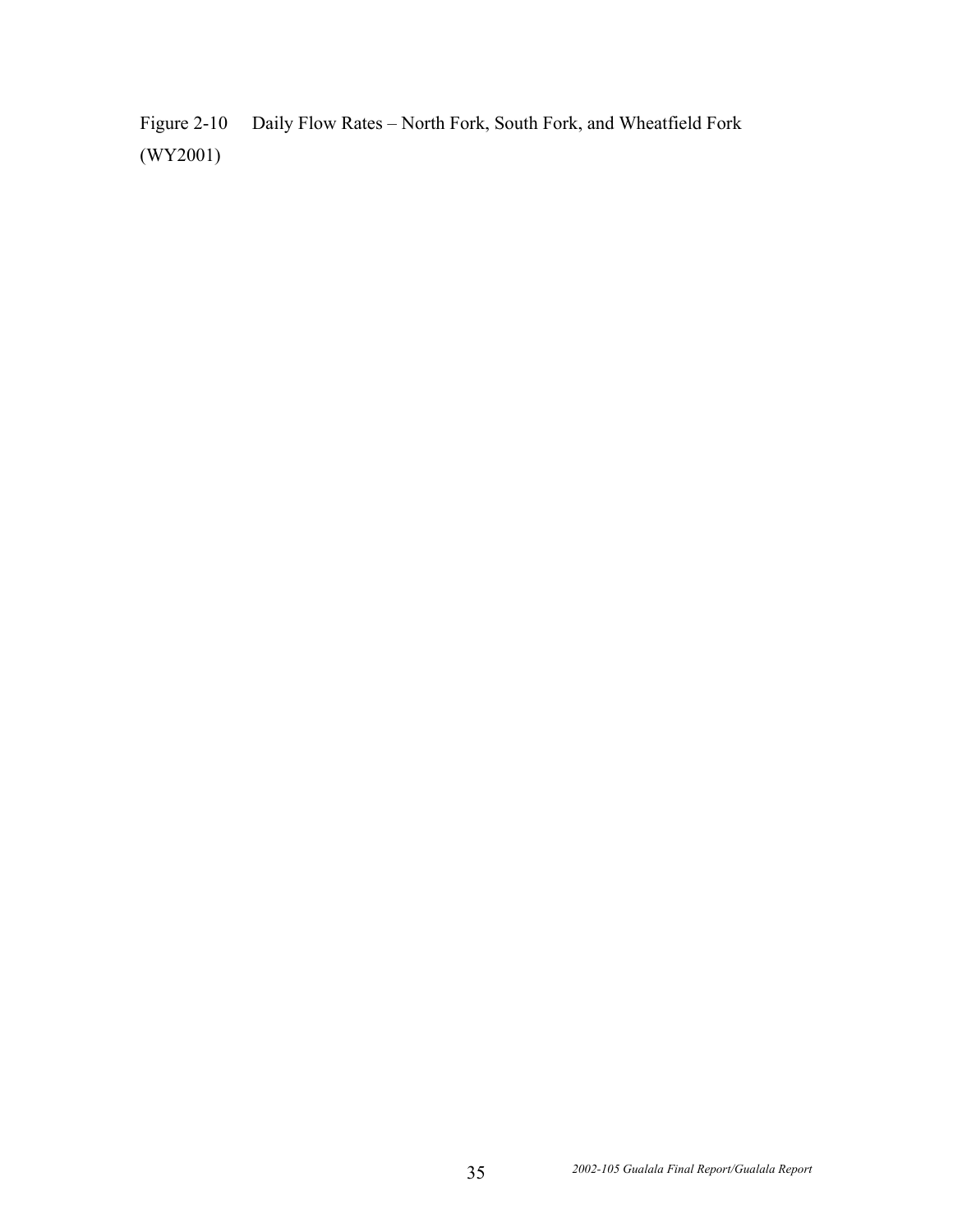Although the Gualala River coastal lagoon adjusts in a predictable manner to natural conditions and processes, it is important to realize that the changes are controlled by subtle shifts in the balance of physical forces. The hydrologic and water quality characteristics within the coastal lagoon throughout the year control the extent and quality of aquatic habitat for resident species. Thus, any change to the timing or magnitude of any given characteristic or physical process brought about by human activity may have significant adverse affects on the lagoon ecology. Wave climate and tidal conditions are not likely to change over the long term. However, changes in freshwater inflow and sediment delivery rates may introduce instability and adverse impacts to lagoon habitat quality. There are numerous examples of how changes in water delivery and mechanical barrier breaches have adversely impacted aquatic habitats in other California coastal river systems (Redwood National Park, 1983; Environmental Science Associates 2003; Ambrose & Orme, 200; Smith, 1990 & 1987; and Swanson et al, 1990). Based on the monitoring completed over the study period, it appears that the Gualala Coastal lagoon functioned in a natural and healthy manner during the "normal" and "below average" water year-type conditions and was dominated by fresh-water conditions.

## **2.5 References**

- Ambrose, R.F. and Orme, A. R., 2000, Lower Malibu Creek and lagoon resource enhancement and management. Final report to the California State Coastal Conservancy, University of California, Los Angeles, May.
- Bascom, W., 1980, Waves and beaches, the dynamics of the ocean surface. Anchor Books, New York, 366p.
- Dudik, E., 2004, Gualala River estuary water quality physical-chemical sampling, February 19 October 23, 2003. North Coast Water Quality Control Board, January 23, 65p.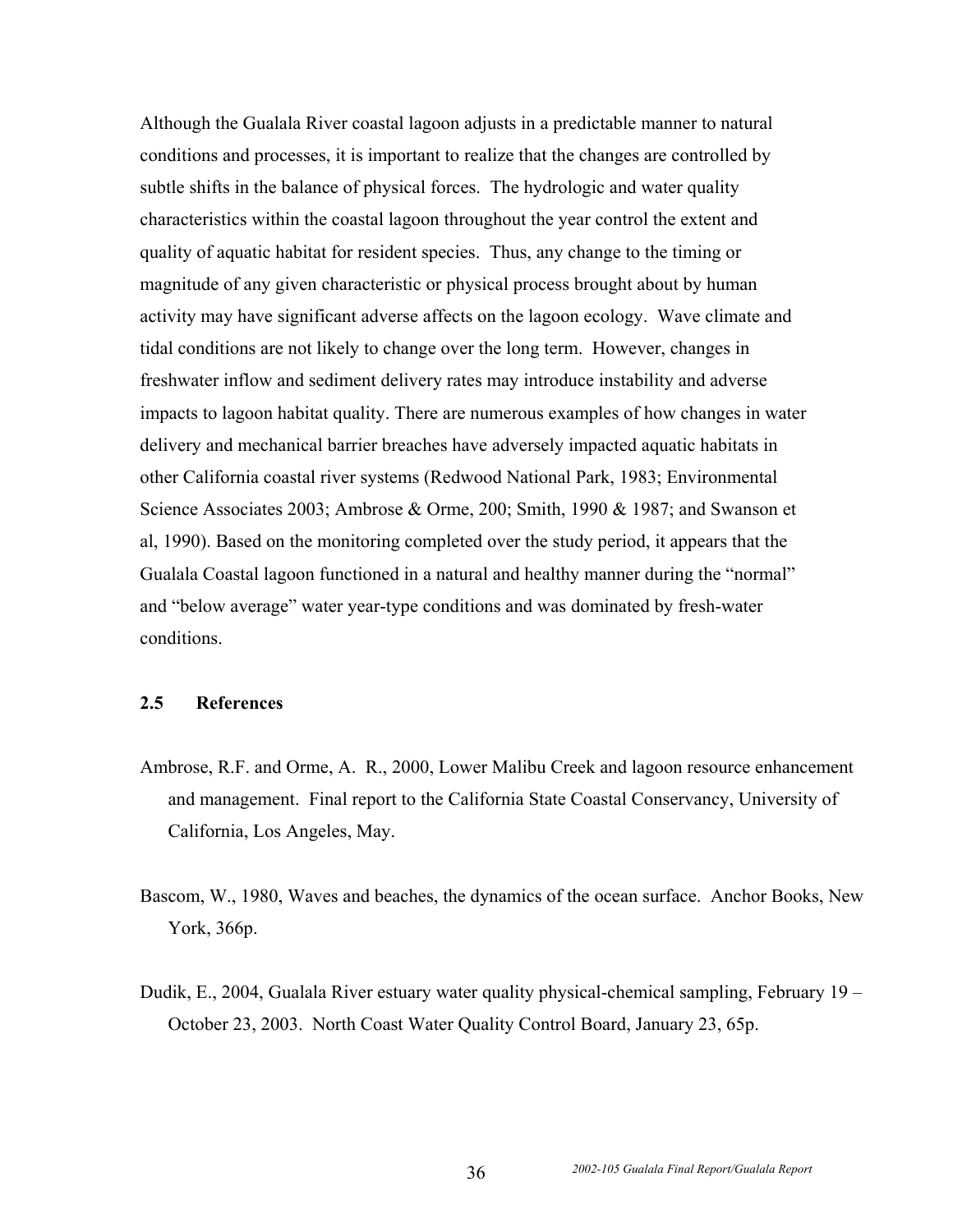- Environmental Science Associates, 2003, McGrath State Beach Natural Resources Management Plan Final. Prepared for: California Department of Parks and Recreation, Channel Coast District, Santa Barbara, CA, 169p.
- Klamt, R.R., LeDoux-Bloom, C., Clements, J., Fuller, M., Morse, D., and Scruggs, M., 2003, Gualala River watershed assessment report, North Coast Watershed Assessment Program. California Resources Agency and California Environmental Protection Agency, Sacramento, CA, 367p. (plus Appendices).
- Rantz, S.E., and Thompson, T.H., 1967, Surface-water hydrology of California coastal basins between San Francisco Bay and Eel River. U.S. Geological Survey Water-supply Paper 1851, 60p.
- Redwood National Park, 1983, Management alternatives for the Redwood Creek estuary. Prepared by Redwood National Park, March, 50p.
- Smith, J.J., 1990, The effects of sandbar formation and inflows on aquatic habitat and fish utilization in Pescadero, San Gregorio, Waddell and Pomponio Creek estuary/lagoon systems, 1985-1989. Prepared under interagency agreement 84-04- 324, between Trustees of California State University and the California Department of Parks and Recreation, Department of Biological Sciences, San Jose State University, San Jose, CA, December 21, 38p.
- Smith, J.J., 1987, Aquatic habitat and fish utilization of Pescadero, San Gregorio, Waddell and Pomponio Creek estuary/lagoon systems. Prepared under interagency agreement 4-823-6004, between Trustees of California State University and the California Department of Parks and Recreation, Department of Biological Sciences, San Jose State University, San Jose, CA, May 31, 32p.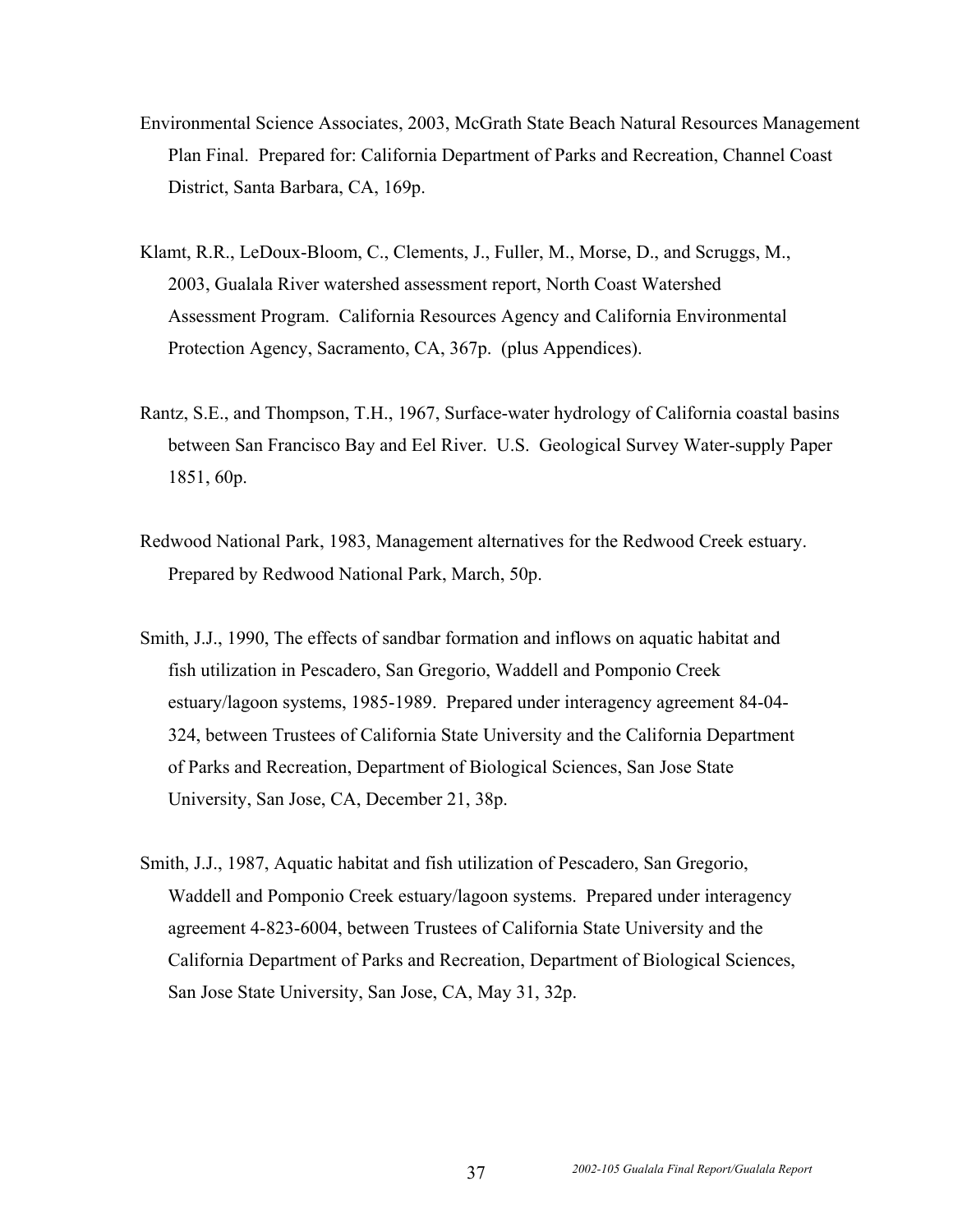- Sorensen, J.C., Gable, F., and Bandarin, F., 1993, The management of coastal lagoons and enclosed bays. Proceedings from Coastal Zone 93, 8th symposium on coastal and ocean management, New Orleans, LO, July 19-23, 1993, American Society of Civil Engineers, New York, 293p.
- Swanson, M.L., M. Josselyn, and J. McIver, 1990, McGrath State Beach Santa Clara River Estuary Natural Preserve Restoration and Management Plan. Prepared for: The California Department of Parks and Recreation, Central Coast Region, Monterey, CA, October, 74p.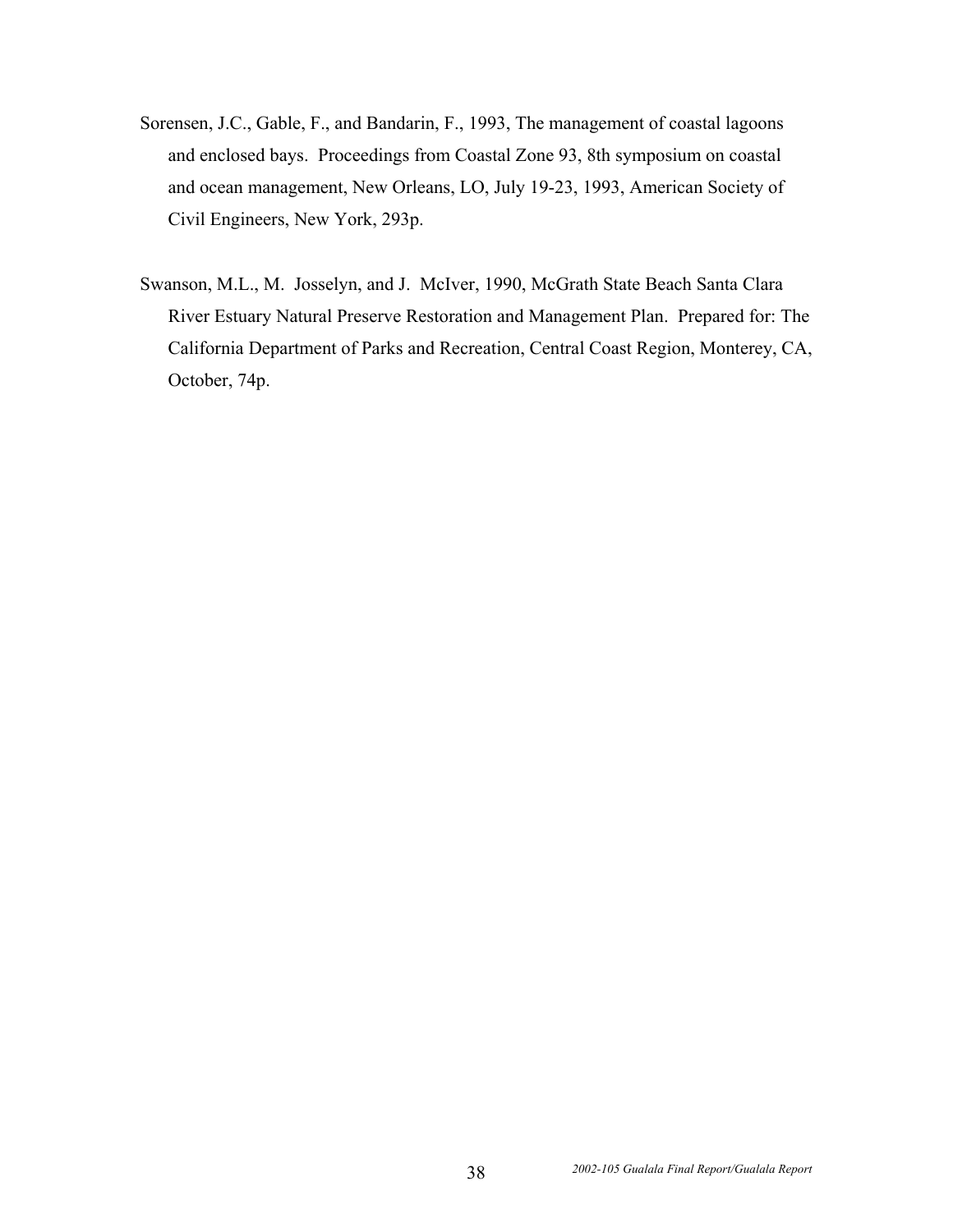## **CHAPTER 3.0 AQUATIC ECOLOGY**

## **3.1 Introduction**

The aquatic monitoring tasks were the responsibility of ECORP, including fish and benthic macroinvertebrate monitoring, and water quality monitoring.

The objective of the Water Quality Study Component was to:

• provide seasonal water quality profiles throughout the Gualala Estuary, including temperature, dissolved oxygen, pH, conductivity and salinity.

The objectives of the Aquatic Ecology Study Component were to:

- determine distribution and abundance of salmonids in the Gualala Estuary,
- describe seasonal habitat conditions in the Gualala Estuary,
- describe seasonal habitat availability in the Gualala Estuary,
- develop a species list and relative abundance of all observed fish, birds and mammals, and if possible given budget considerations,
- determine adult steelhead use and timing of migration through the Gualala Estuary

Adult steelhead use and timing of migration was not addressed in this report due to budget considerations.

## **3.2 Methods**

## *3.2.1 Water Quality*

To evaluate potential water quality affects on salmonids present in the lagoon, especially during low flow conditions, water quality profiles (i.e., parameter measurements with depth) were obtained concurrently with all fish sampling efforts. Water quality profiles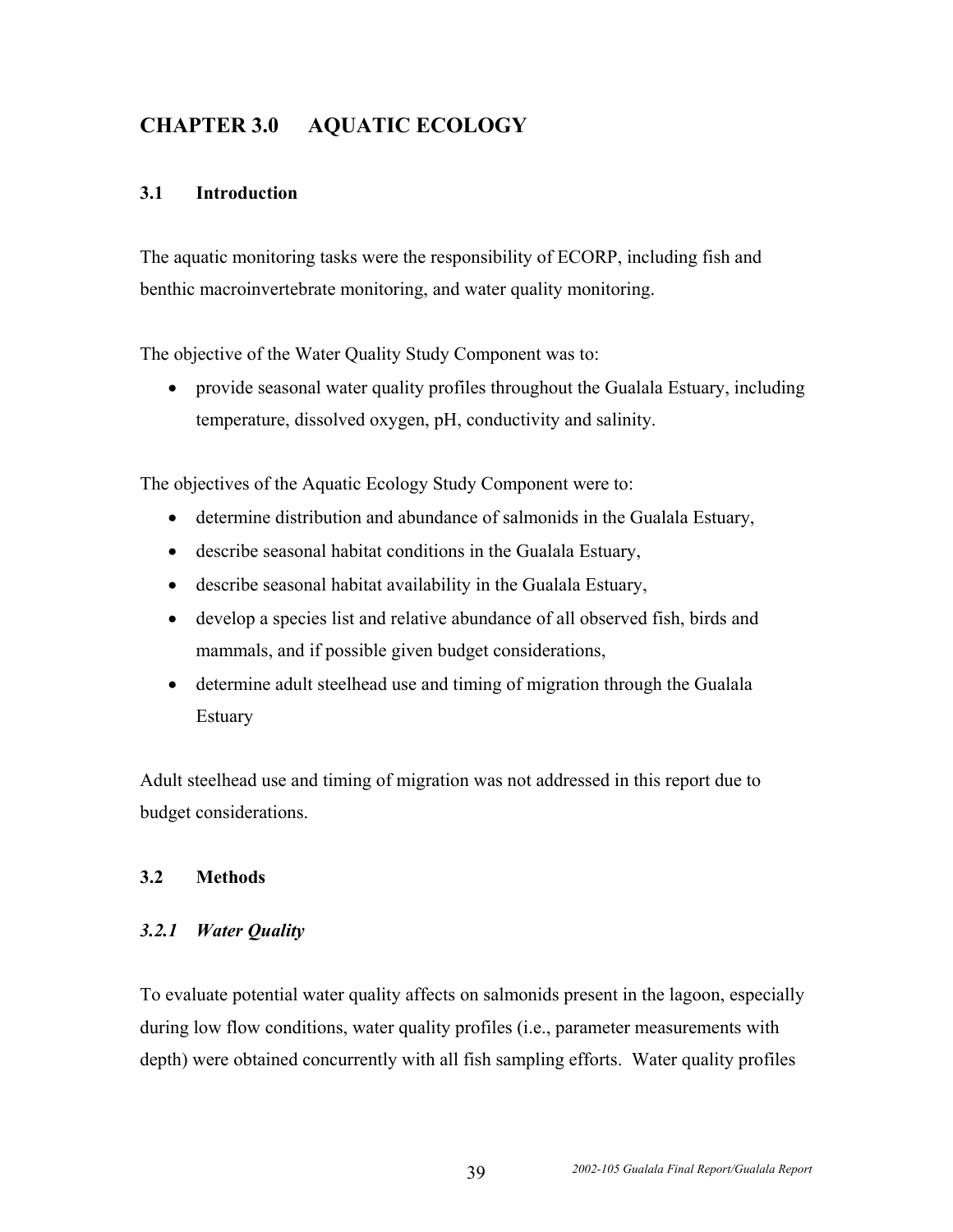consisted of a series of measurements recorded at prescribed intervals, from the surface to the bottom of the water column. Profile data parameters included temperature, dissolved oxygen, conductivity, salinity, and pH. Additionally, continuous recording temperature units were used to record water temperatures 0.5 meters below the surface and 0.5 meters off the bottom at selected locations.

All water quality data were tabulated and graphed by site location and date. An analysis of water quality conditions at varying estuary water surface levels, as well as open vs. closed estuarine conditions, was conducted. Based on this analysis, a range of preferable water surface levels was identified to assist in potential management of the estuary.

### *3.2.2 Aquatic Ecology*

To adequately sample and evaluate aquatic habitats and species in the lagoon, the estuary was divided into three sections: lower estuary section, middle or transitional section, and upper or riverine section (Figure 3.1). These divisions were based primarily on habitat characteristics, substrate types, and flow conditions within the lagoon. The lower estuary section extends from the mouth of the river [River Mile (RM) 0.0] upstream to a point where the coastal vegetation community become established along the south bank at RM 0.4. The middle estuary (i.e., transitional section) extends from the upstream end of the lower estuarine section to just upstream of the GRI (Gualala Redwoods, Inc.) Beach (just downstream of the Highway 1 Bridge), RM 0.4 to RM 1.2. The upper estuary (i.e., riverine section) extends from the Highway 1 Bridge at RM 1.2, upstream to the confluence with the North Fork Gualala River at RM 3.4.

#### *Aquatic Habitat Types*

Aquatic habitat types within the Gualala River estuary were measured using standard techniques developed by the CDFG and utilized in the North Coast Watershed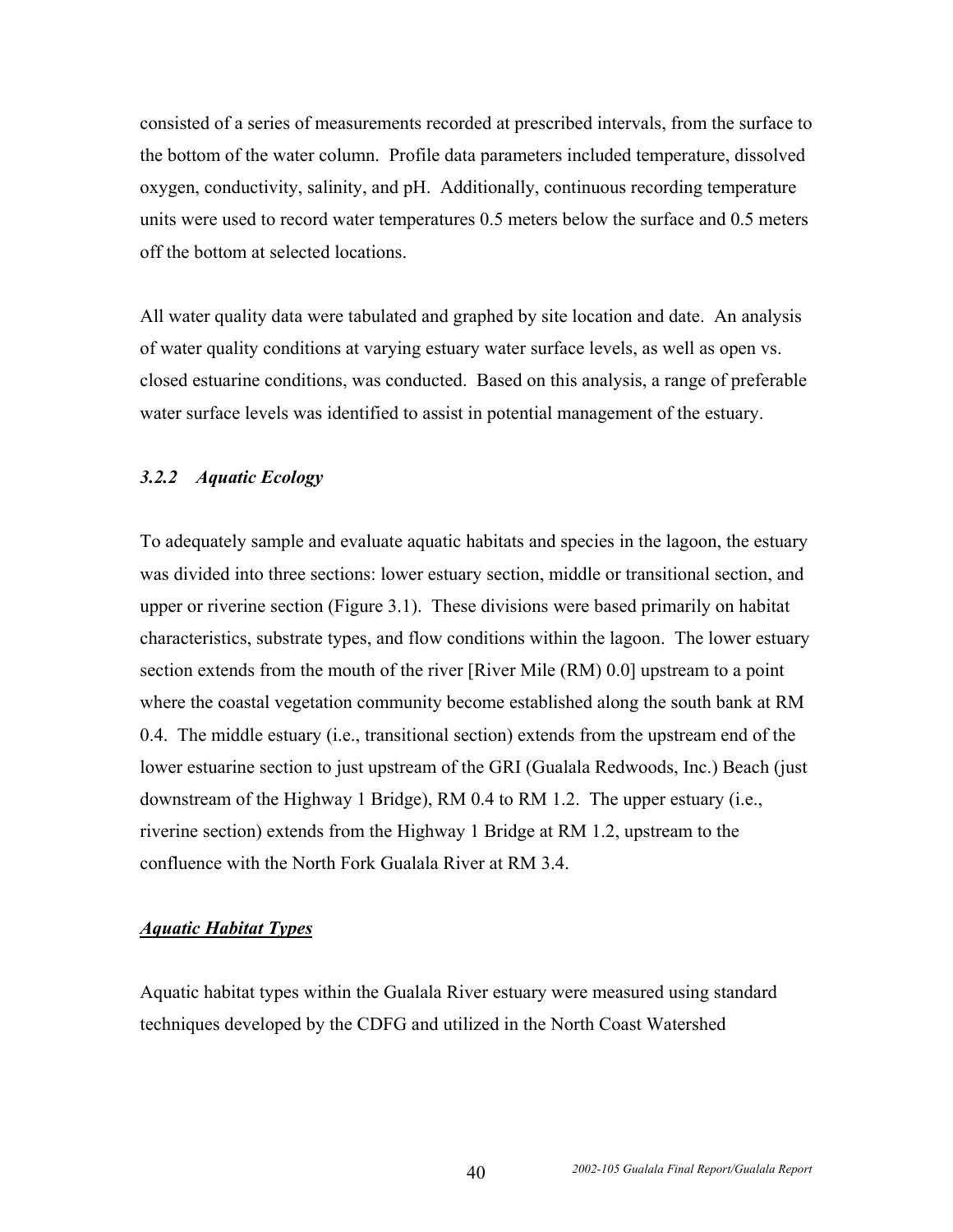# Figure 3.1 Project Site and Vicinity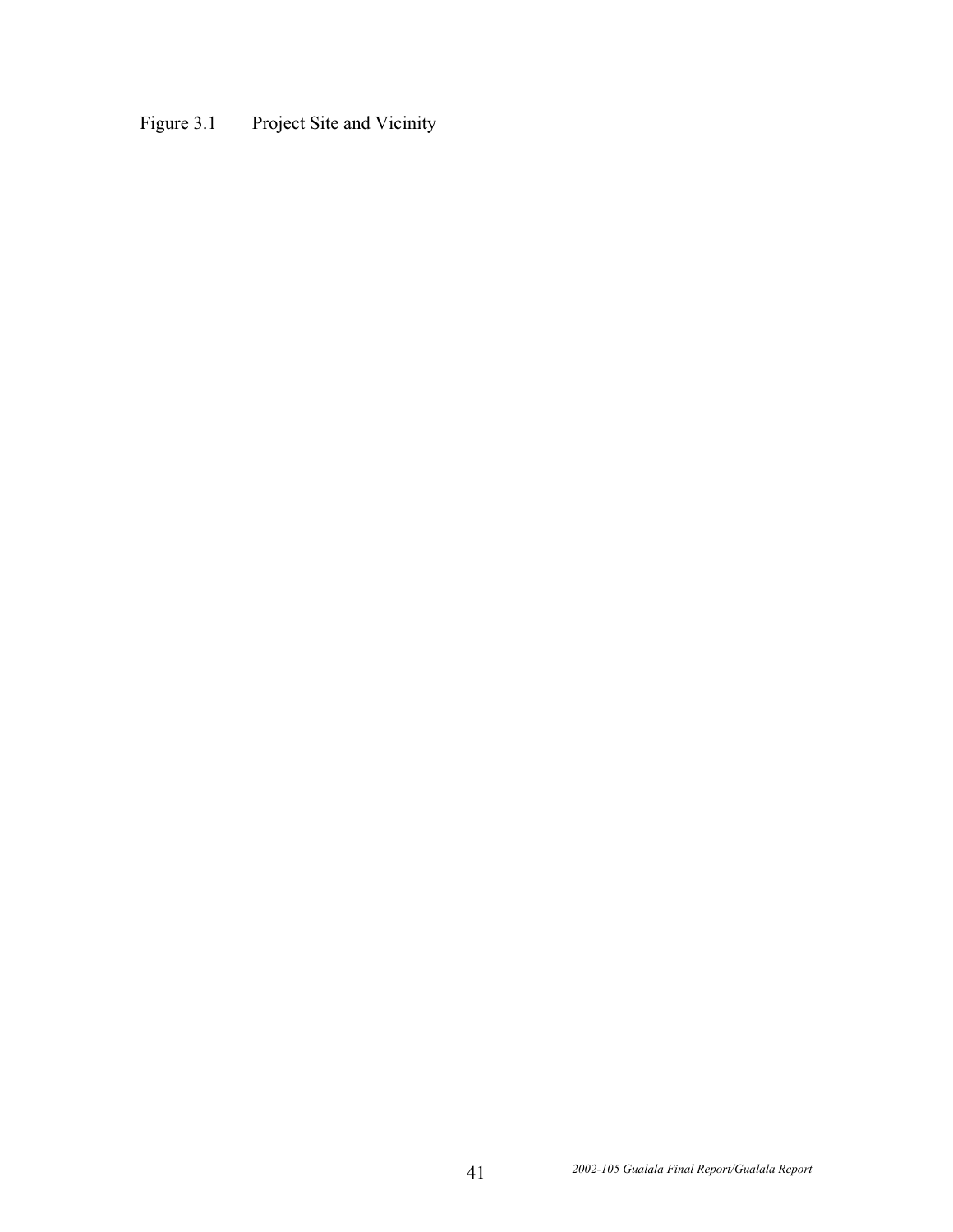Assessment Program (NCWAP) studies. Habitat types were based primarily on the combined affects of differences in salinity, depth, and substrate parameters within the estuary. In general, three distinct habitat subsystems are present in the Gualala estuary: marine, brackish, freshwater lagoon, and riverine. The brackish water subsystem is normally the area near the estuary mouth, and is characterized by high wave or tidal energy, course sand or rocky substrates, and moderate salinities. The riverine subsystem often consists of a narrow, subtidal river channel that may be seasonally influenced by salt water, or may contain freshwater throughout the year.

#### *3.2.2.1 Fisheries*

This study was designed to collect fisheries data throughout the Gualala estuary to develop population estimates for juvenile steelhead residing in the estuary, and to describe fish species composition and abundance. Sampling within the estuary was focused on summer through fall months to obtain fish population data during summer and fall low-flow conditions. During this time period, habitat for juvenile steelhead in other portions of the basin is generally limiting due to both natural and human-induced factors, and in turn affects steelhead carrying capacity in the estuary.

#### *2002 Season*

Field sampling was initiated in June 2002 and was conducted every three weeks through November 2002. Fish sampling was conducted using a 100-foot bagged beach seine (1/8 inch delta mesh). Samples were collected within the three estuary sections (upper, middle, and lower) to obtain sufficient data to describe fish and macroinvertebrate distribution patterns relative to different water quality and substrate conditions present within the three estuary sections. Approximately 20 hauls were completed within the estuary during each sampling event. Beach seining was complemented by quantitative assessments of habitat quality, substrate evaluation, and water quality measurements.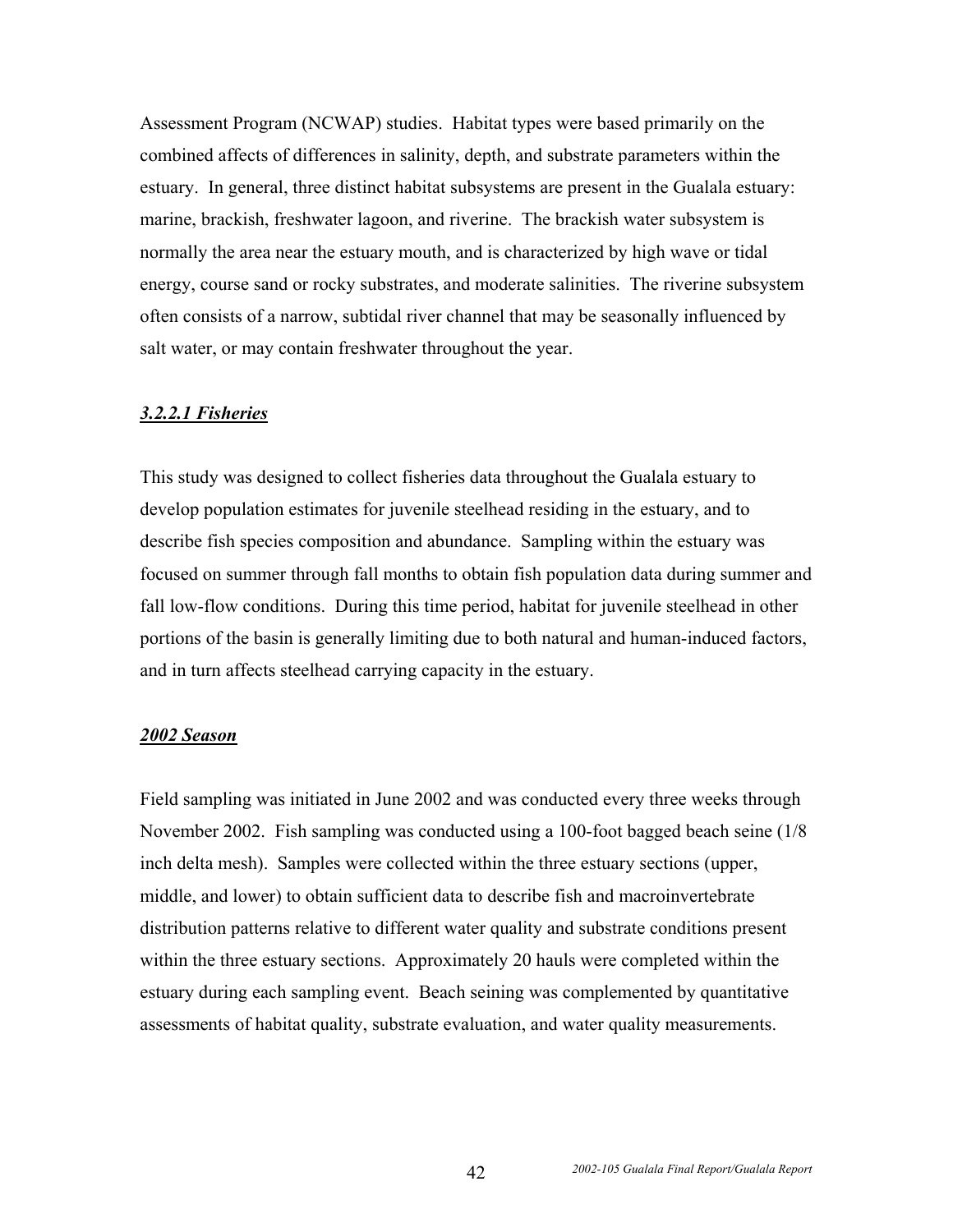Originally, the fisheries sampling design was conducted every three weeks beginning in late spring and extending through the fall, to provide sufficient data to characterize the steelhead population structure and to calculate population estimates for the estuary. However, during the 2002 August sampling event, riverine sampling upstream of the Highway 1 bridge became difficult due to dense blooms of filamentous algae. Because of the extreme difficulty associated with sampling in areas with algal blooms, a decision was made to decrease sampling in the upper section.

During the initial October sampling, an additional sampling day was added following the normal mark/recapture sampling event to independently estimate the steelhead population at that time. Also, the fall 2002 sampling effort was extended into November to take advantage of the fact that the estuary remained closed, and we could gain further understanding of steelhead use of the estuary in late fall.

#### *2003 Season*

From further discussions at the TAC meeting after the first year of sampling had been completed, two general issues arose:

- that upstream migration of juvenile steelhead from the lower estuary into the upper estuary or river may occur during breaching, and
- that based on observations reported by CDFG biologists during summer snorkel surveys in the NF Gualala River, Coho salmon may still be present in the estuary.

To address the above issues, field sampling in 2003 began in February to evaluate the presence/absence of Coho salmon in the estuary, since Coho salmon are known to utilize estuarine habitats elsewhere along the California coastline early in the year (Cannata 1998). Also, sampling effort was increased in the riverine section of the estuary to obtain additional data for evaluating the potential for upstream migration of juvenile steelhead during late fall. The increase in the number of upstream hauls likely had an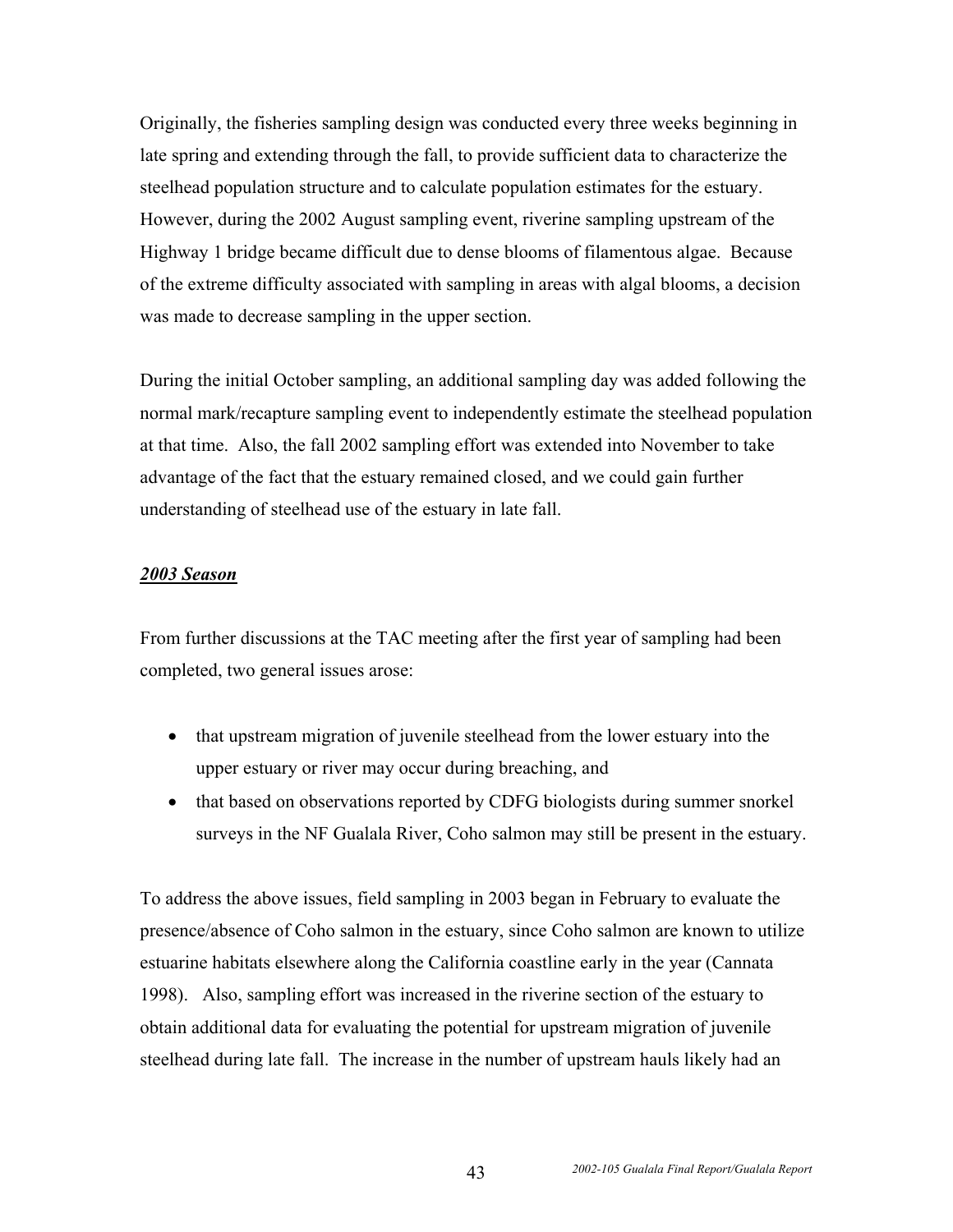affect on abundance estimates for some species (in particular, three-spine stickleback) for 2003, as compared to the 2002.

After the February sampling event, sampling was resumed in May, and then continued monthly through October 2003.

#### *Sampling Protocols*

Seining was the primary method for fish sampling throughout the estuary. In most cases, the seine was deployed parallel to the shoreline, at a distance of about 75 feet from the shoreline, from an inflatable boat. At least a four-person crew then pulled the seine into shore. However, in the riverine section near the confluence with the North Fork, the seine was set along one side of the river channel and pulled across the river channel to the other side of the river. Also, in some backwater areas, a two-person 10-meter seine was also used to sample in and around submerged and emerged vegetation. Fish caught in the beach seine were identified to species, then measured to fork length (to the nearest mm) and weighed (to the nearest 0.1 gram). All specimens were immediately returned to the water, except for steelhead 80 mm or greater in length, which were fin-clipped and marked with a freeze brand to identify the catch from each sampling event. Additionally, during each sampling event, lengths were recorded for a representative number of fish species other than salmonids (i.e., the first 30 recorded of each species).

#### *Population Analysis*

Marking and subsequent recapture of steelhead allowed for population estimates within the estuary at **Time sub-i**. Steelhead population estimates were made using two different estimators; a modified Petersen (Schnabel and Schumacher, (Ricker, 1975)) mark/recapture strategy, and the Jolly-Seber estimator. The modified Petersen estimator assumes a closed system with no recruitment or mortality. The Jolly-Seber method assumes an open system and allows a calculation of survival for each sampling event.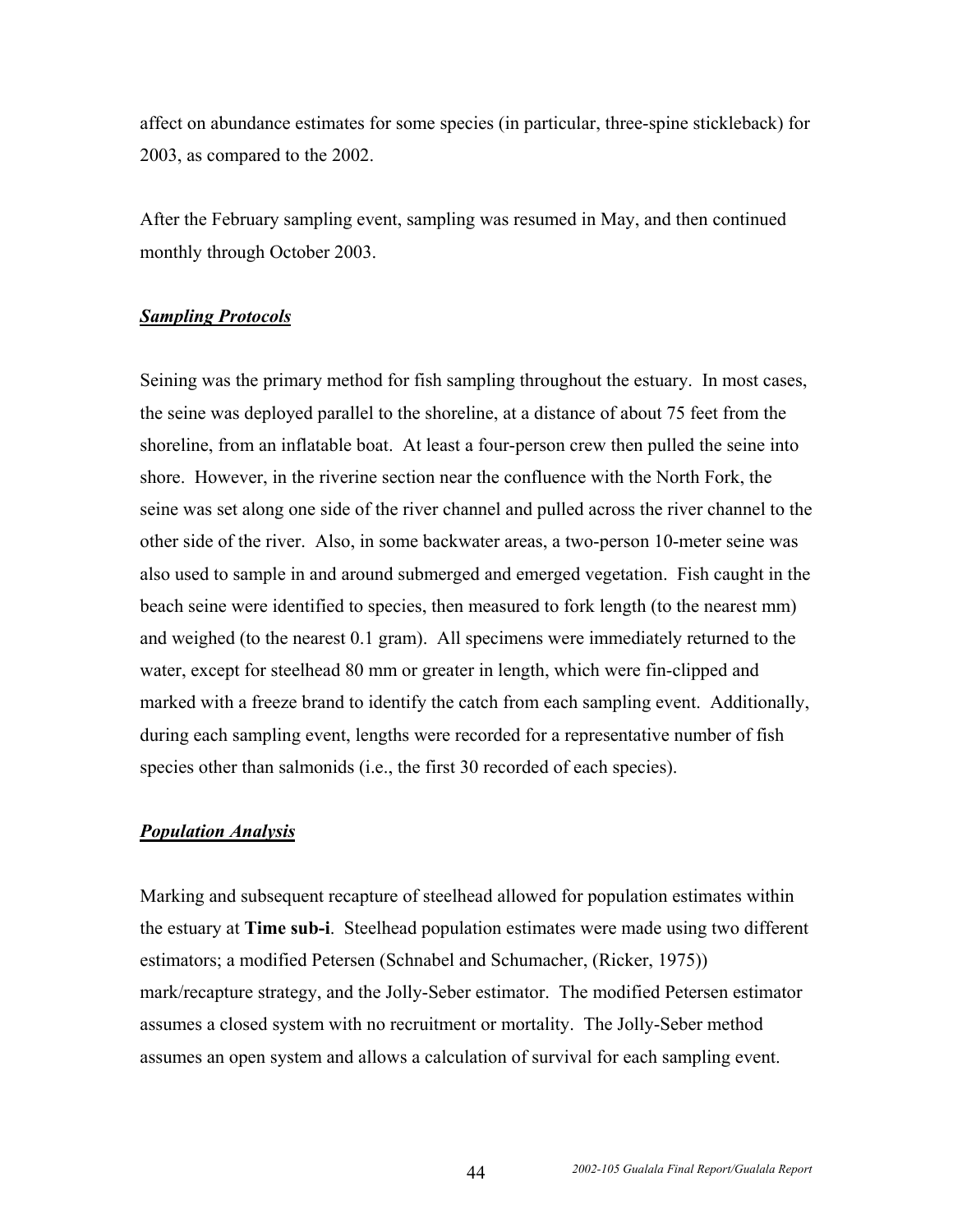Each estimator functions independently of the other, which provides two different approaches to estimating population size.

Individual steelhead lengths and weights were also used to assess fitness of Gualala River juvenile steelhead in the estuary throughout the summer and fall. Fish size and fitness were compared to fish from other north coast systems sampled by CDFG, and from other past sampling efforts (e.g., Sonoma County EIRs).

Data collected during the two sampling years were tabulated by date and estuary section to document the temporal and spatial distribution patterns of steelhead within the estuary. These data were also compared against physical habitat characteristics and water quality parameters, using non-parametric statistics to analyze potential limiting factors in estuary productivity. Standard analytical techniques were incorporated, including calculation of condition factor, development of length-frequency histograms, and the calculation of triweekly population estimates from mark-recapture sampling.

#### *Steelhead Stomach Analysis*

Steelhead stomach analyses were completed on all steelhead mortalities associated with field sampling. Steelhead mortalities were placed into labeled jars with 10% buffered formalin, and transported to the ECORP Consulting, Inc. laboratory facilities in Roseville for later analysis. A few specimens were analyzed together due to mixing of stomach contents when specimens were prepared for fixation. Each fish was dissected and the entire digestive system examined. Organisms were identified to lowest taxonomic level depending on the condition of the specimen.

#### *3.2.2.2 Benthic Macroinvertebrate Surveys*

Benthic macroinvertebrate (BMI) sampling in the Gualala estuary was conducted in three reaches: lower reach - RM 0.4 to RM 1.1; middle reach - RM 1.6 to RM 2.0; and upper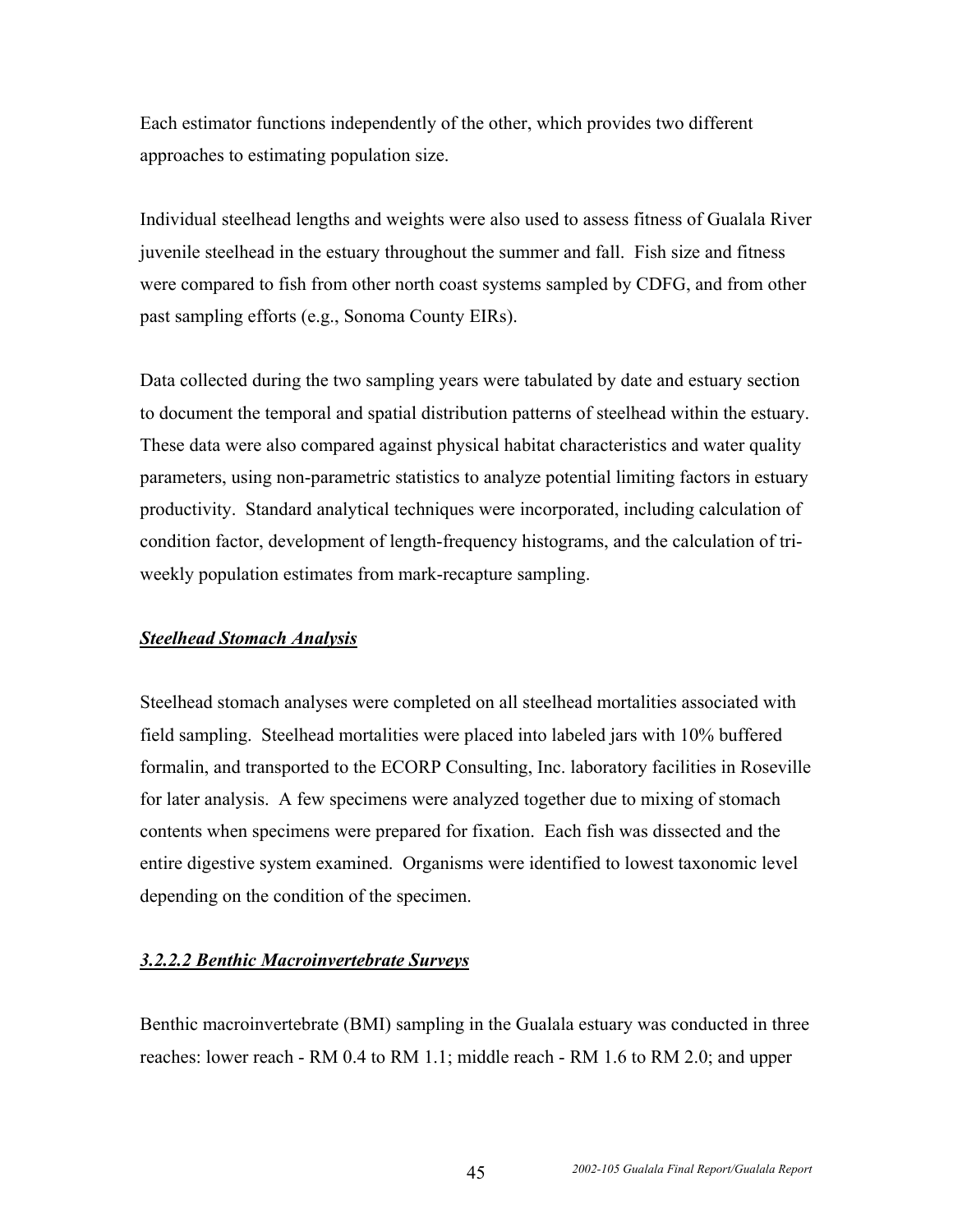reach - RM 2.5 to RM 3.2. In 2002, three sites per reach were sampled during the July fish sampling event under closed lagoon conditions. A second set of samples was collected in 2003 in the middle estuary (RM 0.8) during the May sampling effort, while the lagoon was breached and the river was flowing to the ocean. During breach conditions, riffle habitat becomes more abundant and is similar to that found in the upstream riverine reach.

Sampling was conducted with a kick-net according to the CDFG California Stream Bioassessment Procedure (CSBP) protocols for streams and rivers. Three 1 ft x 2 ft areas along each transect were sampled using a D-framed kick net with standard mesh (0.5 mm). The three samples were placed into a bucket, elutriated using a standard sieve (0.5) mm mesh; #35 sieve), and processed to remove excess fine sediment and debris. The remaining sample was placed into a container with 95% ethanol and then stained with Rose Bengal dye.

A modified sampling method was used to collect benthic macroinvertebrates in the lower (non-flowing) part of the estuary. In this lower section, three distinct areas were chosen to collect samples: one in an area of widgeon grass, one in a gravel area, and one along the Mill Bend area. During sampling, a five to six foot area was agitated and multiple sweeps with the kick-net were performed to collect the sample. The samples were then placed into a 0.5 mm sieve, and large pieces of course particulate organic matter (CPOM) were inspected for clinging organisms and then discarded.

In the laboratory, each sample was placed into a grid-lined sub-sampling pan (5-cm square cells). A random number table was used to choose random grids and all material (detritus and invertebrates) was removed from the pan. The sub-sample was sorted using stereo dissecting microscopes at 10X magnification. A total of 300 organisms were removed from each sample for identification. Any remaining macroinvertebrates were removed from the subsample, enumerated, and placed into a separate labeled vial (i.e., sample ID, date collected, amount of subsample and number of macroinvertebrates)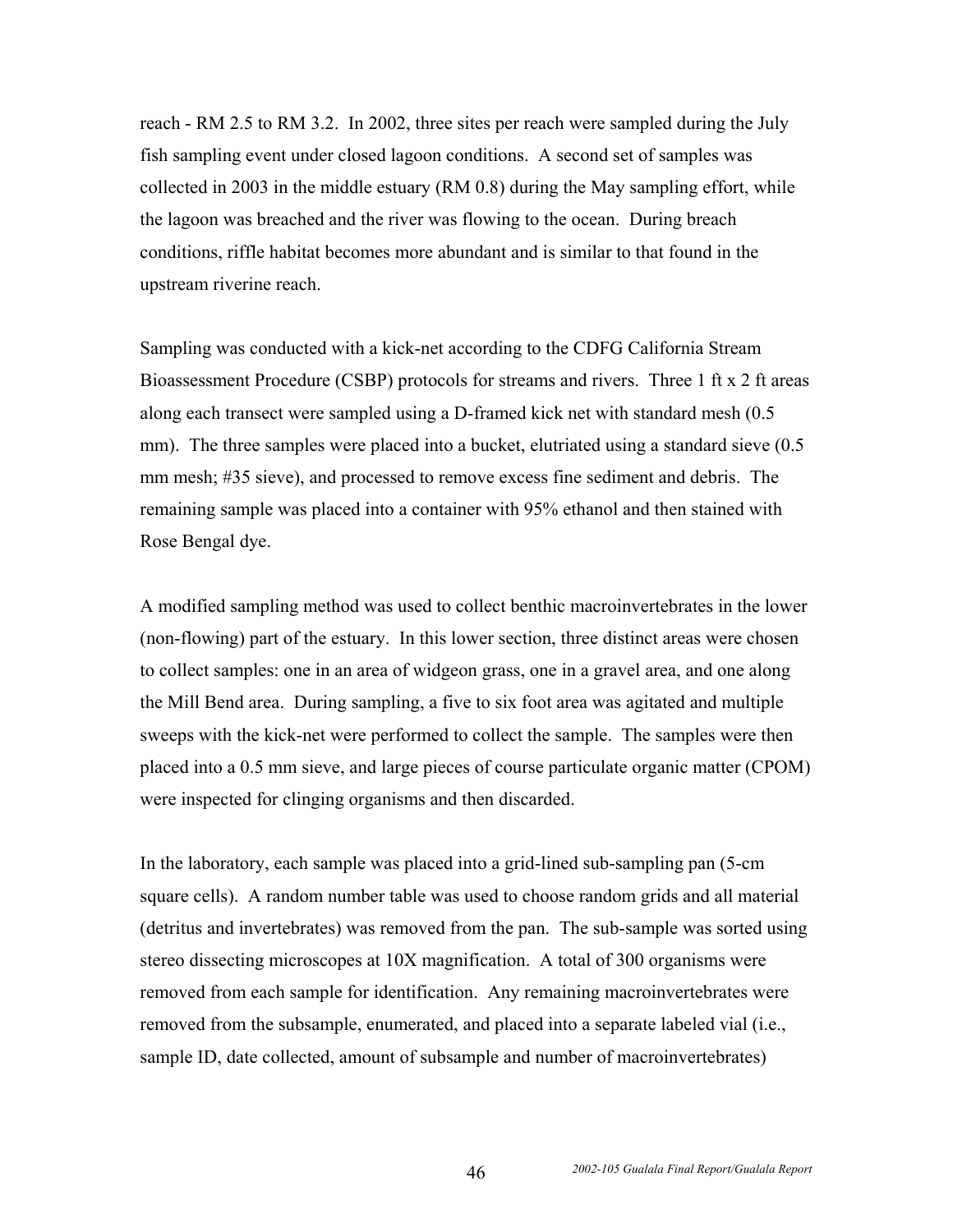containing 70% ethanol. The taxonomic identification of organisms was conducted according to the CSBP Level III protocols (genus and species).

## **3.3 Results**

## *3.3.1 Water Quality*

Water quality data were collected from June through November 2002, and from February through October 2003. Sampling was conducted during both closed (2002) and open (2003) conditions. During most sampling events, water quality profile data were collected in association with fish sampling efforts. Water quality profiles consisted of a series of measurements recorded at equal intervals from the water surface to the bottom of the water column. Profile measurements included; temperature, dissolved oxygen (D.O.), conductivity, salinity, pH, and turbidity as total dissolve solids (T.D.S.). Water temperatures were also recorded at 0.5 meters below the surface and at 0.5 meters above the bottom. All water quality data was tabulated and graphed by site location and date. These data were also grouped for analysis of open vs. closed estuarine conditions.

In addition to collecting water quality data at fish sampling sites, profiles were also taken at specific locations throughout the estuary during each sampling event. These additional water quality stations were located in the following areas:

- mouth of estuary,
- near the tide gage,
- near China Gulch,
- Mill Bend, and
- 100 m above Highway 1 Bridge

The locations of all water quality profile sampling stations are provided in Figure 3.2. Raw water quality profile data are provided in Appendix B, by sampling year, month, and estuary location.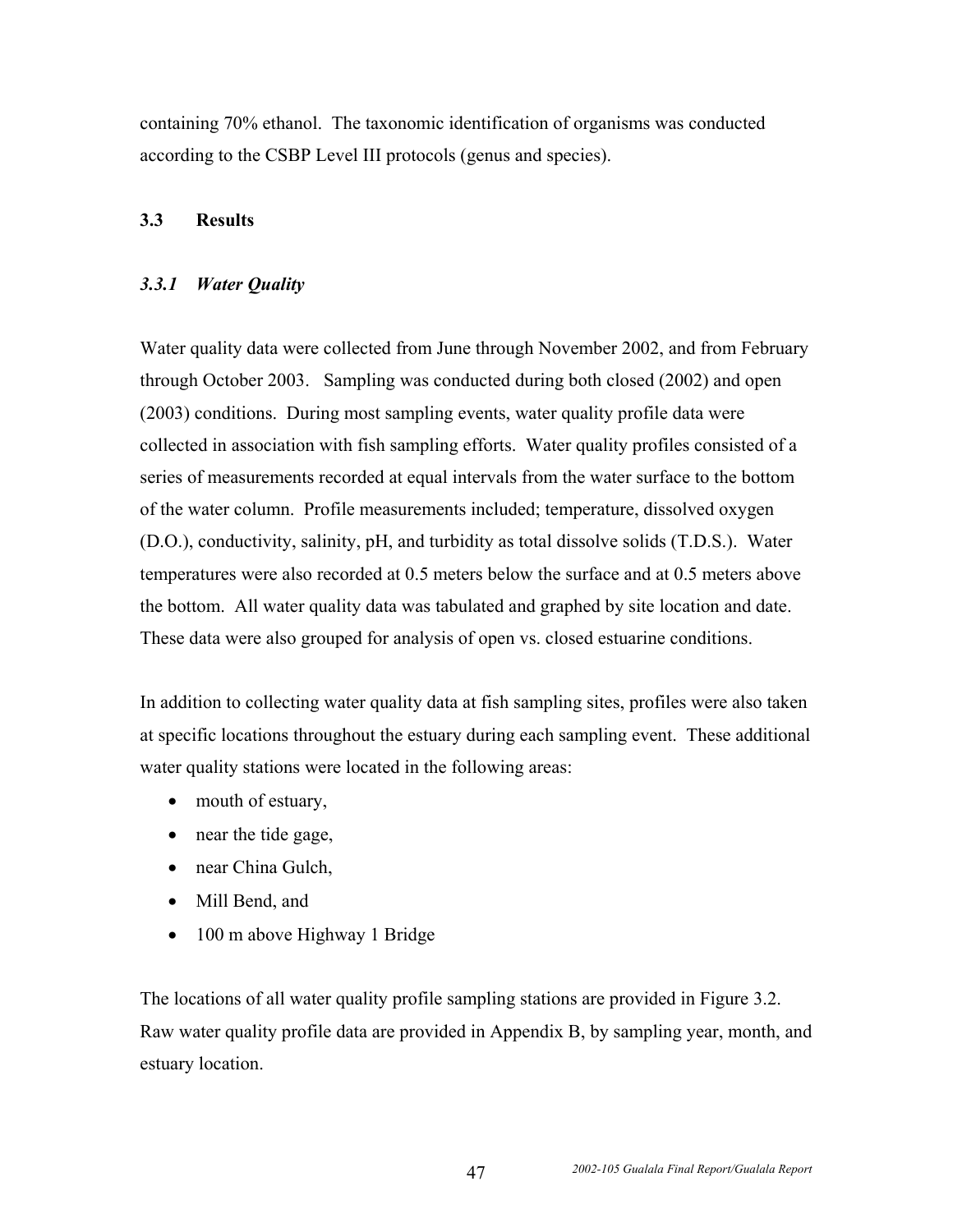Figure 3.2 Gualala Estuary Sampling Site Locations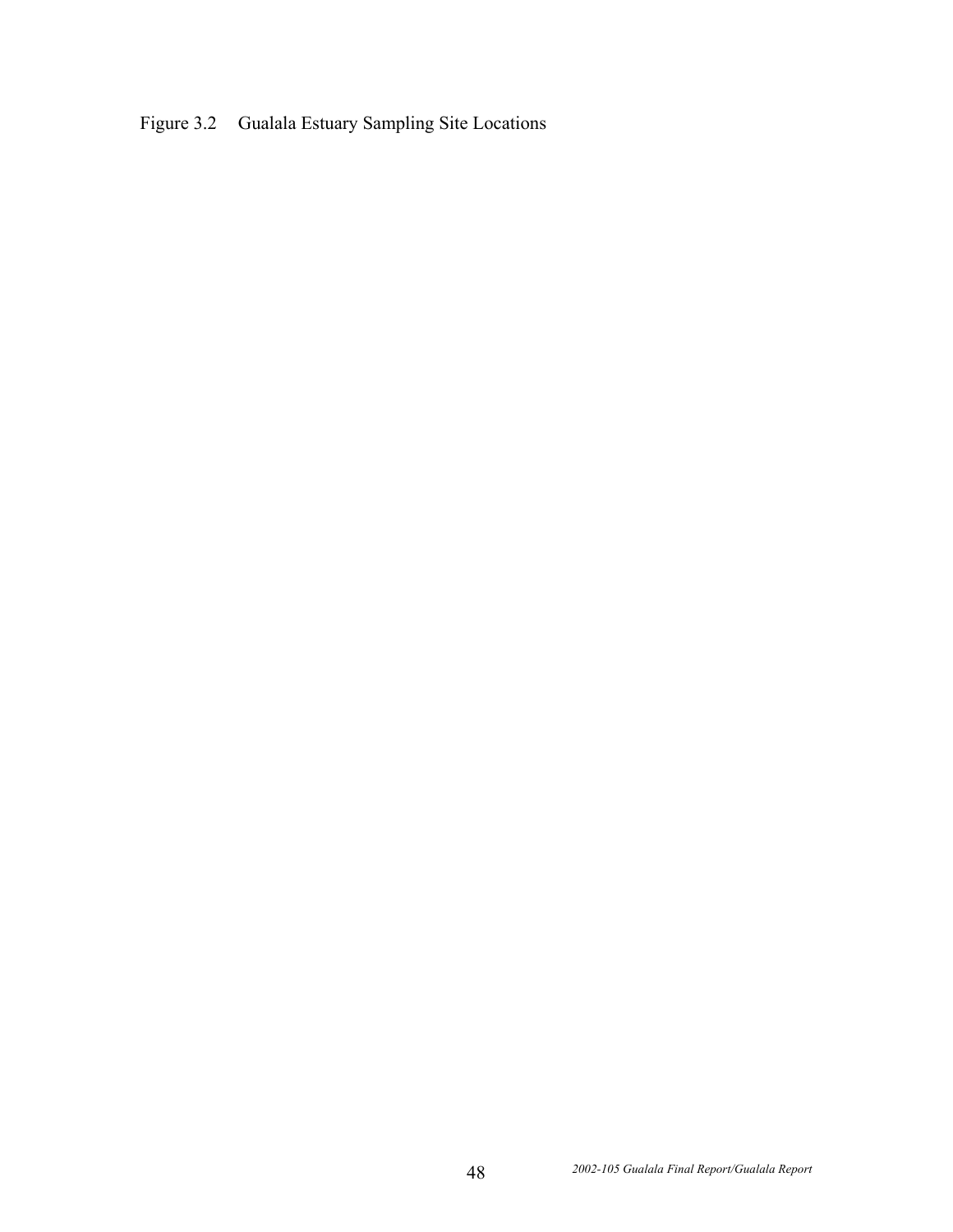#### *Water Quality Depth Profiles*

Water quality depth profiles were collected at selected locations within the estuary in conjunction with most fish sampling events in 2002 and 2003. The following section describes the general water quality conditions present within the estuary during these sampling periods.

#### Summer Period (June through August)

#### *June*:

In June 2002, water quality profiles obtained in the lower and middle estuary up to Mill Bend, showed well-mixed conditions for all parameters (Appendix B-1 through B-4). Water temperatures ranged from about  $18.0 - 19.0$  °C, salinity readings were slightly above zero, and D.O. varied from about  $7.0 - 9.0$  mg/L. The water quality profile at the long pool at Mill Bend showed that salinity stratification (from 0 to 27 ppt) had occurred between 9.0 and 10.0 ft deep (see Appendix B-4). Water temperatures remained relatively constant with depth ranging from about  $17.0 - 18.0$ °C; however, D.O. levels decreased substantially from about 8 to 9 mg/L in the surface layer, to about 3 mg/L at a depth of 12 ft. Below 12 ft. depth, D.O. continued to drop to a minimum value of about 2 mg/L on the bottom (20 ft deep).

As expected, water quality profiles obtained in June 2003 under open lagoon conditions showed a substantially different environment in the estuary relative to the closed lagoon conditions present in 2002. At the mouth of the estuary, marine conditions dominated the water column with salinities and associated T.D.S values ranging from about 30.5 ppt on the surface to 33.5 ppt on the bottom (at 6 ft deep) (Appendix B-27). Water temperature, D.O., and pH values were relatively consistent with depth: averaging 11.0<sup>o</sup>C, 10.0 mg/L, and 7.8, respectively.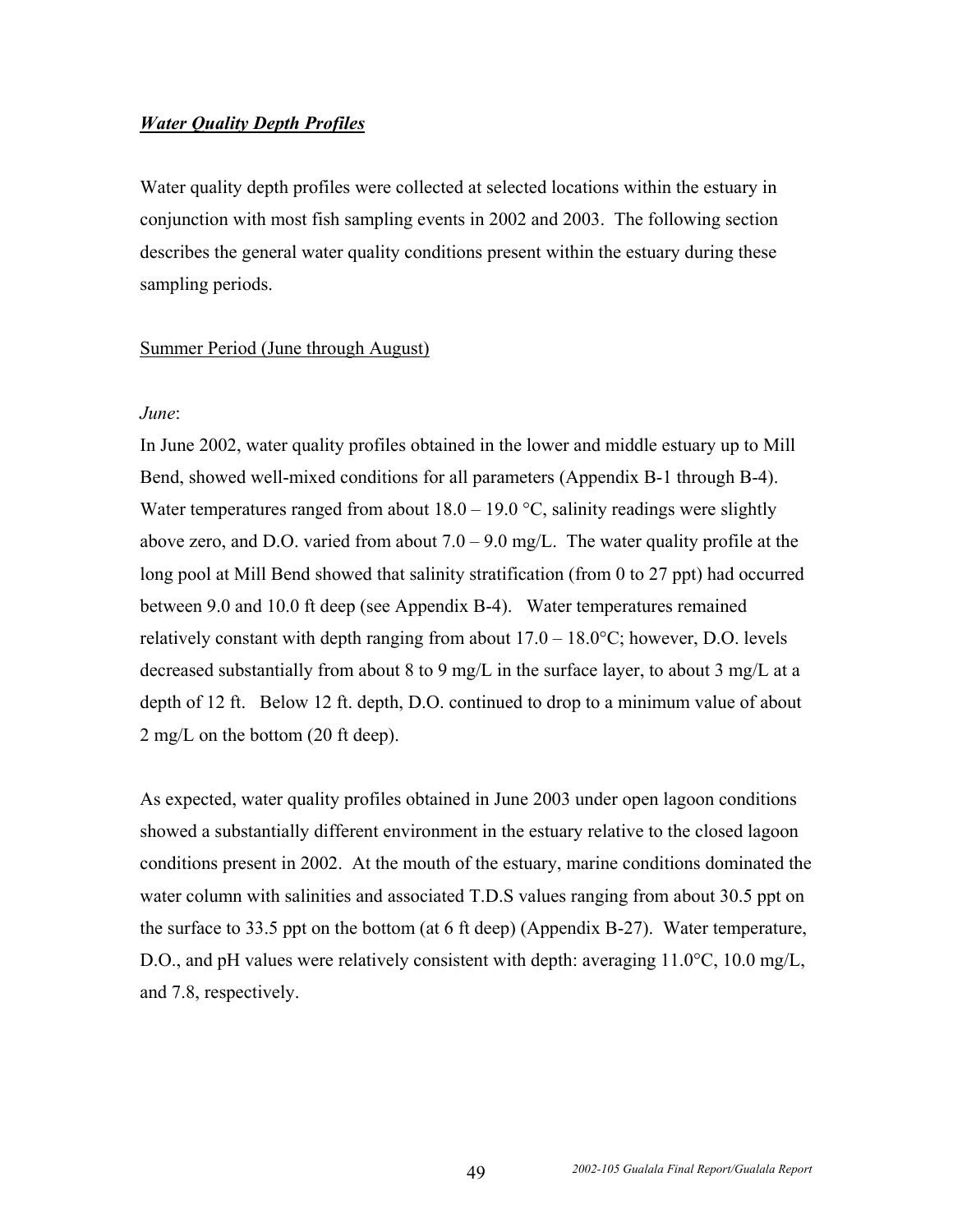Moving upstream from the mouth, profiles collected at the tide gage and at China Gulch indicated more brackish conditions (7-17 ppt) on the surface (upper 2 ft of the water column) (Appendix B-28 and B-29), below which, salinity returned to about 33 ppt. As before, the T.D.S. profile mimicked the salinity curve. Water temperatures decreased from a range of 15.0 to 17.0 °C on the surface, to about  $11.0$  °C at a depth of 3 ft. Values obtained for both D.O. and pH were relatively constant throughout the water column, with values averaging about 10.0 mg/L and 8.0, respectively.

The profile obtained at Mill Bend (Appendix B-30) also showed the increased presence of freshwater, but also showed salinity stratification from less than 0.5 ppt in the surface layer, to about 24 ppt between the depths of 7 and 8 ft. The water temperature profile showed a substantial drop in temperature at and below the stratification layer (from 20.0°C to about 13.0°C), with no associated decrease in D.O. Both D.O. and pH values were relatively stable throughout the water column, with values ranging between 10.0 and 11.0 mg/L and 7.0 to 8.0, respectively.

Water quality data collected at the shallow (4 ft deep) site 100 m above the Highway 1 Bridge showed the same general profile and parameter values as that described above for the upper 7-ft of the water column at Mill Bend (Appendix B-31).

#### *July*:

During the July 2002 sampling effort, Mill Bend was the only site that water quality profiles were collected. By July, salinity stratification (from 0 to 25 ppt) occurred at the surface between 0 and 1-foot of water (Appendix B-5). Water temperatures in the stratification layer increased substantially ( $\sim$ 22.5 – 26.5°C), then decreased below the salinity wedge to a minimum temperature of about  $21.0^{\circ}$ C, and then gradually increased again to a maximum temperature of about  $27.0^{\circ}$ C at the bottom ( $\sim$ 15 ft deep). Dissolved oxygen levels fluctuated slightly with increasing depth, but values were generally between 7.0 to 8.0 mg/L. Well-mixed freshwater conditions were observed above the Highway 1 Bridge (Appendix B-6).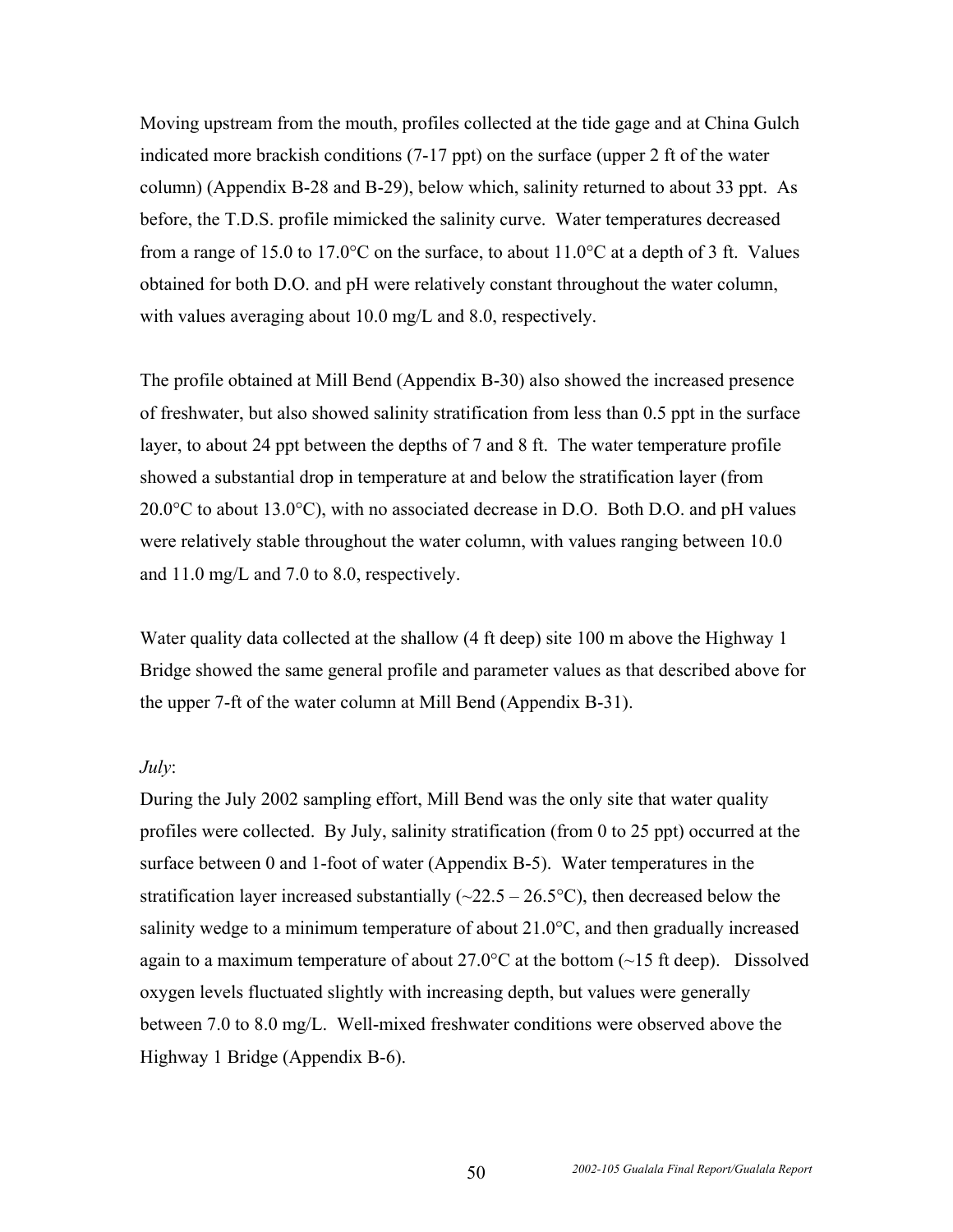Water quality data collected during the July 2003 sampling effort showed a change in the estuary from primarily marine conditions to a freshwater environment. Profiles obtained in the lower and middle estuary up to Mill Bend documented well-mixed conditions, with salinities <0.5 ppt (Appendix B-32 and B-33). Water temperatures throughout the water column were warm, ranging from 21.5°C at the mouth of the estuary to slightly over 22.0°C at China Gulch. Dissolved oxygen values were relatively consistent with depth, ranging between 9.0 and 10.0 mg/L; and a stable pH of 8.5. As noted earlier, T.D.S. values paralleled the salinity readings.

At the Mill Bend station, stratified conditions were still present, ranging from 0 on the surface to about 21 ppt on the bottom (Appendix B-34). Water temperature increased from 20.5°C in the surface layer to about 24.0°C below the stratified layer. Total dissolved solids increased proportionately with increasing salinity. Dissolved oxygen levels in the upper 11.0 ft of the water column averaged about 9.0 mg/L. However, D.O. levels within and below the stratification layer showed a substantial increase in concentration, which must be considered an anomalous response to increased salinity and temperature. As noted in June, values for pH were relatively stable with depth, ranging from  $7.0$  to  $8.0$ .

At the shallow site 100 m above the Highway 1 Bridge, water quality data showed the same general profile and parameter values, except for D.O., which was slightly lower in July at about 8.0 to 8.5 mg/L (Appendix B-35).

#### *Augus*t:

As in July 2002, August 2002 water quality profiles (collected on two separate dates) were only obtained at Mill Bend. On August 2, salinity stratification (from 0 to about 25 ppt) was still present at the site, but had moved from the surface into deeper water between 10.0 and 11.0 ft deep (Appendix B-7). The water column above the stratification layer was well mixed, with water temperatures averaging about 18.0°C, and D.O. values around 8.0 mg/L. Within and below the stratification layer, water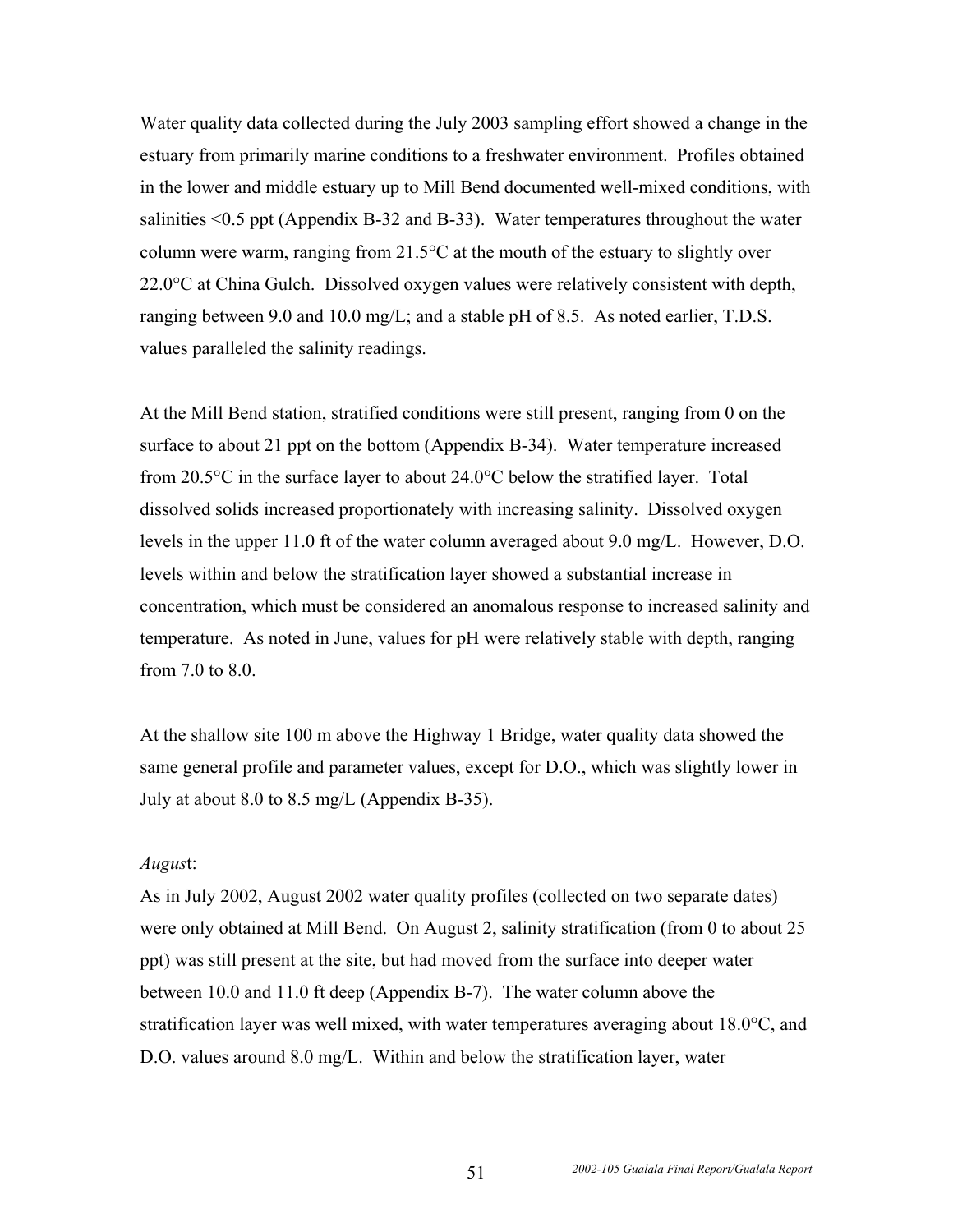temperatures increased sharply to about 25.0°C at a depth of about 15 ft., and D.O. levels dropped to about 6.5 mg/L. On August 13, a second profile was obtained at Mill Bend that generally showed deteriorating water quality conditions at the site (Appendix B-8). The stratified layer (from 0 to about 22 ppt) had expanded into shallower water, and was now located between 5.0 and 11.0 ft deep. Surface waters had remained about the same  $(18.0^{\circ}C)$ , and temperatures at and below the stratification layer were still warm, averaging about 23.0°C. Below the stratified layer, D.O. levels continued to drop, ranging between 4.5 and 6.0 mg/L between 10 ft deep and the bottom (15 ft deep).

In August 2003, water quality profiles were obtained at the mouth of the estuary, and at Mill Bend. At the mouth, water column conditions showed well-mixed conditions reflecting a freshwater environment (Appendix B-36). Water temperatures throughout the water column were still warm, averaging >21.0°C. Dissolved oxygen levels fluctuated slightly with depth, but were generally between 10.0 and 11.0 mg/L. Values for pH (about 8.8) were stable with depth.

At Mill Bend, salinity stratification (0 to about 22 ppt) had moved slightly deeper, occurring between 12.0 and 13.0 ft deep (Appendix B-37). In the water column above the stratification layer, water quality parameters were generally similar (except surface water temperature which dropped to an average of about 19.5<sup>o</sup>C) to the values obtained at the mouth of the estuary. At and below the stratification layer, water temperatures increased to a maximum of about 23.0°C, D.O. decreased rapidly to just above zero from 13 ft deep to the bottom (16 ft deep), and pH decreased slightly to about 7.0.

#### Fall Period (September through November)

#### *September*:

In late September 2002, the water quality profile at the long pool at Mill Bend showed that salinity stratification (from 0 to 25 ppt) had occurred between about 6 and 10 ft deep (Appendix B-9). Surface water temperatures were about 17 °C, but increased rapidly to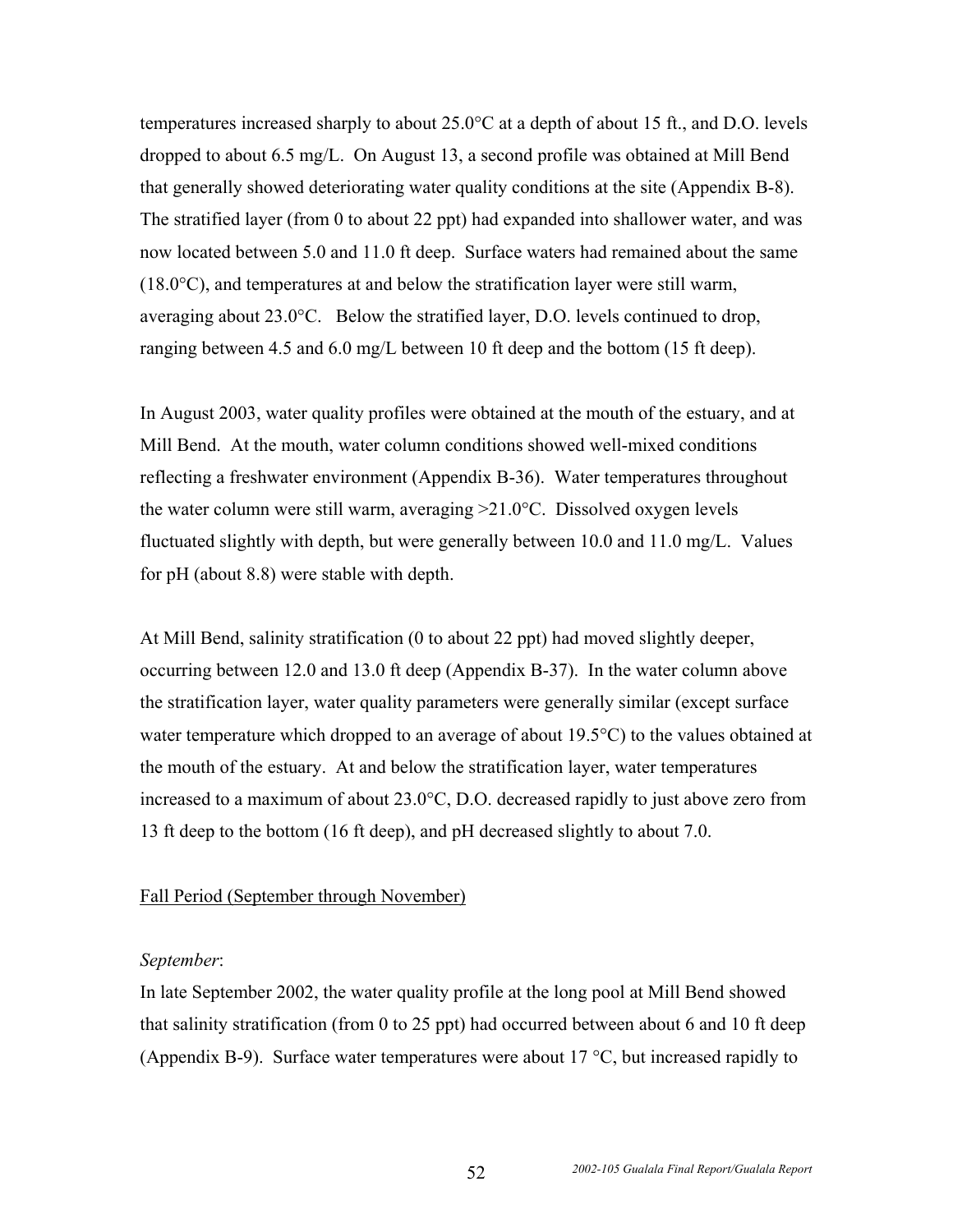about 21.0°C below the stratified layer. Dissolved oxygen levels decreased substantially in the saline layer from about 7.5 mg/L at about 6 ft deep, to  $\leq 1.0$  mg/L at 10 ft deep. Below 10 ft deep, D.O. increased rapidly again and at 13 ft deep, was back to surface concentrations.

Profiles obtained in late September 2003 showed relatively well mixed conditions from the tide gage upstream to the Highway 1 Bridge (Appendix B-39 through B-42), as observed during the summer months (see Appendix B-31, B-35, and B-42). At the mouth, the profile indicated some influence of ocean wave-wash, with slightly increased salinity below 10 ft deep (Appendix B-38). Salinities throughout the estuary were  $\leq 0.5$ ppt., and surface water temperatures were generally warm (between 20.5 and 21.5°C); however, water temperatures decreased with depth. In the lower estuary (from the mouth to China Gulch), water temperatures below a depth of about 2 ft were generally 2.0 to 3.0°C cooler than on the surface. The greatest decrease in temperature occurred at the stations located at Mill Bend and 100 m above the Highway 1 Bridge where water temperatures below a depth of about 4 ft were >3.0°C cooler than surface temperatures. The substantial decrease in temperature observed at the station above the Highway 1 Bridge is unusual considering the shallow depth. D.O. levels fluctuated with depth at most sites, but were generally in the range of 9.0 to 11.0 mg/L; and pH values averaged between 8.0 and 9.0.

#### *October*:

The water quality profile at Mill Bend showed that the salinity stratification had weakened slightly (relative to September) to a maximum salinity of 17 ppt, within a depth range of about 6 ft (Appendix B-10). Surface waters had cooled slightly from September to about 15.0 $^{\circ}$ C, and decreased further to about 13.5 $^{\circ}$ C below the salinity wedge. Dissolved oxygen concentrations on the surface were low (about 6.0 mg/L) and decreased to about 4.0 mg/L within and below the stratification layer.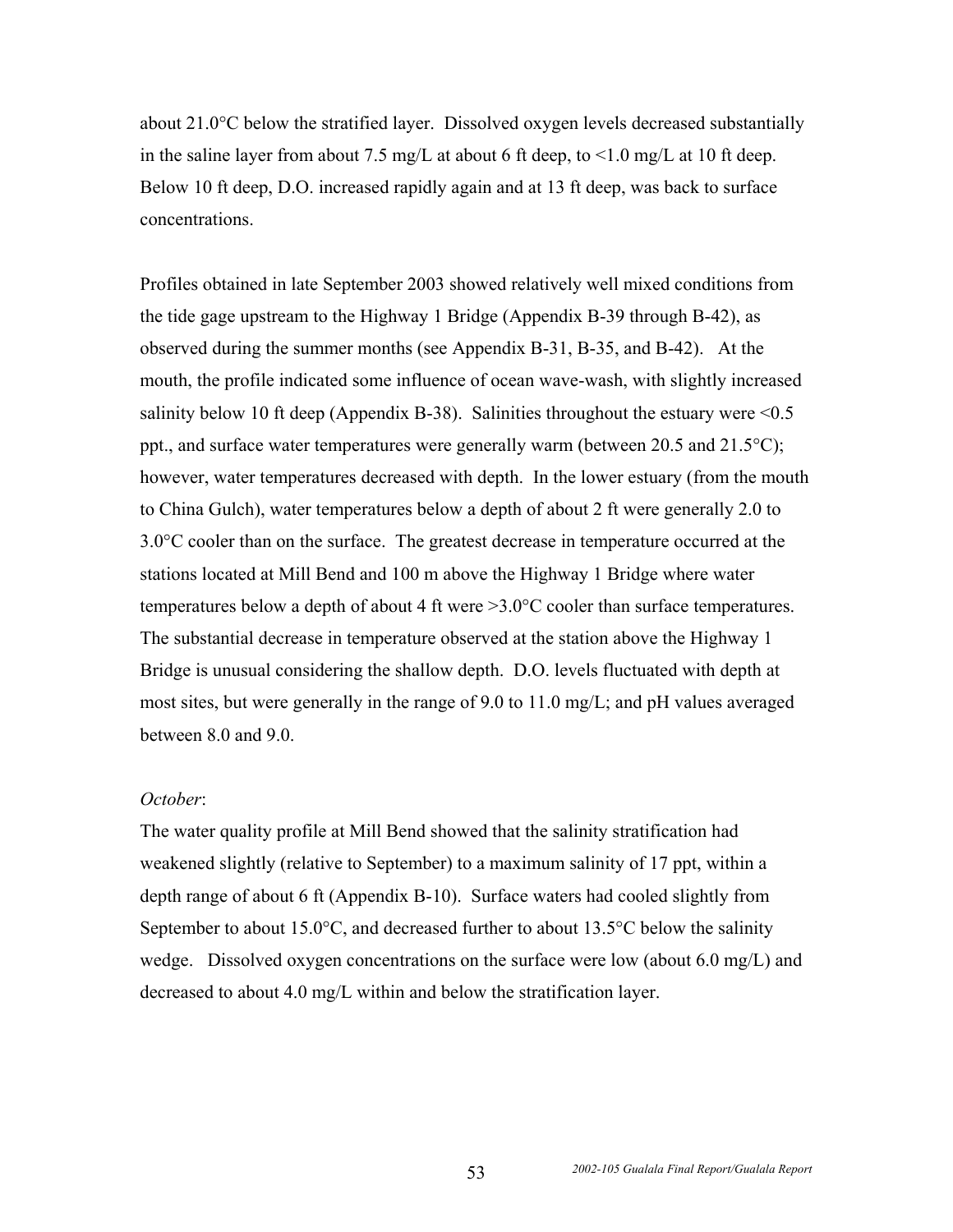Water quality profiles collected in late October 2003 showed evidence of salt-water intrusion throughout the lower and middle estuary, up to and including Mill Bend (Appendix B-43 through B-45). Upstream of Mill Bend (station located 100 m above the Highway 1 Bridge), the estuary was still well mixed, with a salinity of  $\leq 0.5$  ppt, water temperatures between 13.5 to 15.0°C, D.O. levels between 7.5 and 8.5 mg/L, and a pH of around 8.2 (Appendix B-46).

Below Mill Bend, salinity stratification began at a depth of about 3 ft and gradually increased with depth to a maximum of 12 ppt on the bottom. As expected, profiles for conductivity and T.D.S. mimicked the increasing salinity gradient. Water quality profiles for D.O., pH, and temperature showed little change with depth during this period, regardless of location in the lower or middle estuary. In general, D.O. levels ranged from about 7.5 to 10.0 mg/L, pH levels were between 8 and 8.5, and temperatures ranged from about 15.0  $\degree$ C on the bottom to 17.0  $\degree$ C in the middle and upper water column.

At Mill Bend in October, salinity stratification began at about 5 ft deep, and gradually increased to around 9 ppt on the bottom (15 ft deep) (Appendix B-45). As in the lower estuary, conductivity and T.D.S. values generally paralleled the salinity gradient. Dissolved oxygen levels decreased slightly from the surface to 5 ft deep (12 to 10 mg/L), then dropped rapidly below that point to about 2 mg/L at 10 ft deep. Below a depth of about 8.5 ft, D.O. levels were low  $(< 5 \text{ mg/L})$ . Water temperatures varied according to depth and salinity concentration. Surface water temperatures to a depth of 5 ft averaged about 14.0 °C, then increased steadily to a depth of 9 ft and stabilized at around 17 °C. Values for pH were generally similar (7 to 8) throughout the water column.

#### *November*:

November water quality profiles were only obtained in 2002. Two sampling efforts were conducted during this month (November 8 and 23); however, only Mill Bend was sampled on November 23. Profiles collected on November 8 in the lower and middle estuary showed that surface waters were more saline than during the October sampling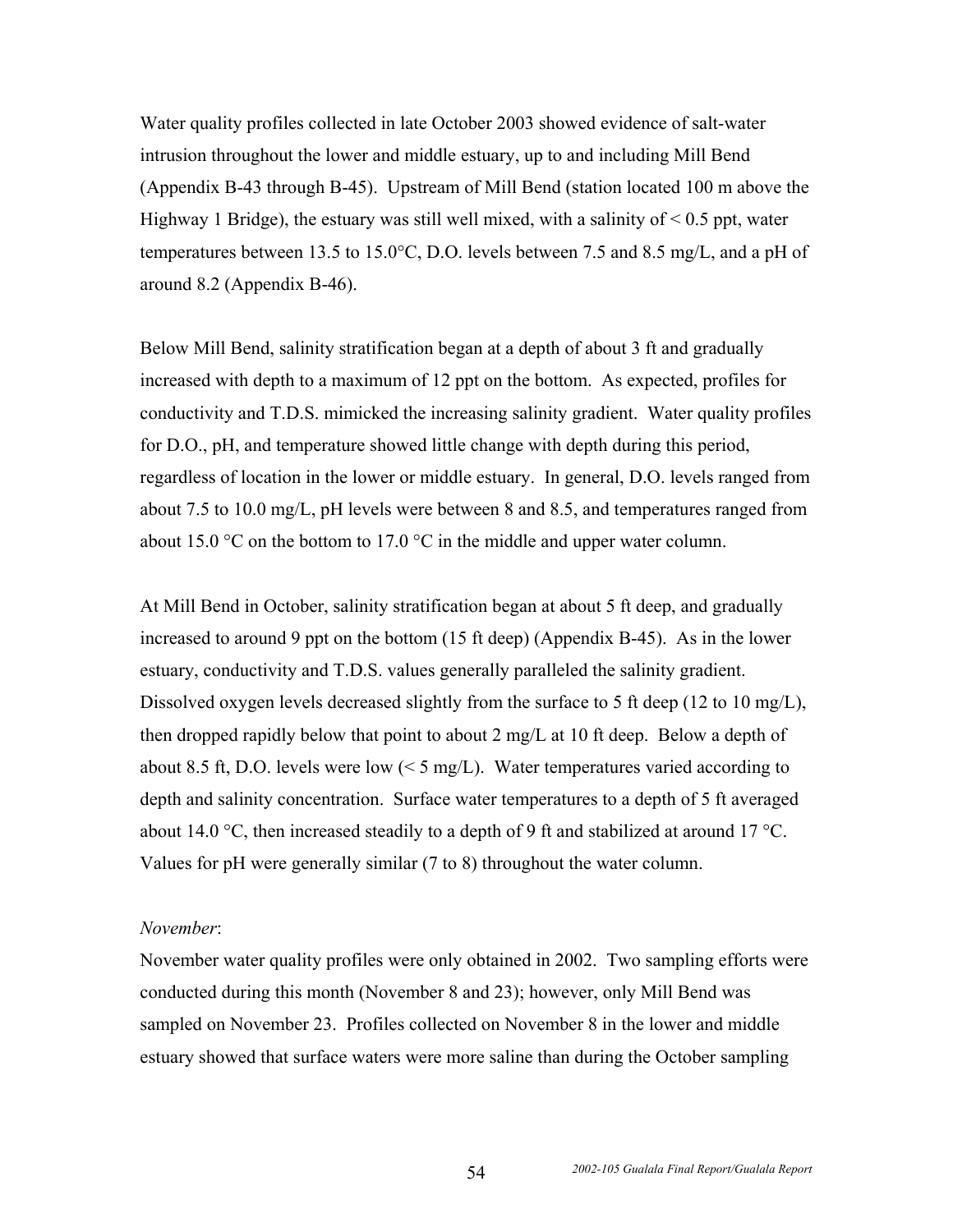period (Appendix B-11 through B-13). As noted in Chapter Two, the lagoon was partially breached during the storm of November 6-7. Surface water salinity was greatest at the mouth (12 ppt), and then decreased steadily moving up the estuary, to about 3 ppt at Mill Bend. Salinity stratification at the lower and middle estuary stations generally increased linearly from the surface to a maximum salinity of about 25 ppt on the bottom (10 ft deep). Temperature and D.O. values in the lower and middle estuary remained relatively consistent with depth and between stations. Water temperatures during this period ranged from about 13.0 to 14.0 °C, and D.O. levels varied between 8.0 and 9.0 mg/L.

At Mill Bend, the salinity gradient was stronger and more pronounced than in the lower portions of the estuary (see Appendix B-13). Salinity increased steadily from the surface  $(\sim$ 3 ppt) to about 27 ppt at a depth of about 6 ft, and then slowly increased to a maximum salinity of about 30 ppt on the bottom (20 ft). In contrast to conditions present during the October sampling period, water temperatures did not increase and D.O. levels did not decrease below the stratification layer. Water temperature values remained relatively constant with depth (13.0 to 14.0 °C), as were D.O. levels (8 to 9 mg/L).

By the November 23 sampling event, surface salinities at the mouth and at upstream locations showed a substantial decrease from the earlier November 8 sampling effort (Appendix B-14 through B-16). At the mouth of the estuary, a slight increase in salinity occurred below 3 ft deep, likely a result of tidal influences. The water quality profile obtained at Mill Bend on November 23 (see Appendix B-16) was more similar to the profile collected in October (see Appendix B-10) at Mill Bend than to the profile obtained on November 8 (see Appendix B-13). On November 23, salinity stratification occurred between the 7 and 10 ft deep, with a corresponding increase in salinity from 0 to about 25 mg/L (see Appendix B-16). Water temperature increased from about 11.5  $\degree$ C on the surface to about  $14+°C$  below the stratified layer. Dissolved oxygen levels showed the same substantial decline within and below the stratification layer, from about 9 mg/L on the surface to about 2 mg/L at a depth of 13 ft.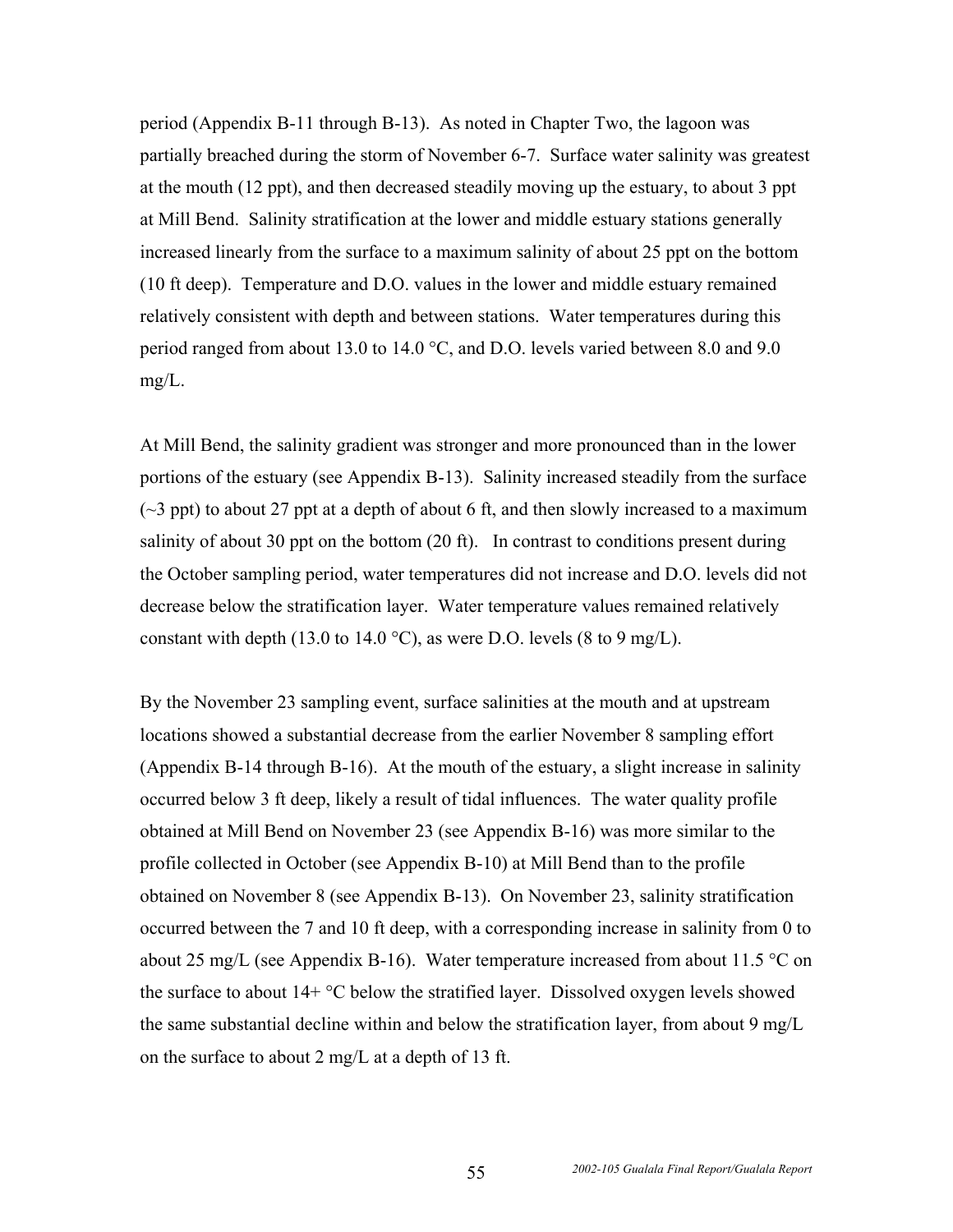Salinity stratification was also present at China Gulch located below Mill Bend (see Appendix B-15). Stratification began at a depth of about 4 ft, and gradually increased with depth to a maximum of 15 ppt on the bottom. Temperature showed little change with depth; however, D.O. decreased with depth below about 7 ft deep to a minimum value of about 6.5 mg/L.

#### Late Winter/Spring 2003 (February through May)

Field sampling in 2002 began in June, and as a result winter/spring data is not available. However, water quality data were collected in the late winter and spring of 2003, during February, April, and May. During the latter part of this period, the sand bar at the mouth of the lagoon was breached and the Gualala River flowed directly to the ocean.

#### *February/April*:

Freshwater conditions dominated the estuary for the three-month period. Water quality profiles obtained at various locations within the estuary showed well-mixed conditions in the estuary (Appendix B-17 through B-21). During each of the three sampling events conducted during the winter/spring period, measured values for temperature, salinity/conductivity, pH, total dissolved solids, and generally for dissolved oxygen, were similar throughout the water column regardless of location within the estuary.

#### *May*:

In May, the water quality profile at the Tide Gage (Appendix B-23), showed salinity stratification (0 to 21 ppt) at depths below 5.0 ft, but was not stratified at the mouth (Appendix B-22). As would be expected, TDS levels mimicked the salinity curve. Above the stratified layer, water quality parameters were similar to that found throughout the estuary during the May sampling effort: water temperatures averaged about 14.0°C, D.O. levels were between 11.0 and 12.0 mg/L, and pH values were around 7.5. Below the stratified layer, water temperatures decreased to about 12.0°C, D.O. levels fluctuated from about 10.0 to 12.5 mg/L, and pH decreased slightly to an average of about 7.0.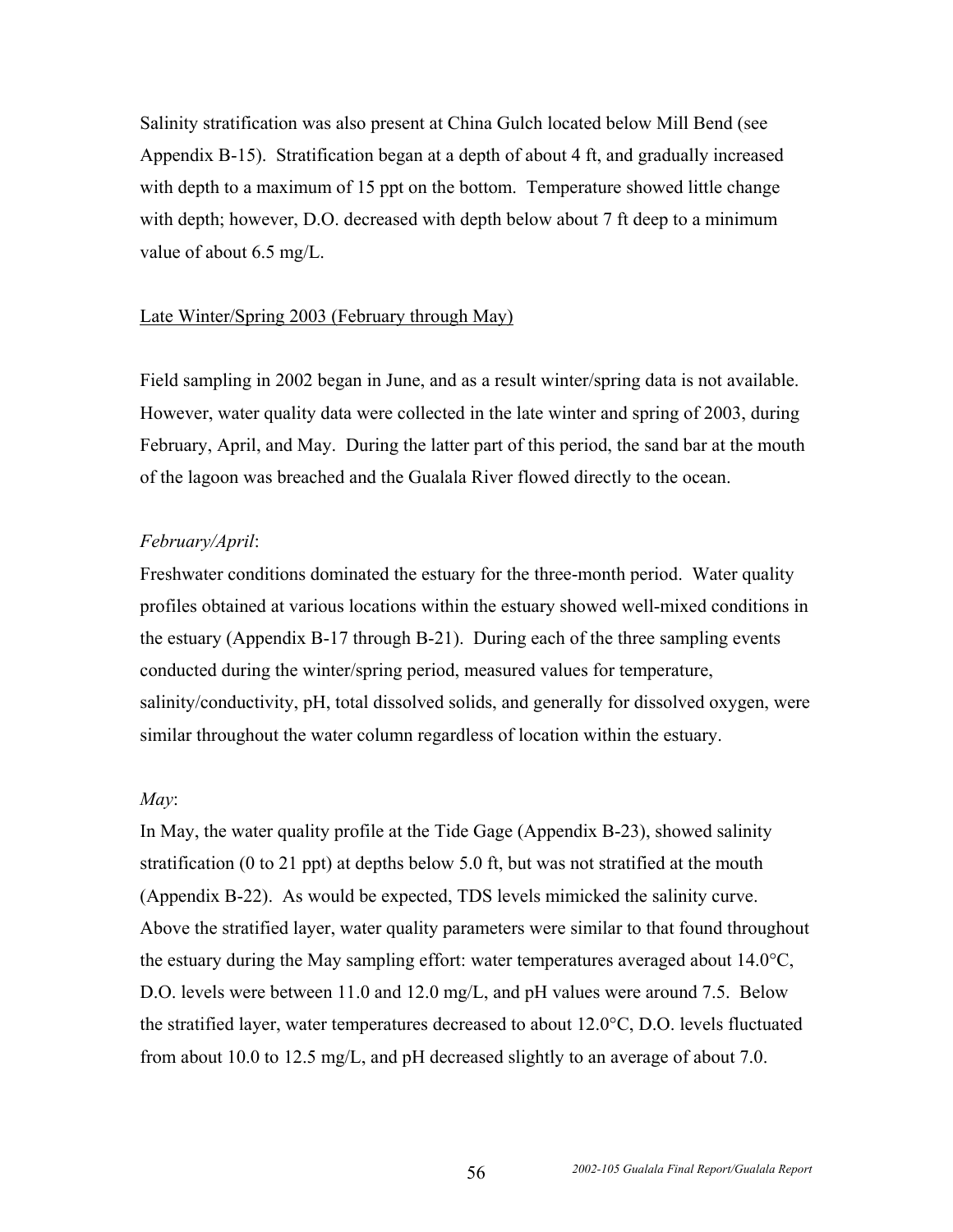Well-mixed freshwater conditions dominated the estuary from China Gulch upstream (Appendix B-24 through B-26).

### *Continuous Temperature Recorders*

In 2002, Hobo continuous recording temperature recorders were placed in the estuary to monitor water temperatures during the summer period at selected locations within the Gualala estuary. During the study period, some of the temperature recorders were lost or stolen (high recreational use area), and others were lost due to burial by sand. In July and August 2002, water temperatures in the upper estuary exceeded 25 ºC (thermal maximum for steelhead) on 11 days (Appendix B-47). On the 11 days that the temperature exceeded 25 °C, the duration of the exceedance ranged from one to six hours. Hourly maximum temperature readings ranged from 25.2 to 26.7 ºC on those days. During the same time period, bottom and surface water temperatures recorded in the middle estuary did not reach 25 ºC (Appendix B-48).

In 2003, none of the continuous temperature data recorders for the month of July were recovered from the estuary. Consequently, new recorders were deployed in August 2003. Continuous temperature data for August and September showed that water temperatures exceeded 25 ºC on only two days in August 2003 (Appendix B-49 and B-50). On the two days that the temperature exceeded 25 ºC, the duration was only one-hour each day. Hourly maximum temperature readings did not exceed 25.6 ºC on the two days.

## *Salinity Patterns in the Estuary*

Salinity patterns within the estuary are graphically presented for each site visit for both 2002 and 2003 (Appendix B-51). The graphs include all available salinity data obtained from both profile data and spot measurements made at individual haul locations. Surface and bottom salinities are presented by river mile, from the mouth to the upper estuary.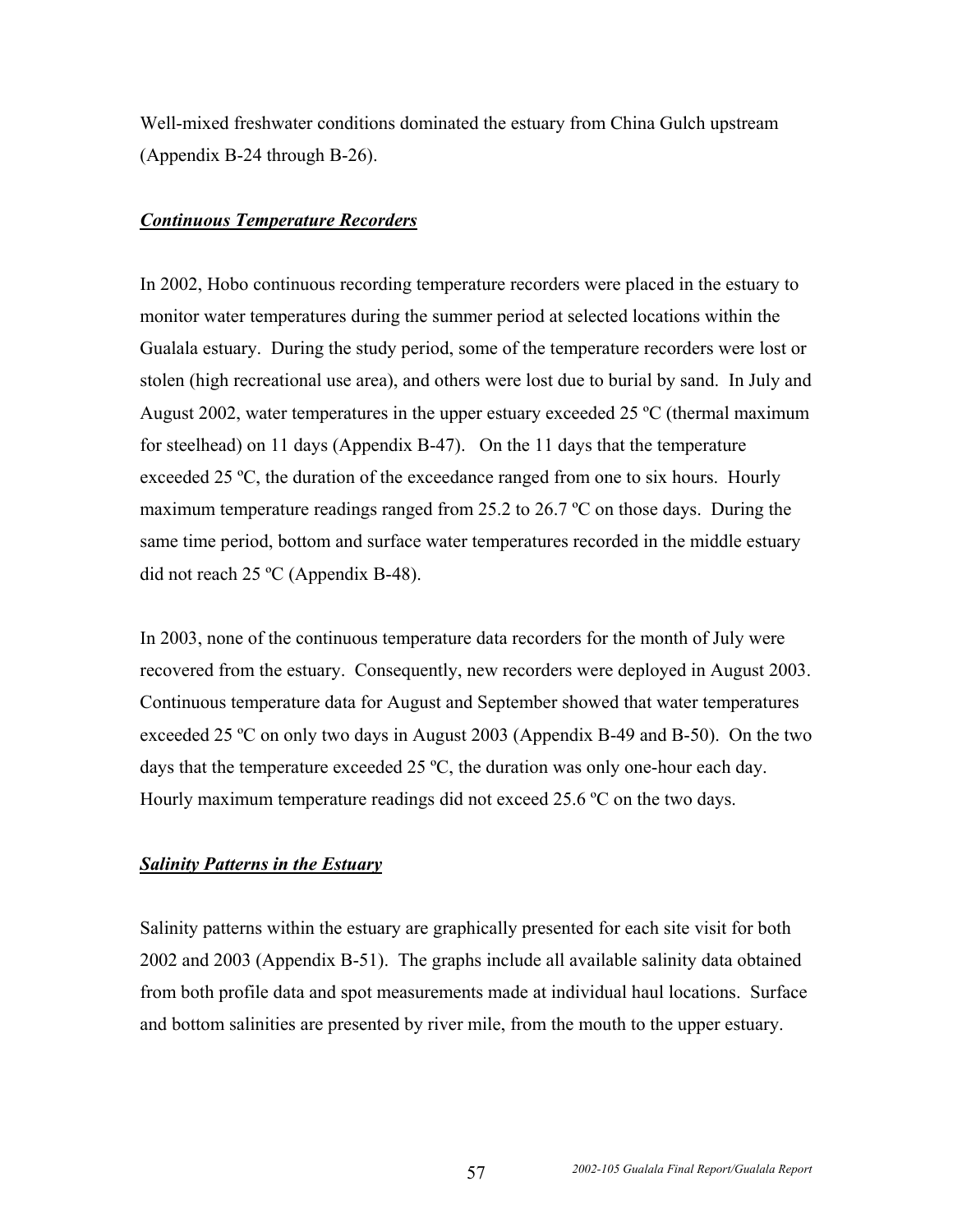The estuary was closed throughout all sampling events in 2002, except for the last sampling effort on November 23. With the exception of the deep hole at Mill Bend (RM 1.1), the estuary was predominantly freshwater in 2002. Ocean wave-wash began to increase bottom salinities at the mouth of the estuary by late September 2002, and continued to increase through the October and November sampling events. By the early November sampling event, surface waters began to show increased salinities ranging from 11 ppt near the mouth to about 3 ppt at Mill Bend (mile 1.2). However, the lagoon breached between the November 8 and the November 26 and 27 sampling events, flushing the saline water from the bottom of the pool at Mill Bend. Following this breach event, the entire estuary was freshwater (see Appendix B-51) and remained fresh through the February 2003 sampling period.

The estuary was open during the May and June 2003 sampling events. In May, salinities of about 22 ppt were recorded on the bottom at RM 0.4. By June, salinities (ranging from 25-33 ppt) were recorded on the bottom upstream as far as the Highway 1 Bridge (mile 1.2); surface waters showed salinities ranging from 30 ppt near the mouth to about 5 ppt in the lower-middle estuary (RM 0.41) (Appendix B-51). As in 2002, the deep hole at Mill Bend contained saline water throughout the 2003 summer and fall sampling periods. As observed in 2002, ocean wave-wash in late September and October 2003 increased bottom salinities in the lower estuary.

In general, the Gualala River estuary was primarily freshwater in both 2002 and 2003 for most of the year, except when the lagoon was open and when ocean wave-wash contributed saline water to the estuary.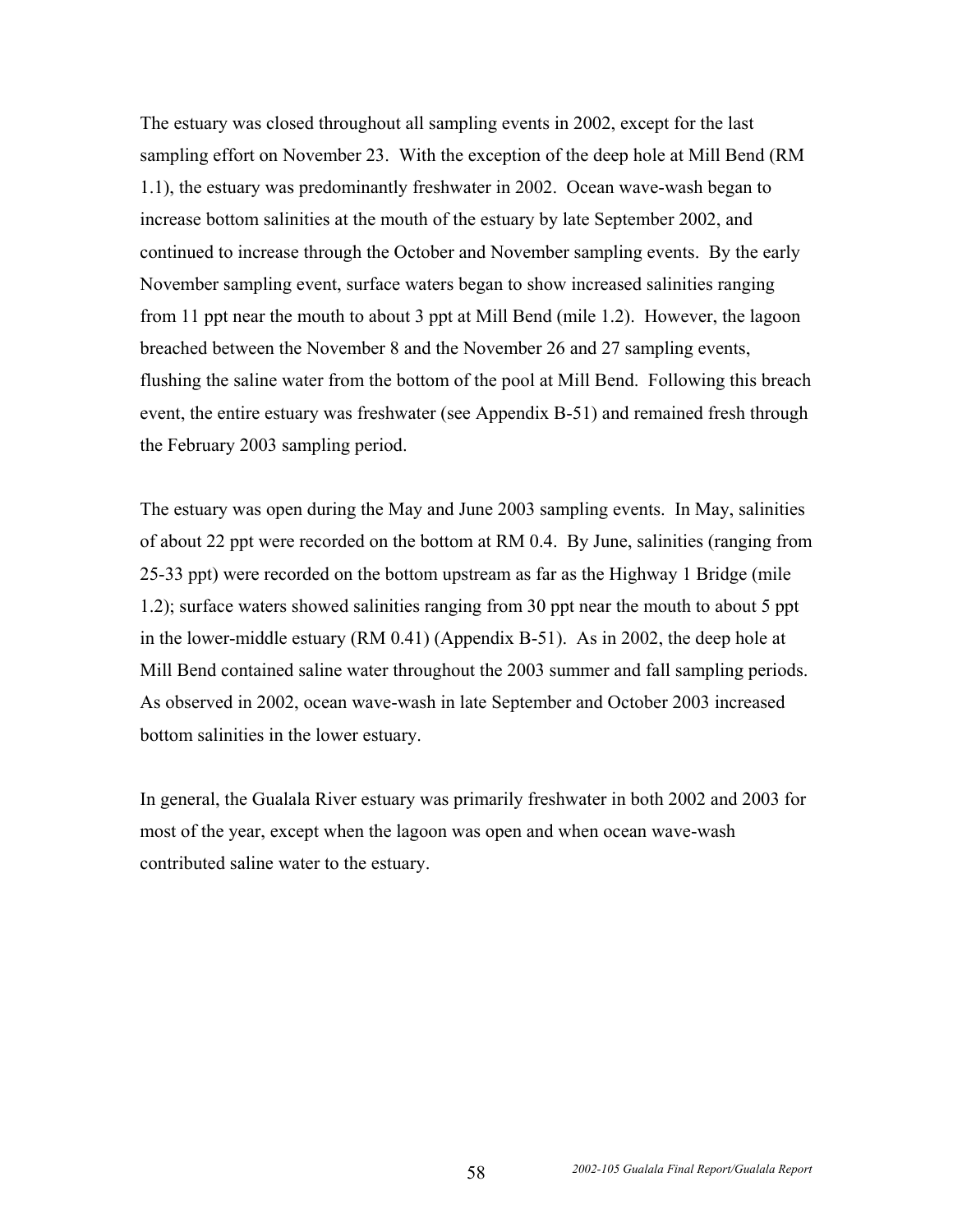## *3.3.2 Aquatic Ecology*

## **3.3.2.1 Fisheries**

## *Sampling Effort*

Survey efforts were similar between the two years, with a mean number of 19 hauls per month in 2002, and 21 hauls per month in 2003 (Table 3.1). However, in 2002, 90 percent of the sampling effort was concentrated in the middle and lower estuary sections, whereas in 2003, 75 percent of the sampling effort occurred in these lower two sections. In the upper (riverine) section, the number of hauls increased from 10 percent in 2002, to 25 percent in 2003, as requested by the TAC. The location and river mile of all fish sampling efforts is provided in Figure 3.2.

## *Species Composition and Abundance*

Species composition and abundance data for all sampling events in 2002 and 2003 are provided in Table 3.2 and are summarized below.

#### *2002 Sampling Results*

A total of eight fish species were collected in the Gualala River and estuary during surveys in 2002. Ninety percent of the catch consisted of steelhead, threespine stickleback, and Pacific staghorn sculpin. Steelhead comprised the majority of the catch at 46.1%, followed by threespine stickleback at 30.1% (Figure 3.3). The remaining nine percent of the catch consisted primarily of coastrange sculpin and Gualala roach, along with a few surf smelt and Pacific herring. Table 3.3 provides a numerical breakdown of all species captured in 2002 by month and reach (upper, middle, and lower). In general, estuarine species (Pacific staghorn sculpin and starry flounder) were more abundant in 2002 (comprising 17% of the catch) than in 2003 ( $\leq 0.6$ % of the catch).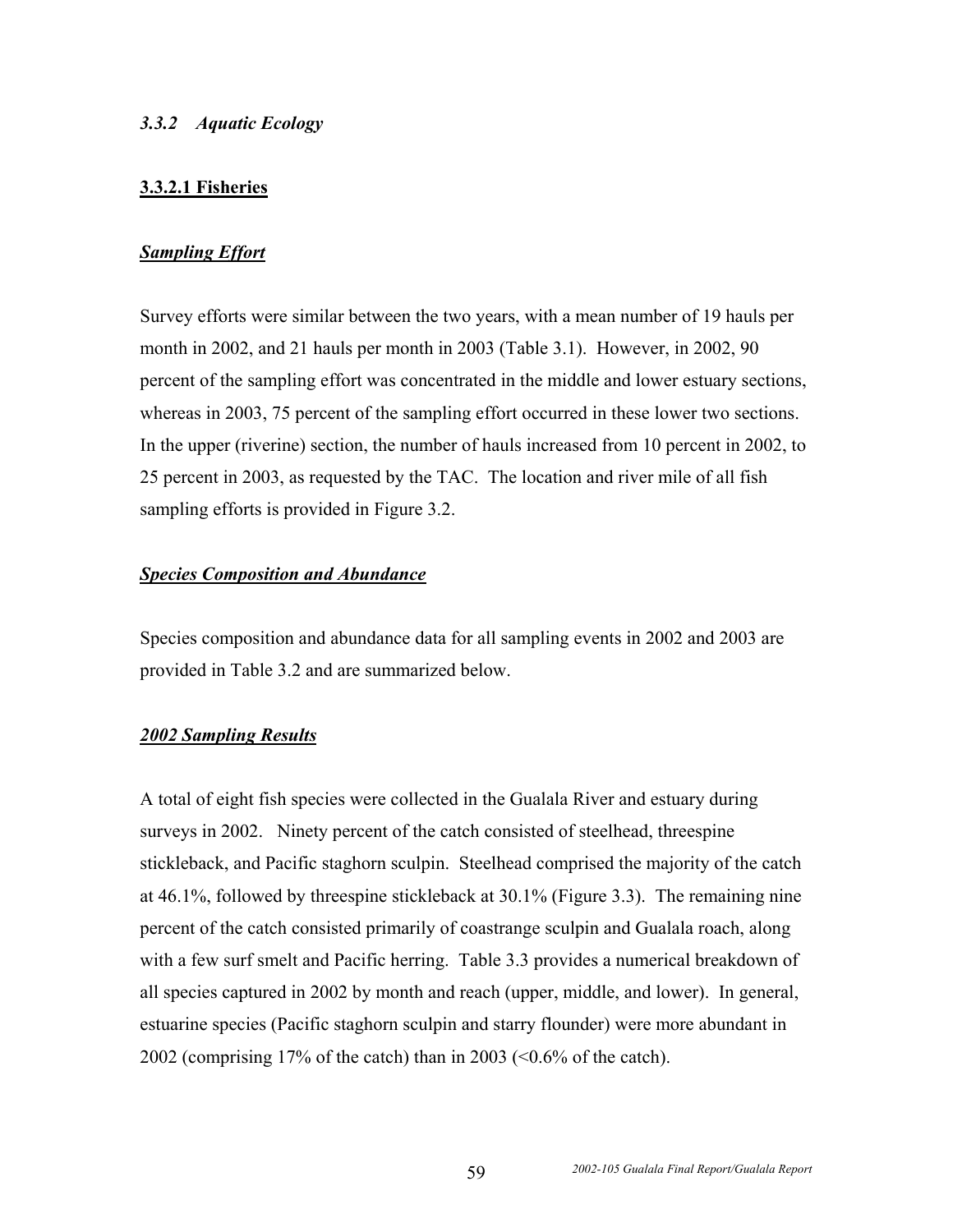Table 3.1 Total number of hauls per sampling event, month, and estuary section for 2002 and 2003 at the Gualala estuary.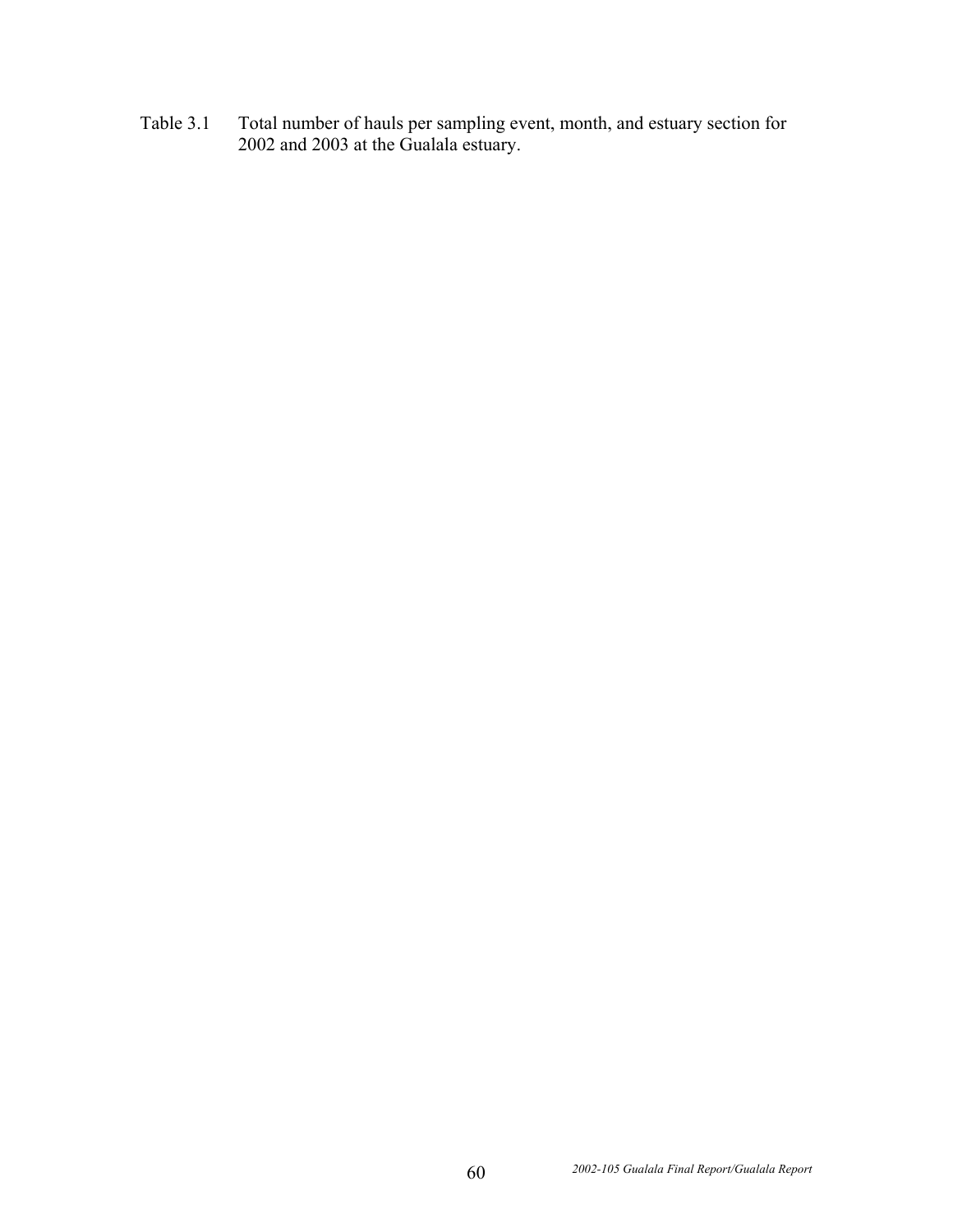Table 3.2 Summary of fish abundance in the Gualala estuary by species and sampling event from June through November 2002, and from February through October 2003.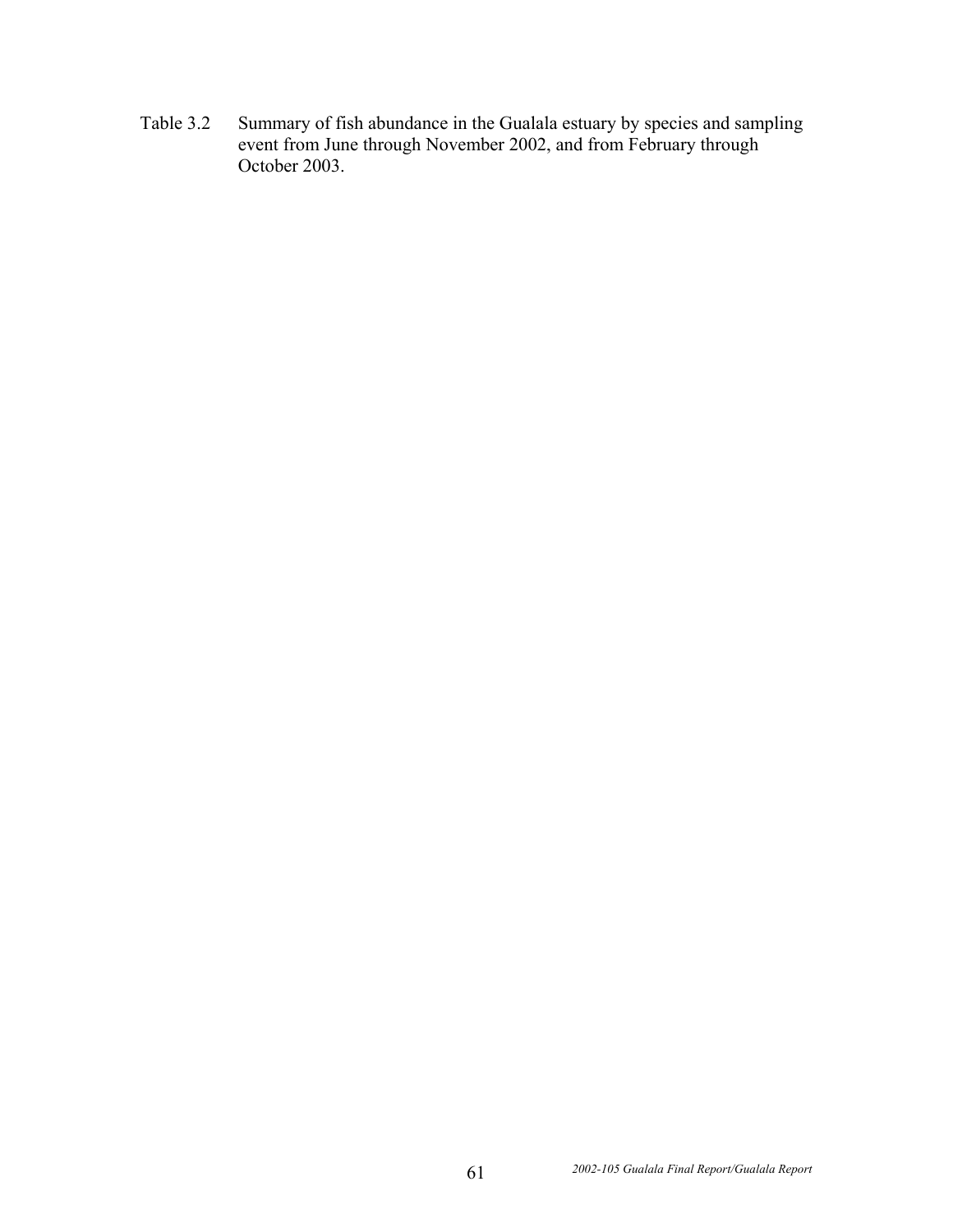Figure 3.3 Species composition within the Gualala estuary during the 2002 and 2003 sampling seasons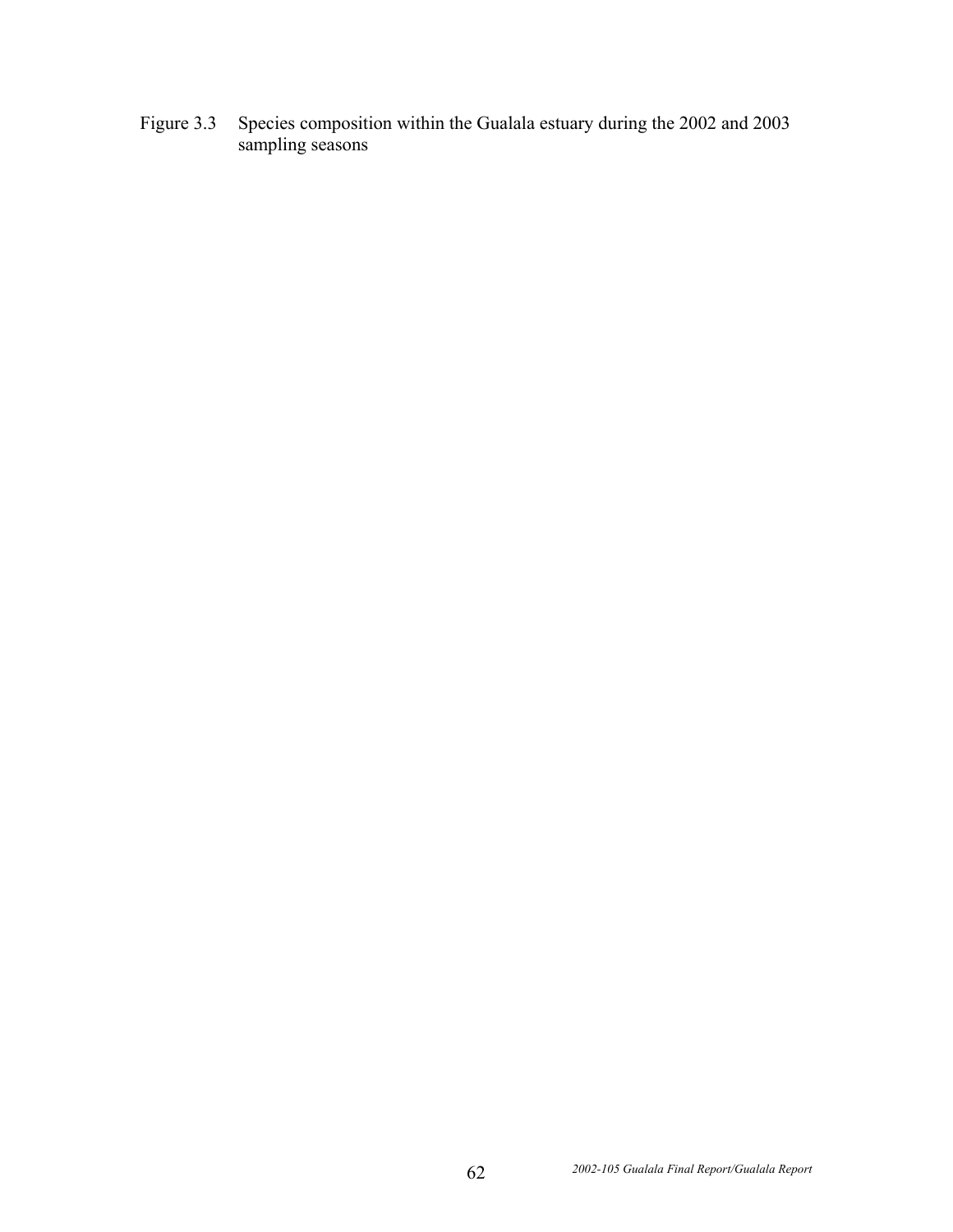Table 3.3 Fish species, and numbers of individuals captured in the Gualala estuary in 2002 by sampling month and estuary section.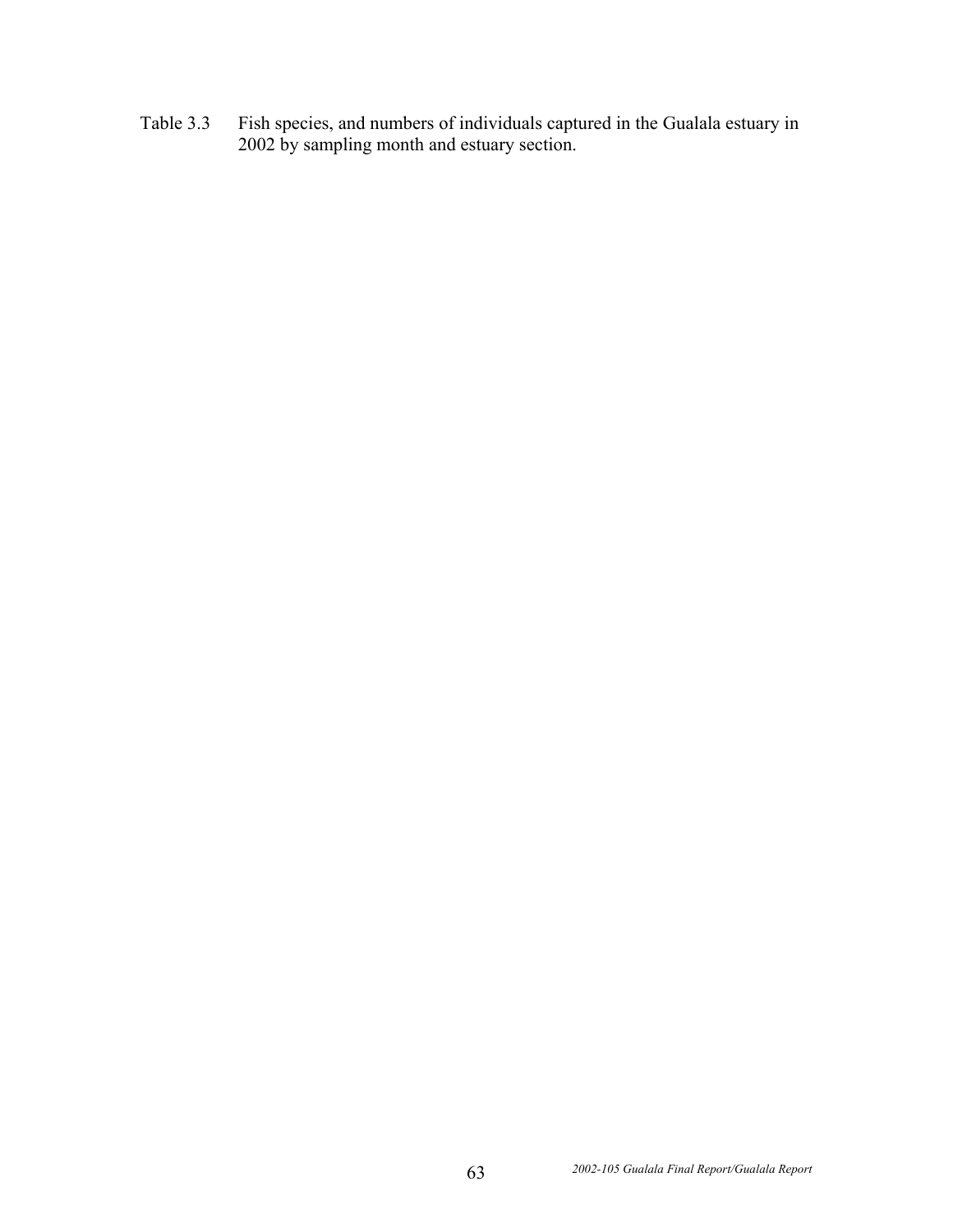Because of the large number of steelhead captured in 2002, the primary focus of the sampling effort was rapid processing of steelhead to prevent mortality, with less emphasis on non-salmonid species. Steelhead was the most likely species to suffer stress related mortality during thermal highs, which occurred in July and August. To prevent steelhead mortality, only visual estimates of stickleback abundance were made, especially YOY. Substantial blooms of filamentous algae severely hindered sampling in the upper section from July through the end of summer. As a result, sampling frequency in the upper estuary in 2002 was reduced.

#### *2003 Sampling Results*

A total of eleven fish species were collected during the 2003 surveys. The majority of the catch (95 percent) consisted of threespine stickleback and steelhead. However, in contrast to 2002, threespine stickleback dominated the catch at 86%, with steelhead comprising only 9% of the catch (see Figure 3.3). The remaining five percent consisted primarily of coastrange sculpin and Gualala roach, with lower numbers of prickly sculpin and Pacific staghorn sculpin. Additionally, a few Pacific lamprey ammocoete, starry flounder, riffle sculpin, Pacific herring, and one juvenile coho salmon were captured in 2003. The single Coho salmon was collect during the May sampling event. Table 3.4 provides a numerical breakdown of all species captured in 2003 by month and section (upper, middle, and lower). Overall, conditions in the lagoon in 2003 appeared to favor freshwater species.

In 2003, steelhead were generally not as abundant in most hauls, especially from May through July. Therefore, hauls could be processed quickly. Consequently, there was additional time available to process the large number of threespine stickleback in the associated filamentous algae that was abundant in the catch. In addition, more hauls were completed in the upper section in 2003, than in 2002, which also increased the threespine stickleback catch over that from 2002.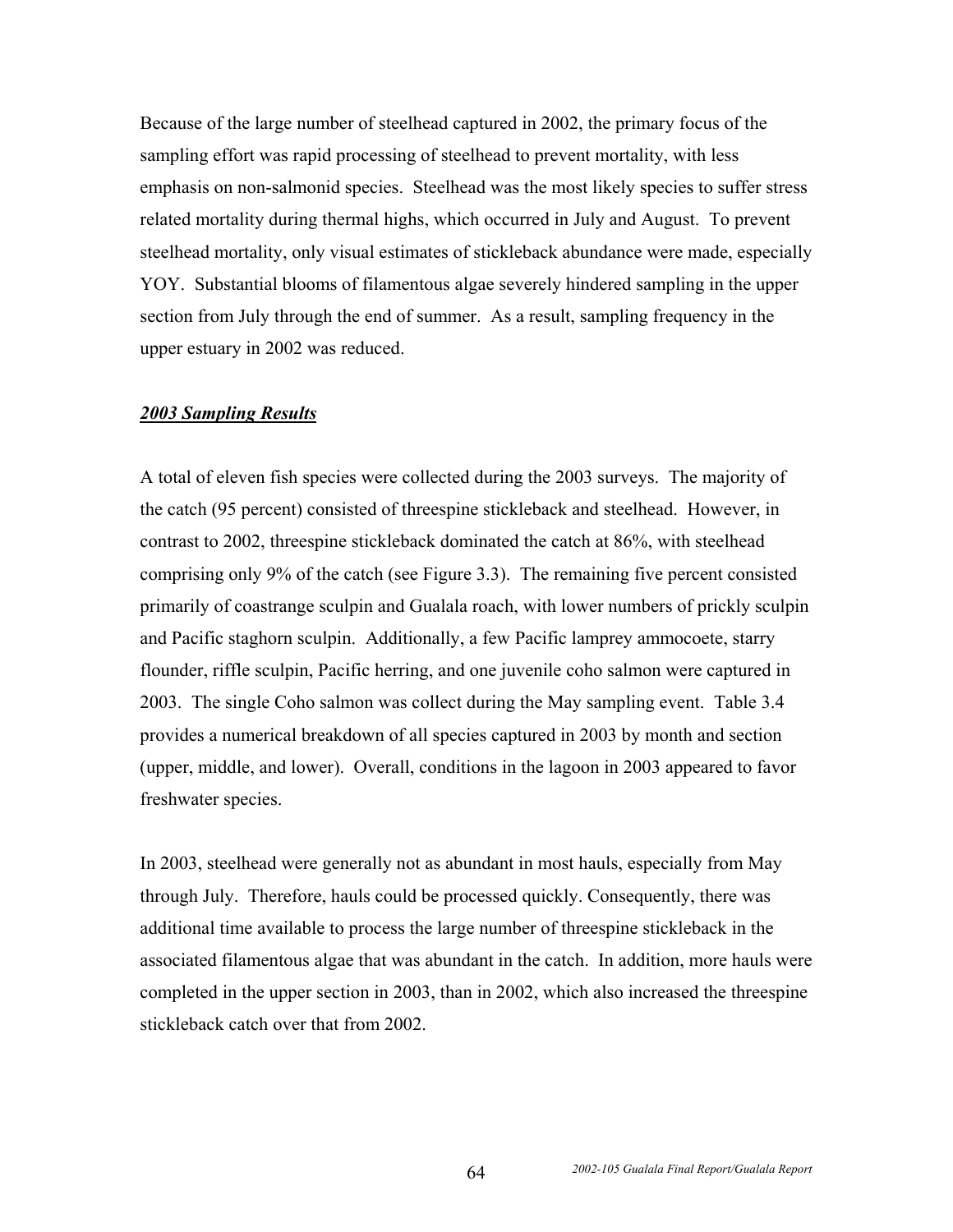Table 3.4 Fish species, and numbers of individuals captured in the Gualala estuary in 2003 by sampling month and estuary section.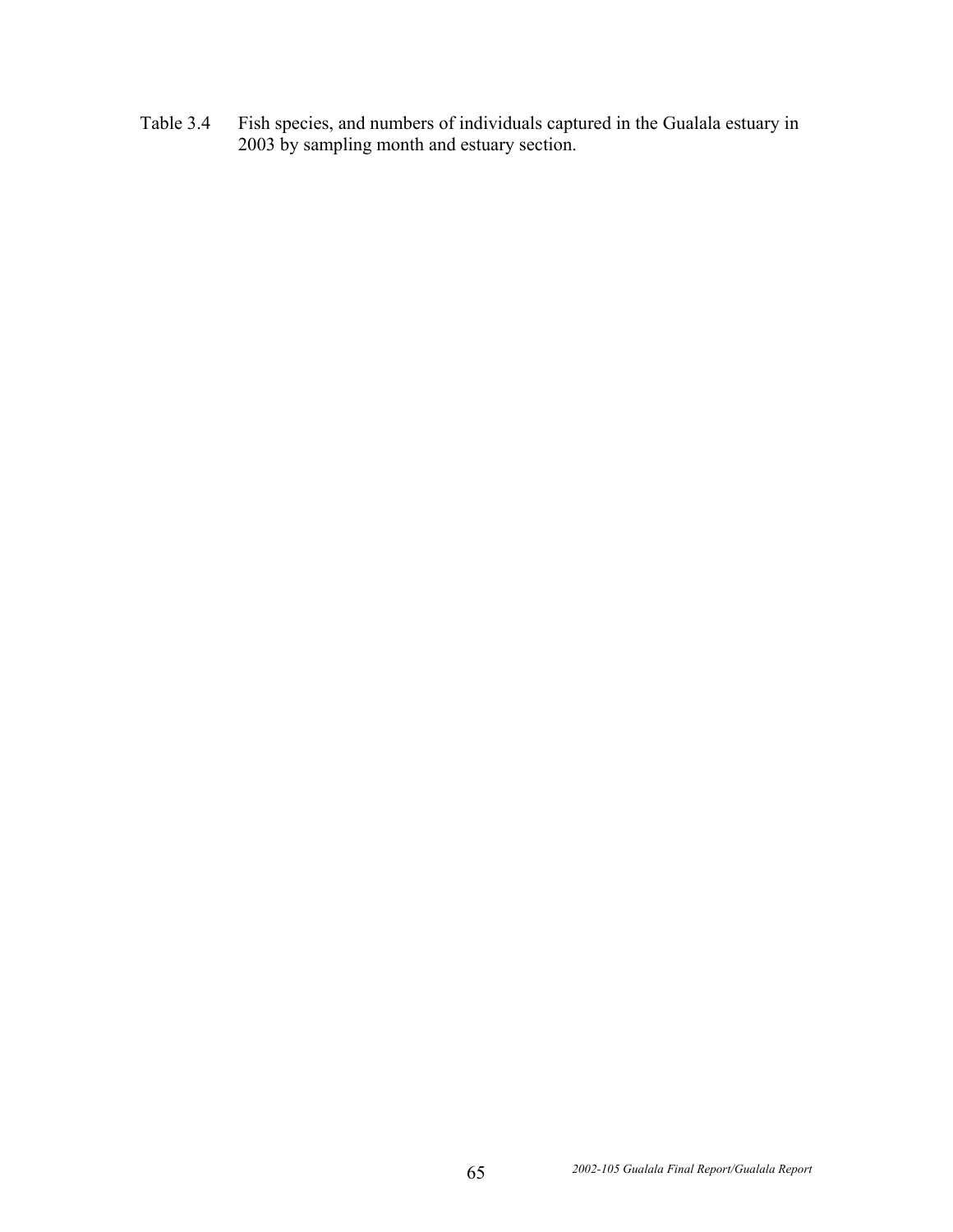## *Non-Salmonid Fish Species, 2002-2003 Overall Results*

The following section presents a brief analysis of selected fish population data of the more abundant species collected in the estuary in 2002 and 2003.

## Threespine stickleback (*Gasterosteus aculeatus*)

Threespine stickleback were abundant throughout the estuary, especially in vegetated areas. This species was substantially more abundant in the catch in 2003 than in 2002, likely a result of increased upstream sampling in 2003 (see tables 3.3 and 3.4). However, during both years, stickleback occurred in the greatest numbers in the lower estuary. In general, stickleback abundance was greatest from August through October. Lengthfrequency analyses show that adults and juveniles were found together throughout the estuary during this time period in both 2002 and 2003 (Appendix C-1).

In both 2002 and 2003, young-of-the-year stickleback began appearing in the catch as early as July, with continued breeding through October. YOY stickleback were also present in the catch during the February 2003 sampling effort in the lower estuary, indicating a possible bi-modal breeding pattern in the estuary.

## Pacific staghorn sculpin (*Leptocottus armatus*)

Pacific staghorn sculpin were substantially more abundant in the estuary in 2002 than in 2003 (see tables 3.3 and 3.4). Length-frequency analyses for both sampling years indicate that all Pacific staghorn sculpin captured were juveniles, with the majority ranging in size from about 25 to 65 mm (fork length) (Appendix C-2). This species was captured throughout the estuary during most sampling events, but were most abundant in the lower and middle estuary. Young-of-the-year Pacific staghorn sculpin began to appear in the catch in June of both years. In 2003, sampling conducted after lagoon closure (July through October) yielded increasingly lower numbers of fish.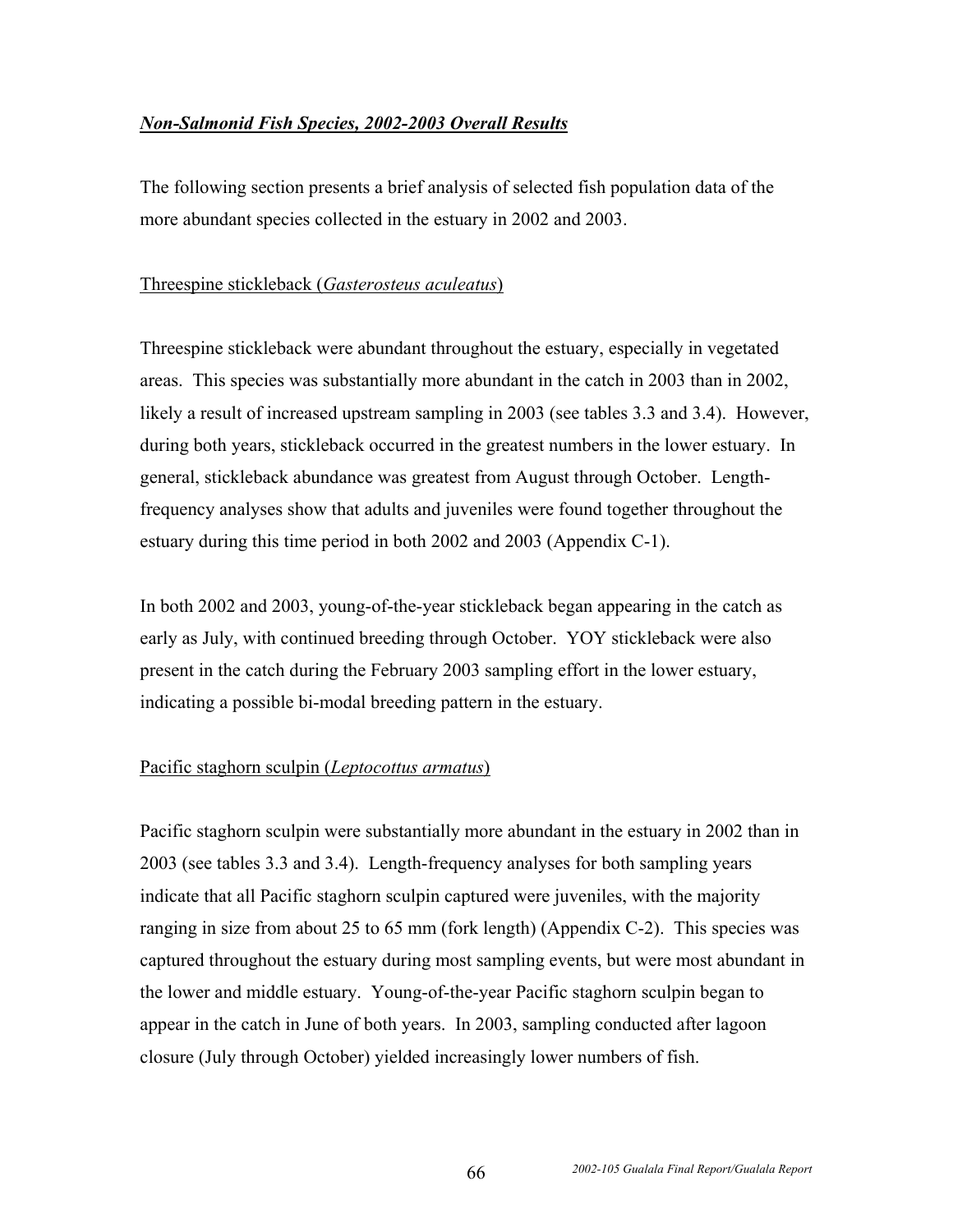#### Starry flounder (*Platichthys stellatus*)

As with Pacific staghorn sculpin, starry flounder were substantially more abundant in the estuary in 2002 than in 2003 (see tables 3.3 and 3.4). Starry flounder were captured during most sampling events in both years, with the greatest numbers occurring in the lower and middle estuary. The greatest numbers of flounder were collected in July 2002, with lower numbers of individuals captured through the remainder of the season. In 2003, starry flounder comprised a small percentage of the catch, with the highest numbers occurring in the August hauls. Length-frequency analyses for sampling years indicate that the majority of the fish captured were juveniles (generally less than 160 mm in length) (Appendix C-3). Small numbers of young-of-the-year flounder began to appear in the catch during the June sampling event in both years.

## Coastrange sculpin *(Cottus aleuticus)*

Coastrange sculpin were more abundant in the estuary in 2003 than in 2002 (see tables 3.3 and 3.4). This species was captured throughout the estuary in both years and during most sampling events, but were most abundant in the lower and middle estuary. Lengthfrequency analyses for the two sampling years indicate that the majority of the fish captured were juveniles (Appendix C-4). The highest number of coastrange sculpin were captured during the August and September sampling events in 2002, and during the August through October sampling events in 2003.

## Gualala roach *(Lavinia symmetricus parvipinnis)*

Gualala roach is a subspecies of the California roach and is found primarily in the Gualala River system. Gualala roach were more abundant in the catch in 2003 than in 2002 (see tables 3.3 and 3.4). This species was captured during most sampling events throughout the estuary; however, the highest numbers consistently occurred in the middle and upper estuary, especially in areas with aquatic and riparian vegetation. Gualala roach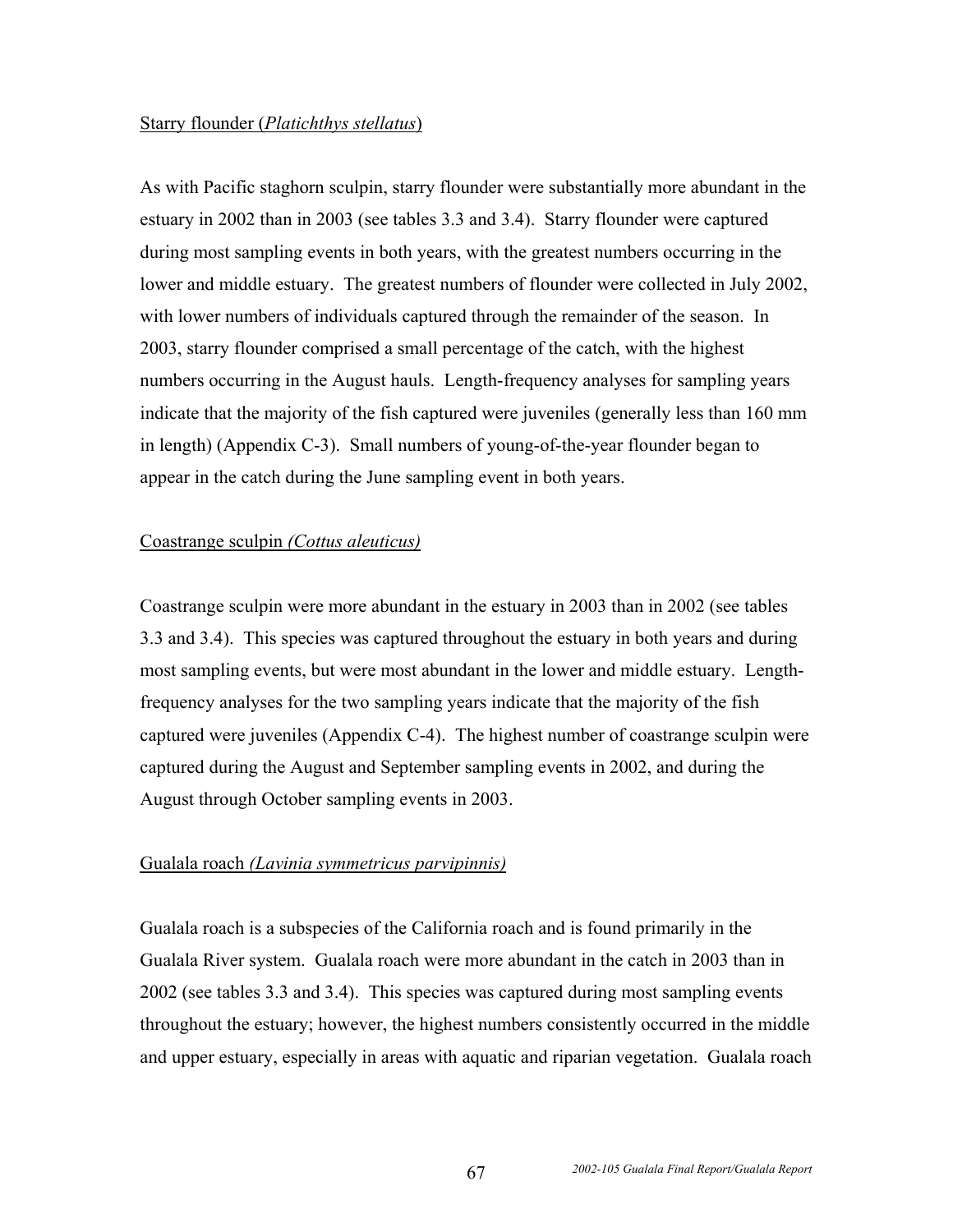were conspicuously absent from the catch during the February and May, 2003 sampling events. Young-of-the-year roach first appeared during the July sampling event in 2003, but were not present during 2002 sampling events. Length-frequency analysis indicates that multiple year classes were present in the estuary (Appendix C-5).

#### **3.3.2.2 Steelhead Population Estimates**

#### *Distribution and Abundance*

The total number of steelhead captured during each year were relatively similar; 5,126 fish in 2002, and 4,468 fish in 2003 (Table 3.5). Steelhead comprised 46.1% of the catch in 2002, and only 9.3% of the catch in 2003 (see Figure 3.3). The low percentage of steelhead to total catch in 2003 was due to the extremely large numbers of stickleback collected in that year. Steelhead were captured within all three-estuary sections throughout both sampling years. During most sampling events in both years, the majority of steelhead were collected in the lower and middle estuary sections (see tables 3.3 and 3.4).

#### *Age and Growth*

Length-frequency histograms bimodal peaks indicate the presence of age  $0+$  and age  $1+$ and older steelhead age classes in 2002. The 2003 data do not have a distinctive bimodal trend; however, the length ranges indicate that multiple year classes of steelhead were also collected throughout 2003. Length-frequency histograms are provided separately by month and year for each of the three estuary sections (Appendix C-6). With the exception of June and July 2002, and June 2003, age 1+ and older fish dominated the catch (see Table 3.5). The data also indicate that the majority of steelhead captured in the lower and middle estuary were age 1+ and older, while age 0+ fish were collected in similar numbers in all three-estuary sections, though in greater abundance in the upper estuary during spring (Table 3.6). Young-of-the-year (YOY) steelhead first appeared in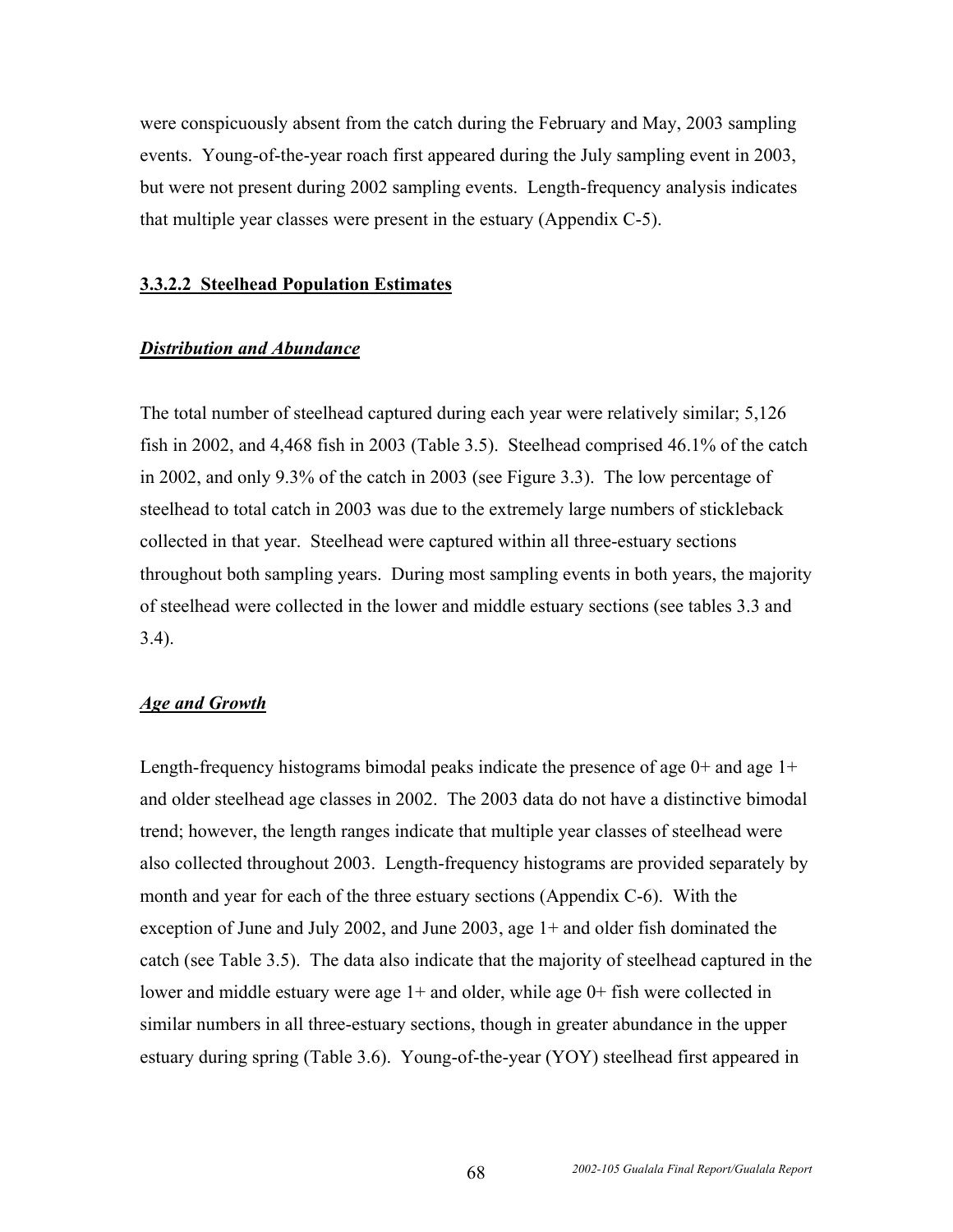Table 3.5 Steelhead number, length range, and percent by age class for each sampling event in the Gualala estuary from June through November 2002, and from February through October 2002.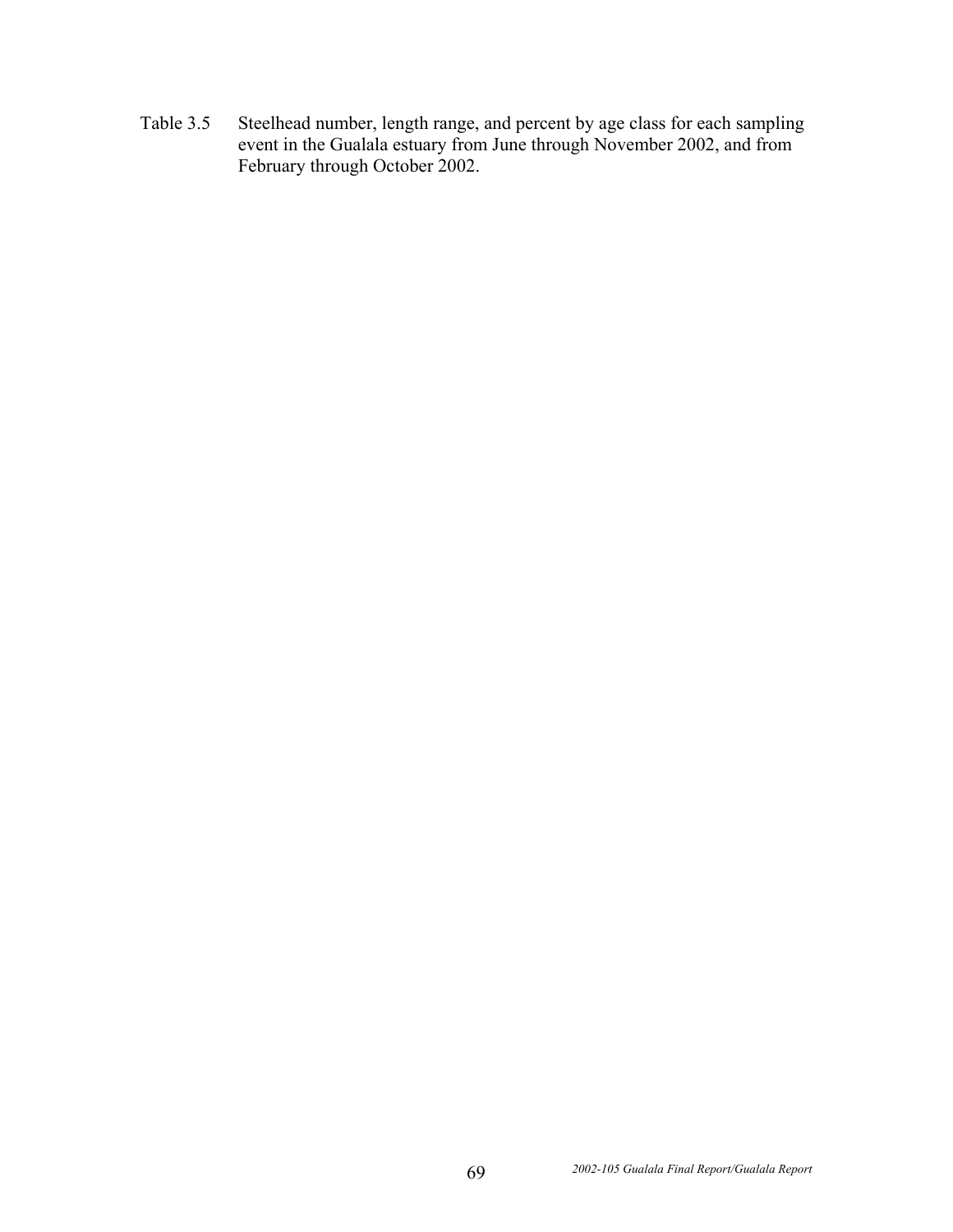the catch during the June sampling event in 2002, and during the May sampling effort in 2003. Growth of juvenile steelhead in the estuary is illustrated by the monthly lengthfrequency histographs for each sampling year.

| <b>Estuary Section</b> | Year         | <b>Number of Steelhead</b> |                    | Total No. |
|------------------------|--------------|----------------------------|--------------------|-----------|
|                        |              | Age $0+$                   | Age $1+$ and older |           |
| Lower Estuary          | 2002         | 387                        | 3584               | 3971      |
|                        | 2003         | 303                        | 2028               | 2331      |
|                        | <b>Total</b> | 690                        | 5612               | 6302      |
| Middle Estuary         | 2002         | 570                        | 278                | 848       |
|                        | 2003         | 161                        | 832                | 993       |
|                        | <b>Total</b> | 731                        | 1110               | 1841      |
| <b>Upper Estuary</b>   | 2002         | 285                        | 22                 | 307       |
|                        | 2003         | 377                        | 767                | 1144      |
|                        | <b>Total</b> | 662                        | 789                | 1451      |

**Table 3.6. Distribution of age 0+ and age 1+ and older steelhead by estuary section for 2002 and 2003.** 

## *General condition of steelhead in the Gualala estuary*

Steelhead condition factor was determined for all fish collected during each sampling event in 2002 (Table 3.7) and 2003 (Table 3.8). The mean condition factor for all fish collected in both 2002 and 2003, regardless of capture location or age class, was about 1.1. However, the range of condition factor values was generally greater during each sampling event in 2002, than in 2003.

# *Population Estimates*

Two different population estimators, Peterson-Schnabel and Jolly-Seber, were used to estimate the steelhead population in the Gualala estuary in 2002 and 2003. The Peterson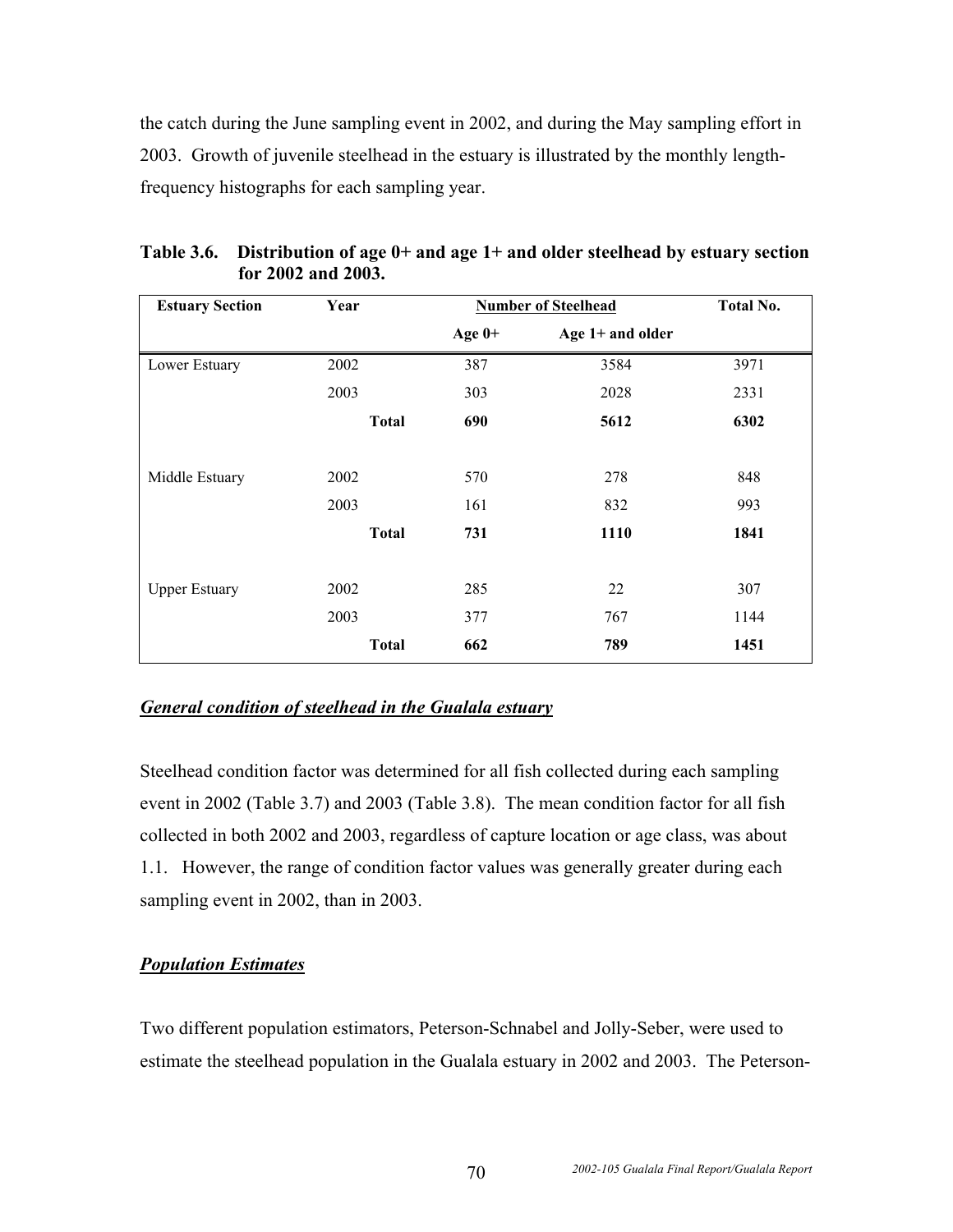Schnabel method assumes that the lagoon is closed during the sampling period, while the Jolly-Seber method assumes an open system during the sampling period and includes all marked fish that are re-captured on subsequent sampling events. Population estimates for each method were calculated following the last sampling event of the year.

The Petersen-Schnabel method uses fish re-capture data in conjunction with the overall sampling results to estimate population size. All steelhead 80 mm or larger (age  $1+$  and older) were marked with a freeze brand or fin clipped each sampling event to allow for identification of re-captured fish in subsequent sampling efforts. A summary of the number of age 1+ steelhead captured and marked, and the numbers of fish re-captured during each sampling event is provided in Table 3.9.

The lagoon remained closed throughout the 2002 sampling period; however, in 2003 the lagoon was open during the first three sampling events. Consequently, the February, May, and June sampling data were not included in the 2003 population estimate. The resulting Petersen-Schnabel overall population estimates for steelhead in the Gualala estuary during 2002 and 2003 are provided in Appendix C. Petersen-Schnabel population estimates for age 1+ and older steelhead generally ranged from 9,704 to 11,731 in 2002, and from 39,652 to 42,702 in 2003 (Table 3.10).

All sampling data collected in 2002 and 2003 were used in calculating the Jolly-Seber annual population estimates. The Jolly-Seber overall population estimate of steelhead in the Gualala estuary is provided in Appendix C. Population estimates for age 1+ and older steelhead ranged from 2,389 to 9,496 in 2002, and from 9,994 to 28,814 in 2003 (Table 3.11).

#### **3.3.2.3 Steelhead Abundance By Age Class**

For analytical purposes, steelhead catch data was separated according to age class: YOY versus age 1+ and older fish. The following section discusses the results of fish sampling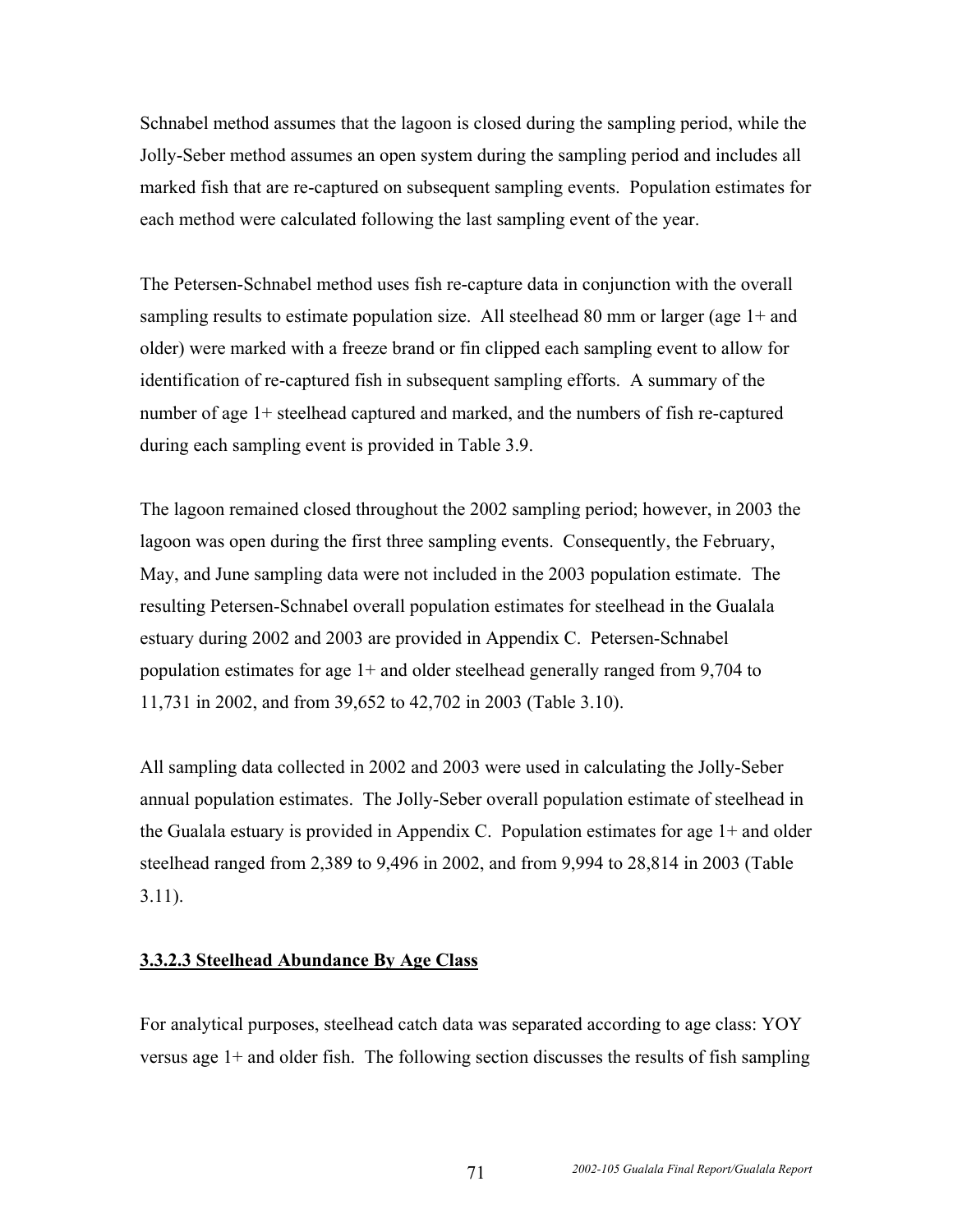Table 3.7 Steelhead mean condition factor by month and estuary section for age 1+ and older fish captured in 2002.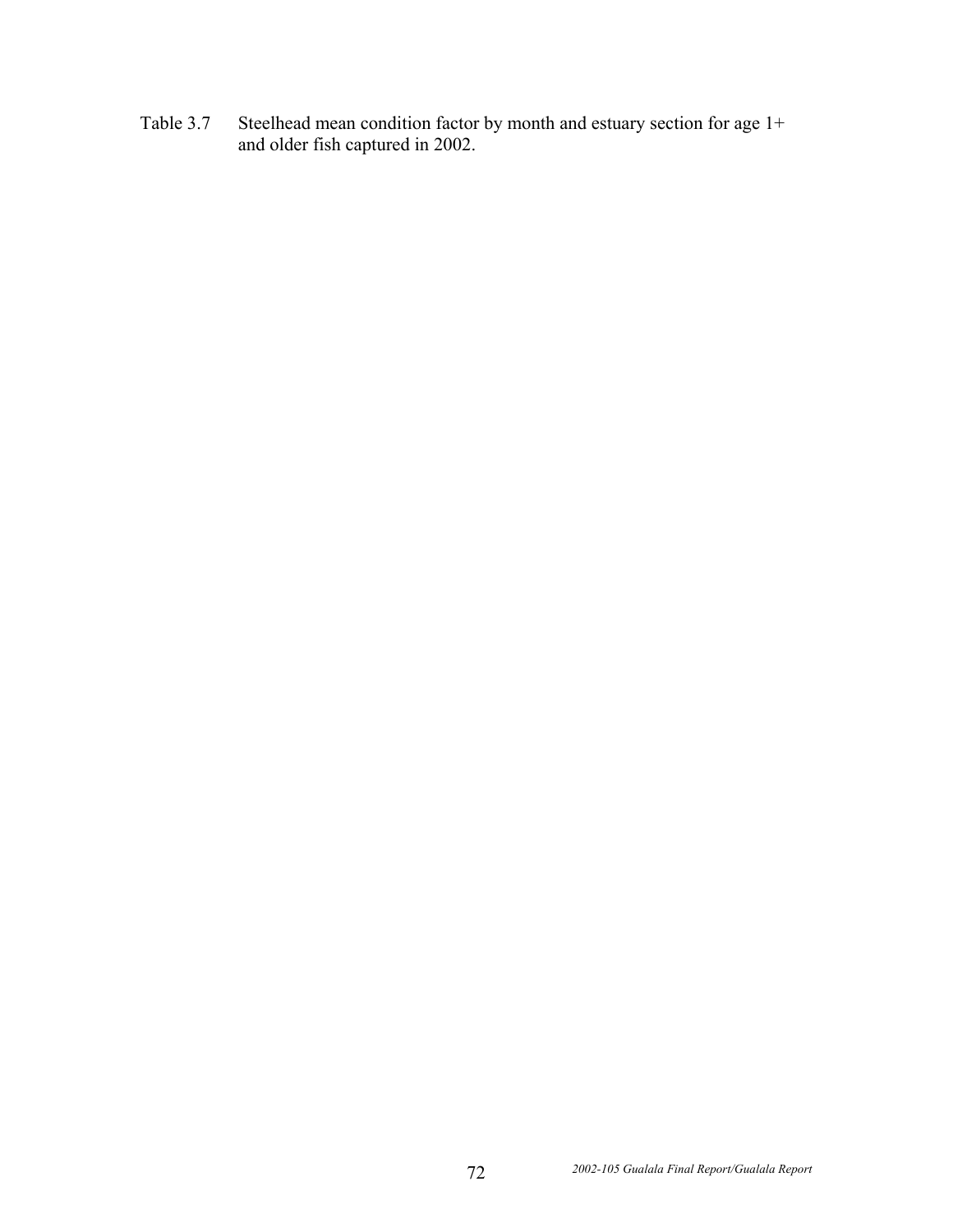Table 3.8 Steelhead mean condition factor by sampling event and estuary for age 1+ and older fish captured in 2003.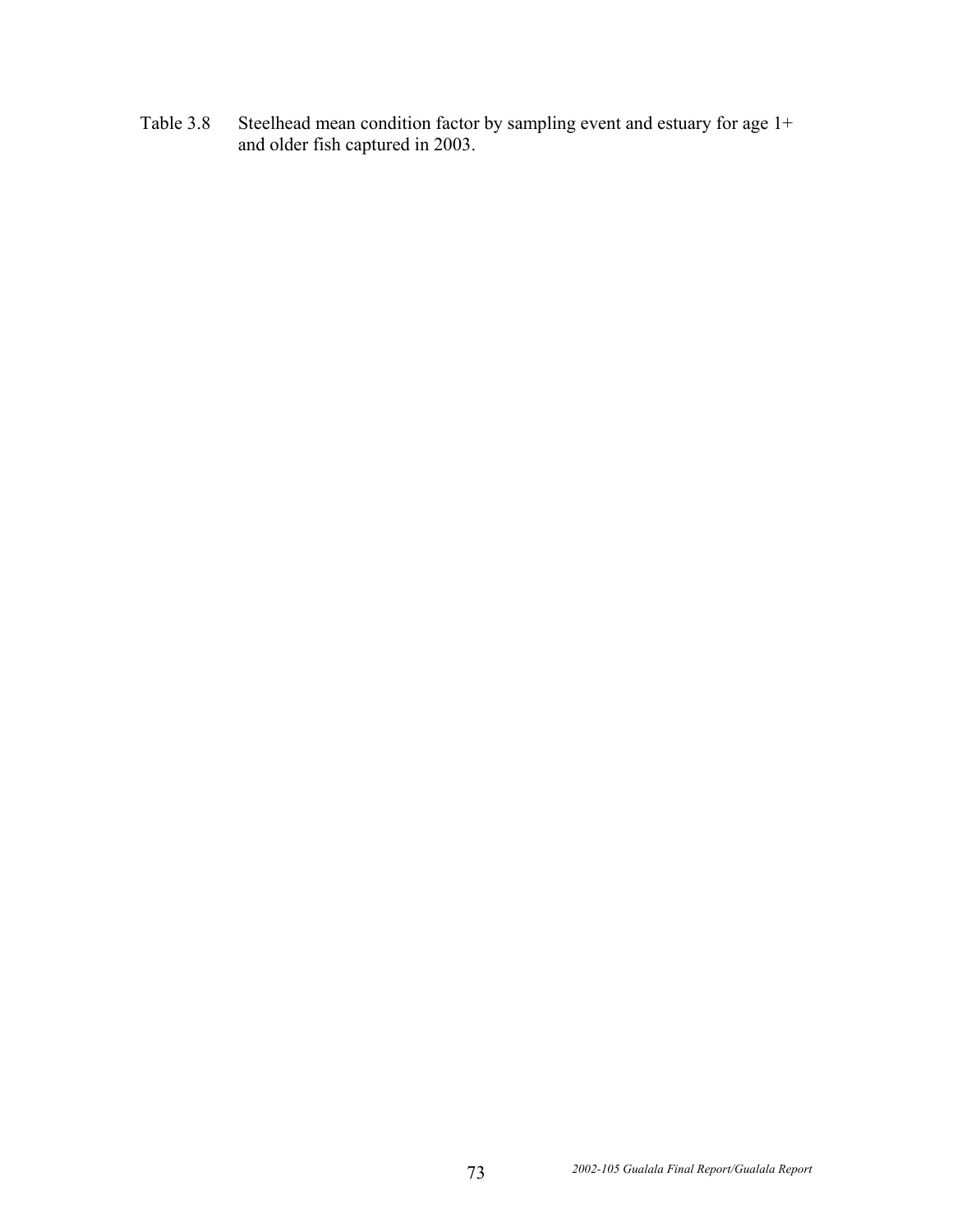Table 3.9 Summary of age 1+ steelhead collected, branded, and recaptured per sampling event within the Gualala estuary from June through November 2002, and from February through October 2003.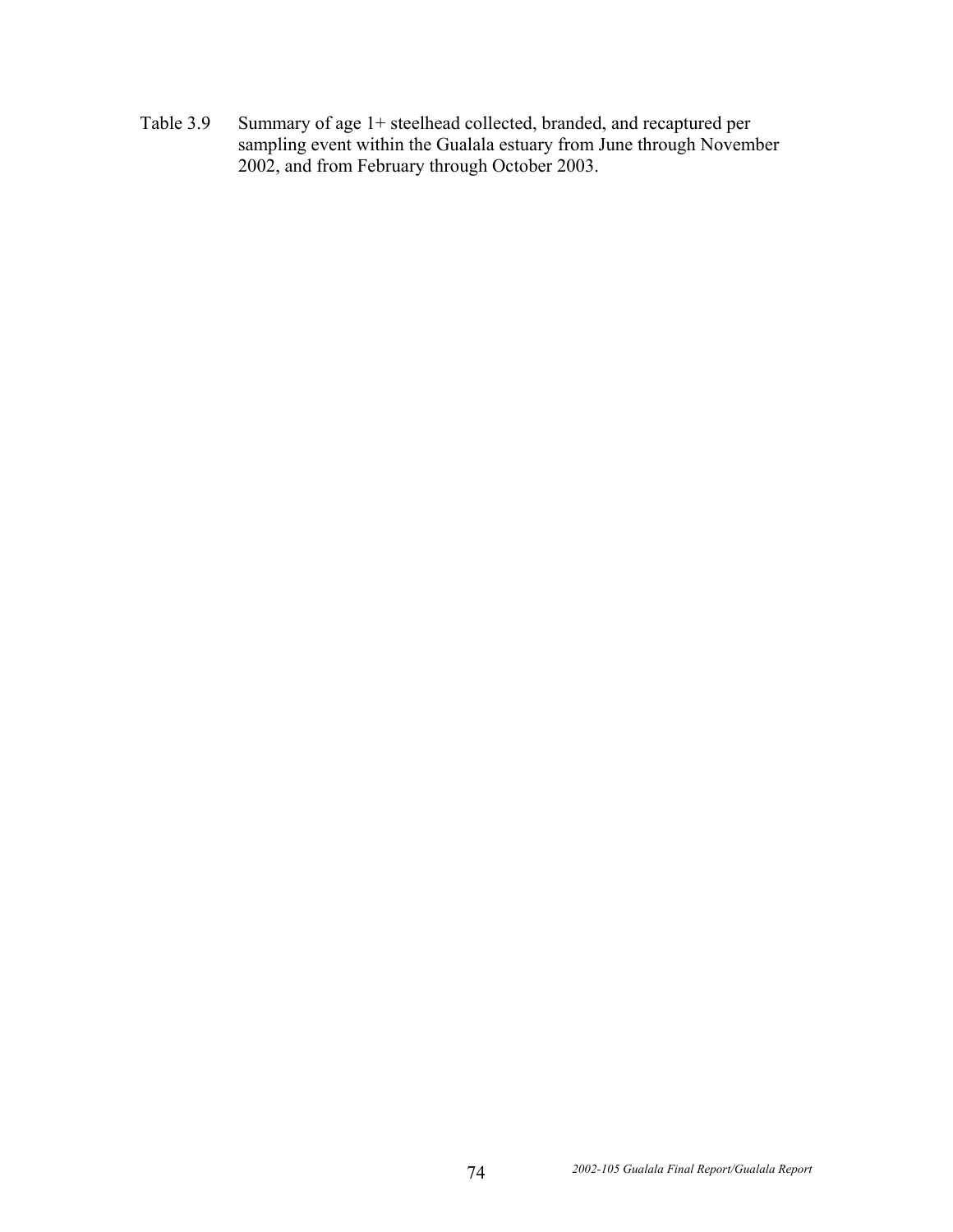Table 3.10 Age 1+ and older steelhead population estimates for the Gualala estuary 2002 and 2003, using the Petersen-Schnabel Method.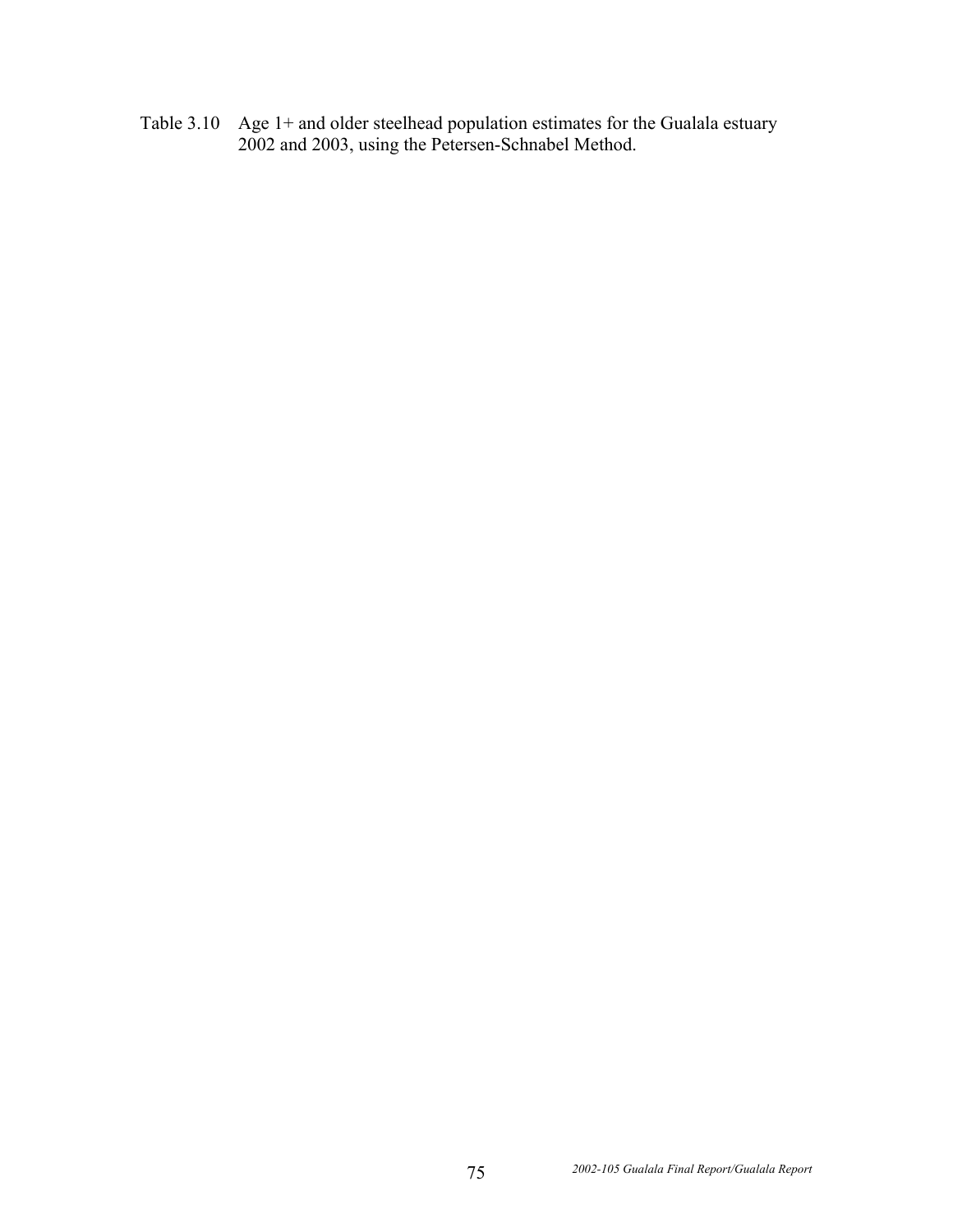Table 3.11 Age 1+ and older steelhead population estimates for the Gualala estuary for 2002 and 2003, using the Petersen-Schnabel Method.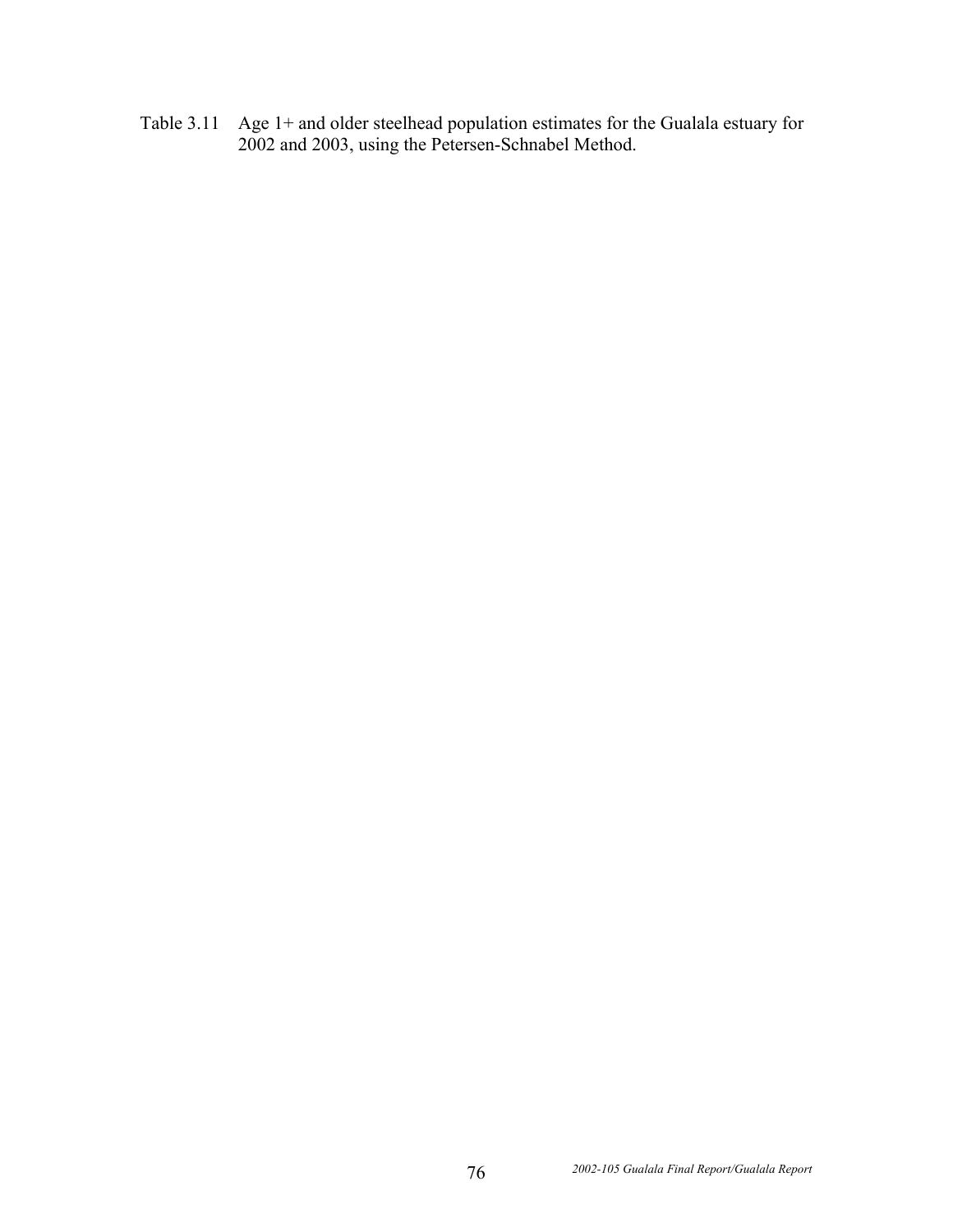efforts by year and age class during the spring (May-June), summer (July-August), and fall (September-October). Total number of steelhead captured and mean number of steelhead captured per haul, are provided relative to distribution (by river mile) within the estuary. Due to differences in water year type and associated water quality parameters within the estuary in 2002 and 2003 (closed versus open lagoon, respectively), sampling results are also discussed in relation to changes in seasonal habitat conditions. The two years of sampling occurred in two very different water year types, with the estuary being closed prior to sampling in 2002, and remaining open in 2003 through mid-July.

#### *Total Number of Steelhead Captured by Year*

#### Age 0+ steelhead

During the spring 2002 sampling events, YOY steelhead were captured in relatively low numbers throughout the estuary (Figure 3.4). In 2003 (open lagoon), YOY were also distributed throughout the estuary; however, the highest numbers of YOY steelhead were captured in the lower portion of the middle estuary (see Figure 3.4).

The increased number of steelhead in the lower part of the estuary is likely associated with the higher outflows in spring 2003, which tended to push fish lower in the estuary.

In the summer of 2002, the highest number of YOY were captured in the upper estuary, with smaller numbers occurring in the lower to middle estuary. The high numbers of YOY in the upper estuary is likely due to recent outmigration of YOY steelhead from rearing tributary streams. In contrast, YOY steelhead that were concentrated in the lower middle estuary in the spring of 2003, had dispersed and by the summer sampling were distributed in similar numbers throughout the estuary. The dispersal was likely a result of the lagoon closing in early July, which created similar water quality and associated habitat conditions throughout the entire estuary.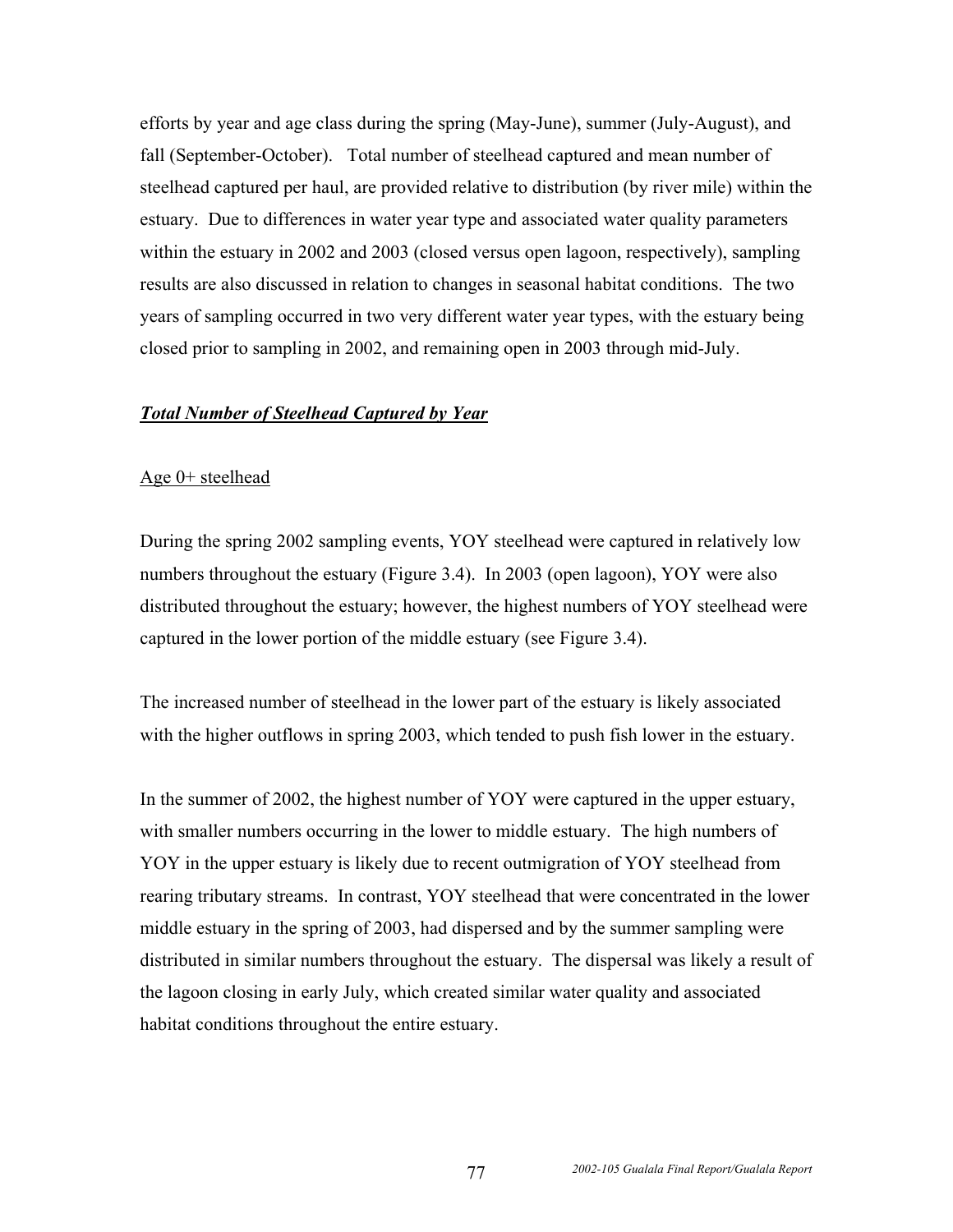Figure 3.4 Total number of YOY steelhead captured by season from all hauls within each distance category, Gualala estuary.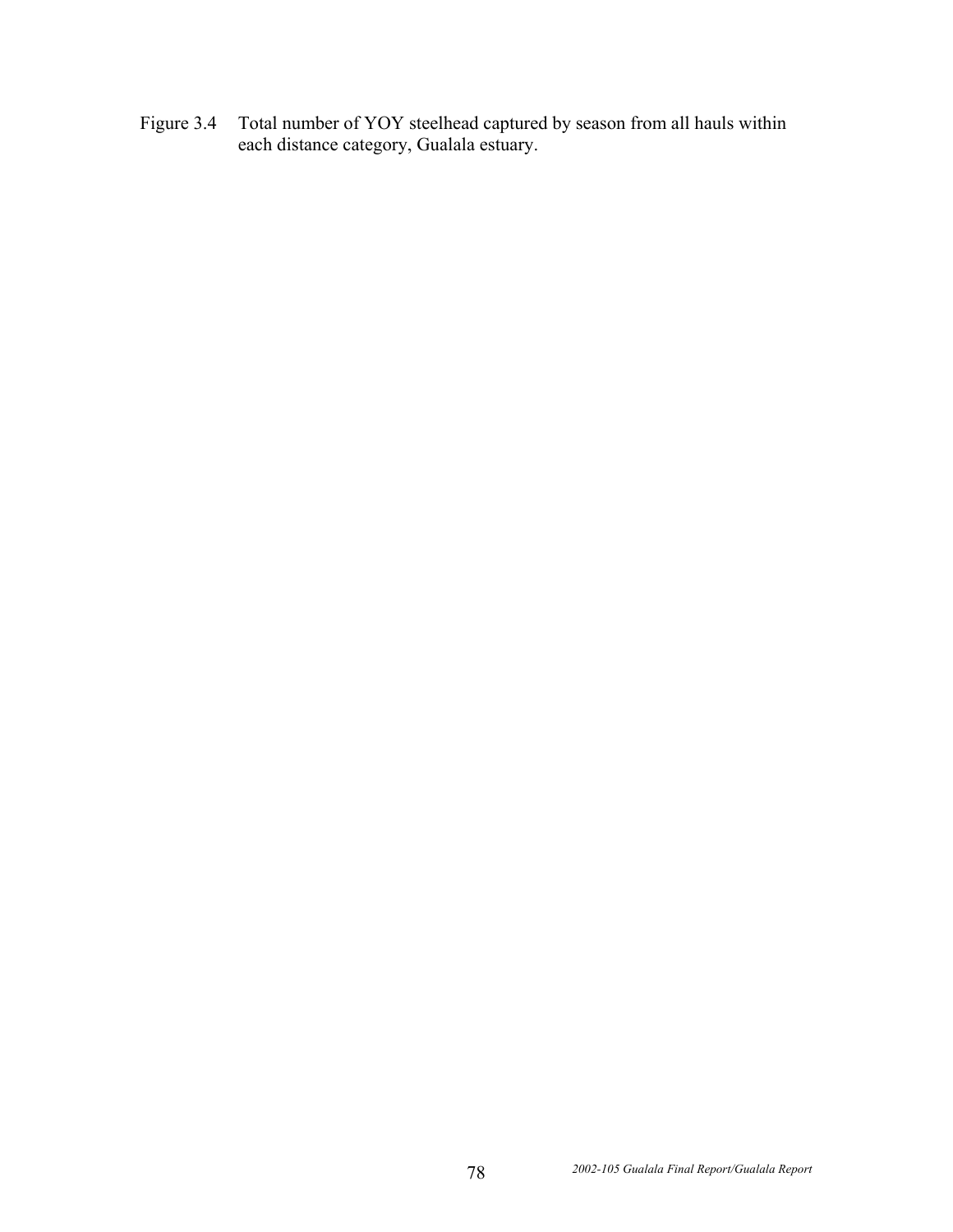During the fall sampling events for both 2002 and 2003, YOY steelhead were captured throughout the estuary, with the highest numbers occurring in the upper estuary.

#### Age 1+ and older steelhead

During the spring of 2002, age 1+ and older steelhead were captured (albeit in low abundance) throughout the lower to middle estuary (Figure 3.5). This is likely a result of the closed lagoon conditions, which precludes the movement of fish out of the estuary. In contrast, the open lagoon conditions in the spring of 2003 allowed for smolt movement out of the estuary. As a result, fish were actively migrating out of the system and were not captured in large numbers at any location. The highest numbers of fish were collected in the lower middle estuary (see Figure 3.5).

In the summer of 2002, the highest number of age 1+ and older steelhead were captured in the lower to lower-middle estuary. Few fish age 1+ and older were captured at other locations within the estuary. Steelhead were concentrated in the lower estuary where conditions were appropriate for smoltification to occur. In summer 2003, age 1+ and older steelhead, which were concentrated in the lower estuary in the spring, had become more abundant throughout the estuary. This re-distribution was likely a result of the lagoon closing in early July, which created similar water quality and associated habitat conditions throughout the entire estuary.

During the fall sampling events for both 2002 and 2003, age 1+ and older steelhead were captured throughout the estuary, with the highest numbers occurring in the lower to lower-middle estuary. In 2002, few fish were captured in the upper estuary. However, in 2003, steelhead were also captured in relatively high numbers in the upper estuary, likely due to the improved water quality conditions present in 2003 relative to water quality parameters in 2002.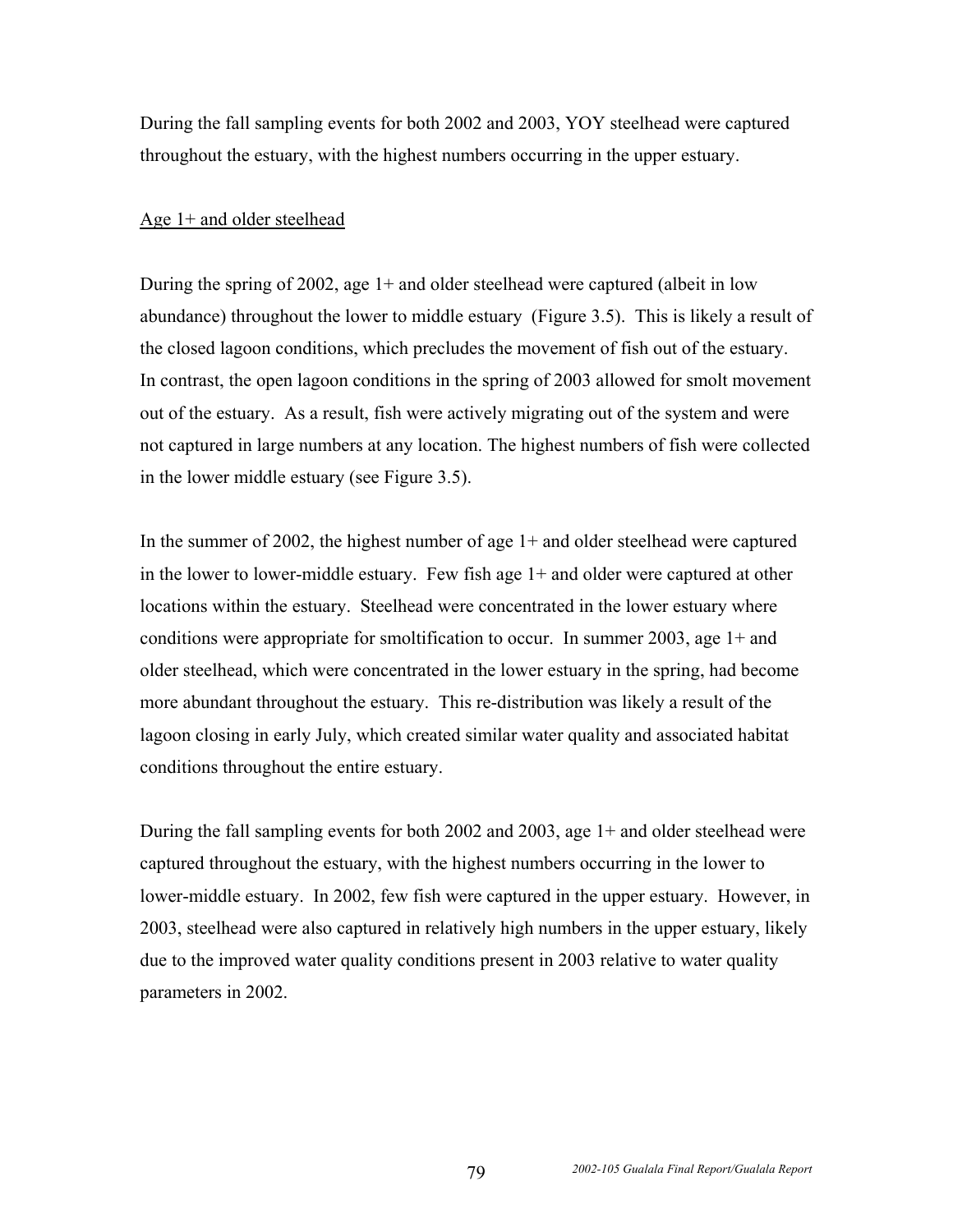Figure 3.5 Total number of one year and older steelhead captured by season from all hauls within each distance category, Gualala estuary.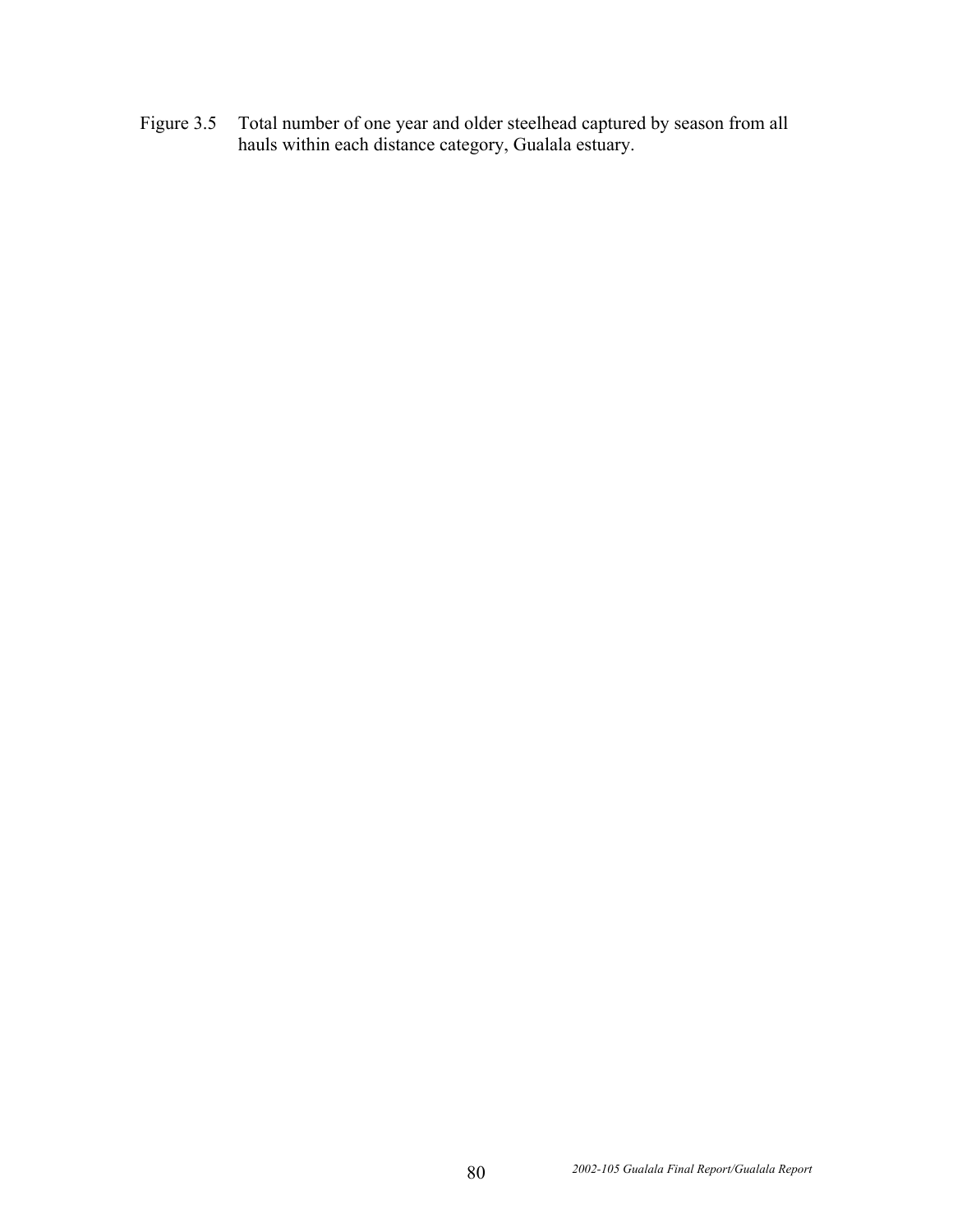## *Mean Number of Steelhead Captured per Haul*

## Age 0+ steelhead

In 2002 during closed lagoon conditions, YOY steelhead were generally concentrated in the upper estuary. The mean number of YOY steelhead captured per haul was highest in the upper estuary during all sampling periods, with the highest number of fish captured during the summer sampling events (Figure 3.6).

In 2003, the distribution of YOY steelhead varied relative to water quality conditions associated with both open and closed lagoon environments. During the spring sampling period when the lagoon was open, the mean number of YOY steelhead captured per haul was highest in the lower and upper sections of the estuary. At the beginning of the summer sampling period the lagoon closed (early July). During this time period, YOY fish were most abundant in the middle and upper estuary; with the highest mean number of steelhead captured per haul occurring in the upper estuary. By the fall sampling period, virtually all of the YOY fish were captured in the upper estuary (Figure 3.7). During the single sampling event conducted in February, YOY steelhead were captured in both the middle and upper estuary, with the highest mean number of fish per haul occurring in the upper estuary.

## Age 1+ and older steelhead

Throughout the 2002 sampling season, the mean number of age 1+ and older steelhead per haul was highest in the lower and middle estuary sections. In the spring, only a small number of fish were captured per haul. During the summer and fall sampling events, the mean number of fish captured per haul increased substantially, with the highest number occurring in the lower estuary (Figure 3.8).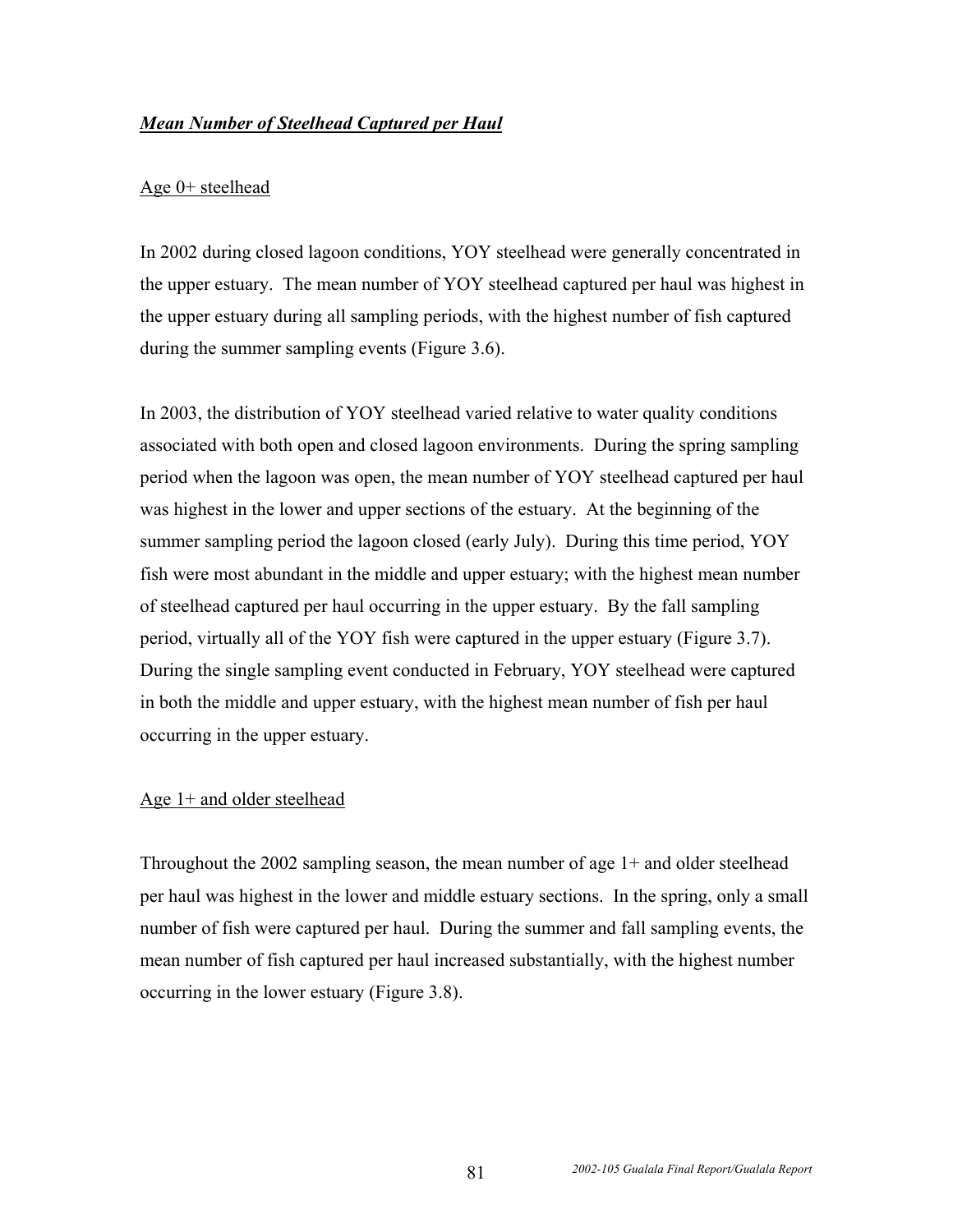Figure 3.6 Mean number of YOY steelhead per haul captured during spring, summer, and fall 2002, Gualala estuary.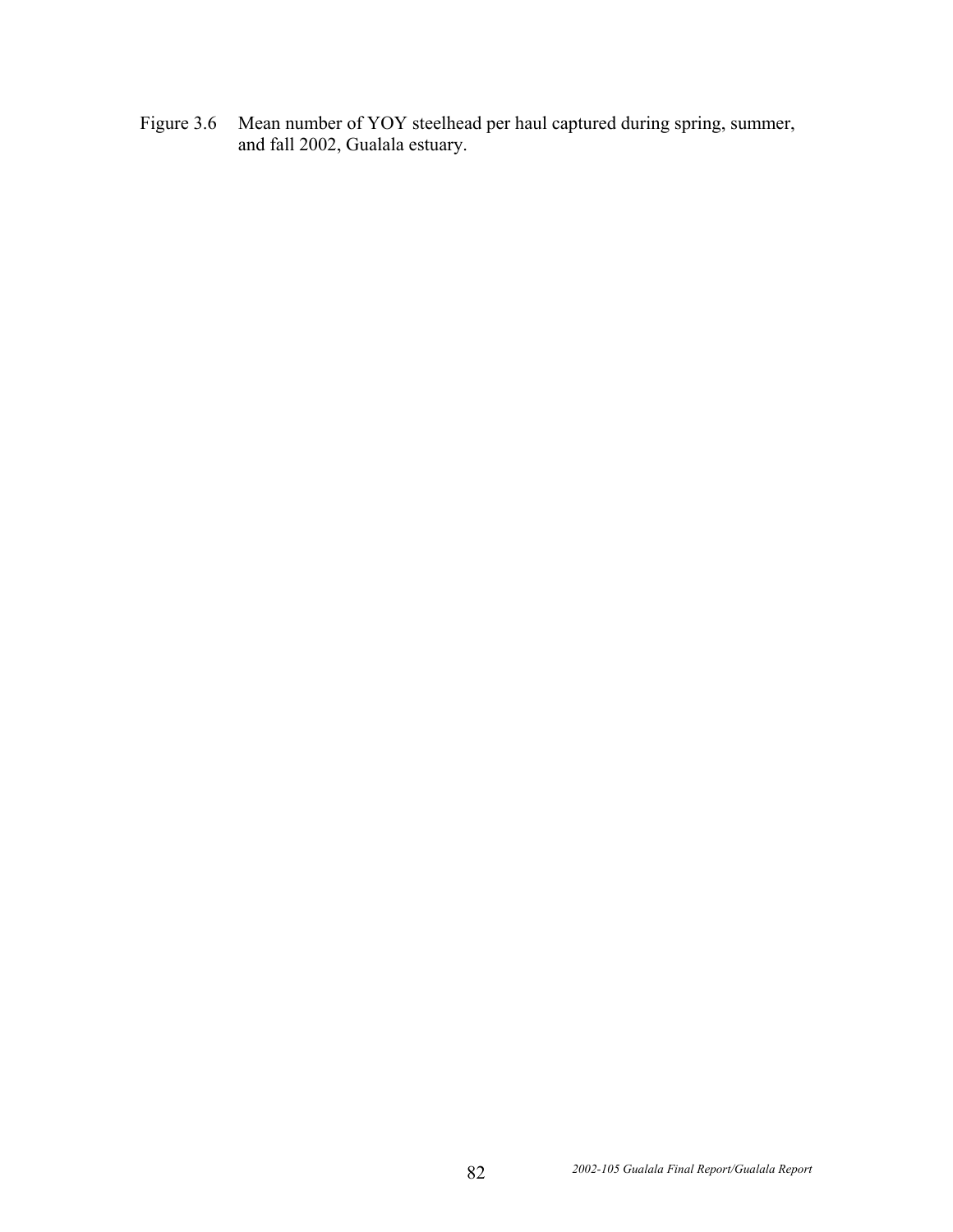Figure 3.7 Mean number of YOY steelhead per haul captured captured during 2003, Gualala estuary.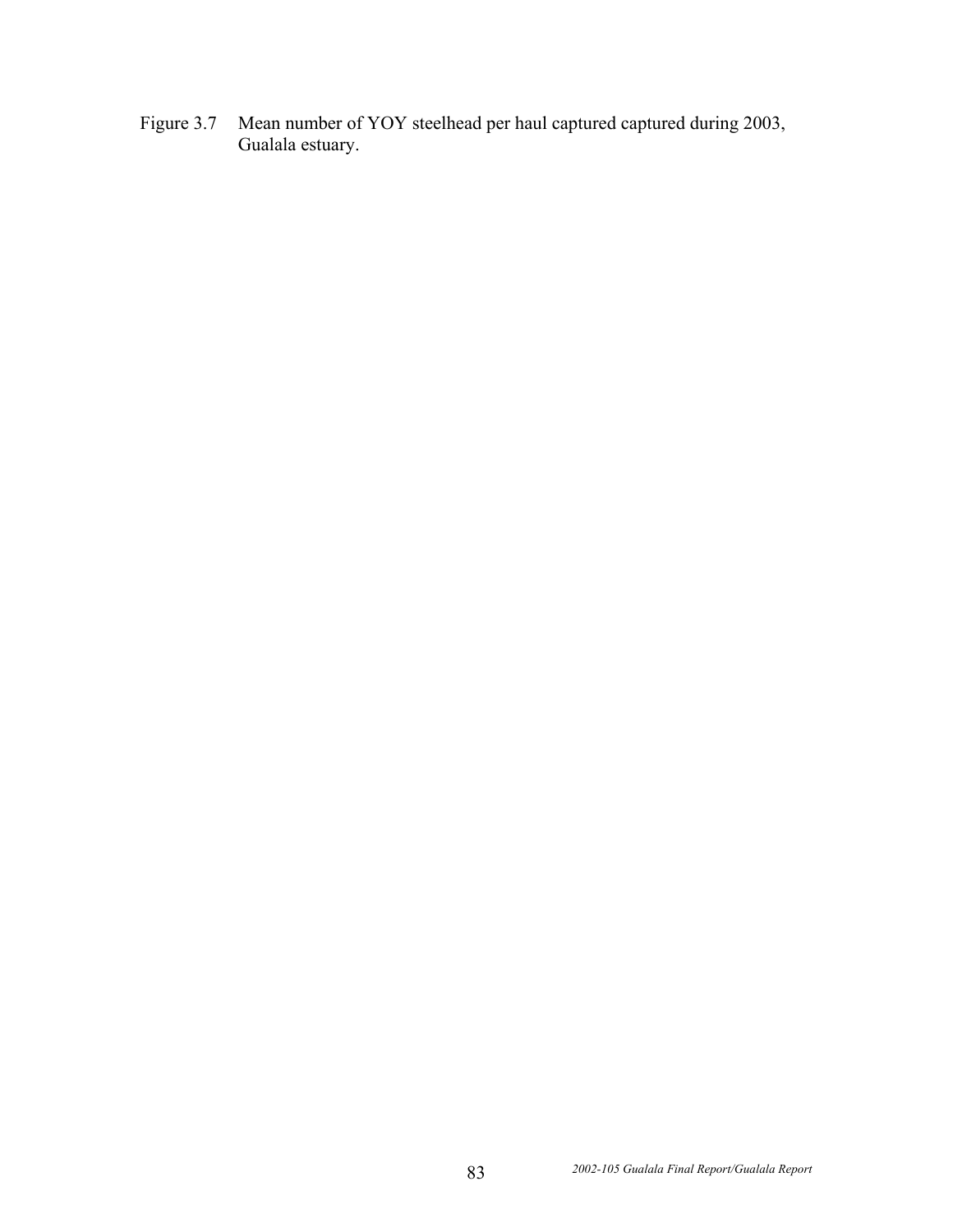Figure 3.8 Mean number per haul of one year & older steelhead captured during 2002, Gualala estuary.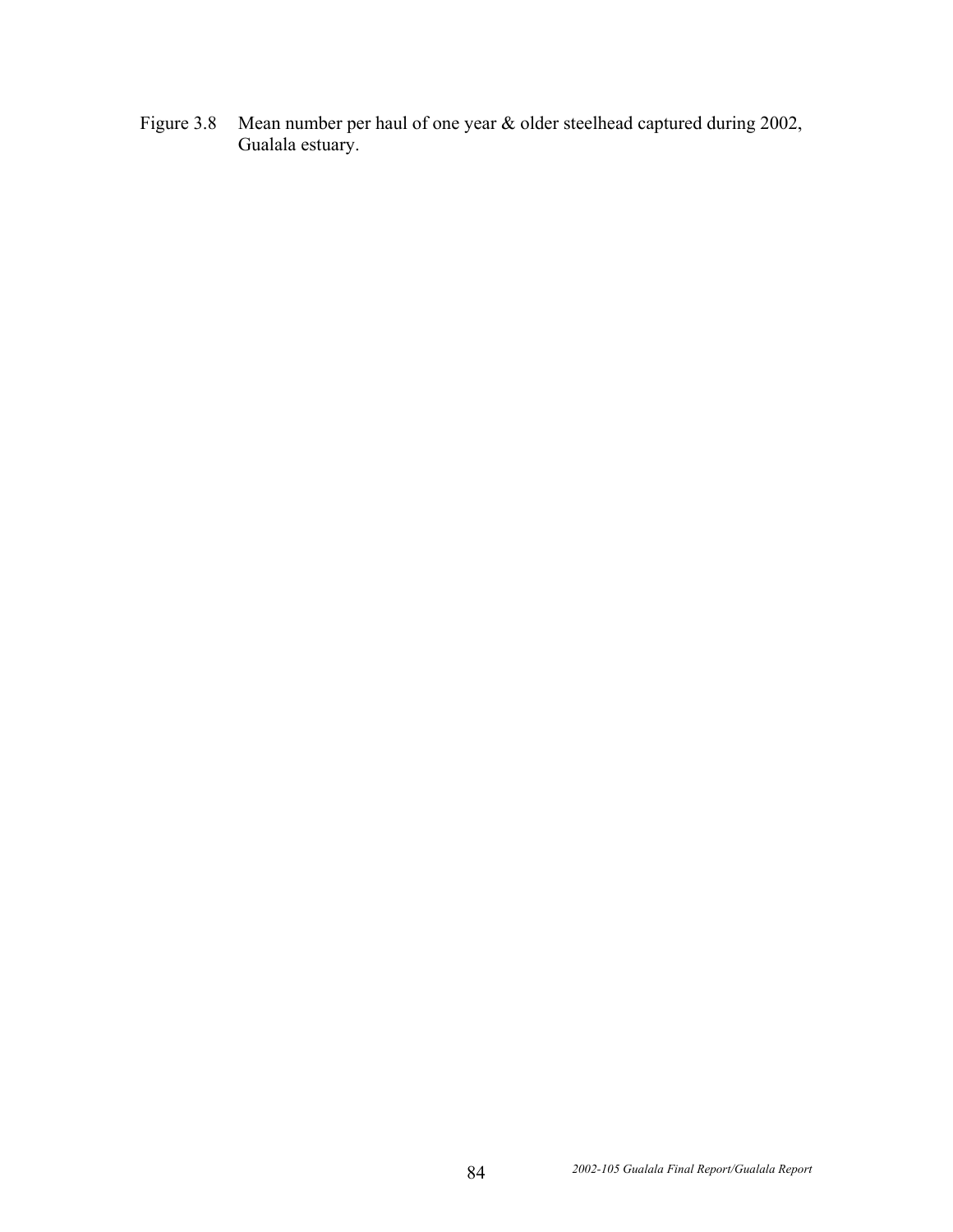In the spring of 2003 (open lagoon), the majority of the age  $1+$  and older steelhead were captured in the middle estuary, with the highest mean number of fish per haul occurring in the lower portion of the middle estuary. During the summer and fall, age 1+ and older steelhead were distributed throughout the estuary (Figure 3.9). During the summer sampling period (closed lagoon), age 1+ and older fish were most abundant in the middle and upper estuary; with the highest mean number of steelhead captured per haul occurring in the middle estuary. By the fall sampling period, the highest mean number of age 1+ and older fish captured per haul occurred in the upper estuary, followed by slightly lower numbers in the lower and lower middle estuary. During the single sampling event conducted in February, age 1+ and older steelhead were distributed throughout much of the estuary. However, as during the spring sampling events, the highest mean number of fish captured per haul occurred in the lower portion of the middle estuary.

Low numbers of age 1+ and older fish were captured during spring sampling in both years (see figures 3.8 and 3.9), however, the majority of this age-class was collected in the lower estuary.

## *Mean Length of Steelhead Captured per Haul*

#### Age 0+ steelhead

Young-of-the-year (age 0+) steelhead were distributed throughout the estuary, during all 2002 sampling events, under closed lagoon conditions. During the spring sampling period, the mean lengths of YOY captured per haul generally ranged from about 60 to 67 mm mean length (Figure 3.10), with the largest fish captured in the lower and lowermiddle estuary, and in the upper portion of the upper estuary. This same general pattern continued into the summer sampling period. The largest fish (now 70 to 77 mm mean length) remained in the lower and lower-middle estuary, and in the upper portion of the upper estuary (mile 2.00). Between these two areas, the mean lengths of YOY steelhead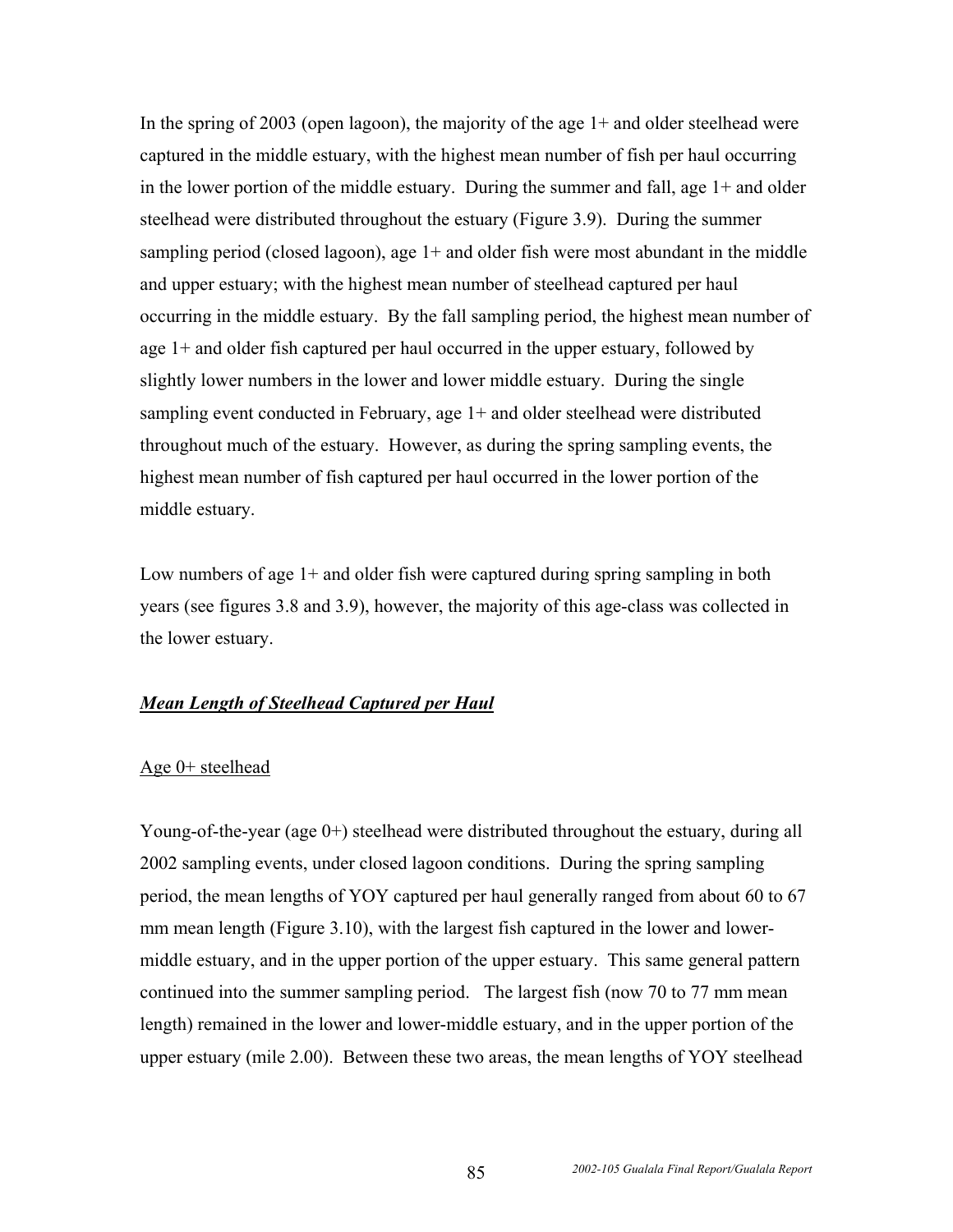Figure 3.9 Mean number per haul of one year & older steelhead captured during 2003, Gualala estuary.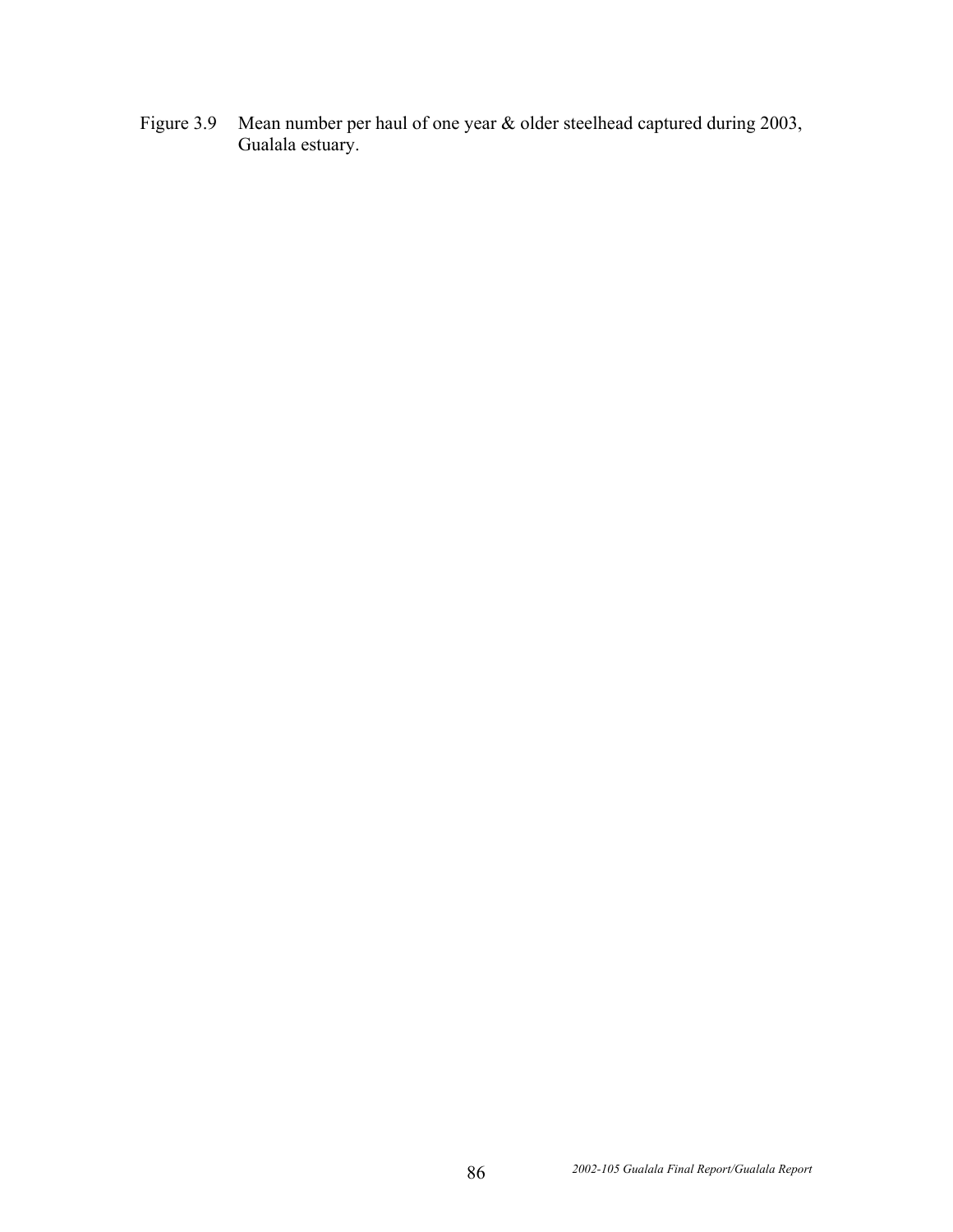Figure 3.10 Mean length of YOY steelhead captured by distance category during spring, summer, and fall 2002, Gualala estuary.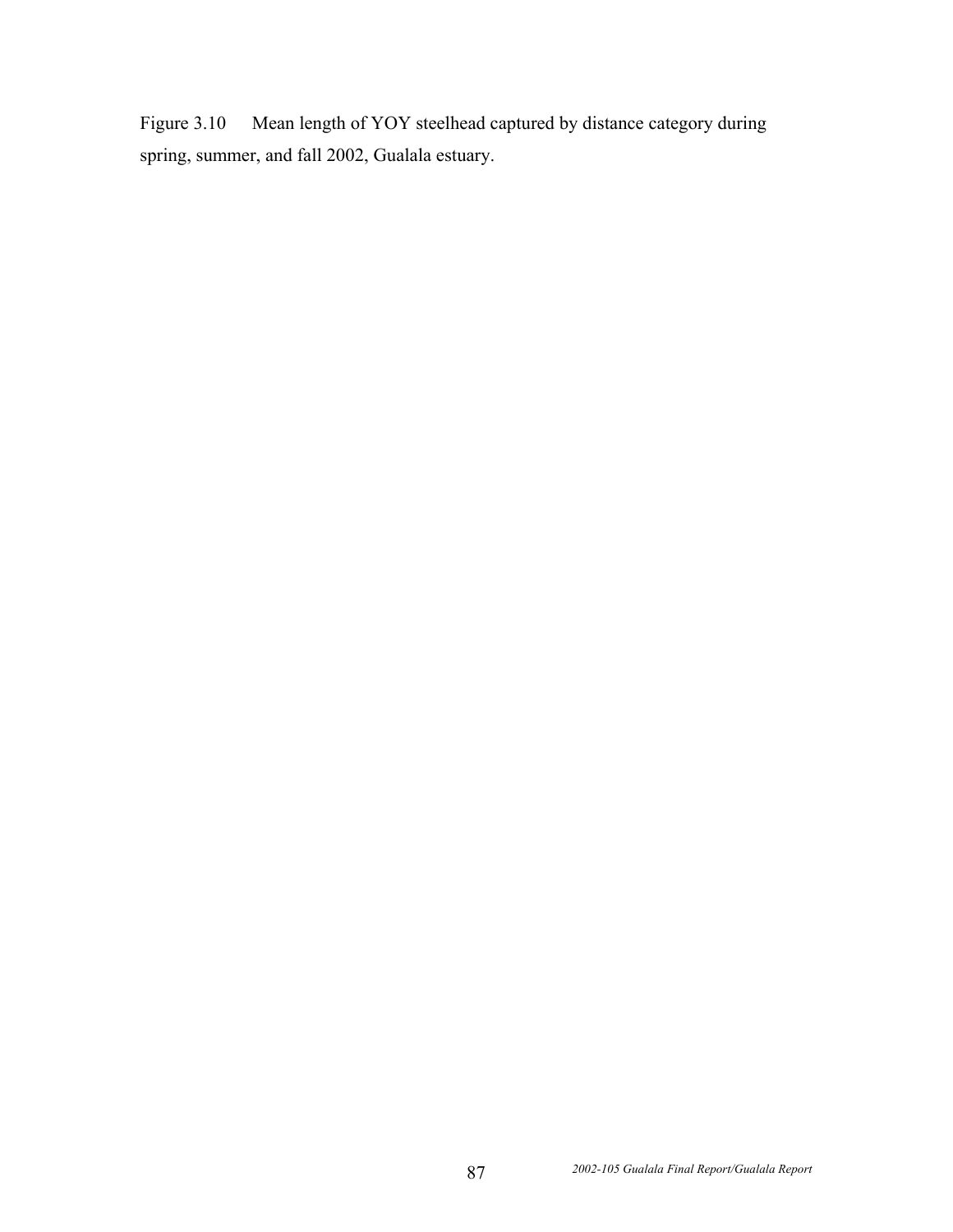decreased steadily moving upstream through the estuary to a minimum mean length of 62 mm at mile 1.50 in the upper estuary. By the fall sampling period, all of the largest YOY fish (now 100 mm mean length) were captured in the upper estuary at mile 1.50, where the smallest mean length fish were captured during the summer sampling events. The mean length of YOY steelhead captured at other locations in the estuary generally ranged from 80 to 88 mm mean length. In 2002, the highest mean number of YOY captured per haul occurred in the upper estuary during all three sampling periods.

As in 2002, YOY steelhead were distributed throughout the estuary during all sampling periods in 2003. During the spring sampling period when the lagoon was open, the mean length of YOY steelhead was highest in the lower estuary (about 75 mm) (Figure 3.11). Mean lengths of YOY fish captured per haul were lower (ranging from about 60 to 67 mm) at other stations within the estuary. After the lagoon had closed in early July, summer sampling efforts showed that the largest fish (81 to 84 mm mean length) were distributed throughout the estuary. Smaller fish (about 72 mm mean length), moving downstream from upstream spawning locations, were captured at stations higher in the estuary (mile 3.50). During the fall sampling events, the largest fish (100 mm mean length) were captured in the lower estuary. Sampling conducted upstream of the lower estuary, showed that mean lengths of fish captured steadily decreased with increasing distance from the mouth.

During the single event sampling effort conducted in February, steelhead were captured throughout the estuary, with the largest fish (about 87 mm mean length) occurring in the lower estuary. Fish captured elsewhere in the estuary ranged in size from 58 to 72 mm mean length). These fish were part of the 2002 cohort, and their small size was likely due to slower growth rates in cooler upstream habitats and/or late spawning efforts.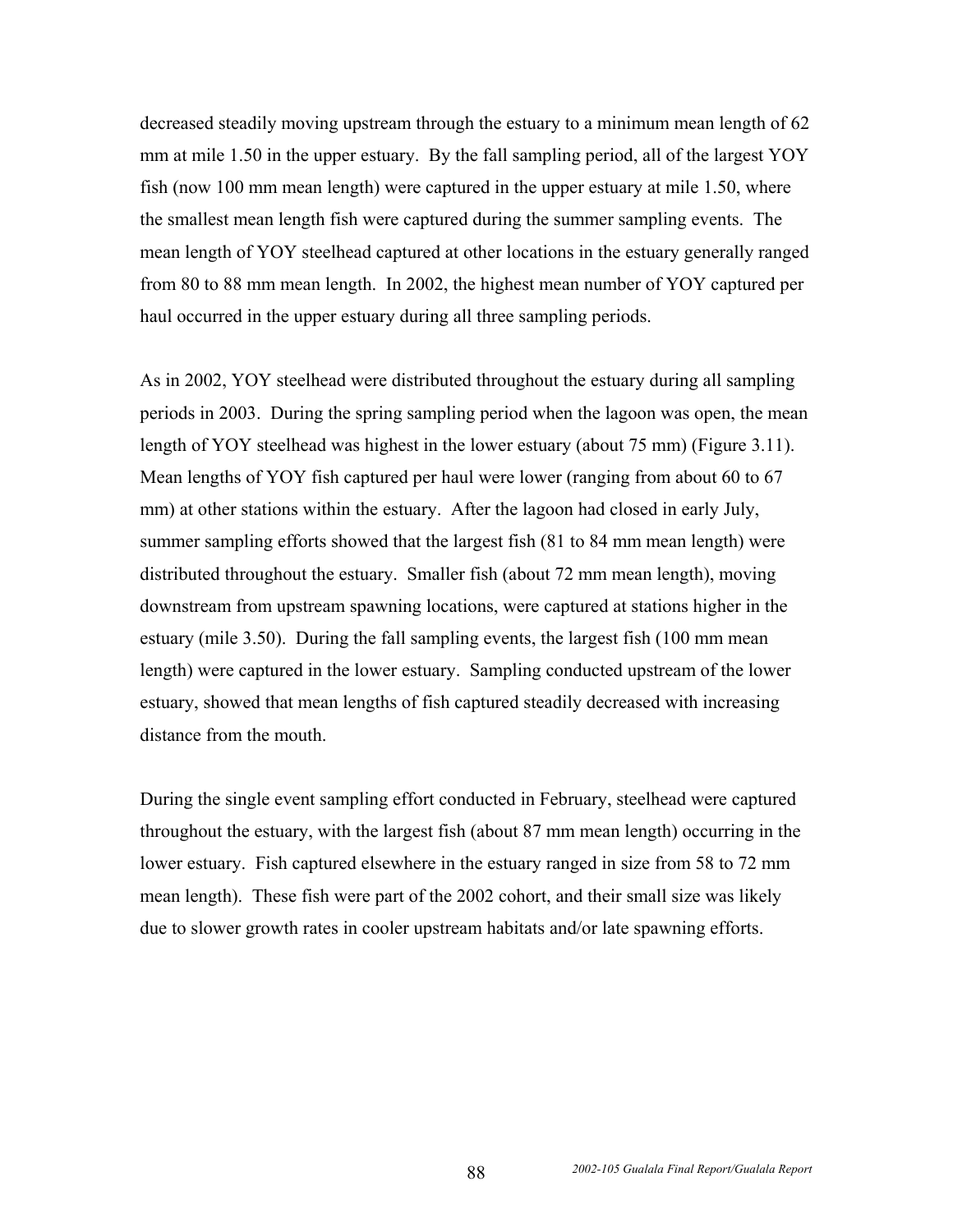Figure 3.11 Mean length of YOY steelhead captured by distance category during spring, summer, and fall 2003, Gualala estuary.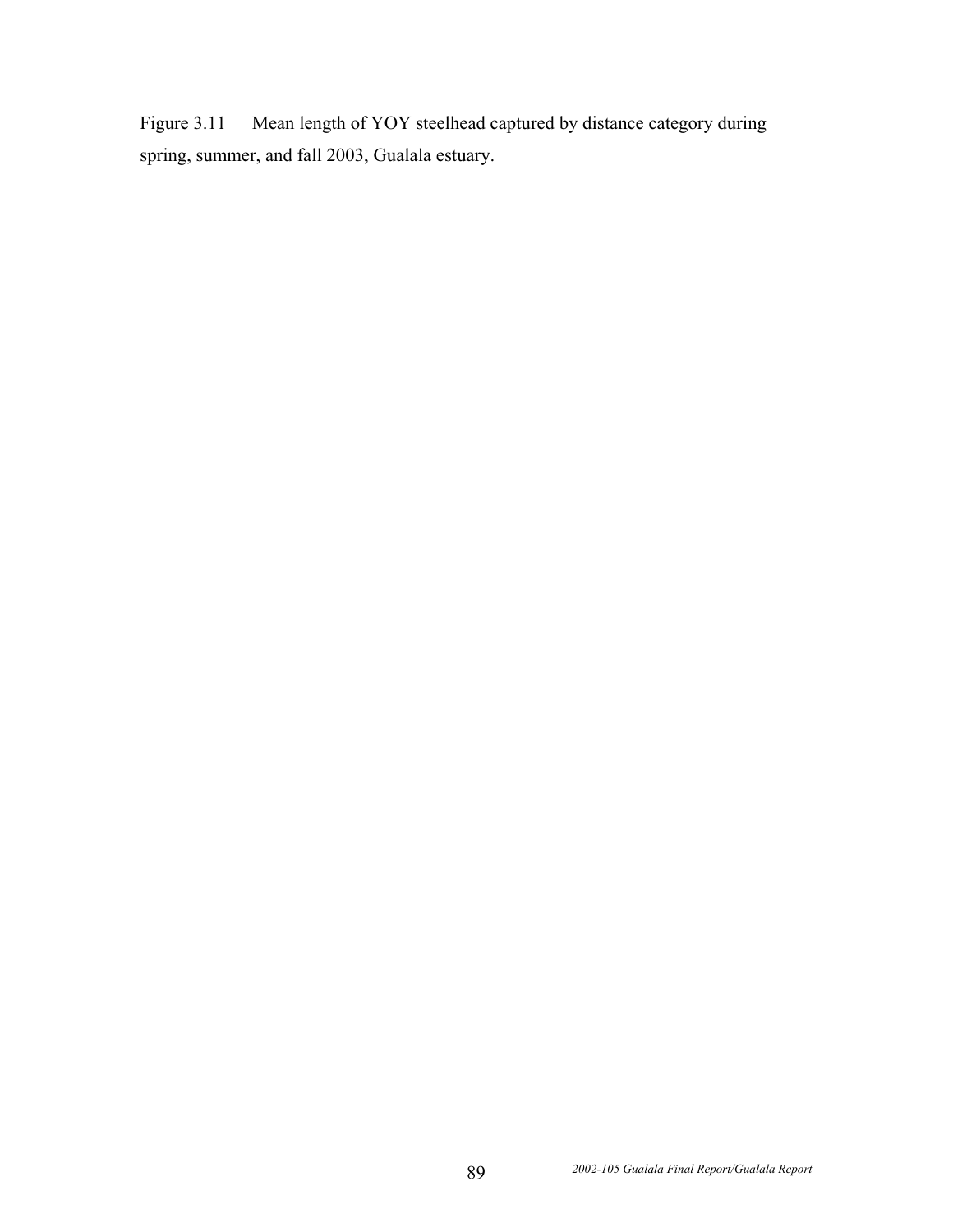#### Age 1+ and older steelhead

One-year and older steelhead were distributed throughout the estuary, during all 2002 sampling events under open lagoon conditions. During the spring sampling period, the mean lengths of age 1+ and older fish captured per haul generally ranged from about 92 to 103 mm mean length (Figure 3.12), with the largest fish captured in the lower estuary. As expected, the smallest fish were captured high in the upper estuary (mile 3.50). During the summer sampling period (following the lagoon closure in early July), larger fish (105 to 110 mm mean length) were relatively evenly distributed throughout the estuary; however, the largest fish were still in the lower and lower-middle estuary. By the fall sampling period, the largest fish (141 to 146 mm mean length) had moved upstream to the area around Mill Bend. The smallest fish were again captured in the upper estuary.

During the single event sampling effort conducted in February 2003, steelhead were captured throughout the estuary (Figure 3.13), with the largest fish (about 210 mm mean length) occurring in the upper estuary at mile 1.50. Slightly smaller fish were captured throughout the lower and middle estuary, with the smallest fish (about 110 mm mean length) occurring at higher locations in the upper estuary. These smaller fish were likely part of the 2002 cohort, and their small size was likely due to slower growth rates in cooler upstream habitats and/or late spawning efforts.

In 2003, the highest mean number of age  $1+$  and older fish captured per haul generally occurred in the lower estuary during all four sampling periods.

#### Stomach Analyses

Despite careful handling procedures, some steelhead mortalities occurred as a result of processing and fish marking efforts. Stomach analyses were conducted on all steelhead mortalities to obtain baseline information on the types of prey items being consumed.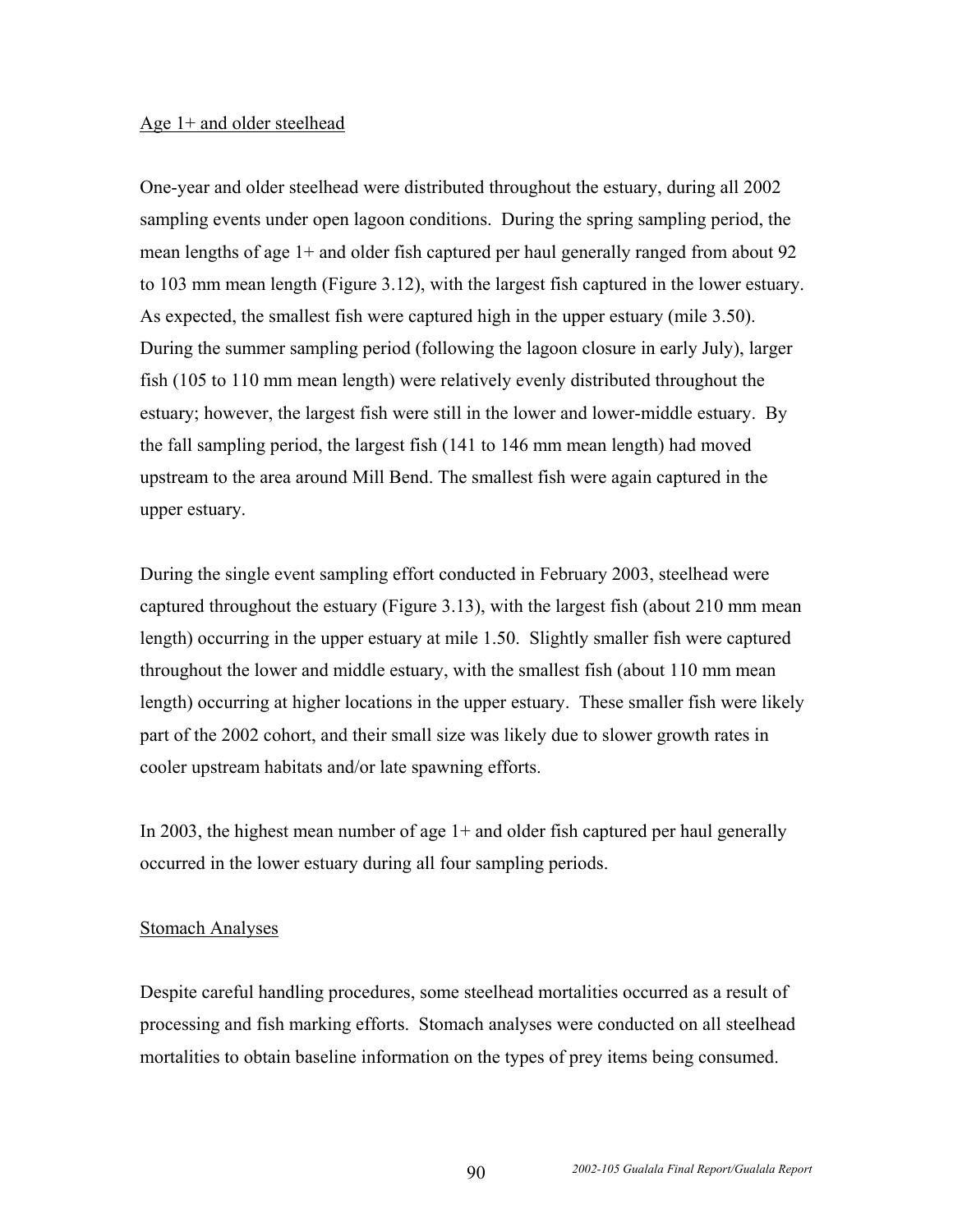Figure 3.12 Mean length per haul of one year & older steelhead captured during 2002, Gualala estuary.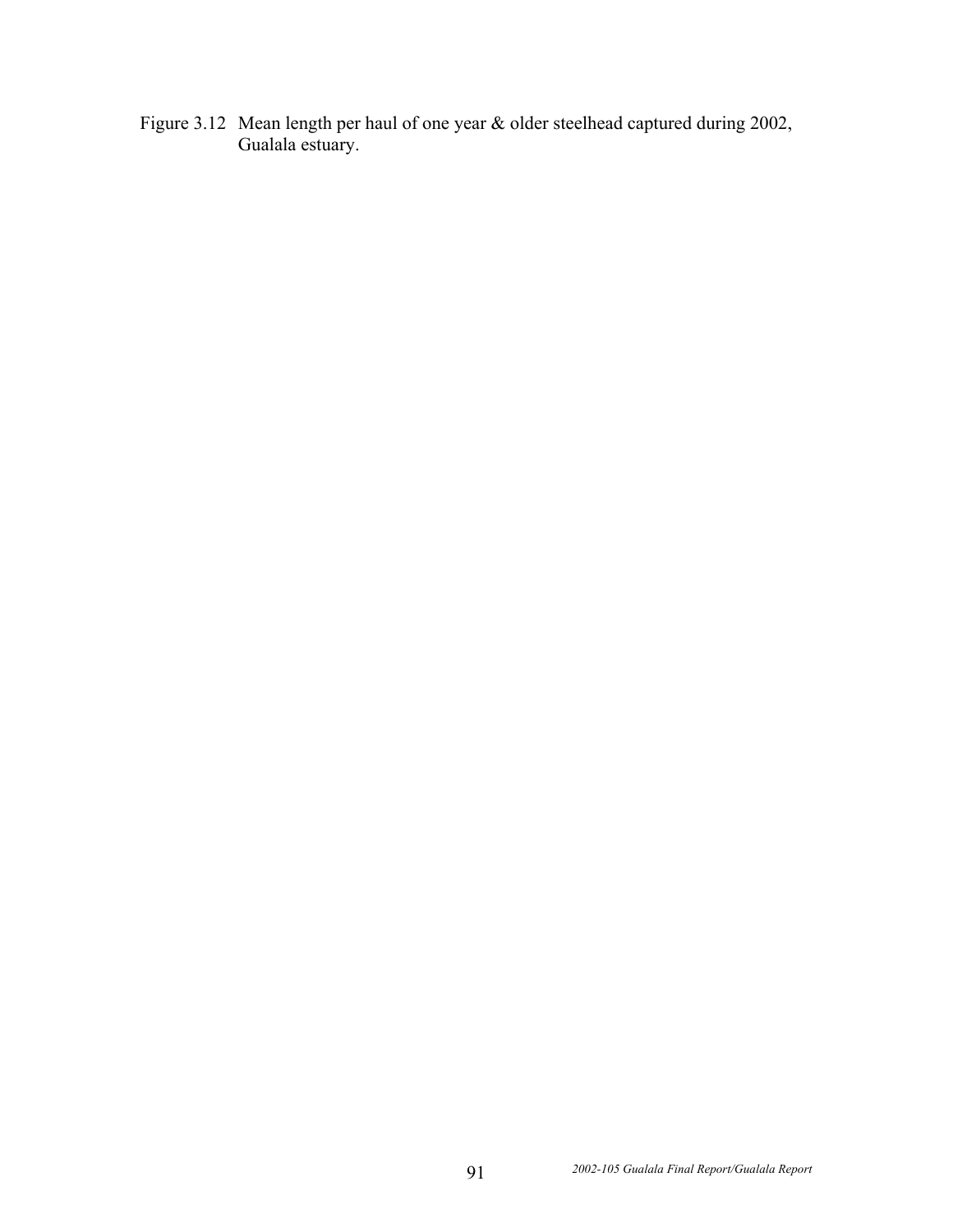Figure 3.13 Mean length of one year  $&$  older steelhead captured by distance during spring, summer, and fall 2003, Gualala estuary.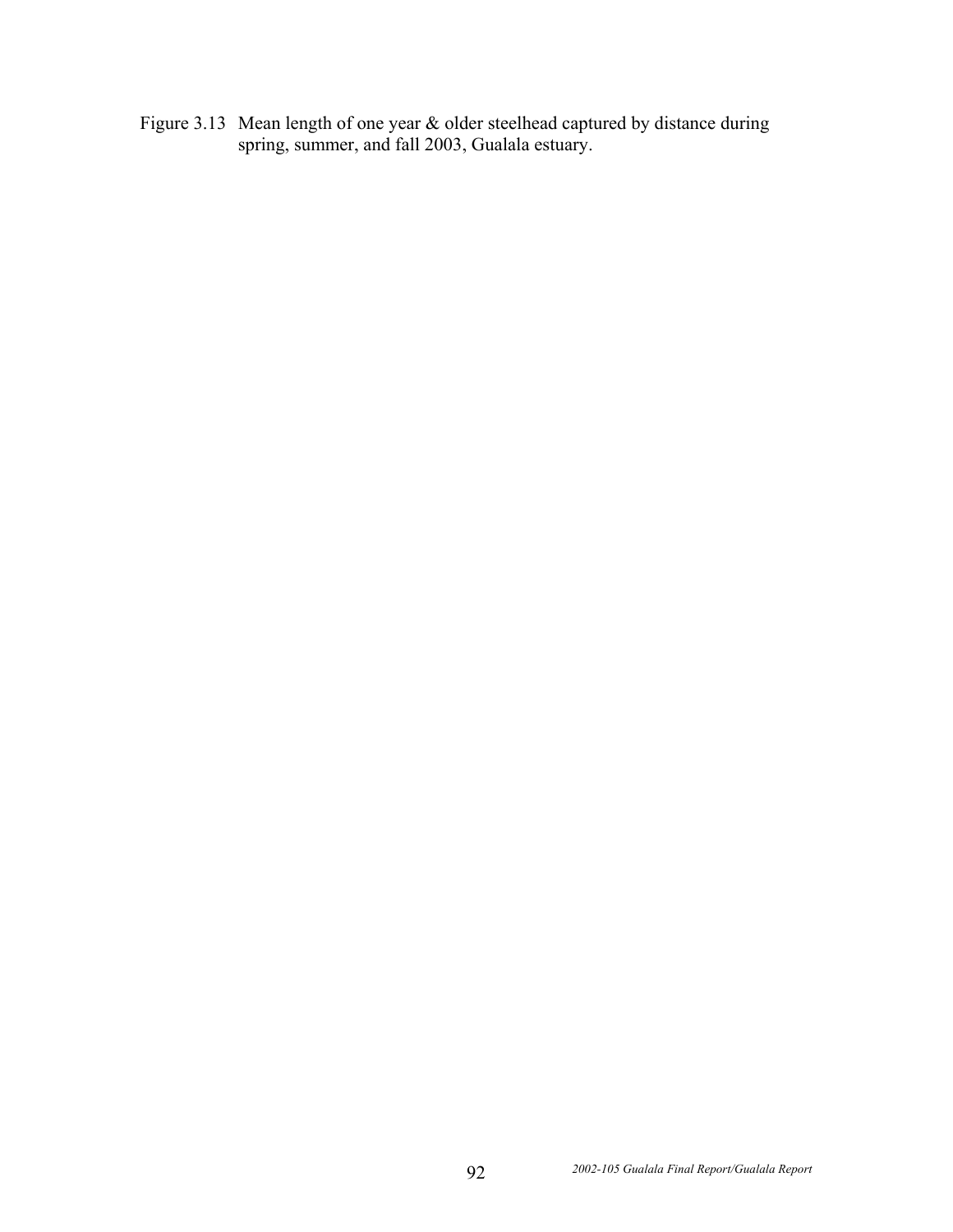When possible, prey species were also categorized by age class. The taxa were divided into three groups: insect (including terrestrial or aquatic adults), zooplankton (Amphipoda and Isopoda), and non-insect taxa (mites, mollusks, nematodes, and Oligochaetes).

Fish mortalities were not separated according to the estuary section in which they were collected; however, prey species identified in the stomach contents of individual steelhead often provided anecdotal information on feeding location within the estuary. A summary of the dietary components (by percent) of age  $0+$ ,  $1+$ , and  $2+$  and older steelhead is provided in Table 3.12. Zooplankton (*Gnorimosphaeroma* sp., C*orophium* sp., and *Ramellogammarus* sp.) was one of the most abundant prey items found in the stomachs of all steelhead age classes. Many of the steelhead contained both insect and zooplankton taxa. Non-insect taxa were the least abundant prey items. Most of the insect taxa were associated with riverine (flowing water) conditions in the upper estuary; however, feeding observations (during sampling events) and stomach analyses show that steelhead were also actively feeding on midge adults and emerging pupa in the middle and lower estuary. Insect taxa consisted of adult ants, all life stages of midges, corixids, and thrips (Order: Thysanoptera). It is likely that steelhead in the estuary feed opportunistically on a variety of prey items depending on seasonal availability and abundance. In 2002, one steelhead collected in the lower estuary regurgitated sand lances when captured.

**Table 3.12. Summary of the primary dietary components of steelhead captured in the Gualala estuary in 2002 and 2003** 

|                     | Age $0+$ | Age $1+$ | Age $2+$ and older |
|---------------------|----------|----------|--------------------|
| Percent Insect      | 25.5     | 31.3     | 0.0                |
| Percent Non-Insect  | 6.1      | 4.3      | 100.0              |
| Percent Zooplankton | 68.4     | 64.4     | 0.0                |
|                     | 4        | 19       |                    |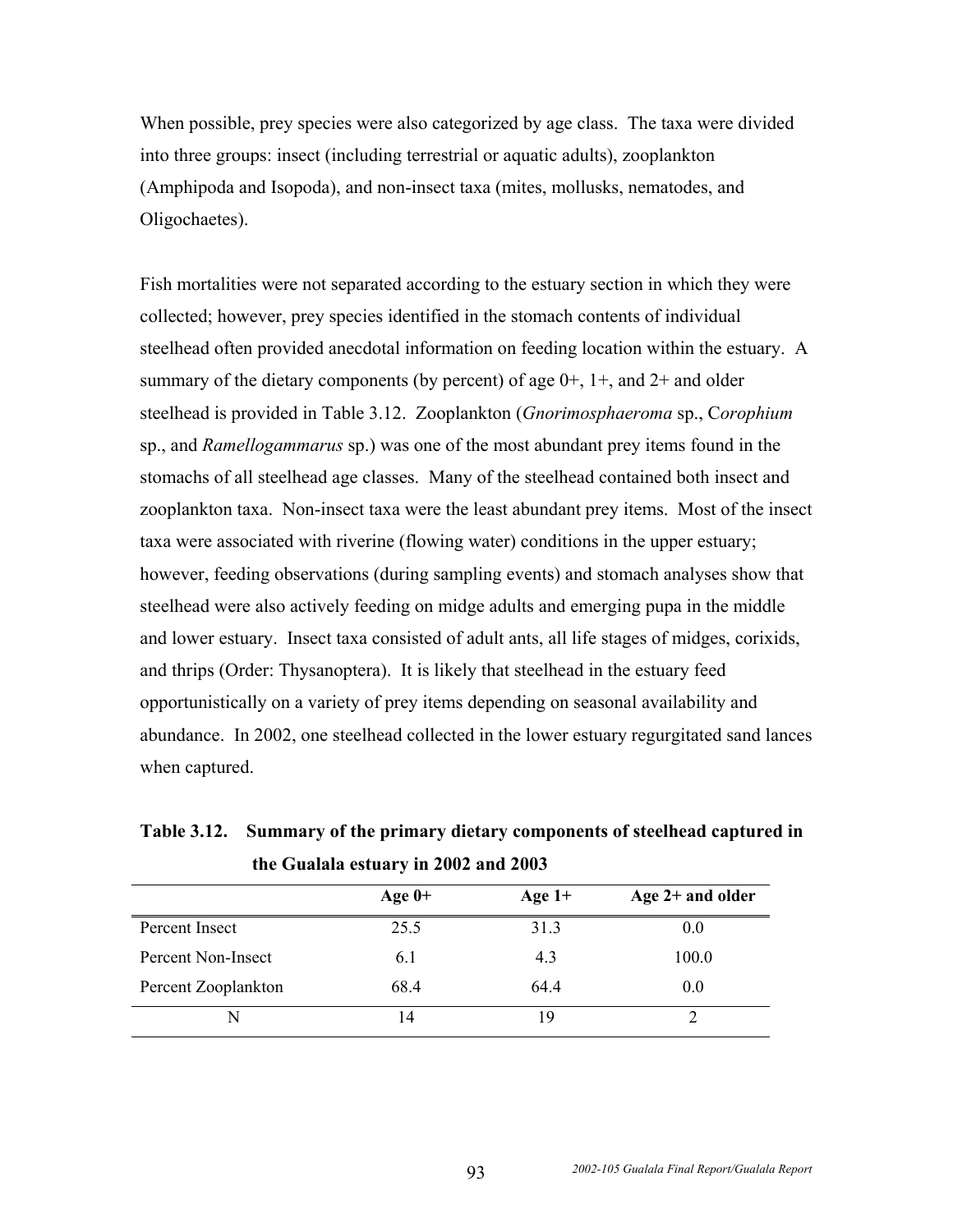#### *3.3.3 Benthic Macroinvertebrates*

The following section provides a brief summery of the general habitat conditions recorded for each of the three sections, including; riparian vegetation present, substrate composition, Substrate Complexity score, and Physical Habitat Quality score.Additional site information and water quality data for each section is presented in Table 3.13.

## *Site Descriptions*

## Lower Reach - RM 0.4 to 1.1

The lower reach extended from RM 0.4 to RM 1.1. Riparian vegetation consists primarily of California bay, willow, ash, and alder. Horsetail and nutsedge were also present along the banks. The dominant substrates were fines (41.7%) and gravel (40.0%). This section received a Substrate Complexity score 31.0 (sub-optimal), and a Physical Habitat Quality score of 140 (sub-optimal).

In May 2003, BMI sampling was conducted at RM 0.8 while the lagoon was breached. The samples were collected in riffle habitat, which had formed near the upstream end of the island as a result of the breach. This site received a Substrate Complexity of 35.0 (sub-optimal) and a Physical Habitat Quality score of 136 (sub-optimal). The dominant substrates were gravel (50.0%) and fines (40.0%).

## Middle Reach - RM 1.6 to 2.0

This 850 meter reach extended upstream of the Highway 1 Bridge to RM 2.0 (near campground). Riparian vegetation consisted of Bay laurel, willow, alder, ash, cedar, blackberry and nutsedge. The substrate was dominated by fines (41.7%) and gravel (40%). This reach received a Substrate Below the stratified layer Complexity score 31.0 (sub-optimal) and a Physical Habitat Quality score of 140 (sub-optimal).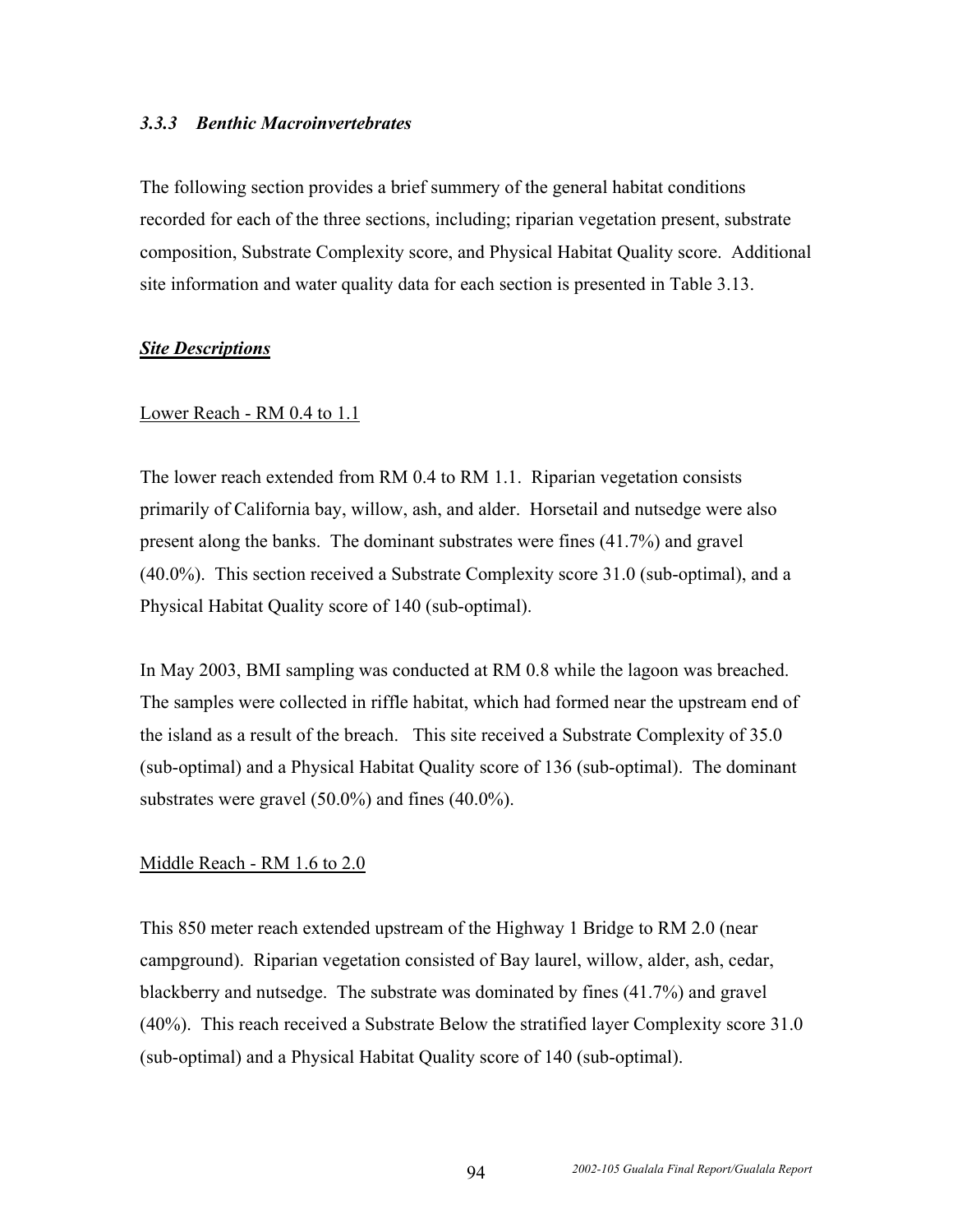Table 3.13 Physical habitat and water quality data collected during Benthic macroinvertebrate surveys in the lower Gualala River and Estuary, July 2002 and May 2003.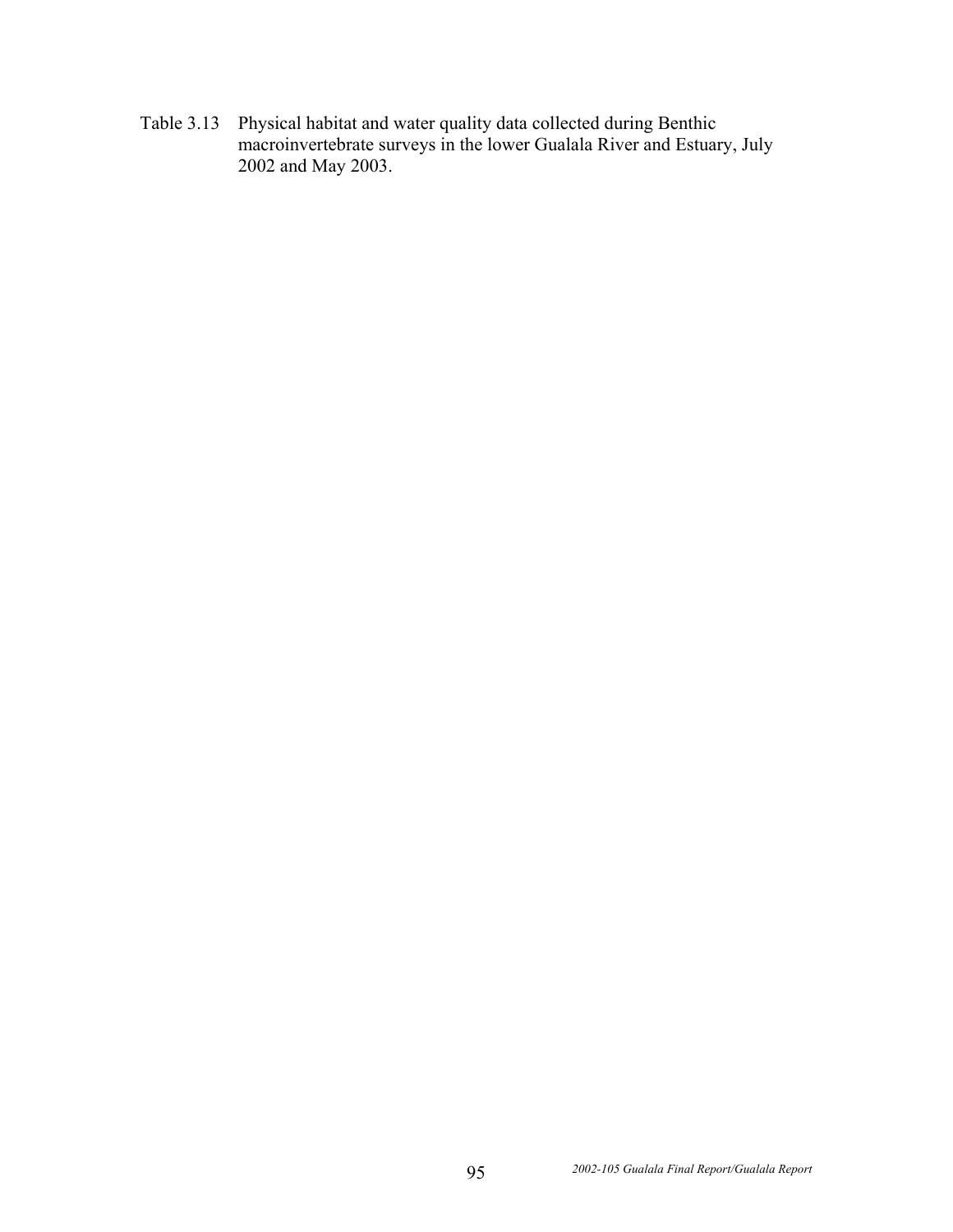#### Upper Reach - RM 2.4 to 3.2

This 967-meter reach began at the campground and extended upstream near the confluence with the north fork. Riparian vegetation consists primarily of redwood, Douglas fir, ash, and alder. Bunchgrass was also present along the banks. The dominant substrates were gravel (63.8%) and fines (33.3%). This section received a Substrate Complexity score of 31.0 (sub-optimal), and a Physical Habitat Quality score of 121 (sub-optimal).

#### *CSBP Metrics*

Benthic macroinvertebrate sampling was conducted in all three estuary reaches in July 2002, to characterize the benthic macroinvertebrate community relative to food availability for juvenile steelhead. Based on the results, species composition and associated biological metrics for each of the estuary sections reflected changes from a riverine environment in the upper estuary to a more estuarine environment in the middle and lower estuary. In May 2003, while the lagoon was breached, a second set of BMI samples were collected in the middle estuary where a riffle had formed at the top of the island to access if the benthic taxa had shifted toward a more riverine fauna. The riffle was sampled using CSBP protocols.

Table 3.14 provides a summary of the metrics specified by the CSBP for each of the reaches in the Gualala estuary. However, due to the lack of CSBP defined tolerance values and Functional Feeding Group (FFG) designations for the dominant taxa (*Gnorimosphaeroma* sp.) in the estuary, Tolerance metrics (TV, Percent Tolerant Organisms, and Percent Intolerant Organisms) and the FFG metrics are not relevant. A FFG designation of collector was assigned for this taxon.

The estimated abundance of benthic macroinvertebrates was highest in the transitional section and lowest in the riverine area (Figure 3.14). Taxa richness, Shannon Diversity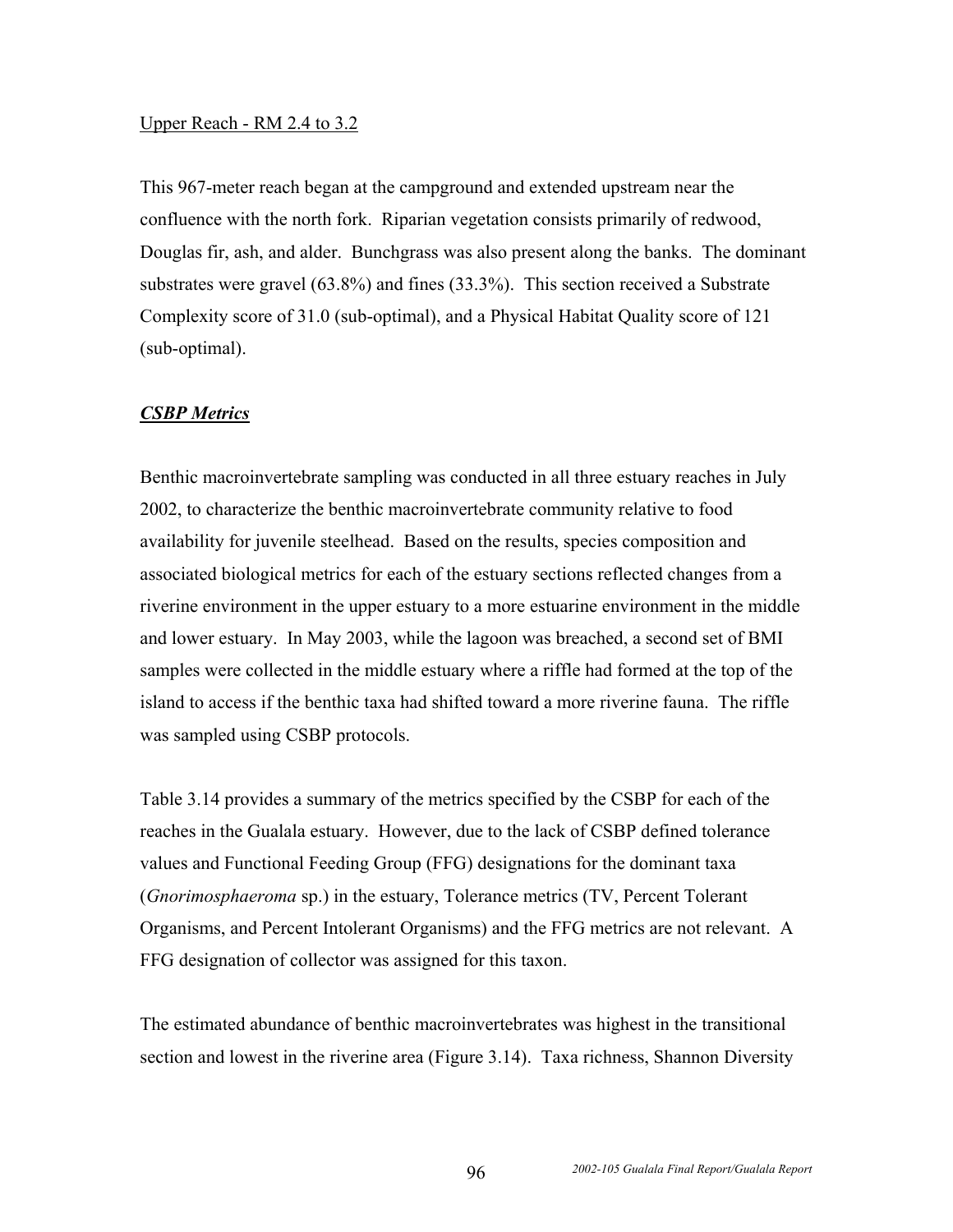Table 3.14 Summary of the Benthic macroinvertebrate metrics for the lower Gualala River and Estuary, July 2002 and May 2003.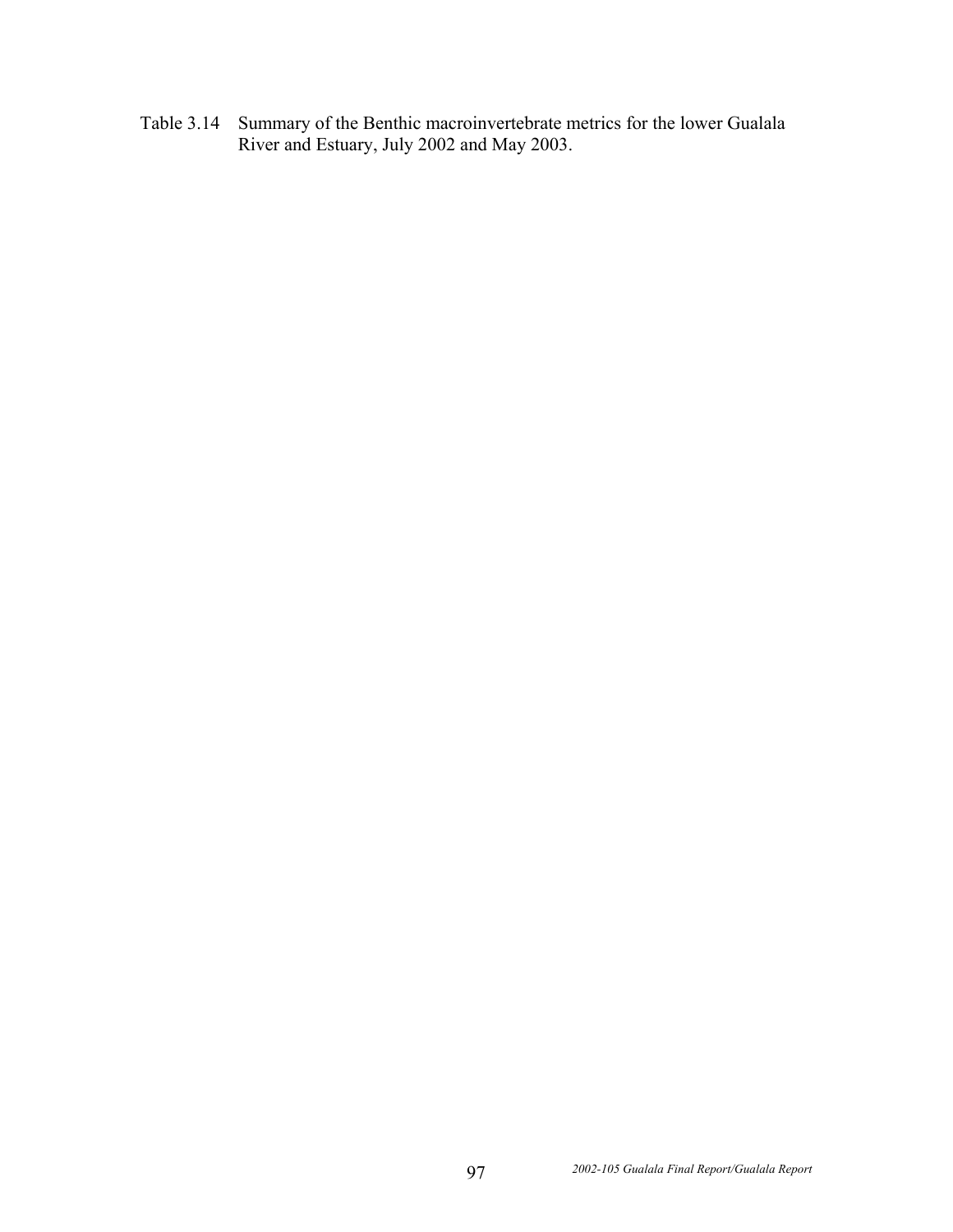- Figure 3.14 Estimated Abundance of Benthic Macroinvereberates in the lower Gualala River and Estuary, July 2002 and May 2003.
- Figure 3.15 Taxa Richness for Benthic Macroivertebrates in the Lower Gualala River and Estuary, July 2002 and May 2003.
- Figure 3.16 Shannon diversity Indices for Benthic Macroivertebrates in the Lower Gualala River and Estuary, July 2002 and May 2003.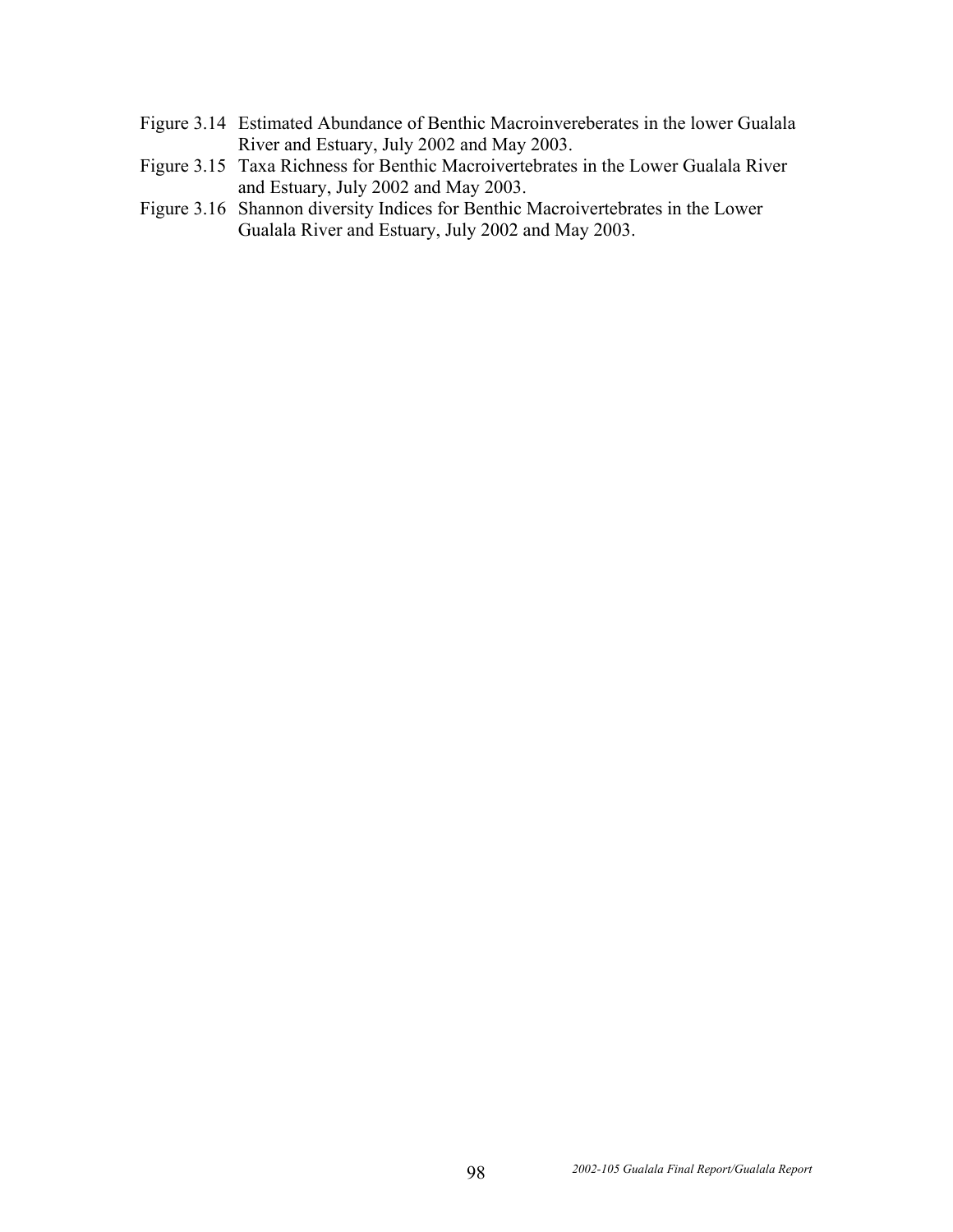Index and the EPT Indices were highest in the upper estuary (riverine habitat) and declined downstream in the estuarine environment (figures 3.15 through 3.17). The percentage of non-insect taxa is presented in Figure 3.18. This metric shows the change in the BMI community that occurs between the upper reach, which is dominated by insect taxa, and the lower reaches, which are dominated by zooplankton taxa. The dominant taxa metric in the upper reach was split among the three samples; a midge tribe (Tanytarsini), a mayfly (*Baetis* sp.) and an isopod (*Gnorimosphaeroma* sp.), while zooplankton taxa; isopod (*Gnorimosphaeroma* sp.) and amphipods (*Corophium* sp. and *Gammarus* sp. in the 2002 grab samples, *Hyalella azteca* in the 2003 sample) were dominant taxa in the middle and lower reaches (Figure 3.19). The benthic macroinvertebrate community begins to shift toward a community dominated by estuarine organisms in the upper reach (RM 2.4) as indicated by the isopod (Gnorimosphaeroma sp.) was 27% of the sample.

## **3.4 Discussion**

During the two years of sampling conducted in the lower Gualala River and lagoon by ECORP, water quality and habitat conditions varied in response to river flow. During 2002, the lagoon remained closed until the first November storm event. In 2003, the estuary remained open into May, breached again for a short period in the middle of June, and breached again during the first storm event in November. In 2002, the lagoon was predominantly freshwater throughout the summer and early fall, except for the pocket of saline water in the deep pool at Mill Bend. However, water quality conditions in 2003 were highly variable associated with high spring runoff and an open estuary into mid July. As a result, the estuary/lagoon fluctuated between primarily freshwater and brackish to marine conditions.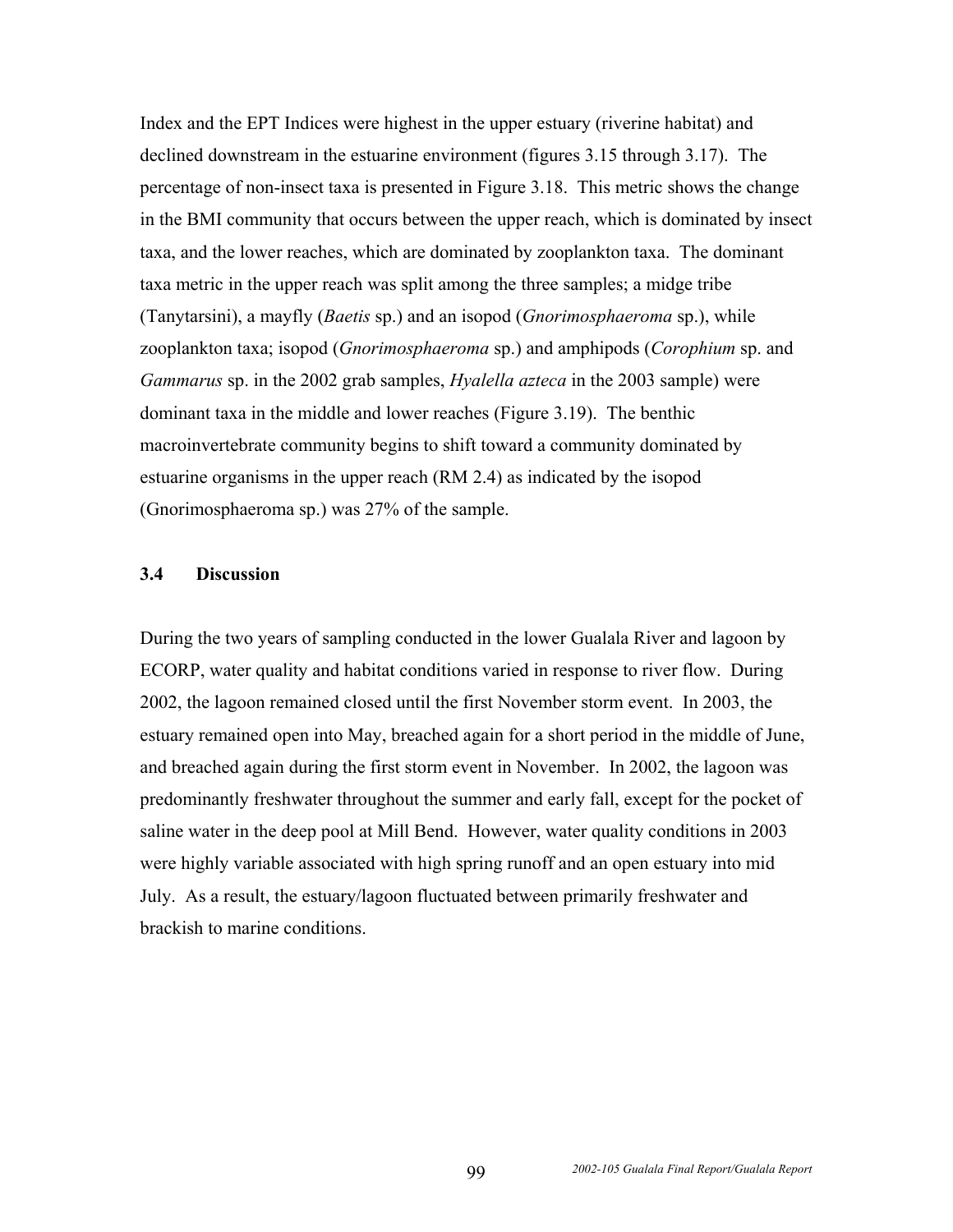- Figure 3.17 EPT Indices for Benthic Macroivertebrates in the Lower Gualala River and Estuary, July 2002 and May 2003.
- Figure 3.18 Percentage of Non-Insect Taxa Metric for Benthic Macroivertebrates in the Lower Gualala River and Estuary, July 2002 and May 2003.
- Figure 3.19 Dominant Taxa Metric for Benthic Macroivertebrates in the Lower Gualala River and Estuary, July 2002 and May 2003.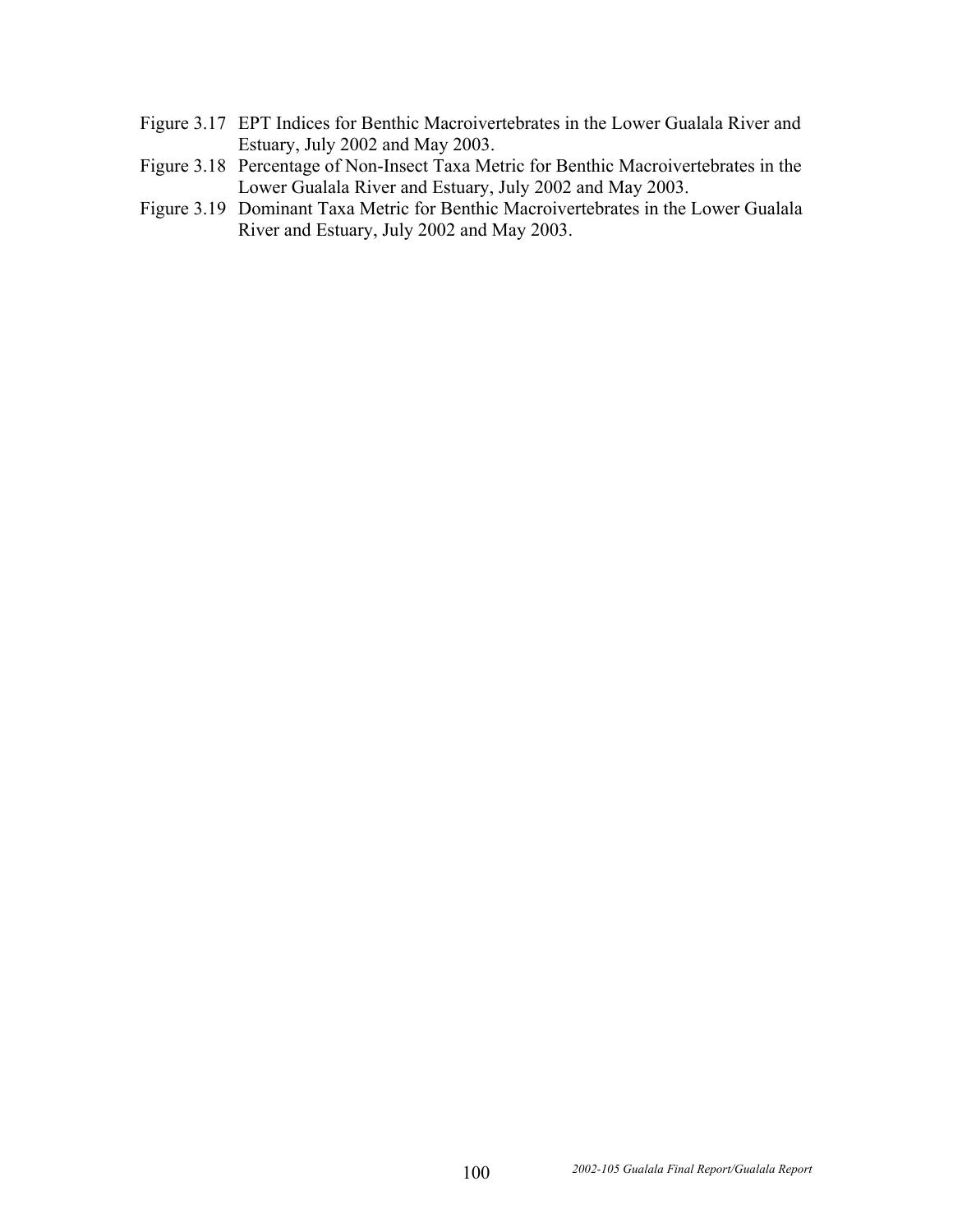# 2002

Young-of-the-year steelhead were relatively abundant in the catch from June through early September, with decreased numbers recorded for the remainder of the sampling season. During the spring, YOY steelhead were captured in highest numbers in the lower and middle estuary up to the Highway 1 Bridge. In summer, YOY were substantially more abundant in the catch from Mill Bend upstream to mile 1.50, but were also captured in higher numbers in the lower estuary. By fall, total numbers of YOY had decreased above Mill Bend, with similar numbers recorded for the lower estuary.

Age 1+ and older fish were captured in low numbers throughout the estuary in the spring, likely due to emigration prior to lagoon closure. However, by the summer period there was a substantial increase in the number of age 1+ and older fish, which were most abundant in the lower estuary, but were also captured in increasing numbers in the vicinity of the Highway 1 Bridge. In the fall, even higher numbers of steelhead were captured in the lower and lower-middle estuary, and in the vicinity of the Highway 1 Bridge. During this period, age  $1+$  and older steelhead were captured in highest numbers in the lower estuary. Sampling conducted in November after the lagoon had breached showed that few age  $1+$  and older fish were still present in the lower and lower-middle estuary, likely due to emigration following the lagoon breach. During the spring and summer periods, the largest age 1+ and older steelhead were captured in the lower and lower-middle estuary.

Water quality conditions were generally favorable for steelhead throughout the summer and fall, except in the deep pool at Mill Bend, where salinity stratification often created poor water quality conditions with warm water temperatures and very low dissolved oxygen levels. This assessment is supported by the mean condition factor (1.1), which is slightly above normal, which indicating healthy popultations. In the fall, ocean wavewash created saline conditions on the bottom in the lower and lower-middle estuary. As the fall progressed, continued wave-wash steadily increased surface and bottom salinities in the lower and middle estuary, until the lagoon breached in November. Based on the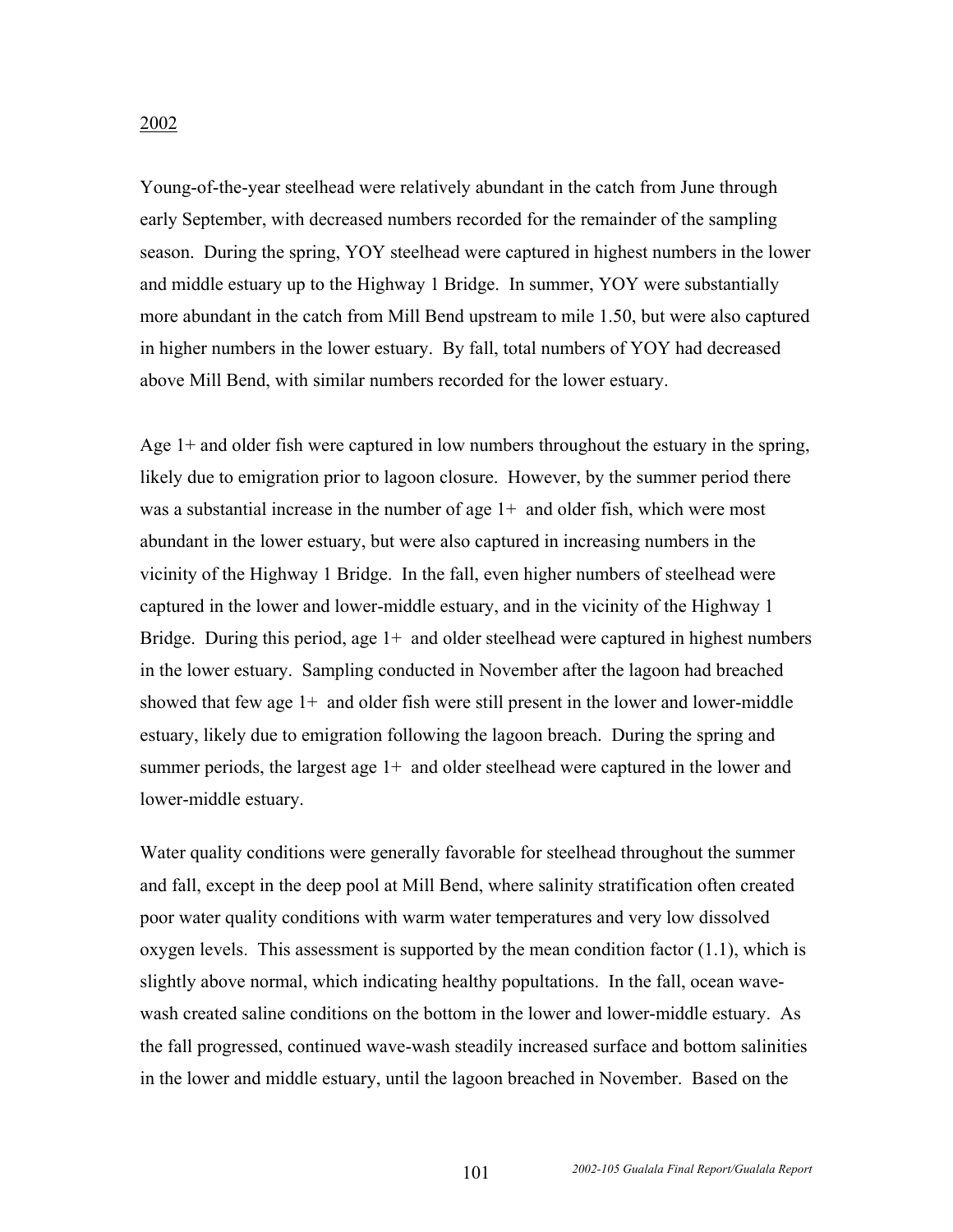2002 sampling data, the distribution of YOY steelhead did not appear to be affected by the increased salinities in the lower and middle estuary.

In general, water temperatures were adequate for steelhead rearing throughout most of the year, except for eleven days in July and early August when temperatures exceeded the thermal maximum for steelhead. There is some discrepancy among investigators as to the thermal maximum for steelhead; Raleigh *et al*. (1984) reported 25 ºC, other investigators (Jobling, 1981 and Lee and Rinne, 1980) report 26 ºC, and Moyle (2002) found that temperatures of 24–27 ºC are lethal to steelhead, except for very short exposures. Based on continuous temperature data collected within the estuary, the longest period of time that surface water temperatures exceeded 25 °C over the eleven days was for 6 hours, with most of the exceedance durations lasting about three to four hours in the afternoon.

#### 2003

Steelhead were less abundant in the catch in 2003 than in 2002, likely due to emigration during the spring when the lagoon was open. Young-of-the-year steelhead were captured in relatively low numbers during February and May when the lagoon was open. However, the numbers of YOY fish substantially increased during the June sampling event, which was likely associated with the lagoon closing in late May. Variable numbers of YOY steelhead were captured from July through September, with a significant drop in numbers occurring during the October sampling events. During the spring, YOY steelhead were captured in highest numbers in the lower-middle estuary, with reduced numbers of fish in the upper estuary. In summer, YOY were captured in similar numbers throughout the estuary. By fall, total numbers of YOY were highest in the upper estuary above the Highway 1 Bridge; however, fish were also captured in slightly lower numbers in the middle estuary. In the winter and spring, the largest YOY were captured within the lower and lower-middle estuary. During the summer and fall, the largest YOY were distributed throughout the estuary, as noted in 2002.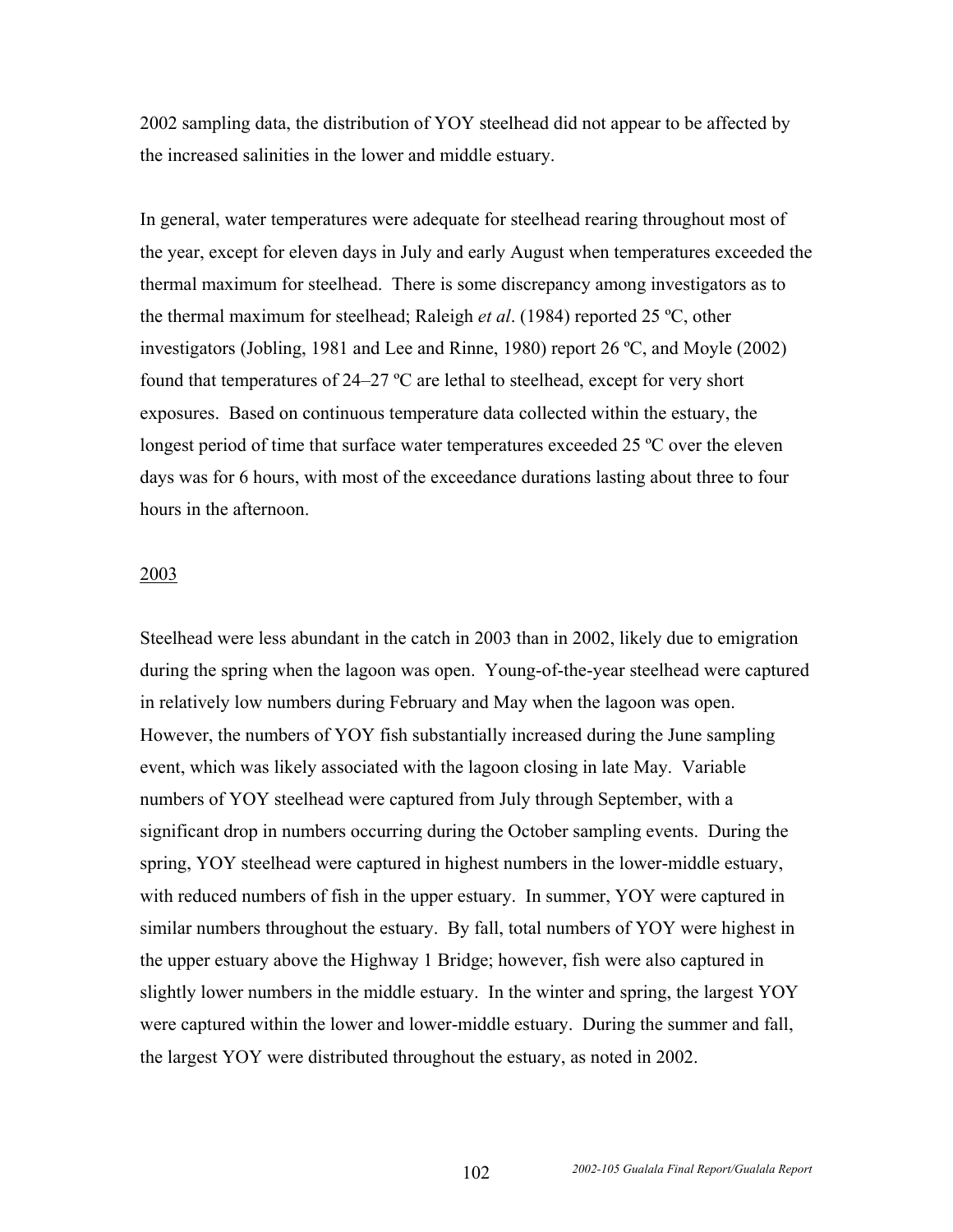Except for the lower estuary, one-year and older fish were captured in very low numbers throughout the estuary during the spring sampling event. This is likely due to emigration prior to lagoon closure in late May. By the summer period, these fish were relatively evenly distributed throughout the estuary. In the fall, the highest numbers of age 1+ and older fish were captured in the lower and lower-middle estuary as observed in 2002, with lower numbers present from Mill Bend upstream into the upper estuary. During the winter, spring and summer periods, the largest age 1+ and older steelhead were evenly distributed throughout the estuary.

As in 2002, water quality conditions were generally favorable for steelhead throughout the summer and fall, except in the deep pool at Mill Bend, where salinity stratification often created poor water quality conditions with warm water temperatures and very low dissolved oxygen levels. This assessment is supported by the mean condition factor (1.1), which is slightly above normal, which indicates that the fish were healthy. Similar to 2002, ocean wave-wash in the fall created saline conditions on the bottom in the lower and lower-middle estuary. As the fall progressed, continued wave-wash steadily increased surface and bottom salinities in the lower and middle estuary, until the lagoon breached in November. Based on the 2003 sampling data, the distribution of YOY steelhead appeared to be affected by the increased salinities in the lower and middle estuary during the summer and fall. As salinities increased in the lower and middle estuary, YOY steelhead appeared to migrate upstream into fresher water.

In general, water temperatures were adequate for steelhead rearing throughout most of the year, except for two days in July when temperatures exceeded the thermal maximum for steelhead. Based on continuous temperature data collected within the estuary, the longest period of time that surface water temperatures exceeded 25 °C over the two days was for 1-hour

The numbers of steelhead present within the estuary may be affected by predation, especially river otter and various avian species, including white pelican, osprey, mergansers, gulls, and cormorants. During sampling events in both years, these predators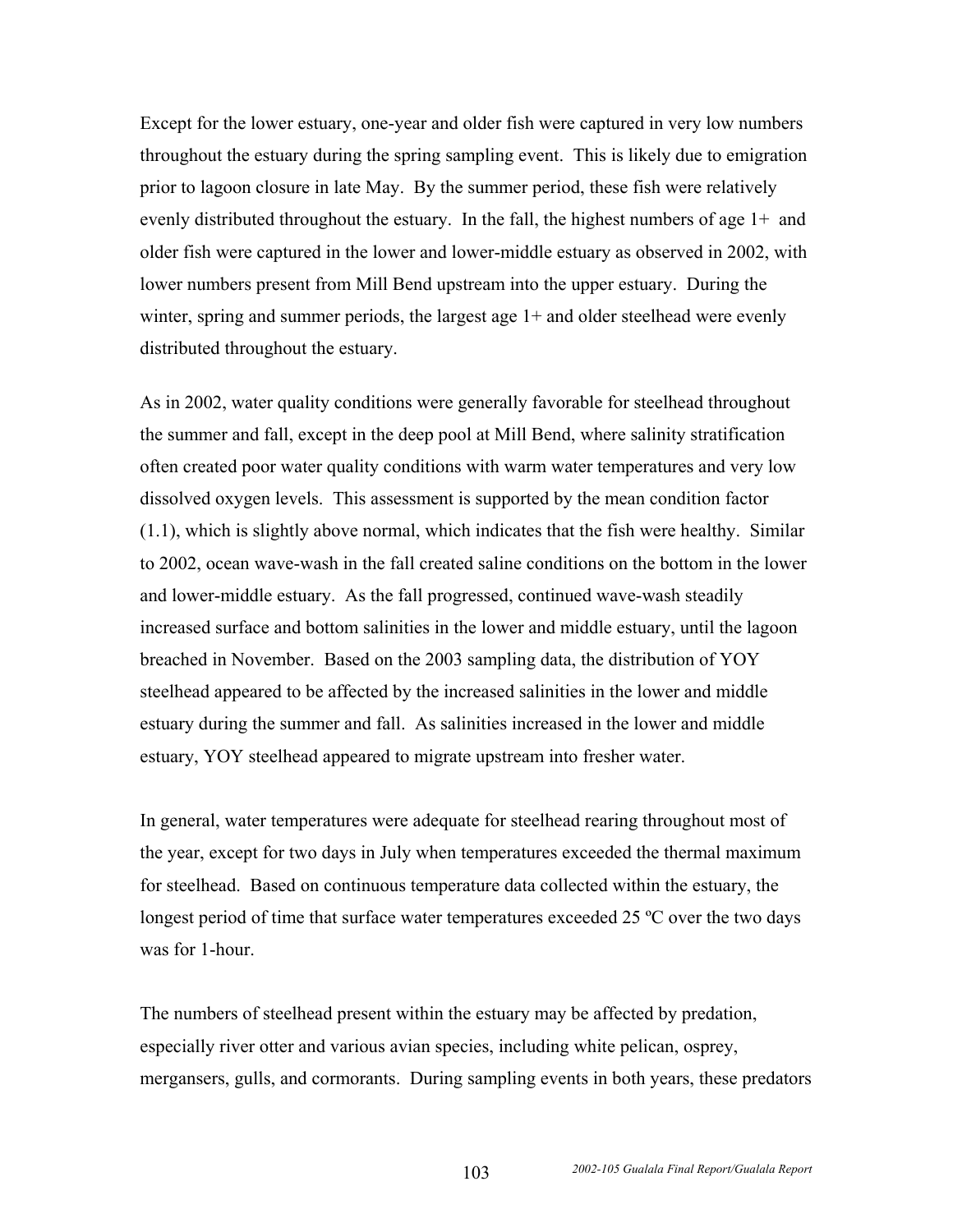were observed actively feeding on steelhead throughout the lagoon. During closed lagoon conditions in 2002 when surface waters were calm, conditions may favor those predators that rely on eyesight to locate prey. However, the total affect of these predators on juvenile steelhead population numbers within the lagoon is unknown.

#### *3.4.1 Benthic Macroinvertebrates*

The limited benthic community sampling conducted in this study were to examine the food resources for the fish community. In a 2002 report on the Gualala Watershed (LeDoux-Bloom, 2002), rates the upper watershed as having a good biotic rating based upon an IBI community evaluation approach. The estuary appears to be in good biotic condition based upon water quality, fish population and benthic community.

Based on the limited benthic sampling conducted in 2002 and 2003, two discrete benthic communities were identified within the Gualala River estuary. Sampling indicated that the benthic community begins to transition from a riverine or insect dominated community to an estuarine or non-insect dominated community at mile 2.4 in the upper reach. An isopod (*Gnorimosphaeroma* sp.), was the dominant taxa found in the samples from the mouth to the transition area. Based on a sample size of 35 fish, stomach analyses showed that this organism (which was the most abundant organism in the samples) was the dominant food item in most fish examined. This observation is consistent with most salmonid species, which are known to be opportunistic feeders on the most abundant food items present in the environment (Raleigh et.al. 1984).

#### **3.5 References**

Cannata, S. P. 1998. Observations of Steelhead (Oncorhynchus mykiss), Coho Salmon (O. kisutch) and Water Quality of the Navarro River Estuary/Lagoon May 1996 to December 1997. Humboldt State University Foundation.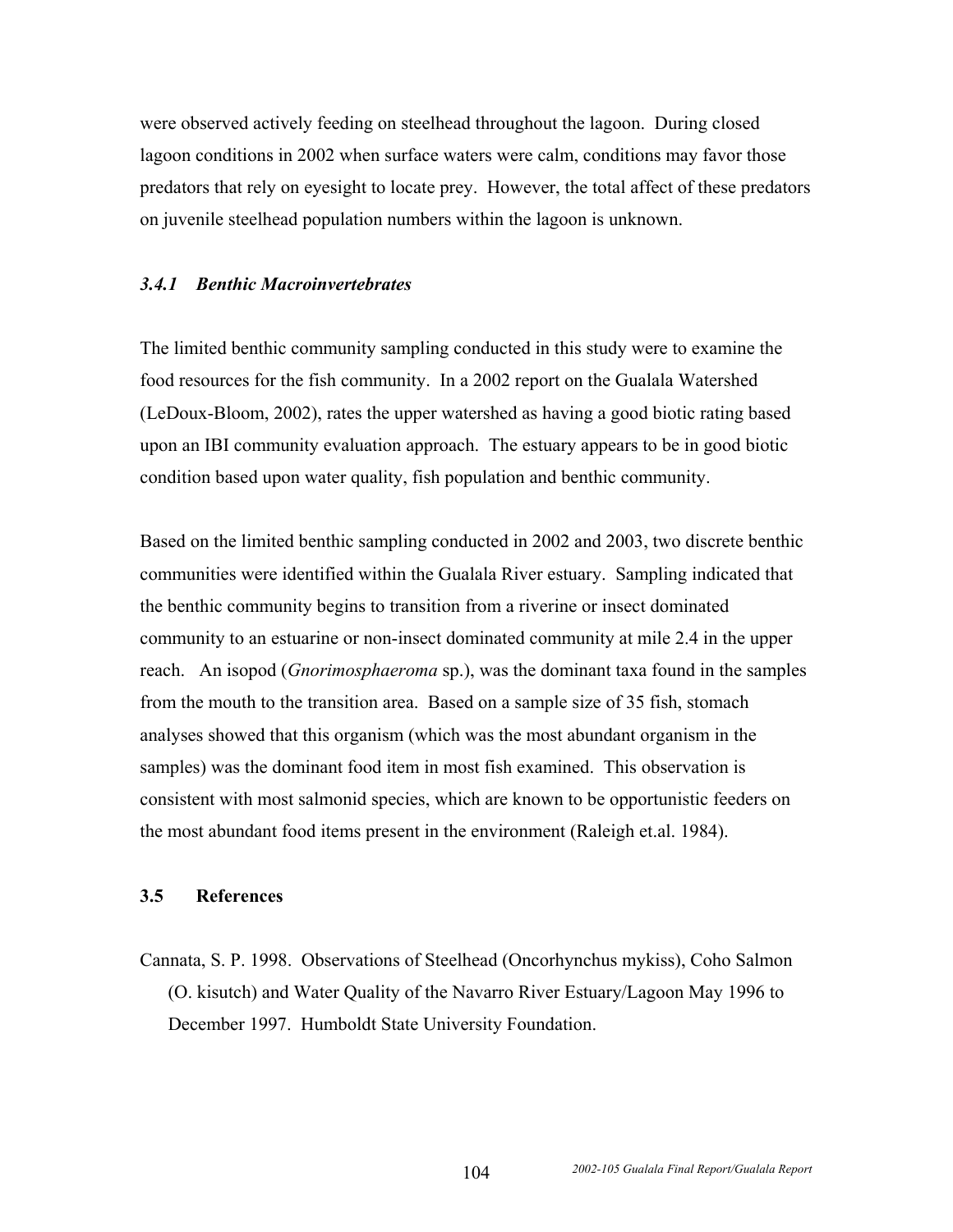Jobling, M. 1981. Temperature tolerance and the final preferendum – rapid methods for the assessment of optimal growth temperatures. J. Fish Biology. 19: 439-455.

LeDoux-Bloom, C. M. 2002. Assessment of Anadromous Salmonids and Stream Habitat Conditions of the Gualala River Basin, California. California Department of Fish and Game, North Coast Watershed Assessment Program, Fort Bragg, CA. 2 December 2002. 110 pp. *IN*: Klamt, R.R., C. LeDoux-Bloom, J. Clements, D. Morse and M. Scruggs. 2002. Gualala River Watershed Assessment Report. North Coast Watershed Assessment Program, 367 pp plus Appendices. California Resources Agency, and California Environmental Protection Agency, Sacramento, California.

Lee, R.M. and J. N. Rinne. 1980. Critical thermal maxima of five trout species in the southwest United States. Trans. Am. Fish. Soc. 109:632-635.

Moyle, P. B. 2002. Inland Fishes of California, Revised and Expanded. University of California Press. 502 pp.

- Raleigh, R. F., T. Hickman, R. C. Solomon, and P. C. Nelson. 1984. Habitat suitability information: Rainbow trout. U.S.Fish Wildlife Service. FWS/OBS-82/10.60. 64 pp.
- Ricker, W. E. 1975. Computations and Interpretation of Biological Statistics of Fish Populations. Bulletin of the Fisheries Research Board of Canada, Bulletin 191: 382 pp.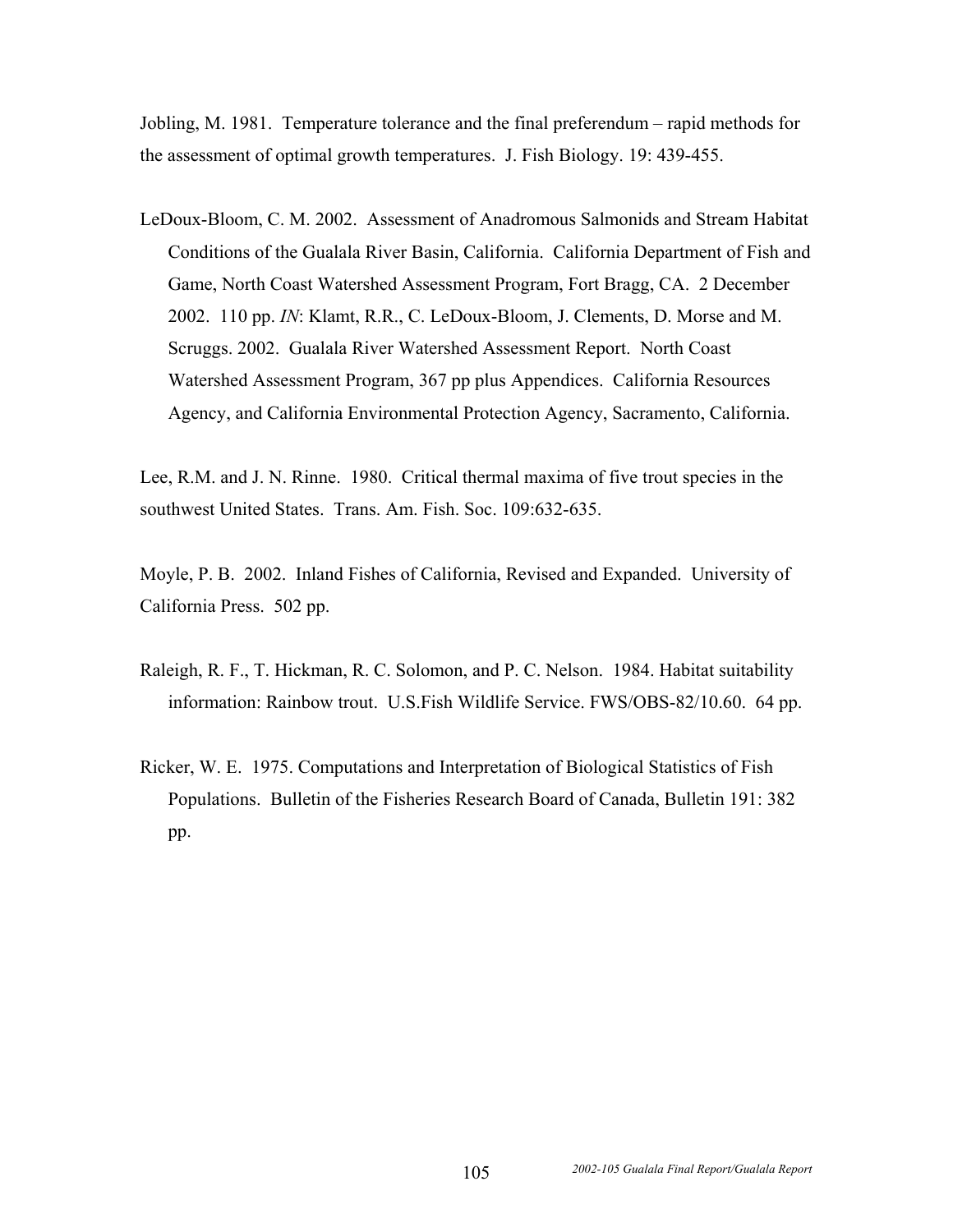# **CHAPTER 4.0 ENHANCEMENT PLAN AND RECOMMENDATIONS**

#### **4.1 Introduction**

This section describes management and enhancement opportunities that will meet the goal of sustaining and improving natural resources within the lower Gualala River and coastal lagoon. This section also identifies and describes constraints on resource management efforts based on the hydrologic and biologic assessments described in the previous sections. Although the geographic focus of this section is on the lower river and lagoon, successful implementation of strategies will require a watershed-based approach towards protection and enhancement. It is intended that this information serve as a planning and operational guide to assist landowners and interested parties in conserving, managing, and enhancing natural resources.

Opportunities for enhancing aquatic habitat and fish populations depend on physical habitat conditions, water availability, access to habitat by fish, and access to property for implementation. The key actions include flow-related measures to manage and sustain summer freshwater inflow to the lower river and coastal lagoon, and enhancement and protection of physical habitat. To gain support in the privately owned lower basin, a public education and outreach program should be implemented to foster voluntary participation by landowners in restoration efforts.

#### **4.2 Existing RMPS and Regulatory Compliance**

With the exception of the 195-acre Gualala Point Regional Park, which is managed by the Sonoma County Regional Parks Department and a combined 219 acres of State and Federal lands in the Wheatfield and main-stem South Fork watersheds, the vast majority of the watershed (190,773-acres) is privately owned (Klamt et al., 2003). Apart from several general resource management plan (RMP) objectives applicable to all Sonoma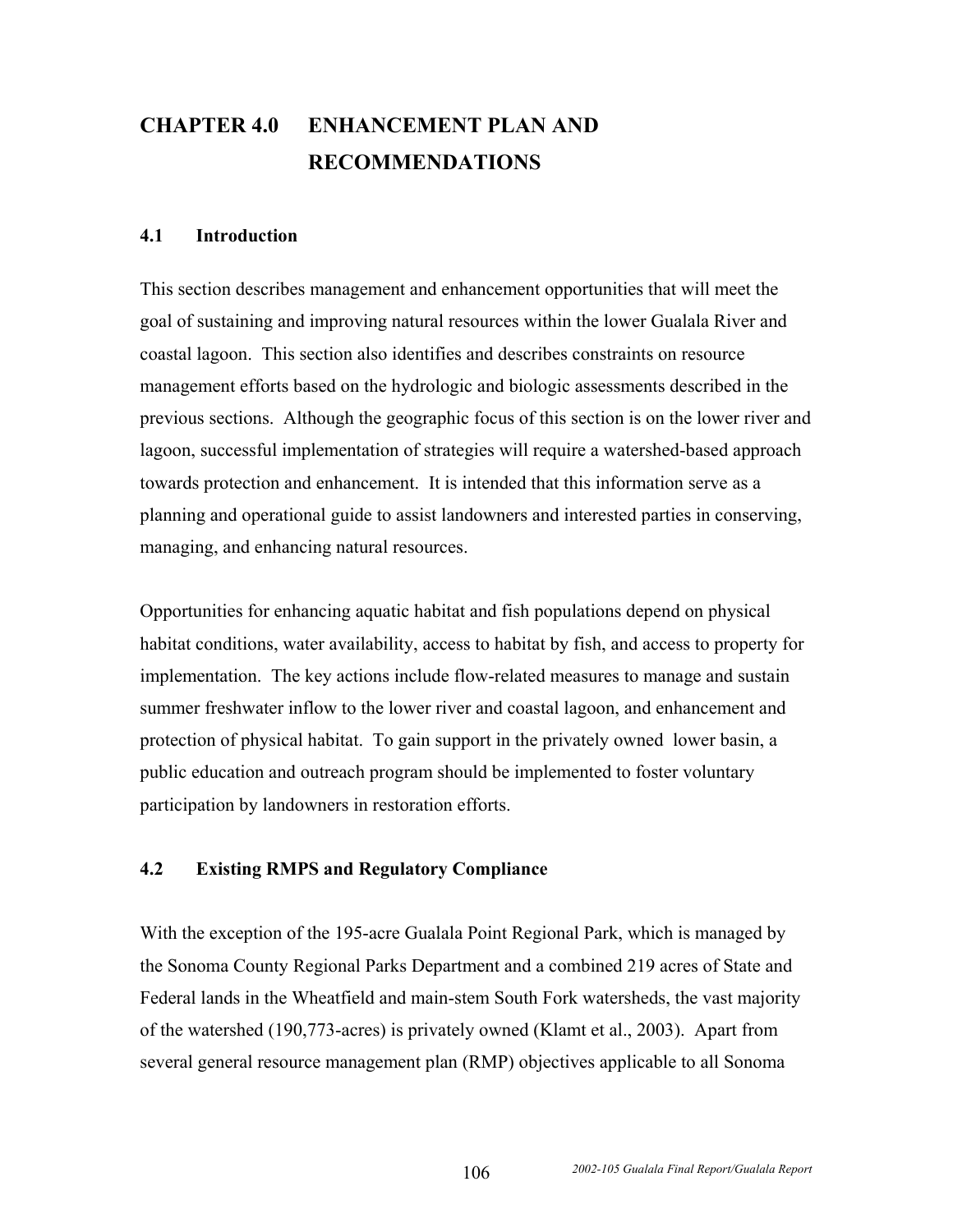County Regional Parks, actions that may impact natural and biological resources activities in the watershed, including restoration efforts, fall under the purview of mandatory federal and state environmental statutes. These statutes include, but are not limited to: the National Environmental Policy Act (NEPA) and California Environmental Quality Act (CEQA), federal Clean Water Act and state Porter-Cologne Water Quality Act, Federal Endangered Species Act (FESA) and California Endangered Species Act (CESA), and State Forest Practice Act. The Gualala River has also been designated an impaired water body (for sediment) by the U. S. Environmental Protection Agency (USEPA) and North Coast Regional Water Quality Control Board (who must set total maximum daily loads (TMDLs) for the constituents that are causing the impairment).

A number of actions identified in this section would require CEQA and/or NEPA review if they were to be implemented. Most of the proposed management recommendations can be performed under a negative declaration or a mitigated negative declaration. Management recommendations that involve Federal or state-listed wildlife species may require consultation under FESA and CESA. When considering implementation of management recommendations that may affect sensitive plants and animals Responsible parties should also anticipate in coordinating with state and federal resource agencies, including the California Department of Fish and Game and U.S. Fish and Wildlife Service.

#### **4.3 Management Goals and Objectives**

The overall goal of this management plan is to sustain and improve the natural vitality and biodiversity of natural resources within the lower Gualala River and coastal lagoon. This goal includes the need to ensure that natural resources are not diminished, and when possible, to improve the unique and diverse aquatic habitats and the natural physical processes that sustain these habitats. To achieve this qualitative goal, objectives were developed to identify specific and measurable desired outcomes resulting from implementing a specific management action. Thus, each management and enhancement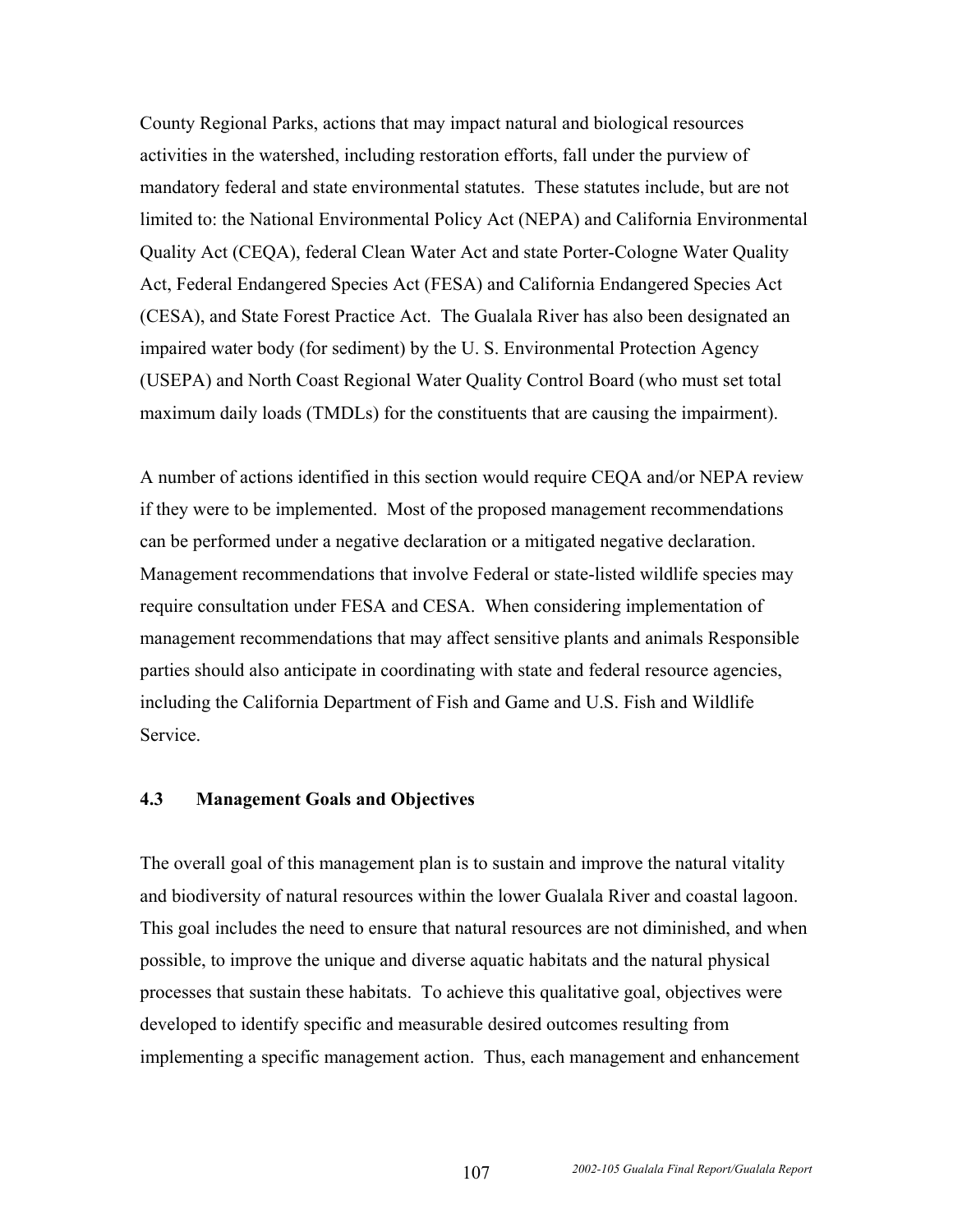plan objective listed below includes a brief discussion of the a) specific implementation and/or management activities (opportunities) proposed to achieve the objective, b) the desired outcome of the objective, and c) known constraints associated with implementation of an activity. No priority or level of importance is implied by the order in which objectives are presented below.

**OBJECTIVE 1**: To protect and enhance freshwater inflow to the coastal lagoon.

Desired Outcome: To maintain the seasonal cycle of coastal lagoon and barrier beach morphology, and to protect water quality and aquatic habitats.

#### Implementation Activities:

- Discourage the development of any further surface water diversions in the watershed that independently or cumulatively reduce inflow to the coastal lagoon, especially during summer and fall months.
- Protect high summer base flows discharged from the North Fork Gualala River watershed.
- Discourage development of surface-water influenced wells that impart similar impacts to those stated above.
- Ensure that future residential and farming development projects do not adversely impact summer base flows or recharge to local groundwater systems.
- Encourage the implementation of water conservation measures throughout the watershed to reduce existing cumulative impacts.
- Implement a program of monitoring summer base flows in major tributary channels.
- Identify illegal diversions within the watershed.
- Establish minimum flows in watershed tributaries, where necessary and where heavily impacted by diversion, to protect salmonid rearing habitat.
- Land acquisition or creation of conservation easements.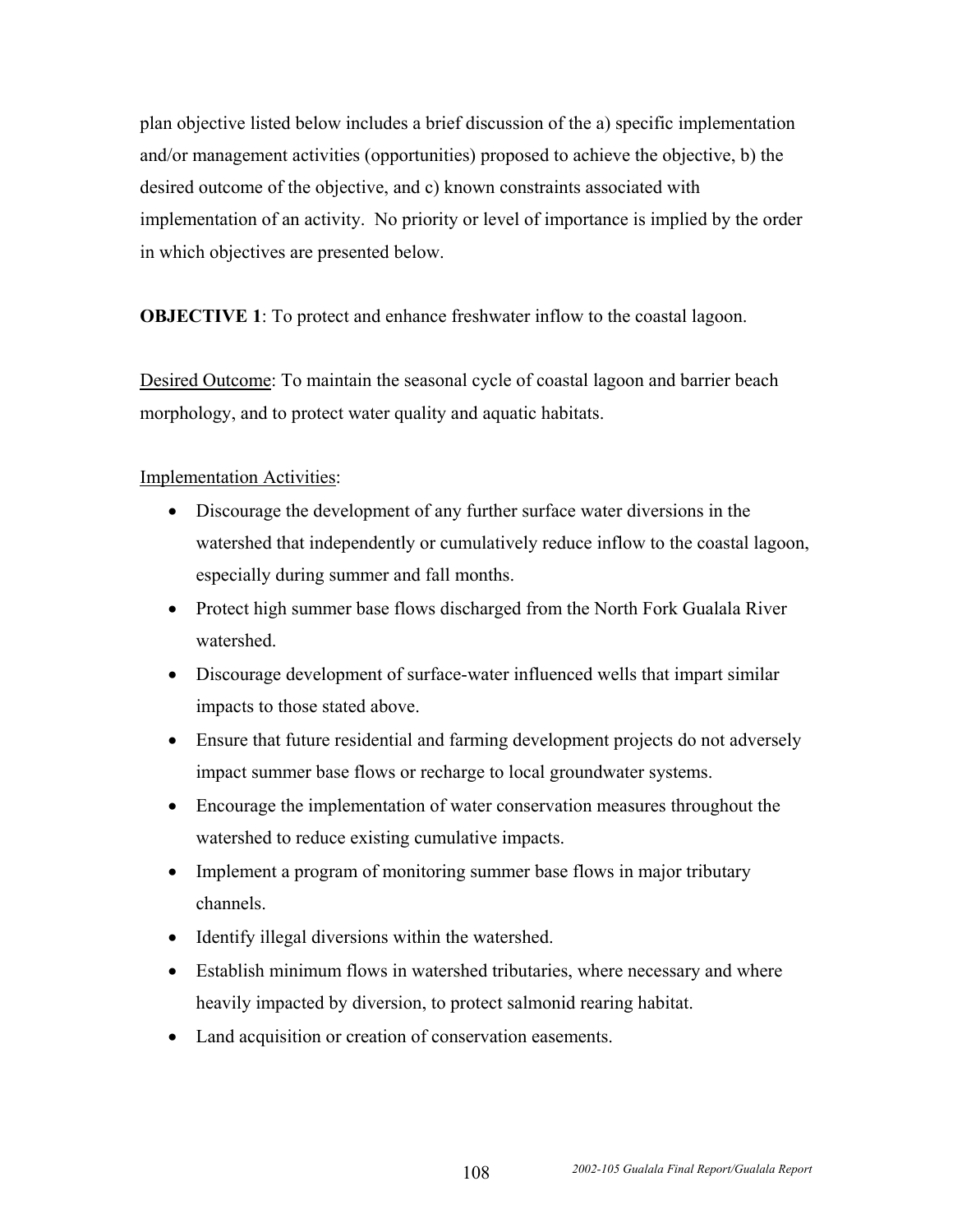#### Constraints:

- Overwhelming majority of watershed is under private ownership and control.
- Existing water rights.
- Natural variability in climate and stream flows.

**OBJECTIVE 2:** To eliminate unnatural breaching of barrier beach.

Desired Outcome: To maintain the seasonal cycle of coastal lagoon and barrier beach morphology, and to protect aquatic habitats.

### Implementation Activities:

- Discourage landowners from artificially breaching barrier beach in the future (this does not appear to be a historic or current problem).
- Develop an educational and public awareness program to alert local residents of impacts to lagoon ecology due to artificial breaching.
- Post sign at kiosk at County Park informing public about beneficial attributes of a coastal lagoon system.

Constraints: Open access to public.

**OBJECTIVE 3**: To eliminate toxic chemical and excessive nutrient loads to the lagoon.

### Desired Outcomes:

- Improved aquatic habitat for avian and other wildlife species that rely on aquatic habitats for food.
- Protect lagoon from eutrophication.
- Reduce algae growth in lower river and lagoon.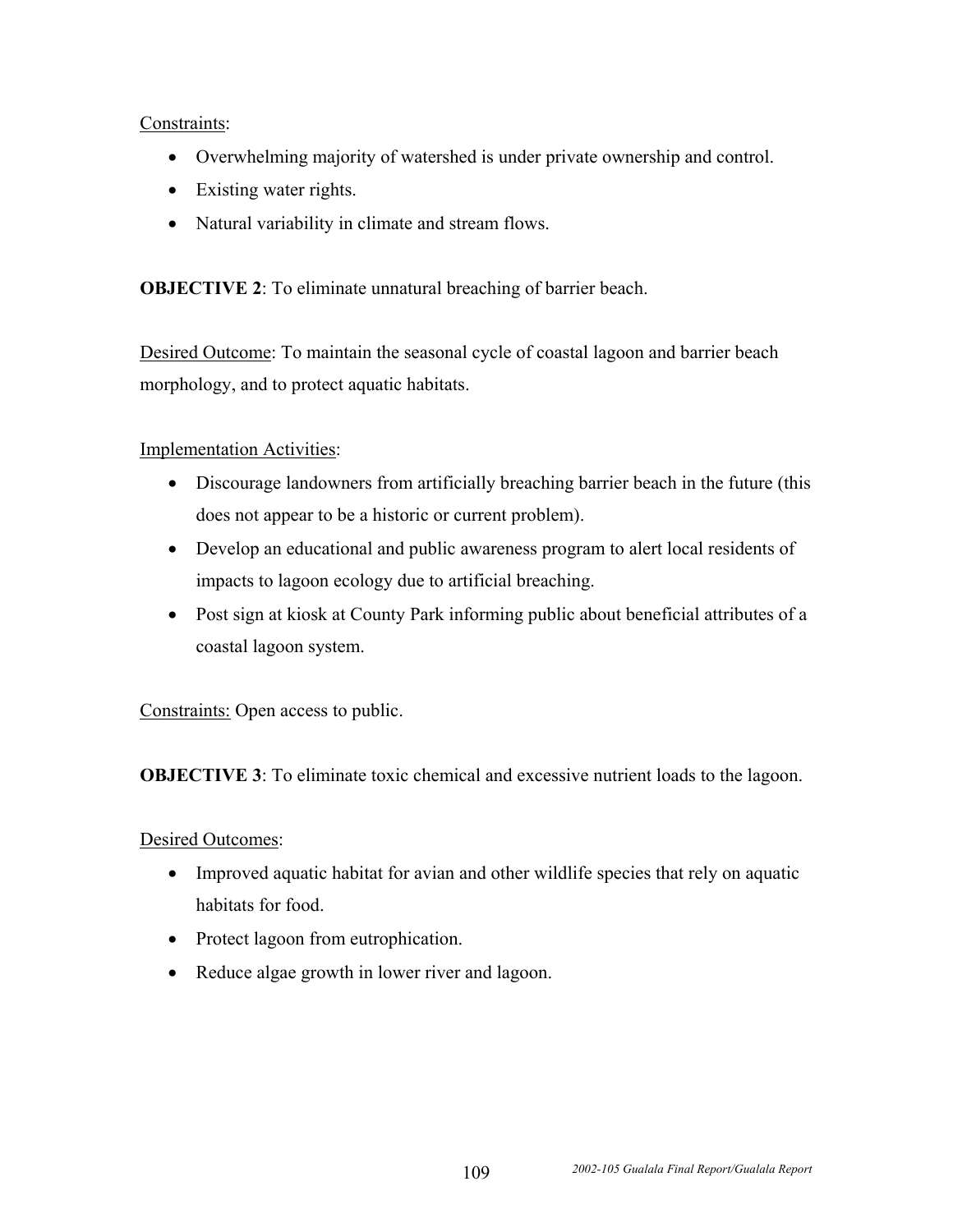#### Implementation Activities:

- Eliminate the use of toxic herbicides, pesticides and other agricultural chemicals in the watershed.
- Investigate cumulative impacts of septic system and water treatment discharges, if any.
- Ameliorate dysfunctional septic systems.
- Eliminate illegal or irresponsible dumping.
- Encourage BMPs in both urban areas and upper watershed.

Constraints: Overwhelming majority of watershed is under private ownership and control.

**OBJECTIVE 4**: To reduce excessive sediment supplies to lower river and lagoon.

Desired Outcome: Improved aquatic habitat for avian and other wildlife species that rely on aquatic habitats for food.

### Implementation Activities:

- Encourage more environmentally friendly logging practices, (BMPs, etc.).
- Reduce the number of logging roads.
- Retire obsolete logging roads.
- Land conversion and acquisition.
- Long-term monitoring of lagoon profiles to track changes in morphology.
- Evaluate effects of instream gravel mining.

Constraints: Overwhelming majority of watershed is under private ownership and control.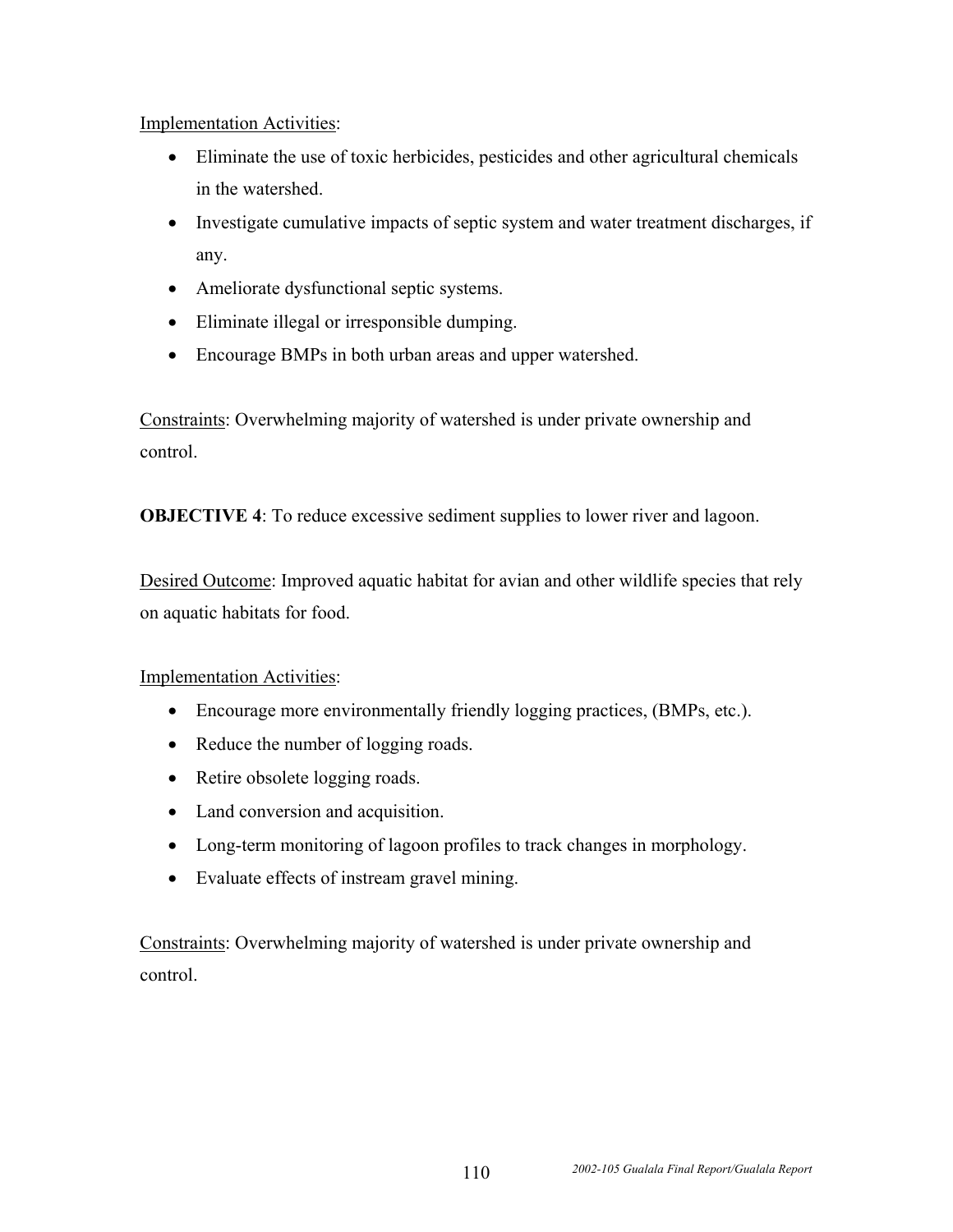**OBJECTIVE 5**: To enhance habitat values of riparian and wetland vegetation.

Desired Outcome: Improve habitat for avian and other wildlife species and increase habitat diversity.

#### Implementation Activities:

- Non-native plant removal.
- Replanting of native vegetation.
- Elimination of summer off-road vehicle traffic within river corridor.
- Enhancement and expansion of existing tidal and freshwater wetlands, including some County Park lands along the lagoon and the former mill site on the inside of Mill Bend.

#### Constraints:

- Overwhelming majority of watershed is under private ownership and control.
- Competition from exotic species.

**OBJECTIVE 6**: To increase habitat quality of dune and dune scrub vegetation.

Desired Outcome: Improve habitats for sensitive native plants and nesting birds.

### Implementation Activities:

- Education and stewardship programs through community and County Park.
- Reduced/improved trail access and signage through/from County Park.
- Removal of non-native (competing) plant species.

### Constraints:

- Heavy public access through County Park.
- Presence and competition from exotic species.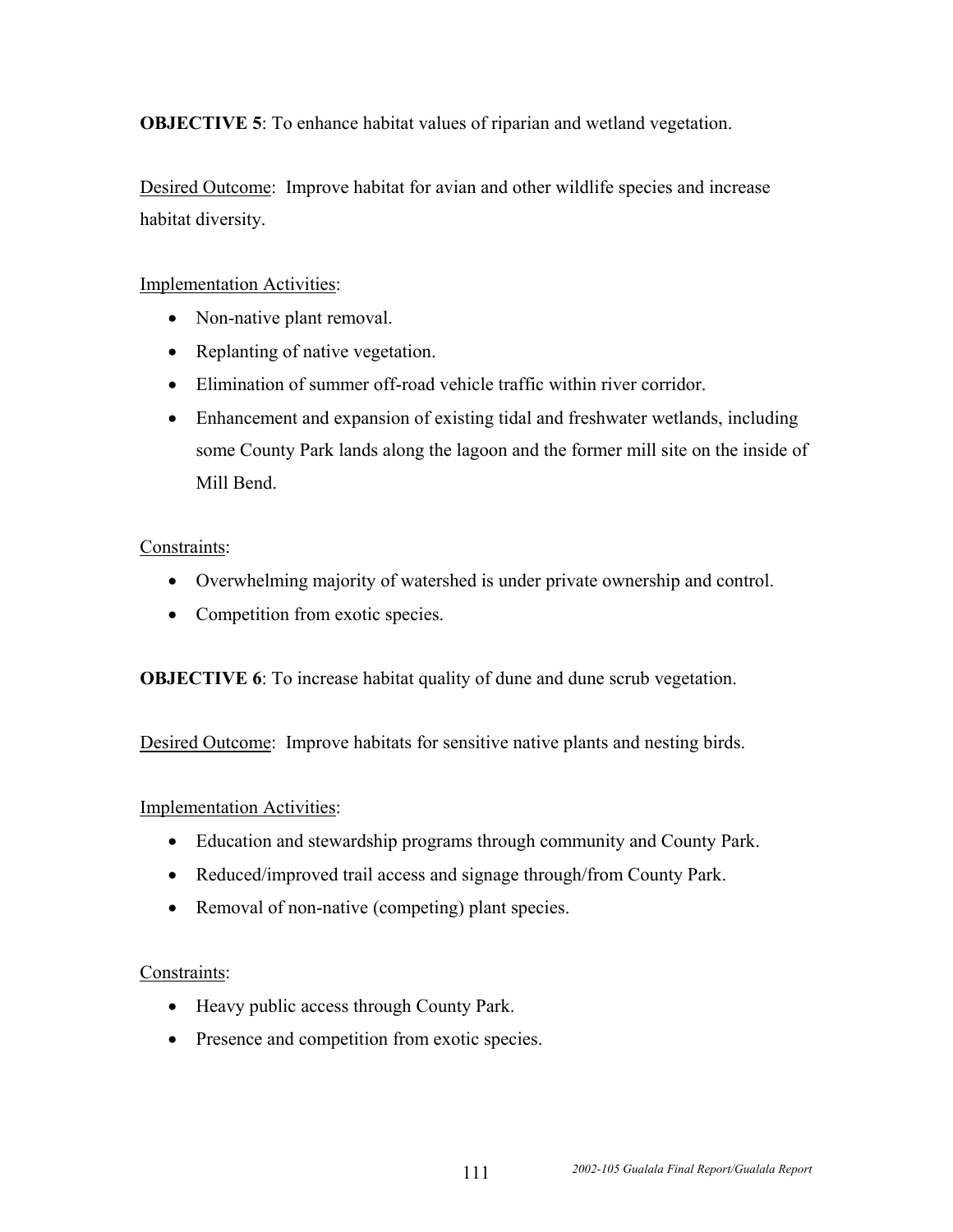**OBJECTIVE 7:** To facilitate consensus of management plan goals, objectives, and implementation strategies and develop an implementation plan.

Desired Outcome: Buy-in of local landowners, resource/regulatory agencies, and other local stakeholders.

#### Implementation Activities:

- Coordinate/meet with local landowners and agency staff to revise and approve management plan.
- Work with stakeholders to develop an implementation plan for proposed management actions.
- Develop public education and stewardship programs.

Constraints: Interest and financing.

**OBJECTIVE 8**: To protect and enhance steelhead and Coho salmon habitat.

Desired Outcome: Improve habitats for spawning and rearing steelhead and Coho salmon.

#### Implementation Activities:

• Implementation of Objectives 1 through 7.

### Constraints:

- Interest and financing.
- Overwhelming majority of watershed is under private ownership and control.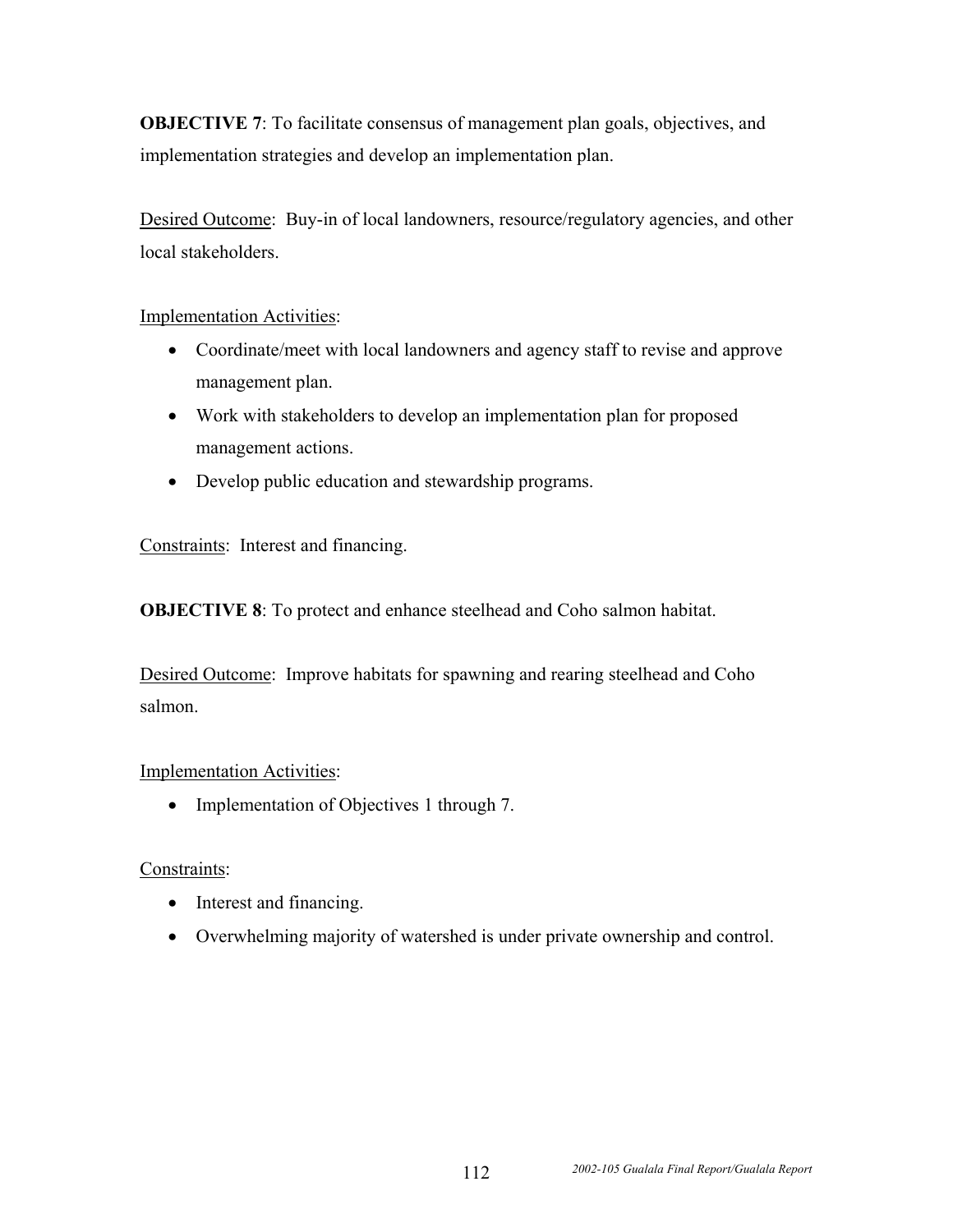## **LIST OF APPENDICES**

- Appendix A. Hydrology
- Appendix B. Water Quality
- Appendix C. Fish Species Length Frequency Histograms
- Appendix D. Benthic Macroinvertebrate Data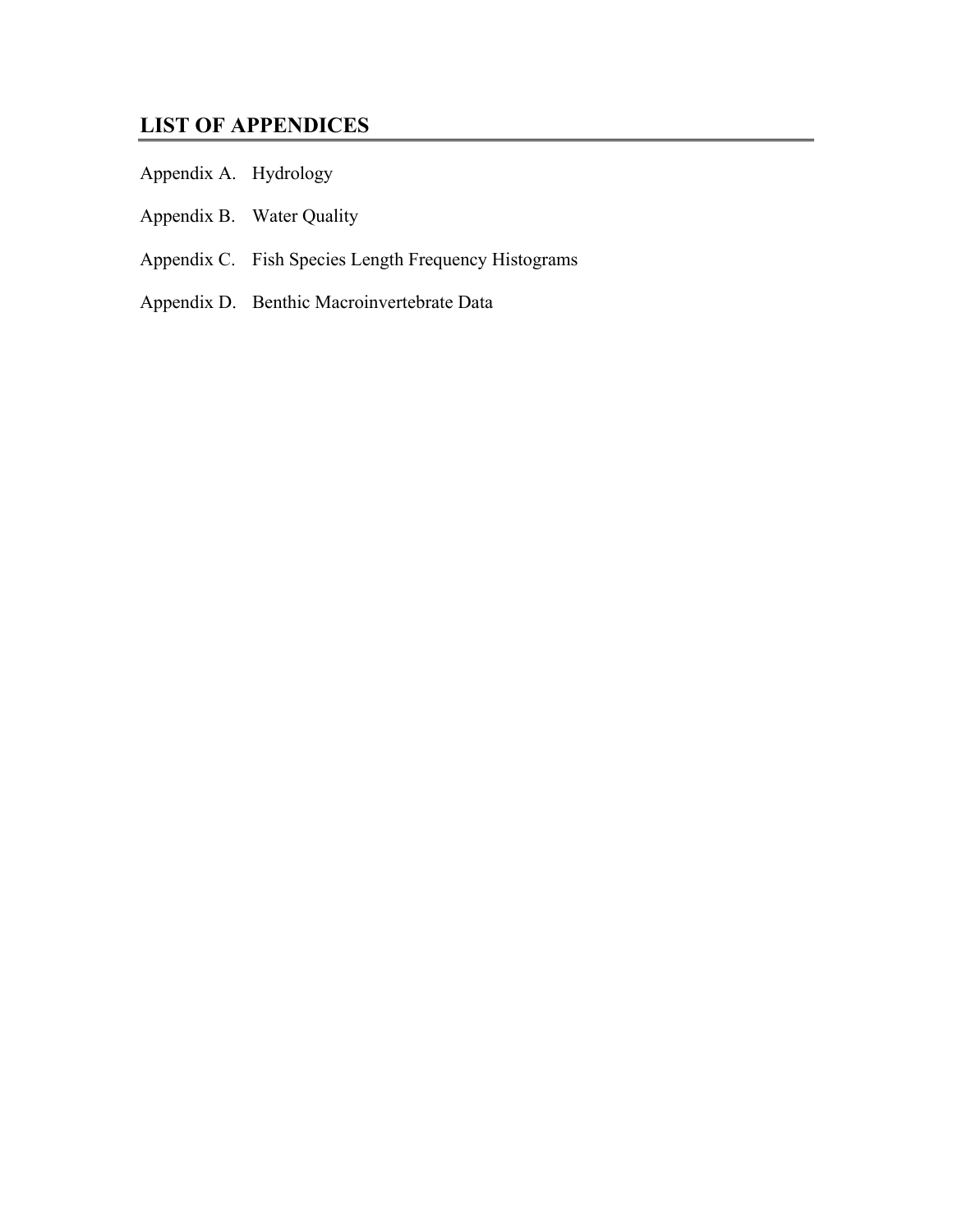## **APPENDIX A**

Hydrology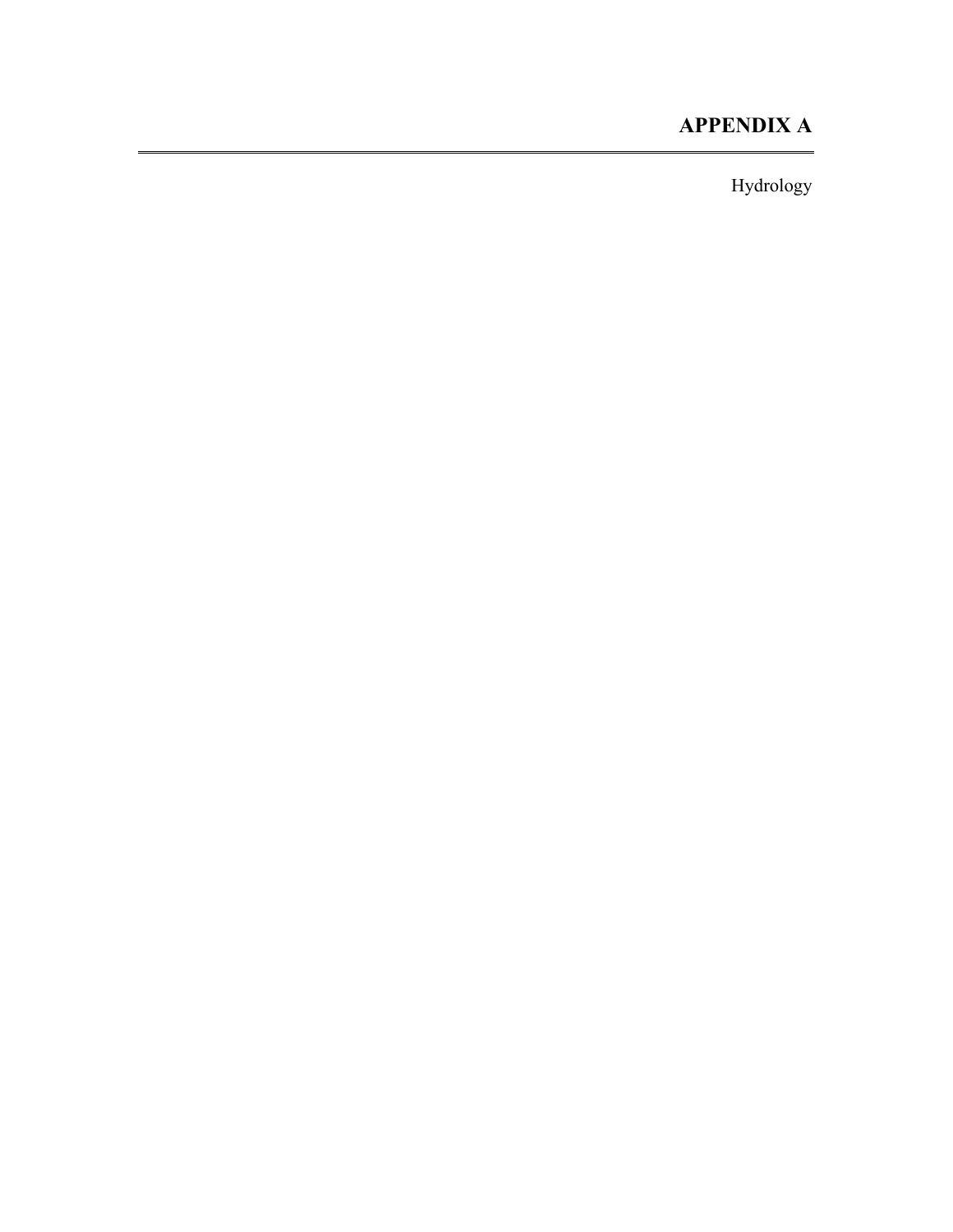## **APPENDIX B**

Water Quality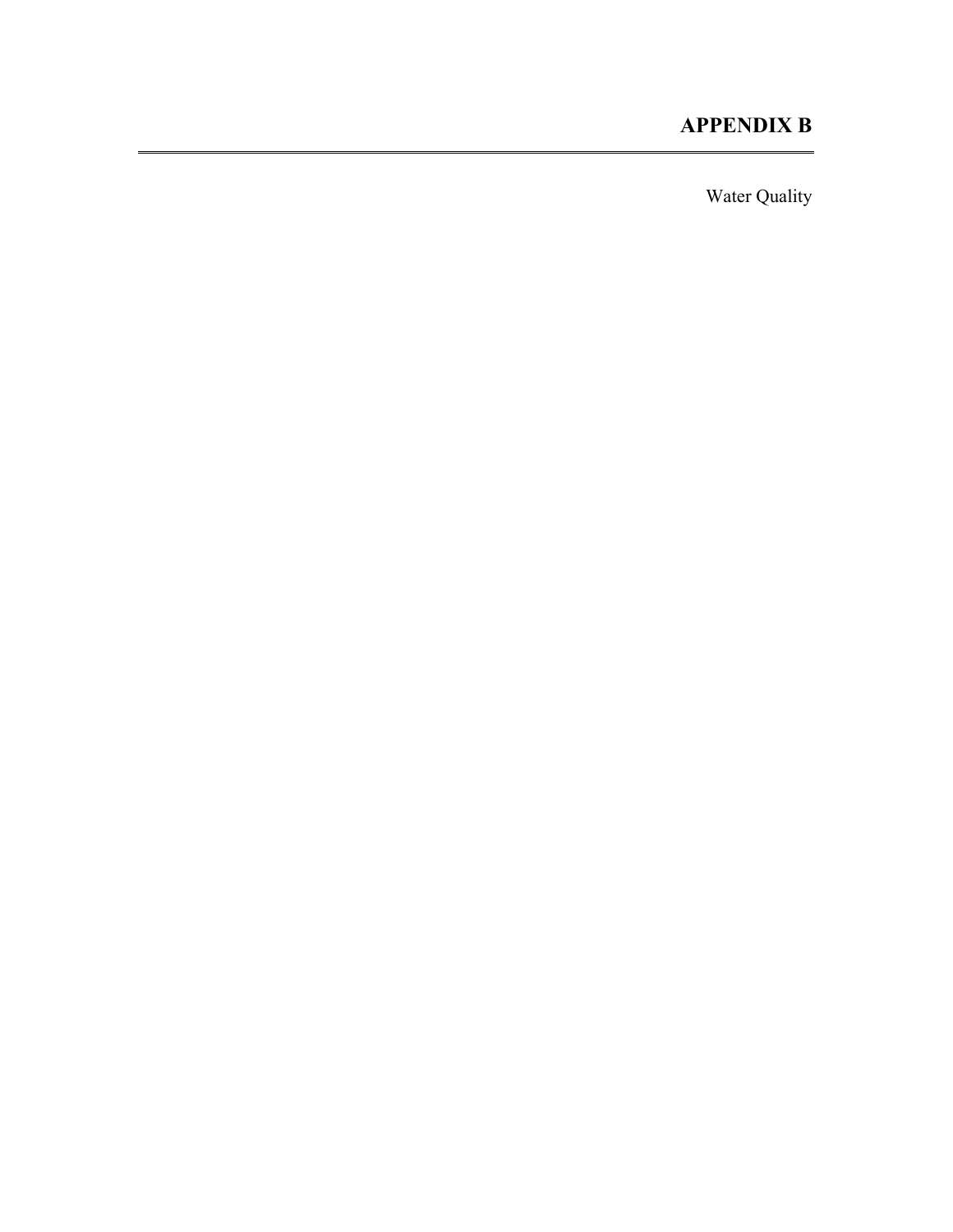Fish Species Length Frequency Histograms